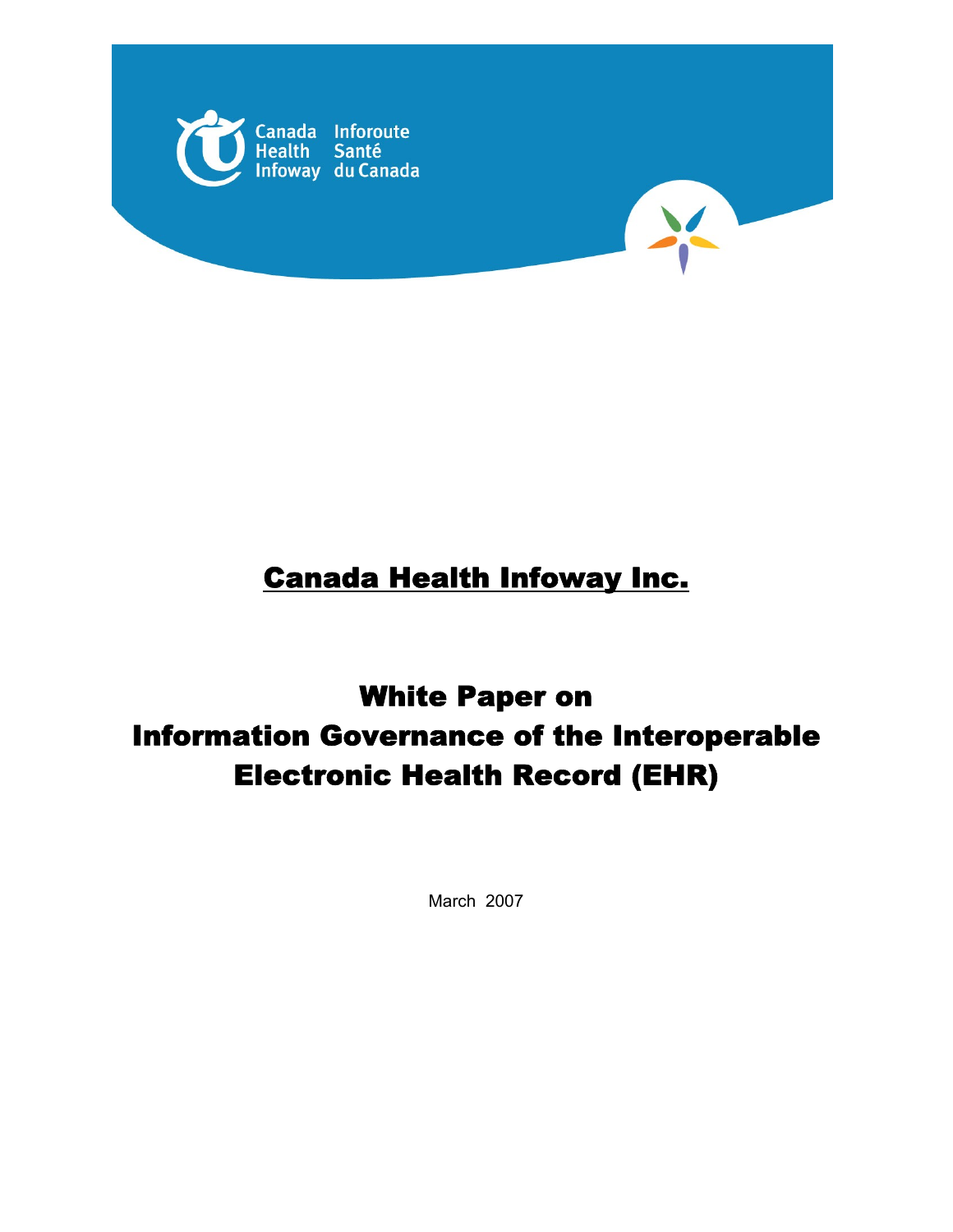

# **Document History**

| <b>Date</b>  | <b>Description of Revision</b>                                                                                                                  |
|--------------|-------------------------------------------------------------------------------------------------------------------------------------------------|
| January 2007 | Original document                                                                                                                               |
| March 2007   | Reference to the Canadian Securities Administrators (CSA) corrected on<br>page ix.                                                              |
|              | References to Pan-Canadian Health Information Privacy and Confidentiality<br>Framework and the Santa Barbara County Care Data Exchange updated. |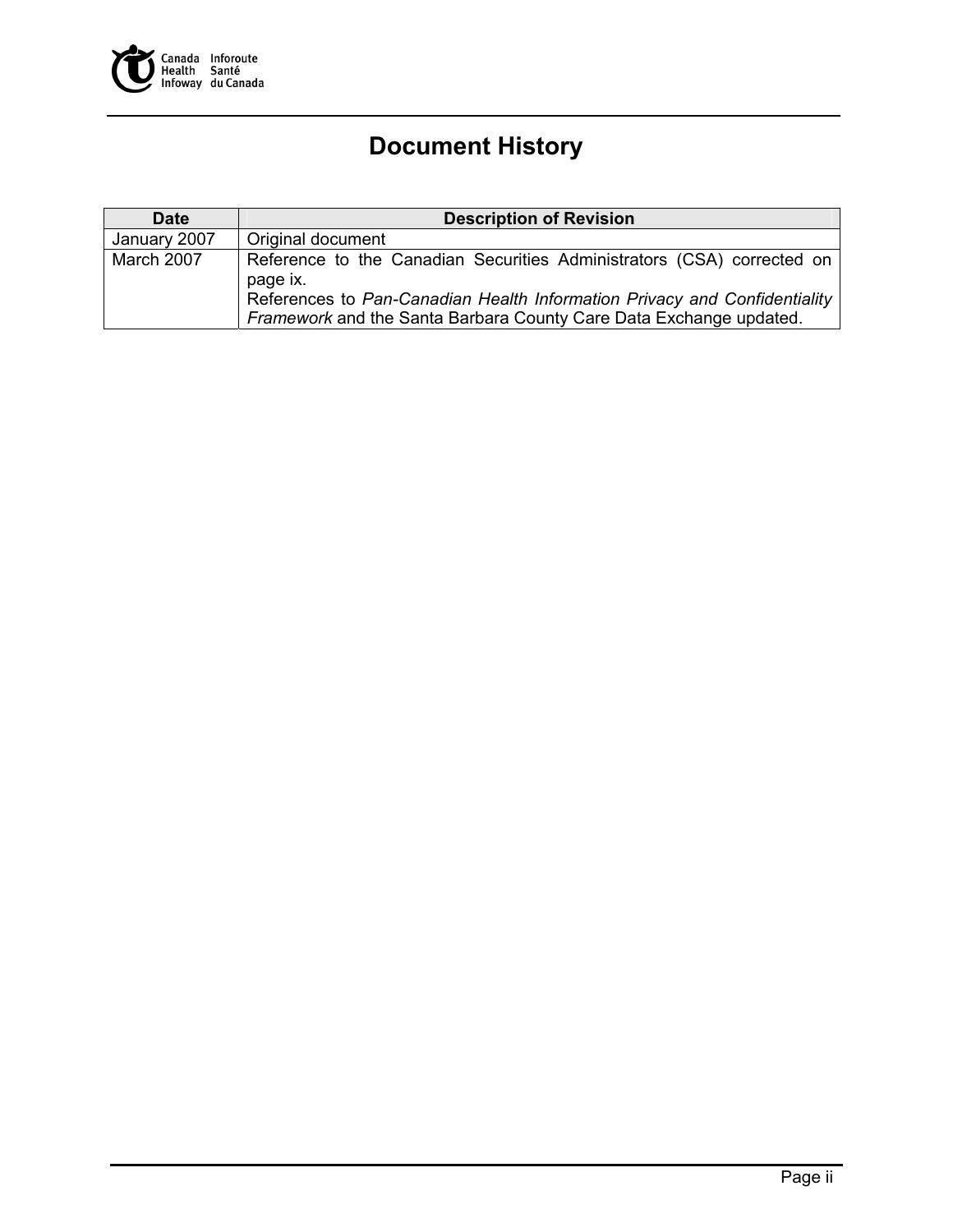

# **EXECUTIVE SUMMARY**

#### *Background*

*Infoway's* mission is to foster and accelerate the development and adoption of private and secure electronic health information systems with compatible standards and communication technologies on a pan-Canadian basis with tangible benefits to Canadians. In support of this, *Infoway* has developed privacy and security requirements for an interoperable electronic health record (EHR), as well as a privacy and security conceptual architecture for an interoperable EHR infostructure.<sup>1</sup> As a result of this work, questions began to surface regarding who would control the data in a pan-Canadian interoperable EHR and who would be responsible for determining the personal health information<sup>2</sup> that end-users could access, especially when the user and the data to be accessed may be in different jurisdictions with differing privacy laws. In other words, what information governance rules would support the interoperable EHR?

This white paper is intended to contribute to understanding information governance topics in the interoperable EHR context through a discussion of:

- **Current information governance topics (chapter 2);**
- Canadian legal, ethical and professional requirements (chapter 3);
- Information governance structures now in use in health care (chapter 4);
- Mechanisms by which information governance is carried out (chapter 5); and
- Lessons to be learned from other countries regarding the implementation of an interoperable EHR and from other industrial sectors outside of health care that have successfully built interoperable infostructures (chapter 6).

It will be of interest to readers involved in the information governance of the interoperable EHR or one of its jurisdictional components. It will also be of interest to those who seek thorough and capable oversight of the interoperable EHR in order to maintain patient privacy and data security.

The paper has the following three objectives:

- 1 To describe information governance topics with privacy and security implications for personal health information in an interoperable pan-Canadian EHR;
- 2 To describe information governance mechanisms that are currently in use in health care in Canada and other countries, or in selected industries outside health care with lessons that could be applied to the Canadian healthcare context; and
- 3 To raise awareness, foster discussion, and stimulate action on important information governance topics associated with supporting a pan-Canadian interoperable EHR.

<sup>-</sup>1 The EHR Infostructure is a collection of technical services that allow electronic health records on patients to be accessed and updated by authorized healthcare providers, regardless of where the patient and healthcare providers are geographically located within Canada. The EHR Infostructure will include access to directories of patients, healthcare provider directories, repositories of laboratory test results, diagnostic images such as X-rays, medication histories, and other essential healthcare data on patients. More information is available on *Infoway's* KnowledgeWay at http://knowledge.infoway $rac{inforoute.ca/}{2}$ 

For the purposes of this paper, personal health information means information about the health of an identifiable individual, although more precise definitions exist in Canadian privacy legislation. References to personal information include health information which is defined as a type of personal information in Canadian public sector and private sector legislation.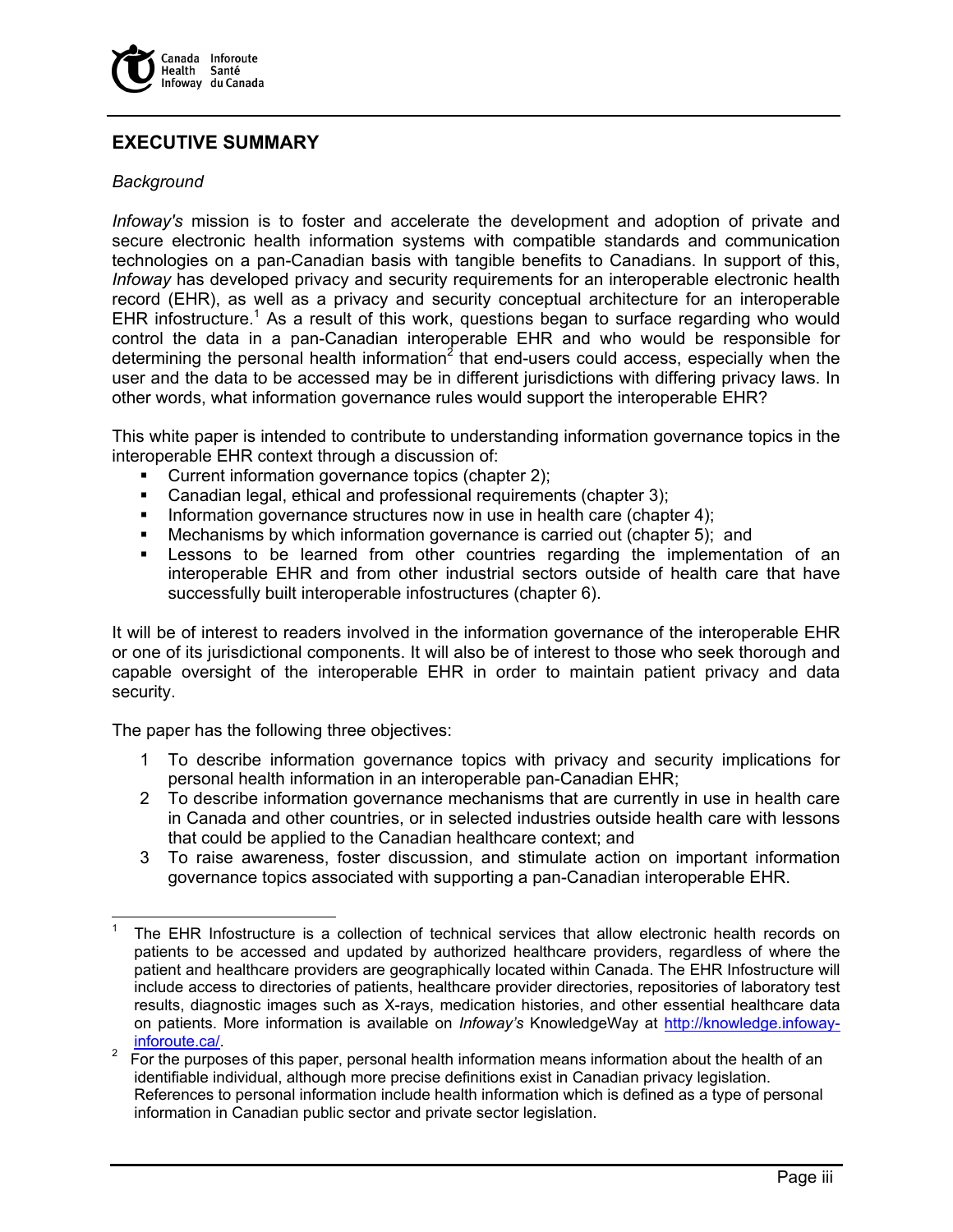

Governance deals with the mechanisms that are used to guide, steer or regulate the course of an organization or system. From an interoperable EHR perspective, governance can encompass everything from corporate management of the pan-Canadian interoperable EHR to clinical issues. This paper focuses on information governance in a pan-Canadian interoperable EHR environment; i.e., those matters involved in handling personal health information in a confidential and secure manner and in compliance with appropriate legal, ethical and quality standards.

It merits noting that many of the same information governance matters are present, and have been addressed to varying degrees, in the paper health record context. However, in the interoperable EHR environment, information will flow faster, in greater volumes and potentially to more end-users. Accordingly, information governance in the EHR warrants review to ensure that the flow of information in the new EHR context is appropriately controlled.

#### *Information Governance Topics*

Chapter 2 describes a series of information governance topics with implications for the privacy and security of personal health information that would be collected, stored, and distributed in a pan-Canadian interoperable EHR. In total, there are 21 information governance topics and they are grouped as follows:

Topics related to trust and accountability include:

- 1. *Accountability* This should be clearly assigned as personal health information flows through the EHR Infostructure to ensure that accountability remains clear.
- 2. *Openness* Information on how data is managed and who is accountable for it should be open to public scrutiny. Patients, healthcare providers and healthcare professional bodies need to have confidence that the custodial responsibilities of healthcare providers are respected and appropriately discharged when they add personal health information into EHR repositories.
- 3. *Information custodianship* In the EHR Infostructure, personal health information can flow through a complex, interconnected series of databases potentially residing in multiple jurisdictions. As the data moves, custodial responsibilities of information hosts, information contributors and information recipients need to be clear.
- 4. *Transborder and cross-jurisdictional data flows* These can often be managed by data sharing agreements. A Canadian standard already exists containing guidelines on such agreements. Since the thirteen provincial and territorial jurisdictions would require multiple bilateral agreements for full interoperability, jurisdictions may want to consider other mechanisms for facilitating cross-border data flows. Questions also arise regarding the oversight powers of provincial Information and Privacy Commissioners in those cases where a complaint involves information that flowed across one or more jurisdictional boundaries. Transborder data flows to the United States raise additional issues about the potential application of the USA PATRIOT Act.

Topics related to the privacy rights of patients include:

5. *Information notices to patients* – Will the interoperable EHR require its own notices to patients regarding the collection, use and disclosure of information or can existing notices be adjusted?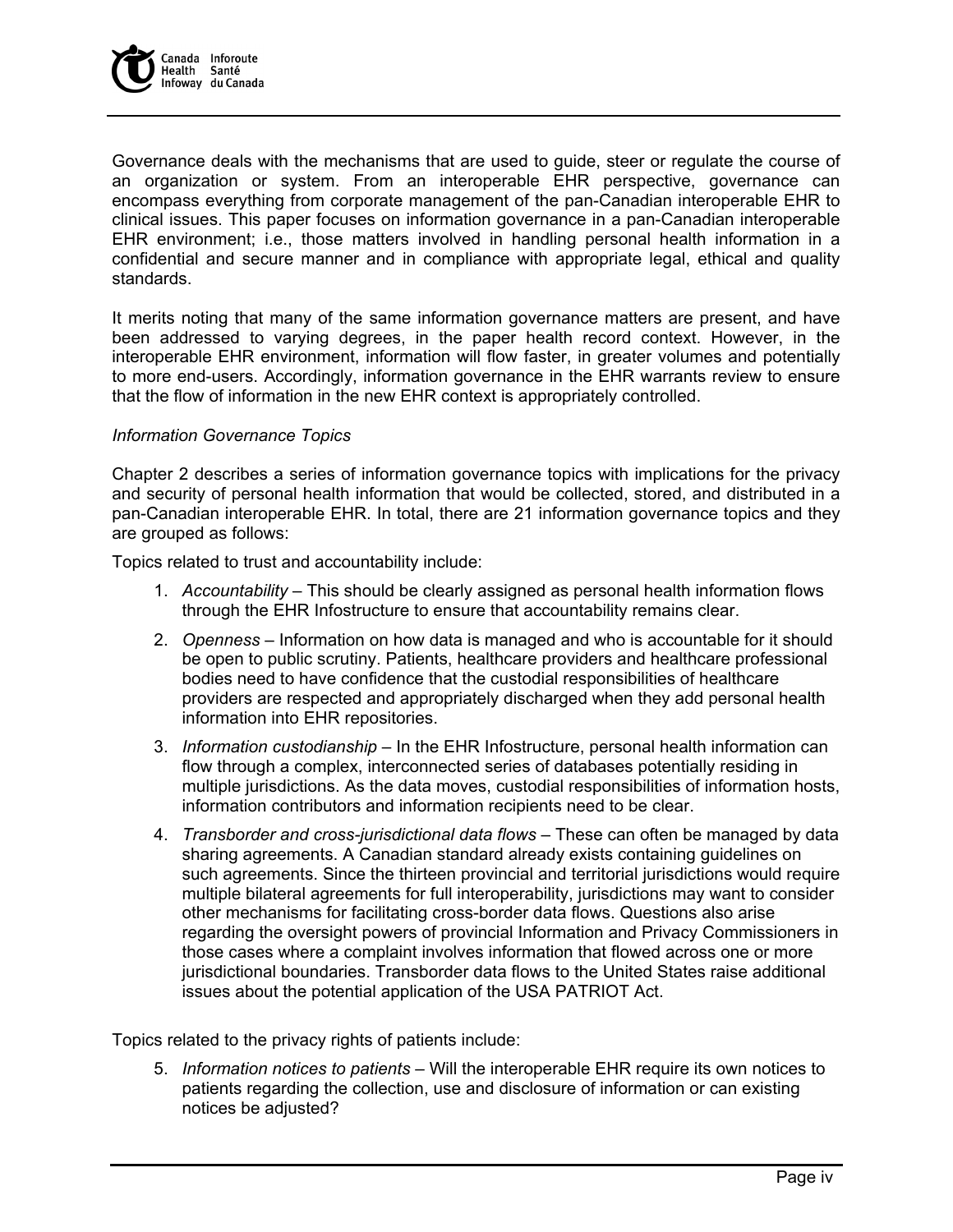

- 6. Information consent<sup>3</sup> The range of legal requirements regarding consent could create governance issues once personal health information in the EHR Infostructure is able to flow across jurisdictional boundaries. Technical details need to be confirmed, i.e., can a patient lock data away from specific healthcare providers? An information model for consent-related data and a consent messaging schema are needed to consistently and unambiguously represent patient consent directives.
- 7. *Limiting collection of personal health information* A key privacy principle in many privacy laws is to limit the collection of information to that which is required. How will this be achieved in the interoperable EHR? For example, attention needs to be given to how the EHR will deal with data relating to family histories of disease (and hence representing information on an individual other than the record's data subject), or the potential use of free-form text fields (which do not restrict the content or scope of data input), and the ability to infer confidential information from the presence or absence of certain data values in ostensibly unrelated data fields (i.e., inferring a diagnosis from the name of a well-known specialist or specialty clinic).
- 8. *Limiting disclosure of personal health information and privacy-protective grouping of EHR data elements* – Law and regulations currently focus on the disclosure of health information by health information custodians and trustees. An interoperable EHR works on an access model whereby end-users pull information from the system. A shift, therefore, will occur from a disclosure-based data protection model to an accessbased model where healthcare providers access the information they require to fulfill the purposes. Careful grouping of data elements could enhance privacy.
- 9. *Secondary use* Over time, some EHR information may ultimately be used for secondary purposes such as public health surveillance and health system analysis and management. Some health information statutes permit such uses. However, should patients be informed of such secondary uses? What level of de-identification, is needed before personal health information that was collected for the purpose of treatment and care can be fairly and ethically used for research without requiring patient consent? Is it feasible or reasonable to expect the EHR to include information that would specifically indicate whether a patient agrees to be contacted for the purposes of health research?
- 10. *Patient access to data* Three issues related to patient access are discussed: the potential ability of patients to access the entire record from a single source (the interoperable EHR), potential online access by patients, and patient challenges to the accuracy of data in EHR repositories.

Topics relating to assessment and compliance include:

- 11. *Risk assessment* How can we best monitor the implementation of privacy risk mitigation strategies and integrate privacy monitoring and revisions in Privacy Impact Assessments into the EHR change management process? And what level of residual risk is acceptable?
- 12. *Compliance mechanisms* Acceptable use agreements and confidentiality agreements for users of EHR systems are powerful tools for requiring compliance with

 $\frac{1}{3}$  Throughout this document, consent refers to patient consent to the collection, use and/or disclosure of an individual's personal health information. Consent to treatment and care is outside the scope of information governance.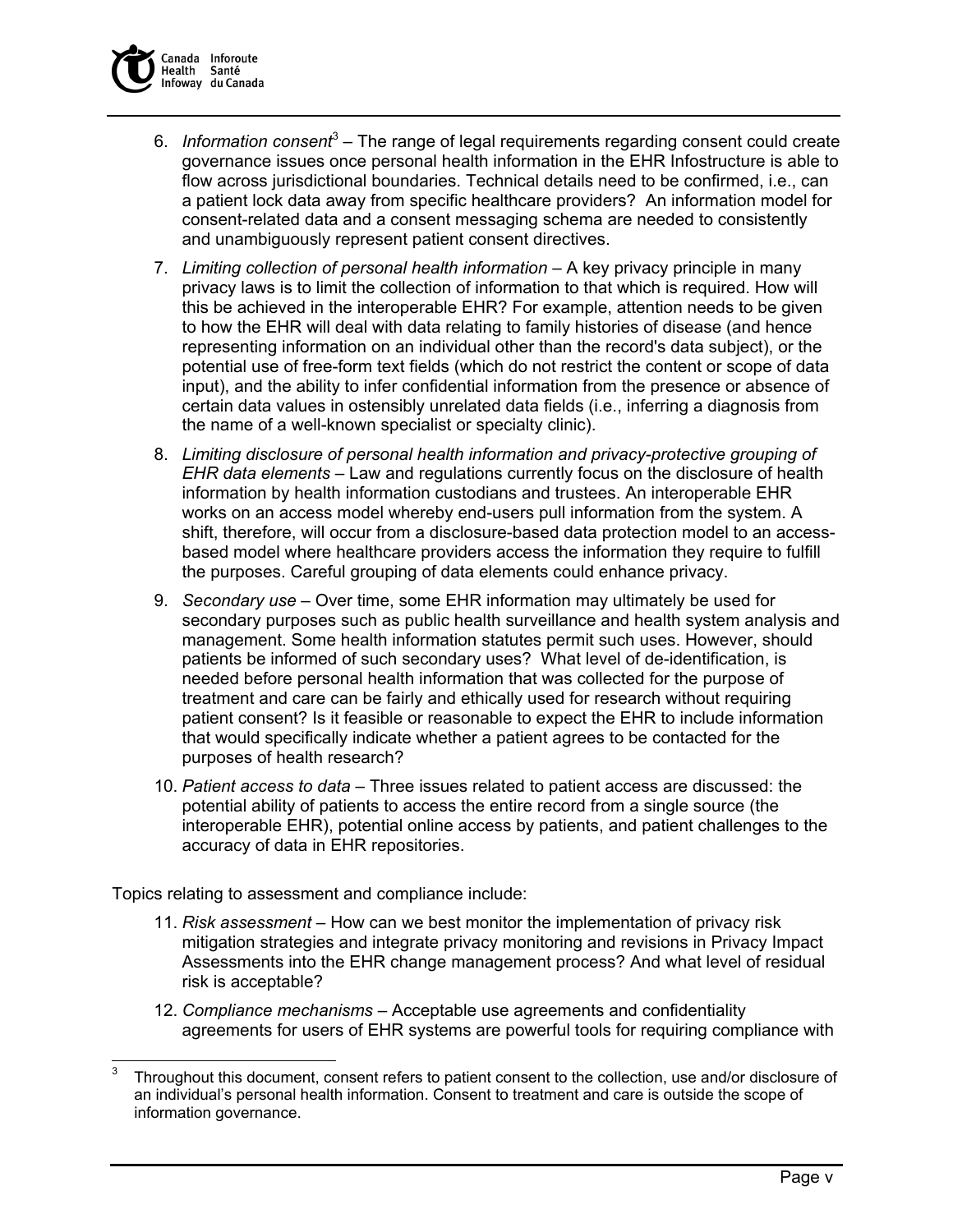privacy and security policies. Their consistent use and structure could be valuable in ensuring all users understand these agreements and are held accountable for their actions.

- 13. *Liability and sanctions* -- How will sanctions from multiple jurisdictions apply to an offence involving transborder data flows? Should there be specific penalties for the misuse of personal health information in a pan-Canadian interoperable EHR? Should patient identity theft be deterred by laws or regulations that explicitly protect patient directories from such exploitation?
- 14. *Assessment of information governance* How will compliance with information governance policies and practices be assessed? Are some safeguards or privacy practices more cost-effective than others?

Topics related to quality in health care include:

- 15. *Accuracy and data quality*  Accuracy and data quality are critical in both existing personal health information systems and paper records. This is no different in an interoperable EHR environment. However, healthcare providers will need to know and understand what to expect in an interoperable EHR environment.
- 16. *Data retention, archiving and disposition* Personal data should only be retained as long as is needed, but in health care, a need can arise years after the information was collected. For example, drugs taken during pregnancy may lead to neo-natal problems that do not show up in children for years or even decades. Should medication records, therefore, remain accessible online in an interoperable EHR or should they instead be electronically archived with special access being granted to the archive upon request?

Topics related to technical safeguards include:

- 17. *Access controls* These are intended to prevent unauthorized access to information systems, ensure the protection of services, prevent unauthorized computer access, detect unauthorized activities and ensure information security when using mobile computing and tele-networking facilities. Technical challenges in implementing access controls that are both rigorous and easy to use are described in chapter 2.
- 18. *Auditing, security incident handling and privacy breaches* Four issues related to auditing, security incident handling, and privacy breaches are identified as needing further discussion: timely handling of security incidents in the interoperable EHR, realtime auditing, preservation of digital evidence, and handling privacy breaches.
- 19. *Electronic (digital) signatures*  If digital signatures are allowed on prescriptions, who should issue the attendant digital certificates to users that will allow digital signing?

Finally, topics related to the rights of healthcare providers and communities of interest include:

- 20. *User identity management and protection of healthcare provider privacy* Collecting personal information to identify and authenticate end-users of the system could cause concern amongst end-users if they are not given assurances that uses of the data will be limited to identity management, as opposed to the monitoring of practice patterns.
- 21. *Respecting communities of interest* Discussion of privacy rights is usually focused on the rights of individuals. However, there are communities of interest, such as those related to mental health and HIV/AIDS, which also have special privacy concerns that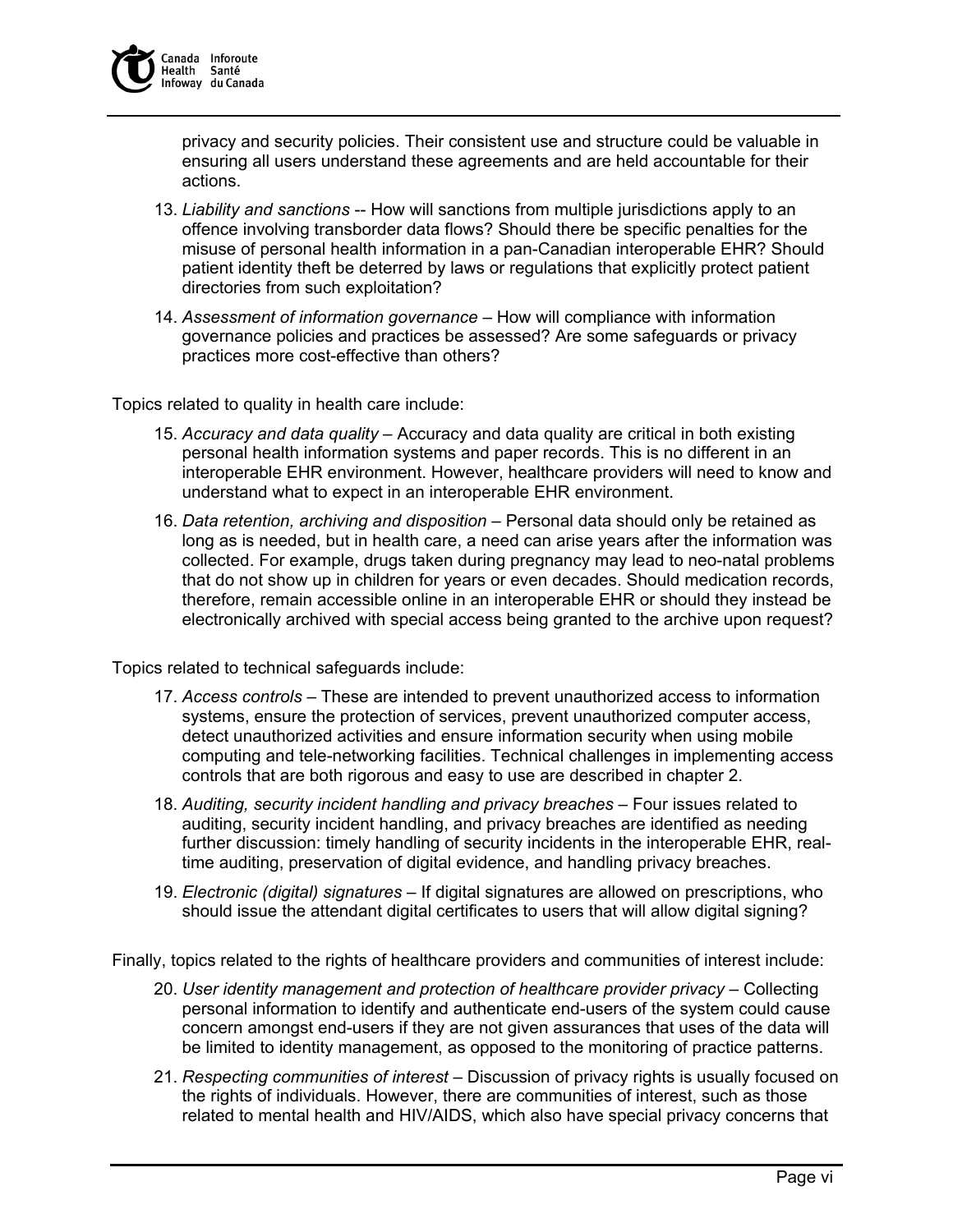

need to be considered when creating rules related to health information collection, use, management and disclosure. It is also now common to integrate the involvement of such groups into the governance of the relevant healthcare organizations. It will be important to consider the participation of these communities in the decision-making process. Similar questions will need to be considered regarding the involvement of Aboriginal Peoples, particularly with respect to their principles concerning ownership, access, control and possession of personal health information.

#### *Legal, Professional and Ethical Requirements for Information Governance*

Chapter 3 reviews the legislation, ethical principles and policies that currently influence the collection, use or disclosure of personal health information. It also discusses the Federal/Provincial/Territorial Advisory Committee on Information and Emerging Technologies' (ACIET) *Pan-Canadian Health Information Privacy and Confidentiality Framework*, which provides guidelines for common and consistent statutory provisions for the collection, use and disclosure of personal health information for both the public and private healthcare sectors. The protection of personal health information is influenced by: the Charter of Rights and Freedoms, federal laws such as the *Personal Information Protection and Electronic Documents Act* (PIPEDA) and provincial and territorial freedom of information and protection of privacy statutes which protect personal information in the custody or control of public or government bodies, including hospitals and regional health authorities. Alberta, British Columbia and Quebec have private sector privacy legislation that protects personal information, including health information held by private health sector entities, including pharmacies, laboratories and private clinics. Quebec also protects personal health records held by public and private health and social service institutions. As well, there are four provinces that have enacted legislation specific to health information that contains specific rules relevant to electronic health records. Relevant examples are cited from each of the above.

Physicians and other healthcare providers are bound by additional statues. For example, in Ontario, physicians are bound by the *Medicine Act* and nurses are bound by the *Nursing Act*. Public hospitals in Ontario are bound by the *Public Hospitals Act.* Other jurisdictions have similar legal requirements beyond what is specified in privacy statutes. Legislation may also establish a healthcare organization or facility, but leave the details of a privacy and security regime to regulations that must also be taken into consideration.

While Canadian privacy laws are lengthy and complex, most are based on internationally accepted fair information principles which form the basis for the 10 privacy principles of the Canadian Standards Association's Model Code for the Protection of Personal Information (CAN/CSA-Q830-96). The principles tend to work well when applied to information held within a single organization, but may be more difficult to apply to an interoperable EHR. Several practical examples are given of the challenges presented in applying the 10 principles to the operation of the EHR.

Codes of professional conduct must also be taken into account in arriving at effective information governance. National health professional associations have produced general codes of ethics, privacy guidelines and other resources to guide their members on issues of confidentiality and health information management. Other organizations, such as provincial regulatory health colleges and research ethics boards, have also created privacy and security guidelines for use in health care and when dealing with personal health information.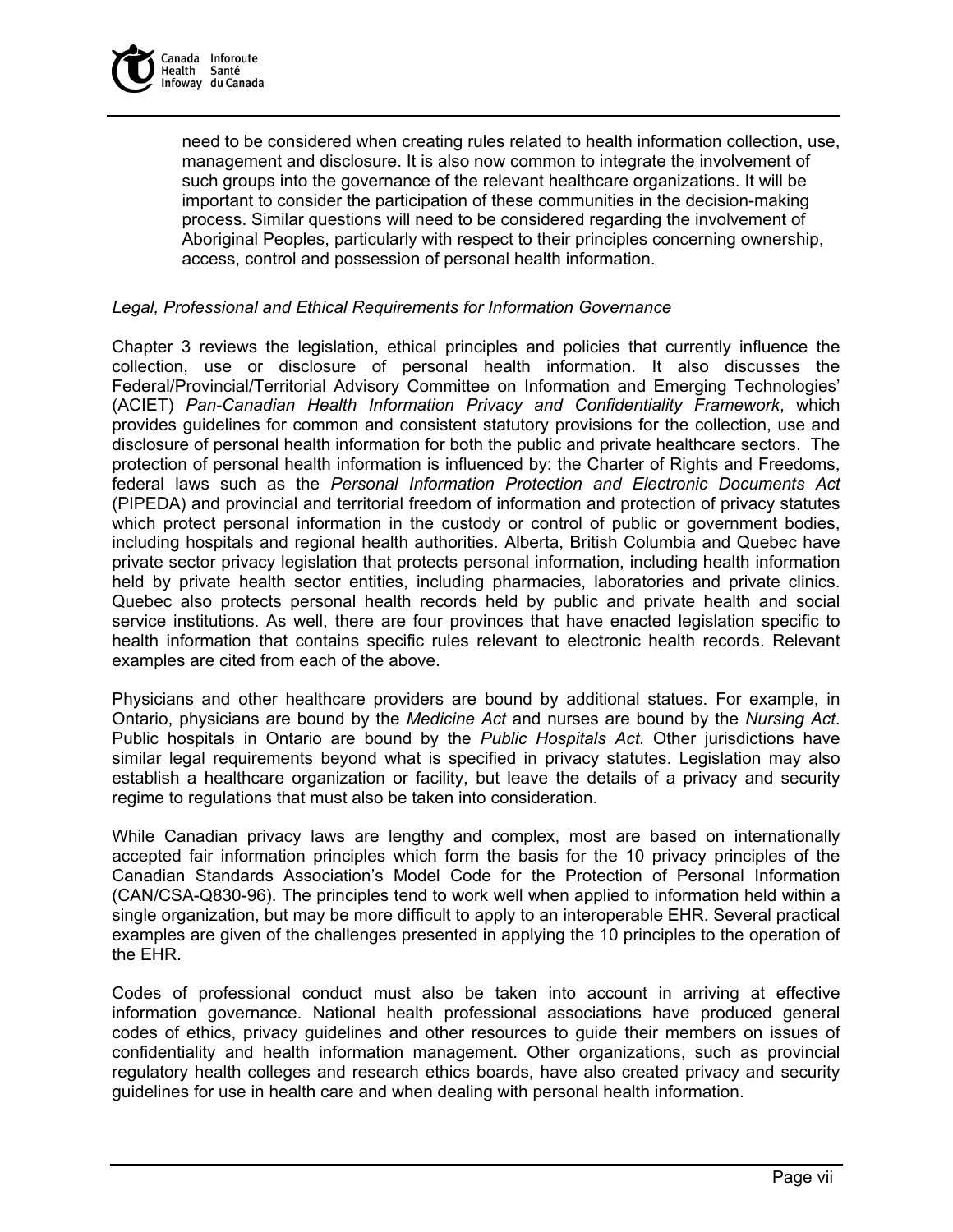

Privacy laws also empower Information and Privacy Commissioners with oversight to ensure compliance with the law. They are charged with the responsibility of overseeing information practices subject to legislation, which also includes privacy protective information practices for EHR implementations.

The laws, regulations, and codes of conduct described above all have implications for information governance of the interoperable EHR.

#### *Information Governance Structures in Canadian Health Care*

Information governance is already being carried out among health information custodians, trustees and institutions that administer health care in Canada. Chapter 4 describes how some healthcare organizations have addressed information governance:

- In primary care practices (Alberta's Physician Office System Program is discussed as an example in section 4.2);
- In healthcare institutions such as hospitals (*University Health Network* in Toronto is discussed as an example in section 4.3),
- In regional health authorities (*Vancouver Coastal Health* is described as an example in section 4.4),

• In government-funded agencies that deal with a specific disease, such as cancer, mental health, or HIV/AIDS (*Cancer Care Ontario* is discussed as an example in section 4.5);

• In provincial information infostructures (the *Newfoundland and Labrador Centre for Health Information,* the Ontario *Smart Systems for Health Agency,* and the Alberta *Data Stewardship Committee* are all discussed as examples in section 4.6); and

• In healthcare organizations with large public holdings of personal health information (BC *Pharmanet* is discussed as an example in section 4.7).

#### *Information Governance Mechanisms in Canadian Health Care*

Chapter 5 describes information governance mechanisms that are currently in use in the Canadian healthcare system. These mechanisms include:

- *Statement of Information Practices* By means of brochures, posters, notices posted on walls and websites, and verbal explanations, many healthcare providers and organizations already provide their patients with a statement of information practices.
- *Privacy policy --* Many healthcare organizations already have a written privacy policy, sometimes based upon the CSA Model Code.
- *Security policy --* Security policies are an important part of the security component of information governance.

• *Other policies related to information governance –* These include a system access policy; a policy on access to personal health information for research, education and quality assurance purposes; a policy to address requests to access and correct personal health information in patient records; and a policy on retention and destruction of health records.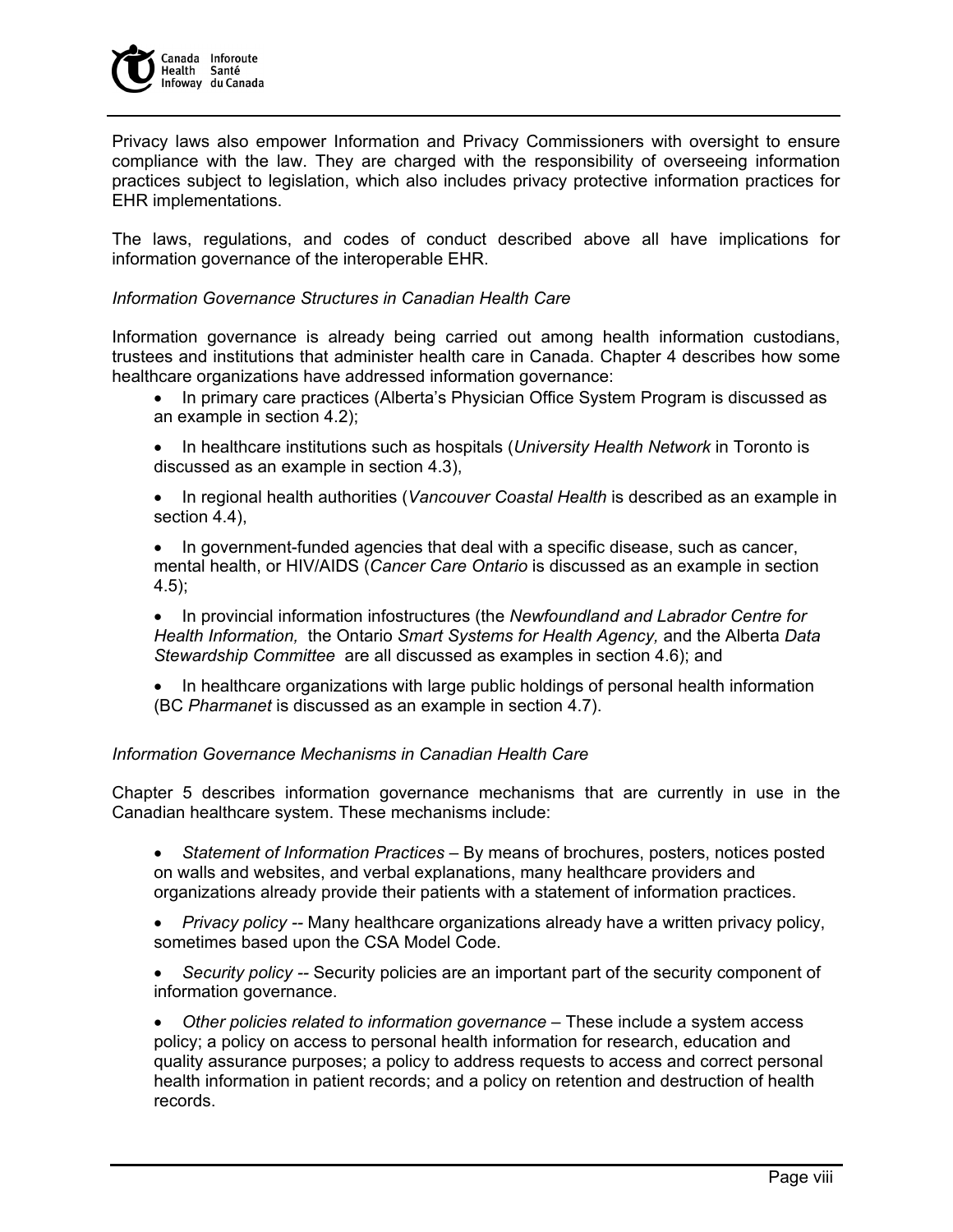

• *Privacy officers and privacy teams* – Individuals are to be designated to interpret the requirements of applicable legislation, provide ongoing privacy training and answer questions about data protection and security from patients; as well as manage crises as real problems arise.

• *Information security officers and security teams* – Working closely with Privacy Officers, individuals responsible for information security management and information security technology are also instrumental in handling information governance management.

• *Privacy and security awareness training* – Breaches of privacy are often related to failures in information security that can, in turn, be traced to users who did not understand, or did not follow, established security-related procedures. The importance of training in the electronic health record environment cannot be underestimated with regard to ensuring that all users of the system understand the power of the EHR systems, authorized uses of the system and the penalties for misuse.

• *Memoranda of understanding, confidentiality agreements, acceptable use agreements, data-sharing agreements* – These can all be valuable tools to help ensure that partners and users of the EHR are aware of: their respective obligations on a variety of matters, including the need to meet legal requirements for data protection and security and the importance of complying with the terms of use of electronic systems and in keeping information confidential. Data-sharing agreements are a privacy best practice and can include privacy protective clauses related to restrictions on agents, general limitations, notification requirements, privacy requirements, inspection, audit and enforcement clauses, and liability and sanctions to ensure end-users accept responsibility for maintaining the confidentiality of personal information obtained from EHR systems.

• *Monitoring compliance* – Real-time auditing and other technical and administrative measures can be implemented to minimize privacy breaches by monitoring access to and use of EHR systems.

• *Security audit mechanisms* – Security vulnerability assessments are often carried out on large, operational IT systems to evaluate their security status. Penetration testing is also sometimes performed by a qualified third party on operational systems.

#### *Lessons Learned from Other Jurisdictions and Other Industrial Sectors*

Chapter 6 describes work done on information governance in the UK, Australia and the US. In the UK, the Department of Health has been grappling with information governance issues since 2001. The UK *National Health Service (NHS) Information Governance Toolkit* measures the state of information governance in British hospitals. The toolkit's questions are divided into a number of categories, such as healthcare records management, clinical information assurance, confidentiality and data protection assurance, secondary uses, and information security assurance. While the approach involves self-assessment, a written statement must accompany each answer, stating what evidence is available to support the answer given. The results of the assessment are carefully reviewed and hospitals are rated on their responses. After several years of use and refinement, hospitals now work hard to improve below-average scores and aspects of the assessment are made available to interested members of the public.

Because of the many Canadian stakeholders and jurisdictions that would be involved in an interoperable EHR, cooperation will be an important factor in the success of information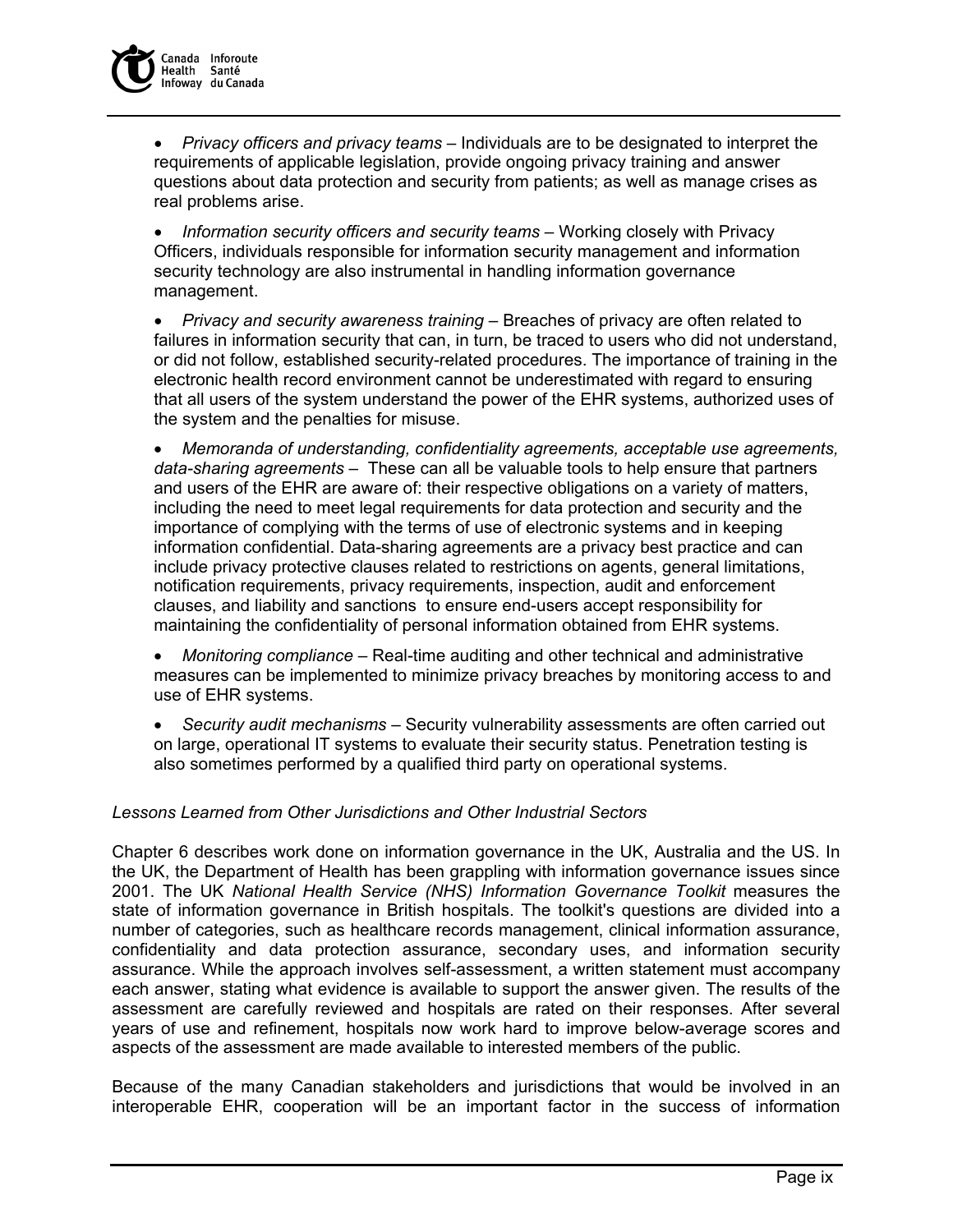

governance for the interoperable EHR. Cooperative ventures have succeeded in other countries and the paper briefly examines one such endeavour: the Santa Barbara County Care Data Exchange*.* Several information governance lessons were learned over the years in which the Exchange has developed and grown. For example, physician concerns were raised about whether the clinical data exchanged could be pooled and used to profile or evaluate their practices and assurances needed to be put in place that this would not happen. There was also user resistance to security certificates and requests for other forms of authentication.

Scale, scope and complexity need not be barriers to effective EHR deployment. Kaiser Permanente is the largest non-profit health plan in the United States, serving the healthcare needs of 8.2 million patients. As of 2003, Kaiser had 135,000 employees and 11,000 physicians. The Kaiser Permanente HealthConnect program is currently the world's largest deployment of an EHR. It integrates clinical records with appointments, registration and billing: a patient's medical history is available to every clinician who is involved in that patient's care. It includes features such as maintenance of a patient medication profile, drug interactivity checking, online access by patients to portions of their record, and online appointments booking. Security features include role-based access control. Indeed, the size, scope and sophistication of Kaiser's EHR mirror many aspects of the interoperable EHR envisioned by *Infoway*. The system is described in section 6.1.

There are also lessons to be learned from other industrial sectors that have built large-scale and complex information infrastructures and these are described in section 6.2. Interac develops and operates Canada's national network of two shared electronic financial services: cash dispensing at Canada's 35,000 automated banking machines (ABMs) and Interac Direct Payment, responsible for transacting two billion online purchases. The Interac experience shows that a large scale, Canada-wide IT network can be efficiently deployed and governed to enable highly reliable, high-volume exchanges of confidential personal information among a diverse set of stakeholders.

The Canadian Securities Administrators (CSA) is a forum for the 13 securities regulatory authorities of Canada's provinces and territories to coordinate and harmonize regulation of Canadian capital markets. Despite jurisdictional variances in securities legislation and regulations, the CSA has determined a core set of regulatory requirements that are substantially the same in all jurisdictions. The CSA works toward regulatory initiatives that are coordinated across the country, as its members believe these best serve investors and markets. CSA members also believe regulation must accommodate both national and local concerns, priorities and issues. Those readers concerned about the effect inter-jurisdictional data transfers may have on health information custodial responsibilities may find the CSA's approach of interest.

Australia has produced a standard on information governance. It provides a framework of principles for boards of organizations to use when evaluating, directing, and monitoring the IT portfolio of the organization. The standard lays out six principles for good information governance related to establishing clearly understood responsibilities, planning, acquisition, performance, conformance and respect for human factors. It also provides a model that directors of organizations can follow when evaluating the use of IT, preparing and implementing plans and policies, and monitoring conformance to policies. A framework is included that guides implementers of the standard on how best to implement each of the six principles. This standard is related to another Australian standard that provides guidance on good governance principles and codes of conduct. This second standard on corporate governance (not specifically related to IT) discusses structural elements of good governance and lays out governing board responsibilities, disclosure and transparency obligations, and the roles of stakeholders in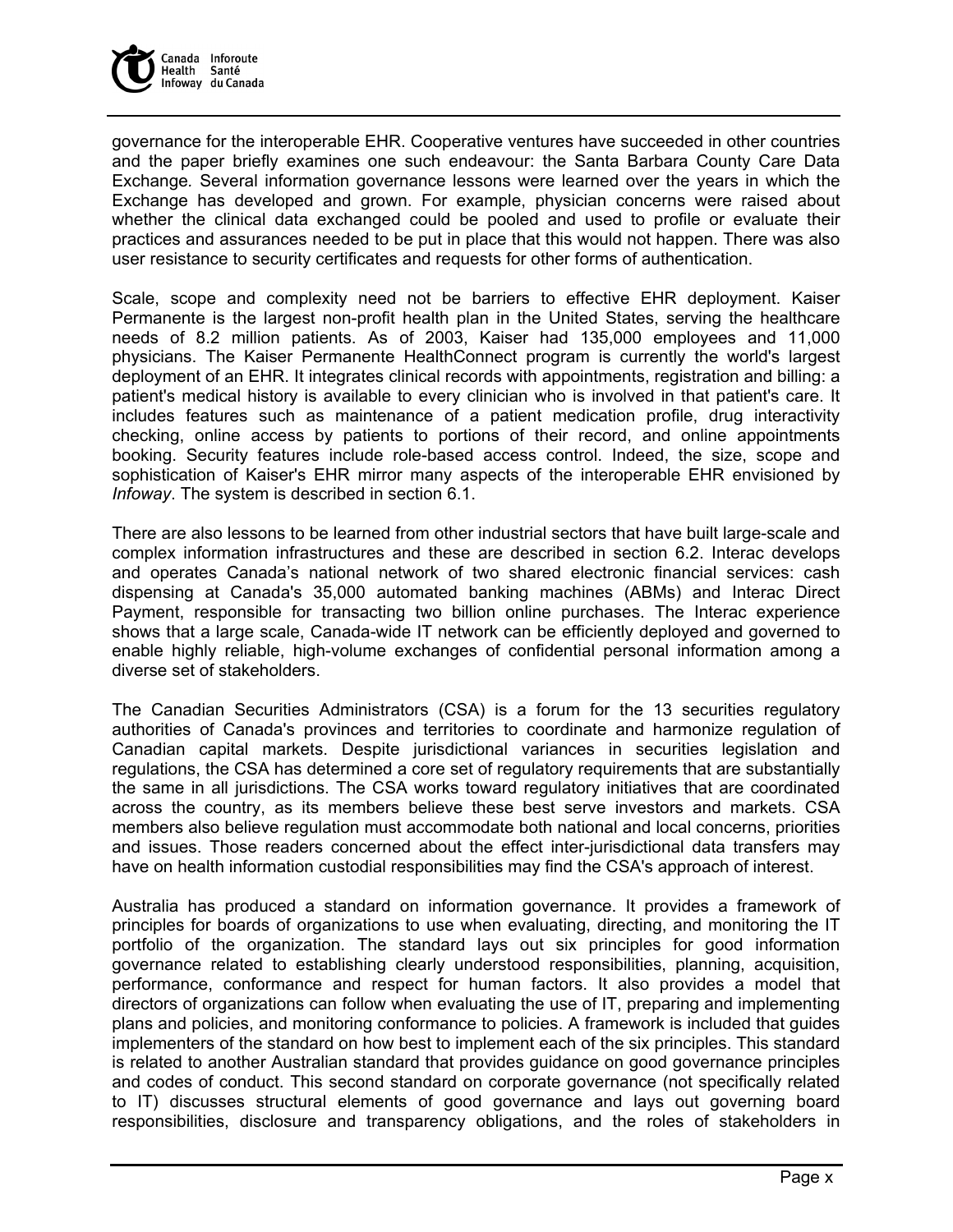

governance. While no similar Canadian standards exist yet, these Australian standards are a good starting point for the elucidation of information governance principles.

The International Air Transport Association (IATA) is the primary vehicle for inter-airline cooperation in promoting safe, reliable, secure and economical air services among the 270 airlines that make up its membership. The safety and security of airlines systems are no less critical than those in health care and IATA has surmounted legal, regulatory, operational and practical barriers to promote the smooth interoperation of sophisticated mission-critical IT systems that span 140 countries. This was achieved cooperatively in spite of IATA's members being business rivals in the highly competitive airline industry.

#### *Conclusions*

The overall objectives of the pan-Canadian interoperable EHR initiative are to increase the efficiency of the health system, improve access to health services and improve the quality of health service provided to Canadians. This will be achieved, in part, by increasing the speed and volume of information being shared or transferred amongst authorized end-users.

Governance is not a new concept and information governance is not new to the health record environment. Many components of information governance discussed in this paper apply and have been addressed in varying degrees in the paper world of health records. However, the interoperable EHR changes the environment within which information will flow. As such, the rules related to information collection, use, disclosure and management in an interoperable EHR environment bear careful review, especially if EHR initiatives are to be accepted by healthcare providers and the public.

With respect to the vast array of information governance topics identified in this paper, the large number of diverse stakeholders with interest in these topics and the complex legislative, regulatory and ethical schema that must be taken into account, it is likely that a variety of approaches to information governance will be required. These options could involve crossdisciplinary committees, or intra-jurisdictional working groups or teams, among others, to identify and arrive at information governance solutions for a pan-Canadian interoperable EHR.

Consideration also needs to be given as to where responsibility for information governance management will reside. Perhaps it can be managed from within existing information governance structures, or perhaps, similar to Interac, the Canadian Securities Administrators and the International Air Transport Association, an additional central structure will be necessary in order to be seen to provide an effective and efficient way to manage some of the information governance topics identified in this paper.

Information governance in the interoperable EHR is already beginning to be addressed and considered by many involved in the EHR initiative. It is recognized that it will take time to involve the necessary stakeholders and arrive at acceptable approaches. Currently, EHR developments are primarily domain- and jurisdiction-based and it will be some time before interoperability is achieved within a jurisdiction, let alone at a pan-Canadian level. As such, while some topics, such as role-based access, may require attention in the short term, in other cases there is time to address the topics in an incremental manner, over time, on an intra-jurisdictional basis as the components of interoperable EHR systems develop and as the information necessary to arrive at reasonable approaches becomes available. Further, as noted in the paper, there are many information governance mechanisms currently in place that apply to the world of paper-based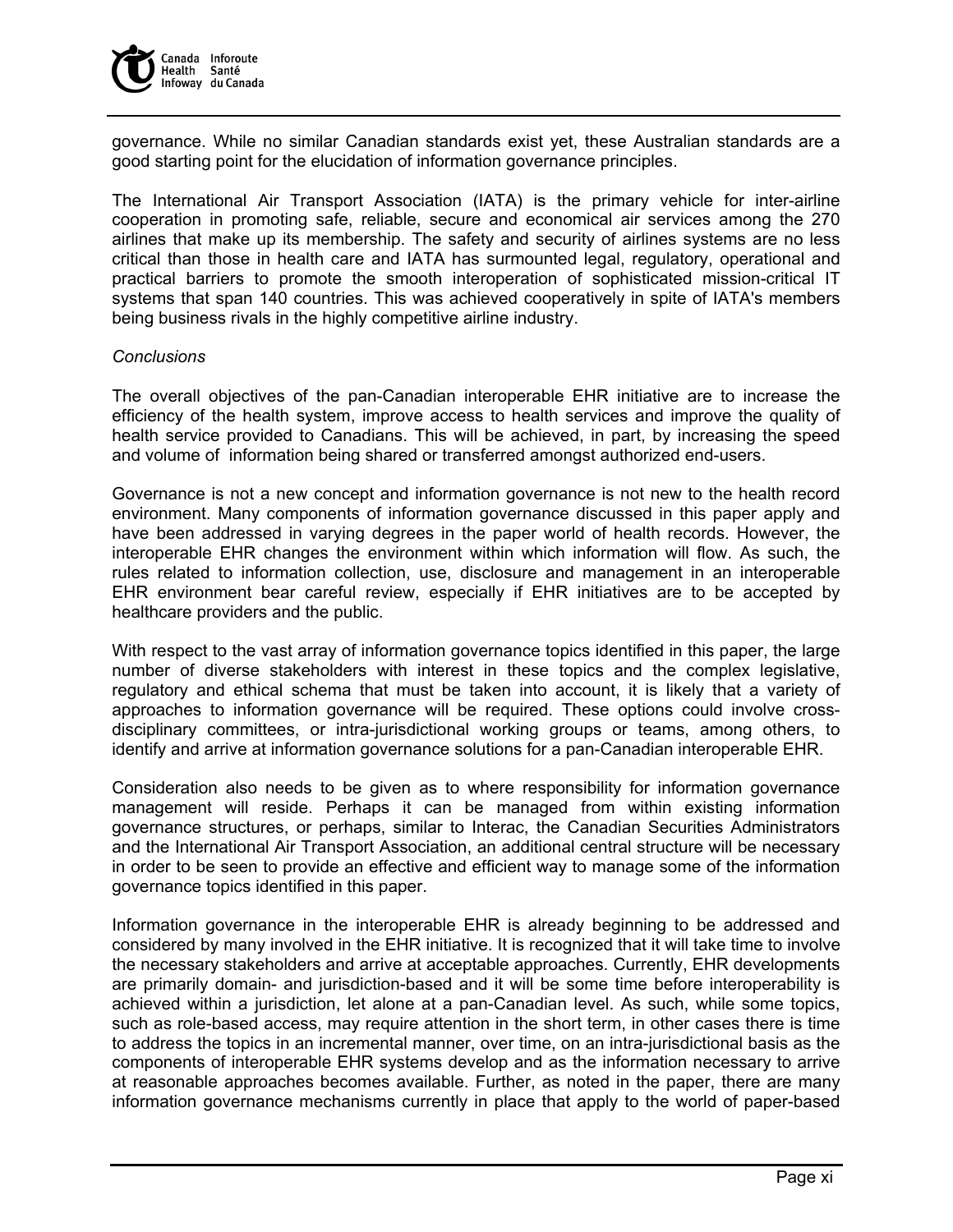

records, which can be leveraged for the development of future information governance solutions in a pan-Canadian interoperable EHR environment.

This paper is intended to foster discussion and promote action. Readers are encouraged to share this paper with their colleagues.

*Infoway* also remains committed to exploring these topics and to this end will be meeting with stakeholders during the winter of 2007. Comments can also be submitted directly to:

Joan Roch, Chief Privacy Strategist Tel: (514) 237-0521 Canada Health Infoway Fax: (514) 221-2258 1000 Sherbrooke Street West, Suite 1200 Email: jroch@infoway-inforoute.ca Montreal, Quebec H3A 3G4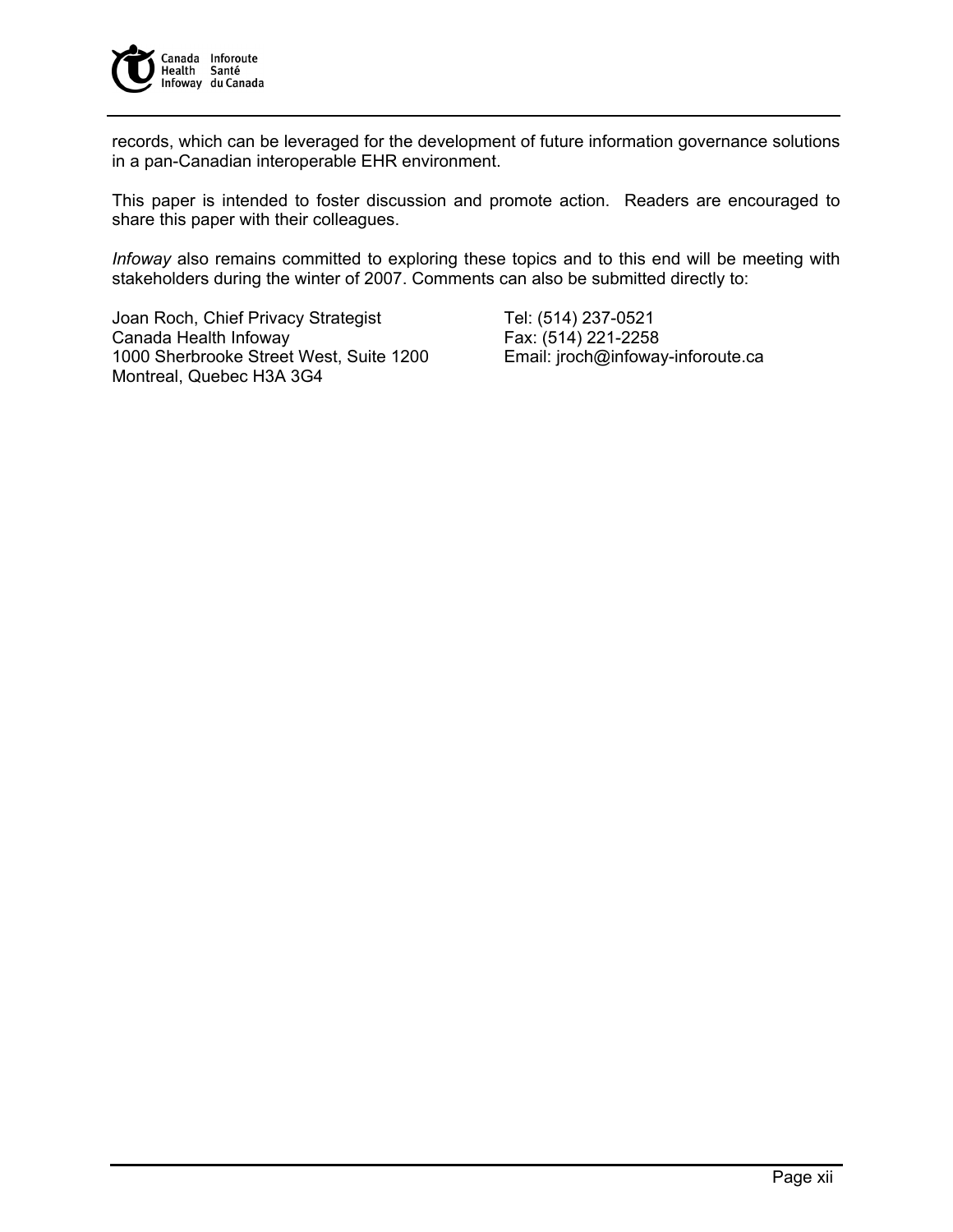

# **TABLE OF CONTENTS**

| 1.                                            |                                                                                                                                                                                                                                                                                                       |  |
|-----------------------------------------------|-------------------------------------------------------------------------------------------------------------------------------------------------------------------------------------------------------------------------------------------------------------------------------------------------------|--|
| 1.1<br>1.2<br>1.3<br>1.4                      |                                                                                                                                                                                                                                                                                                       |  |
| 2.                                            | INFORMATION GOVERNANCE TOPICS WITH PRIVACY AND SECURITY                                                                                                                                                                                                                                               |  |
| 2.1<br>2.2<br>2.3<br>2.4<br>2.5<br>2.6<br>2.7 | TOPICS RELATED TO THE RIGHTS OF HEALTHCARE PROVIDERS AND COMMUNITIES OF                                                                                                                                                                                                                               |  |
| 3.                                            | <b>REQUIREMENTS FOR INFORMATION GOVERNANCE IN CANADIAN HEALTH CARE25</b>                                                                                                                                                                                                                              |  |
| 3.1<br>3.2<br>3.3                             | LEGAL, ETHICAL AND PROFESSIONAL STANDARDS FOR PROTECTING PRIVACY  25                                                                                                                                                                                                                                  |  |
| 4.                                            | <b>INFORMATION GOVERNANCE STRUCTURES IN CANADIAN HEALTH CARE  39</b>                                                                                                                                                                                                                                  |  |
| 4.1<br>4.2<br>4.3<br>4.4<br>4.5<br>4.6<br>4.7 | INFORMATION GOVERNANCE OF HOSPITALS AND OTHER PUBLIC HEALTHCARE INSTITUTIONS41<br>INFORMATION GOVERNANCE OF GOVERNMENT-FUNDED HEALTH AGENCIES  43<br>INFORMATION GOVERNANCE OF PROVINCIAL HEALTH INFORMATION INFOSTRUCTURES  44<br>INFORMATION GOVERNANCE OF MAJOR PUBLIC HOLDINGS OF PERSONAL HEALTH |  |
| 5.                                            | <b>INFORMATION GOVERNANCE MECHANISMS IN CANADIAN HEALTH CARE  48</b>                                                                                                                                                                                                                                  |  |
| 5.1<br>5.2<br>5.3<br>5.4                      | PRIVACY POLICIES, SECURITY POLICIES, AND STATEMENTS OF INFORMATION PRACTICES .48                                                                                                                                                                                                                      |  |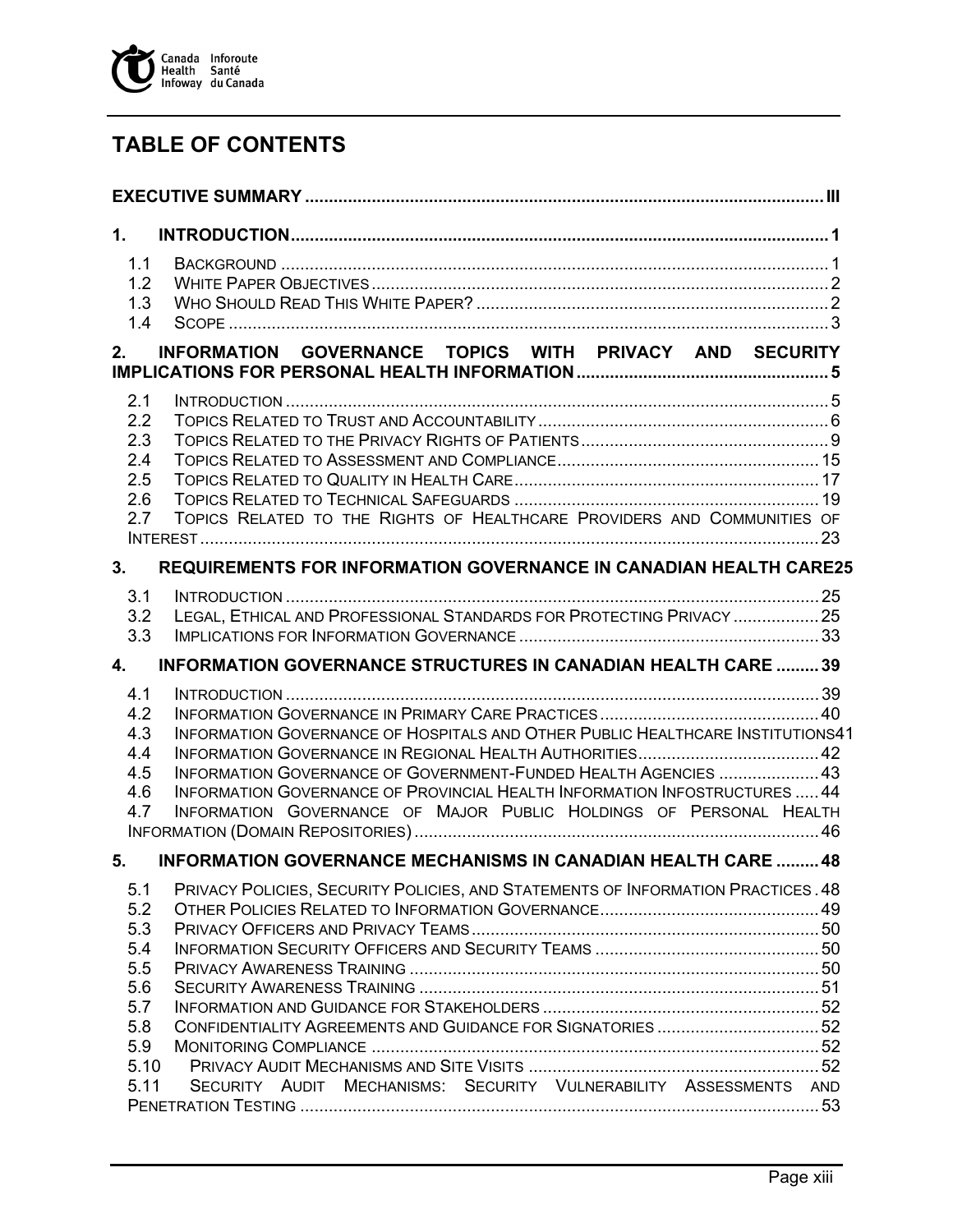

| LESSONS FROM OTHER JURISDICTIONS AND OTHER INDUSTRIAL SECTORS56 |
|-----------------------------------------------------------------|
|                                                                 |
| CONTRACT LANGUAGE ON PRIVACY AND DATA PROTECTION OBLIGATIONS 53 |
|                                                                 |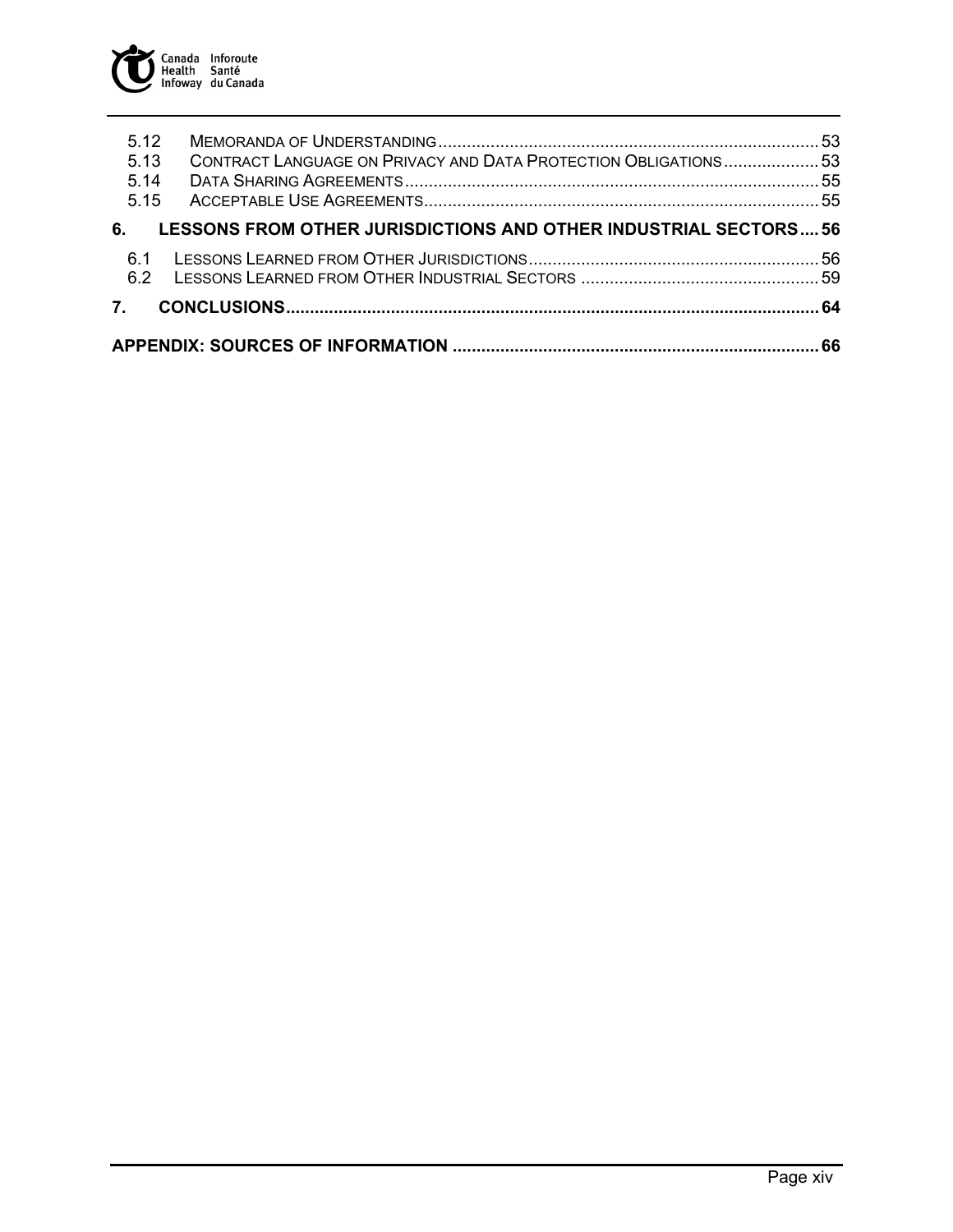

# **1. INTRODUCTION**

# **1.1 Background**

At their meeting on health in September 2000, the First Ministers agreed to collaborate on strengthening a Canada-wide health infostructure to support improvements to the quality, accessibility and timeliness of health care for Canadians. As a result of this meeting, the federal, provincial and territorial governments formed Canada Health Infoway. The Deputy Ministers of Health of the various jurisdictions serve as *Infoway's* members.

*Infoway's* mission is to foster and accelerate the development and adoption of private and secure electronic health information systems with compatible standards and communication technologies on a pan-Canadian basis with tangible benefits to Canadians. *Infoway's* vision is of a high-quality, sustainable and effective Canadian healthcare system supported by an infostructure that provides residents of Canada and their healthcare providers with timely, appropriate and secure access to the right information, when and where they enter the healthcare system. Privacy is fundamental to this vision in support of *Infoway's* goal of improved productivity, access and quality in the delivery of healthcare services to Canadians through an interoperable electronic health record (EHR). $4^{\degree}$ 

In support of its vision, *Infoway* has developed privacy and security requirements for an interoperable EHR, as well as a privacy and security conceptual architecture for an interoperable EHR. These documents are available on *Infoway's* KnowledgeWay at http://knowledge.infoway-inforoute.ca/. During development of these documents, questions began to arise, such as, who controls and has custody of the data in a pan-Canadian interoperable EHR? Who is responsible for determining the extent of personal health information that end-users may access? Who resolves complaints about the handling in one jurisdiction of personal health information obtained from another? What are the permissible secondary uses of personal health information from a pan-Canadian interoperable EHR? In other words, what information governance rules support the flows of personal health information that may be involved in the EHR vision and who is ultimately accountable for ensuring compliance with these rules?

This paper is intended as a reference document that will contribute to understanding of the above information governance questions by providing the reader with a discussion of:

- Information governance topics (chapter 2);
- Canadian legal, ethical and professional requirements (chapter 3);
- Information governance structures currently in use in health care (chapter 4);
- Mechanisms by which information governance is currently carried out (chapter 5); and
- Lessons from other countries and sectors outside of health care that have successfully built interoperable infostructures (chapter 6).

Achieving meaningful data protection is an ongoing process, requiring organizational and individual commitment, as well as the allocation of resources for monitoring and for education about privacy rules for all of those involved in health care, including patients and their families. The goal is to achieve a balance among the needs of patients, the effective delivery of health

<sup>4</sup> http://www.infoway-inforoute.ca/en/WhoWeAre/Overview.aspx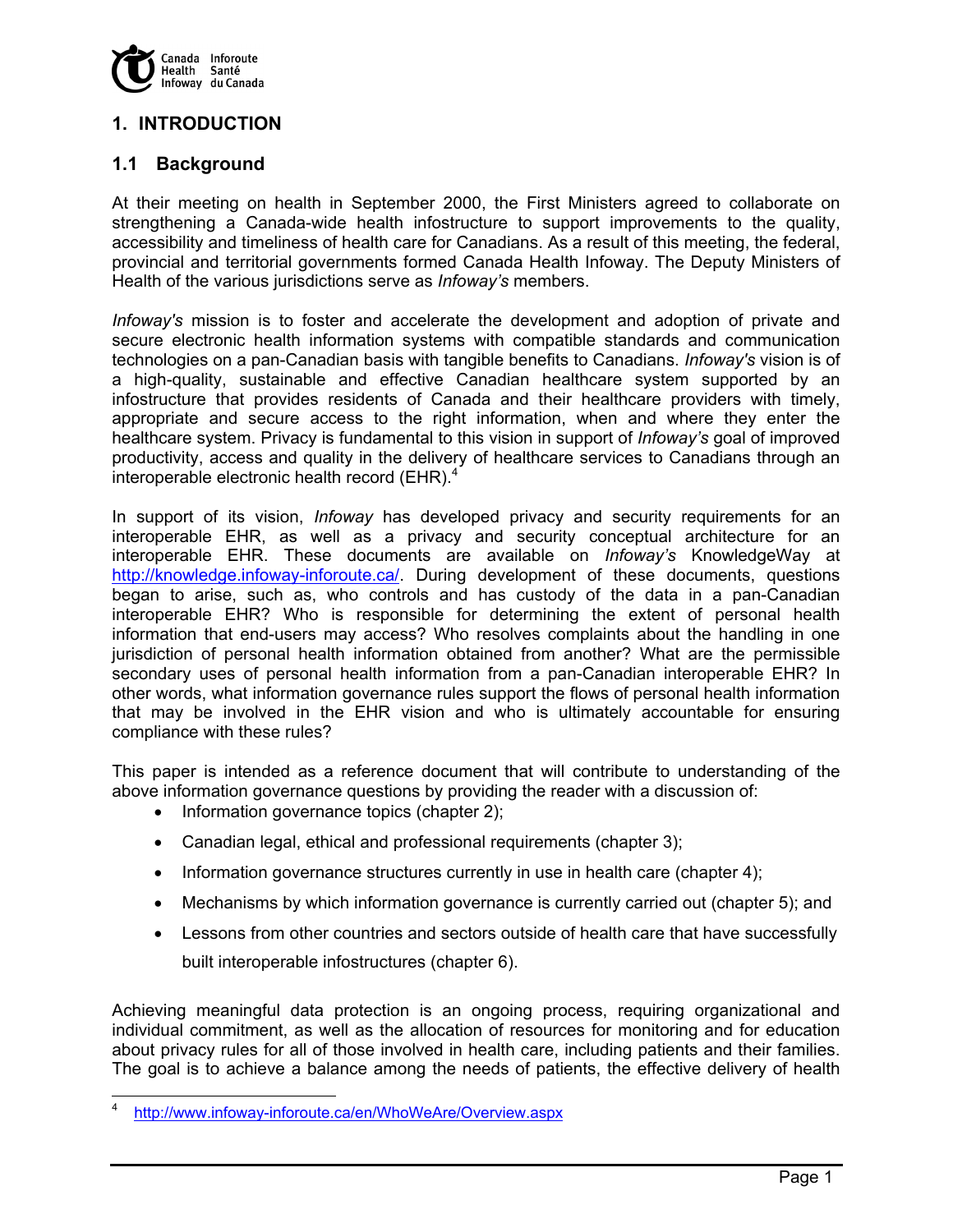

care and the protection of the human right to personal privacy as articulated in the Canadian Charter of Rights and Freedoms.

Senator Michael Kirby has underscored the critical need "to improve the governance of Canada's healthcare system,"<sup>5</sup> stressing that the "underlying issue is one of accountability"<sup>6</sup>. The interoperable EHR is one part of the health system. Its governance similarly requires attention to ensure clear accountability, effective functioning and the adequate protection of the personal health information it will hold.

# **1.2 White Paper Objectives**

As health information is increasingly collected, stored and disclosed in electronic form, there is growing awareness and sensitivity about who is responsible for protecting patients' privacy and security. *Infoway* recognizes that privacy and security are an integral part of what Canadians consider quality health care. *Infoway* also recognizes that Canadians should be able to have as much confidence in an interoperable EHR as they do in the electronic services of the Canadian banking system.<sup>7</sup> In order to achieve this, it is important to identify common rules that all users of the system will follow.

In recognition of this, the paper has the following three objectives:

- 1. To describe information governance topics with privacy and security implications for personal health information in an interoperable pan-Canadian EHR;
- 2. To describe information governance mechanisms that are currently in use in health care in Canada and other countries, or in selected industries outside health care, with lessons that could be applied to the Canadian healthcare context; and
- 3. To raise awareness, foster discussion, and stimulate action on important information governance topics associated with supporting a pan-Canadian interoperable EHR.

# **1.3 Who Should Read This White Paper?**

This paper is intended as a reference document for readers who are, or will be, involved in the information governance of the interoperable EHR or one of its jurisdictional components. It will also be of interest to those who want thorough and capable oversight of the interoperable EHR in order to maintain patient privacy and data security.

The paper presumes some familiarity with the general precepts of information governance, as well as a familiarity with the purpose and overall features and benefits of the interoperable EHR. Readers who lack this familiarity may find the following references useful:

6 Ibid.

 **5** "Improving Governance – the Need for a National Health Care Commissioner". *The Standing Senate Committee on Social Affairs, Science and Technology. Michael J.L. Kirby (Chair). The Health of Canadians: the Federal Role. Final Report. Volume Six: Recommendations for Reform.* Ottawa: The Senate, 2002. Chapter 1, Section 1.2.

<sup>7</sup> The Interac Association is described in section 6.2.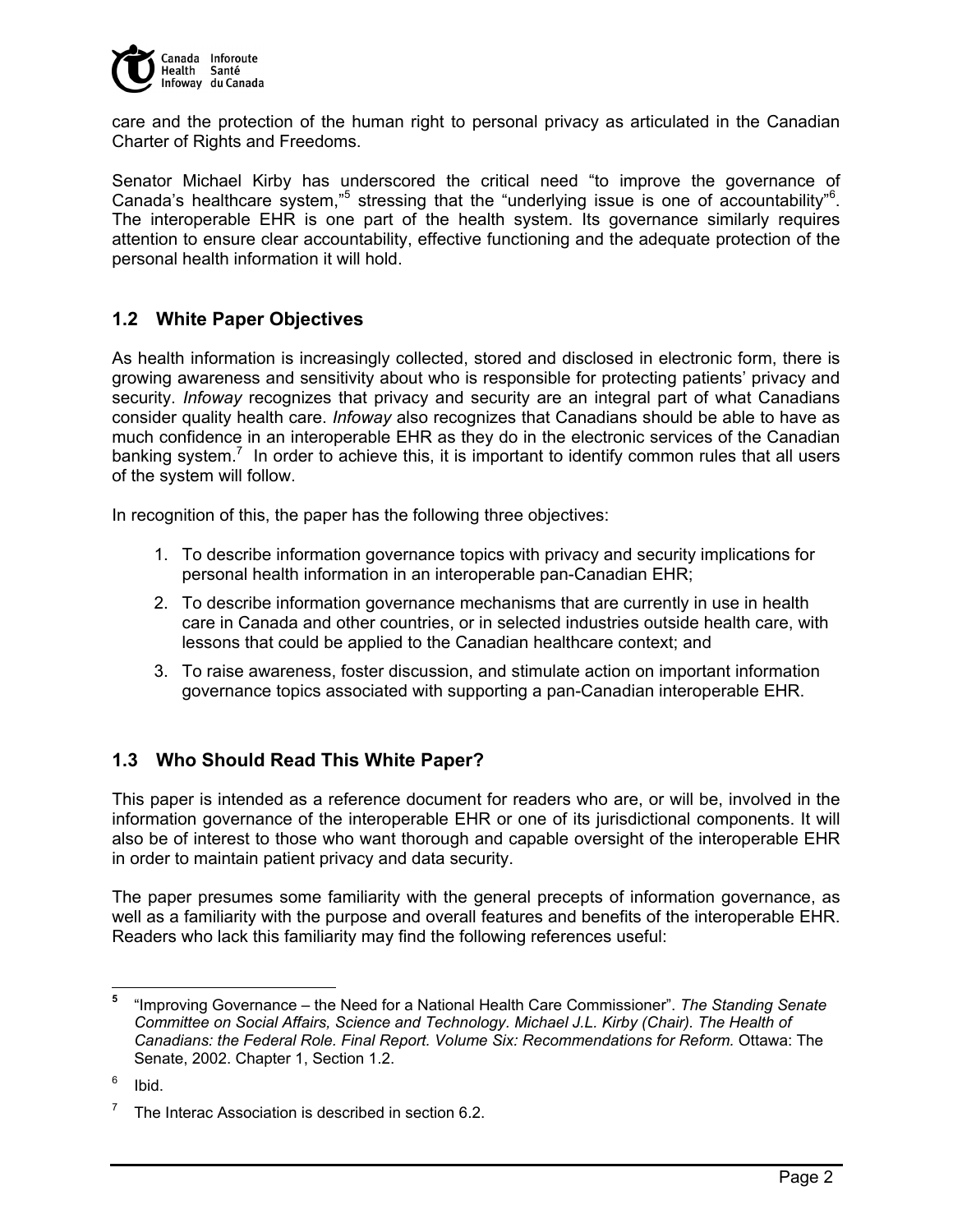

- A good background on the governance of Canadian non-profit organizations can be found at the Canadian-based Institute for Good Governance (http://www.iog.ca/). For example, the *Institute's* paper, *Governance Do's and Don'ts: Lessons from Case Studies on Twenty Canadian Non-Profits,* describes how good governance is achieved in the Canadian not-for-profit sector. The paper is available at http://www.iog.ca/publications/nonprofit-gov.PDF.
- A general discussion of information governance can be found at the US-based IT Governance Institute (http://www.itgi.org). The Institute has produced two good background papers: *Board Briefing on IT Governance,* available at http://www.itgi.org/Template\_ITGI.cfm?Section=ITGI&Template=/ContentManagement/C ontentDisplay.cfm&ContentFileID=4667 and "*IT Governance Executive Summary"*, available at http://www.itgi.org/ContentManagement/ContentDisplay.cfm?ContentID=19976
- The reader looking for fundamental principles underlying information governance will find the document "*Good Governance Principles"* from Standards Australia. It can be purchased online from http://www.saiglobal.com
- A description of the interoperable EHR can be found in the *Infoway* infosheet available at http://www.infowayinforoute.ca/Admin/Upload/Dev/Document/Infosheet E\_IEHR\_Final.pdf
- In 2005, *Infoway* produced an analysis of privacy and security principles that should be upheld by the interoperable EHR. They can be found in *Electronic Health Record (EHR)*  **Privacy and Security Requirements, version 1.1, 2005 available at** http://knowledge.infoway-inforoute.ca/EHRSRA/doc/EHR-Privacy-Security-Requirements.pdf
- The Federal/Provincial/Territorial Advisory Committee on Information and Emerging Technologies ("ACIET") released its *Pan-Canadian Health Information Privacy and Confidentiality Framework* ("ACIET Framework") in 2005; the ACIET Framework is available at: http://www.hc-sc.gc.ca/hcs-sss/pubs/ehealth-esante/2005-pancanadpriv/index\_e.html#intro.

# **1.4 Scope**

Governance can encompass everything from the financial management of an interoperable EHR to clinical issues for healthcare providers who need to access, interpret and use EHR information properly. This paper focuses on information governance. It discusses the rules, requirements (legal, ethical and practical) and mechanisms that are involved in handling personal health information that would be collected and used in a pan-Canadian interoperable EHR in a secure and privacy-protective manner.

Financial governance and clinical governance are outside the scope of this discussion. The authors acknowledge that questions about information governance may have important intersections with clinical governance matters. For example, if a personal health information domain repository failed to maintain the integrity of a patient's medication history or lab test results during transmission or storage, there could be liability issues if healthcare providers made incorrect diagnoses or provided inadequate care on the basis of that faulty information.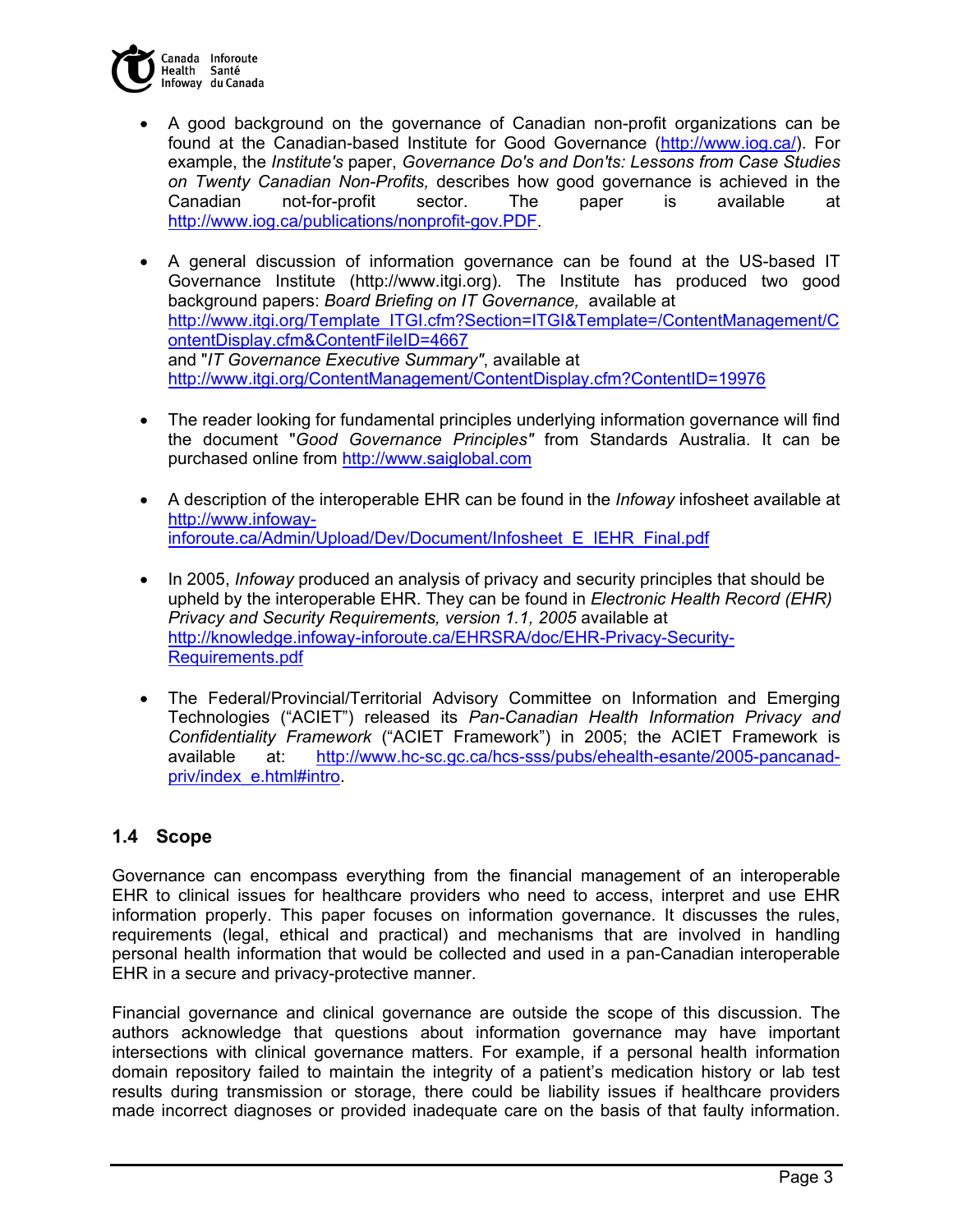

The medico-legal issues related to such governance issues are important to the successful adoption of the interoperable her, but they are outside the scope of this paper.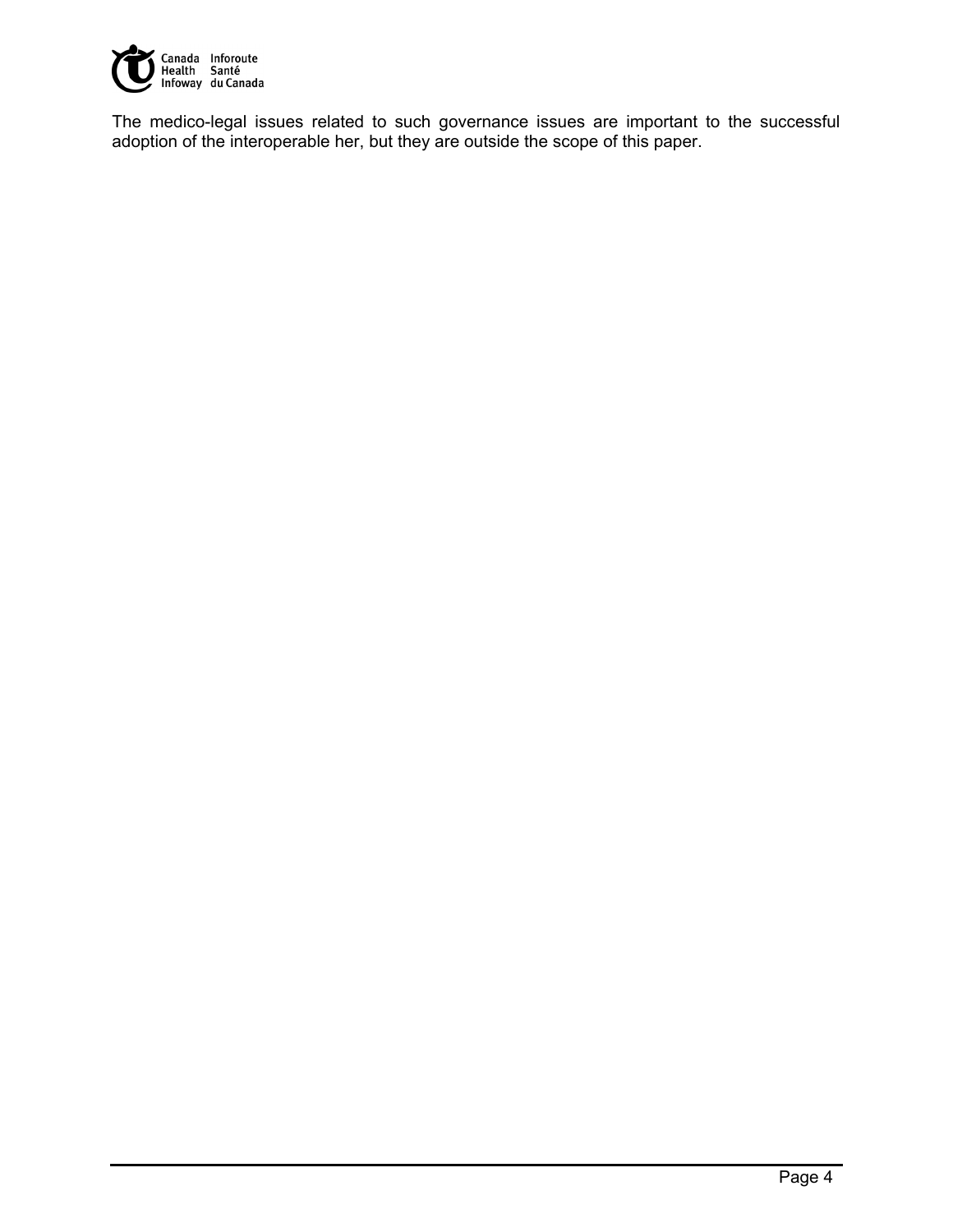

# **2. INFORMATION GOVERNANCE TOPICS WITH PRIVACY AND SECURITY IMPLICATIONS FOR PERSONAL HEALTH INFORMATION**

### **2.1 Introduction**

This chapter outlines information governance topics associated with the management of personal health information in an interoperable EHR. They include issues relating to the 10 privacy principles of the Canadian Standards Association's Model Code for the Protection of Personal Information, $8$  as well as issues that arise from Canadian privacy legislation and from practical or ethical challenges associated with custodianship or trusteeship,<sup>5</sup> transborder and cross-jurisdictional data flows, incident handling and security safeguards that are a part of *Infoway's* Privacy and Security Conceptual Architecture.

In total, 21 information governance topics are discussed, grouped as follows:

Topics related to trust and accountability (see section 2.2)

- 1 Accountability and trust
- 2 Openness
- 3 Information custodianship
- 4 Trans-border and cross-jurisdictional data flows

Topics relating specifically to the privacy rights of patients (see section 2.3)

- 5 Information notices to patients
- 6 Information consent
- 7 Limiting collection of personal health information
- 8 Limiting disclosure of personal health information and privacy-protective grouping of EHR data elements
- 9 Secondary uses
- 10 Patient access to data

Topics related to assessment and compliance (see section 2.4)

11 Risk assessments and privacy impact assessments

 8 CAN/CSA-Q830-96 was designed as a voluntary code for privacy protection among private sector organizations. It was published in March 1996 and was adopted as the national standard for privacy protection in Canada. It has also been incorporated as Schedule 1 of the federal *Personal Information Protection and Electronic Documents Act, 2001*. These core principles facilitate an easily recognisable, principled approach to data protection.

<sup>9</sup> For the purposes of this white paper, we will use the phrase "health information custodians and trustees" to refer to any entity assuming custodial responsibility for health information in its possession. The phrase "health information custodians and trustees" is intended to include the following types of organizations in possession of health information: a "custodian" under Alberta's *Health Information Act*, a "health information custodian" under Ontario's *Personal Health Information Protection Act, 2004*, a "trustee" under Manitoba's *Personal Health Information Act* and Saskatchewan's *Health Information Protection Act*, a "public body" under public sector legislation across Canada including Quebec, an "organization" under the *Personal Information Protection Act* in Alberta and British Columbia, and a "private enterprise" under Quebec's private sector legislation.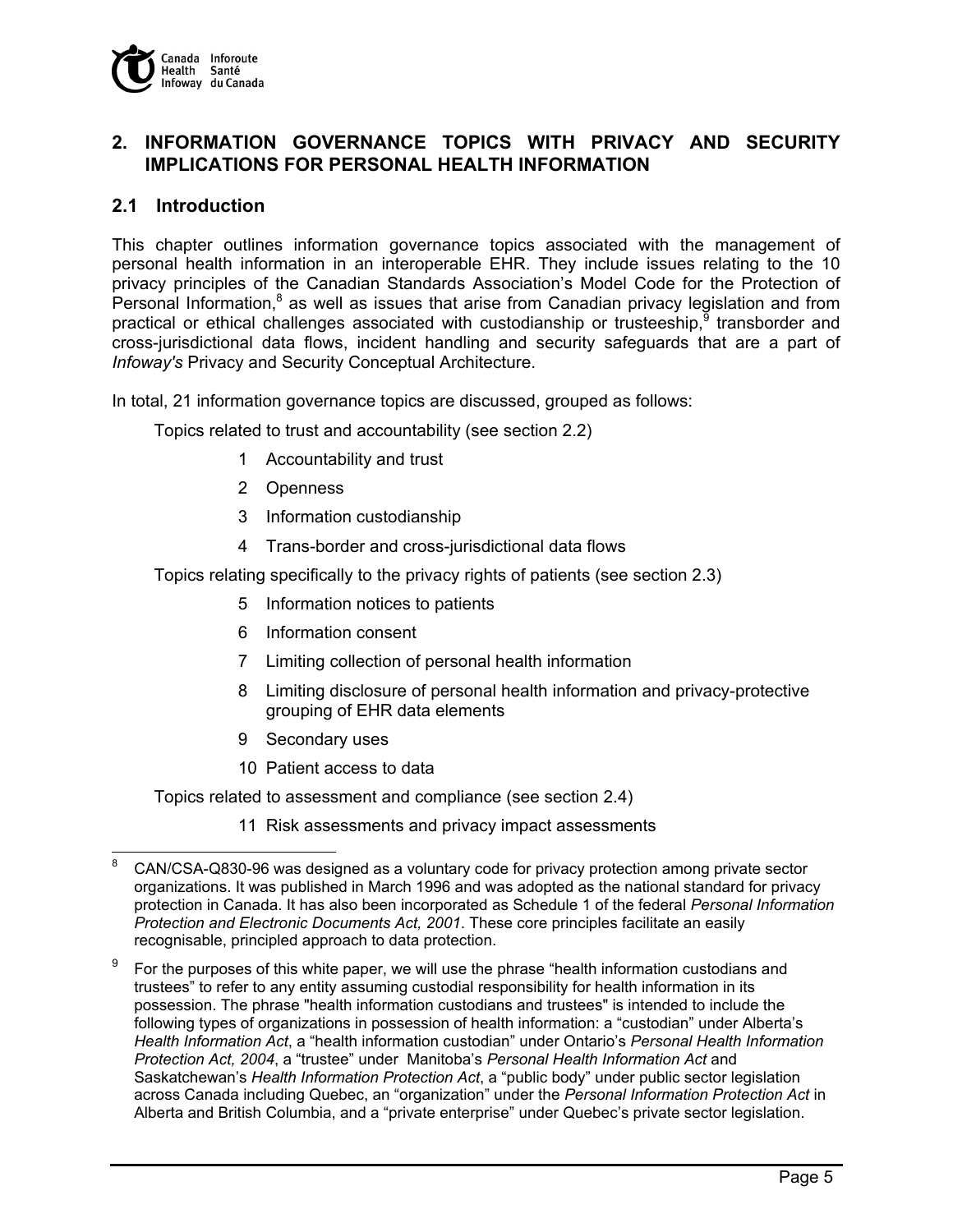

- 12 Compliance mechanisms
- 13 Liability and sanctions
- 14 Assessment of information governance

Topics related to quality in health care (see section 2.5)

- 15 Accuracy and data quality
- 16 Data retention, archiving and disposition

Topics related to technical safeguards (see section 2.6)

- 17 Access controls
- 18 Auditing, security incident handling and privacy breaches
- 19 Electronic (digital) signatures

Topics related to the rights of healthcare providers and communities of interest (section 2.7)

- 20 User identity management and protection of healthcare provider privacy
- 21 Respecting communities of interest

This list is neither exhaustive nor prescriptive. Rather, the list reflects information governance topics the authors were able to identify and describe at the time of writing this paper.

# **2.2 Topics Related to Trust and Accountability**

#### **1 Accountability**

The first principle of the CSA Model Code, accountability, is currently reflected in many privacy statutes in Canada. It requires organizations that collect, use or disclose<sup>10</sup> personal information to clearly identify individual(s) responsible for ensuring compliance with applicable data protection legislation and institutional privacy policies. It already applies to existing paper systems, but needs to be revisited in the interoperable EHR context.

Personal health information is already disclosed in the paper system by one healthcare provider to another and from one healthcare organization (e.g., a clinic or hospital) to another. However, in the interoperable EHR context, this will increase and chains of accountability may become complex. Each stakeholder in the process has certain legitimate expectations. Patients look to their healthcare providers to protect the confidentiality of their personal health information. Providers disclosing data to healthcare institutions, such as hospitals, rely on the due diligence of these institutions. Institutions, in turn, may rely upon a provincial health network to safeguard personal health information in transit and storage. Providers also rely upon their professional associations and provincial regulatory colleges for guidance on standards of practice in the handling of personal health information. Finally, the public relies on federal, provincial and territorial governments to protect public interests by enacting privacy protective laws and regulations and by ensuring independent oversight, such as that provided by provincial and

 $\overline{a}$ Use refers to any processing and treatment of data within an organization, whereas disclosure refers to the release of the information to third parties (outside of the originating organization, even in an EHR environment).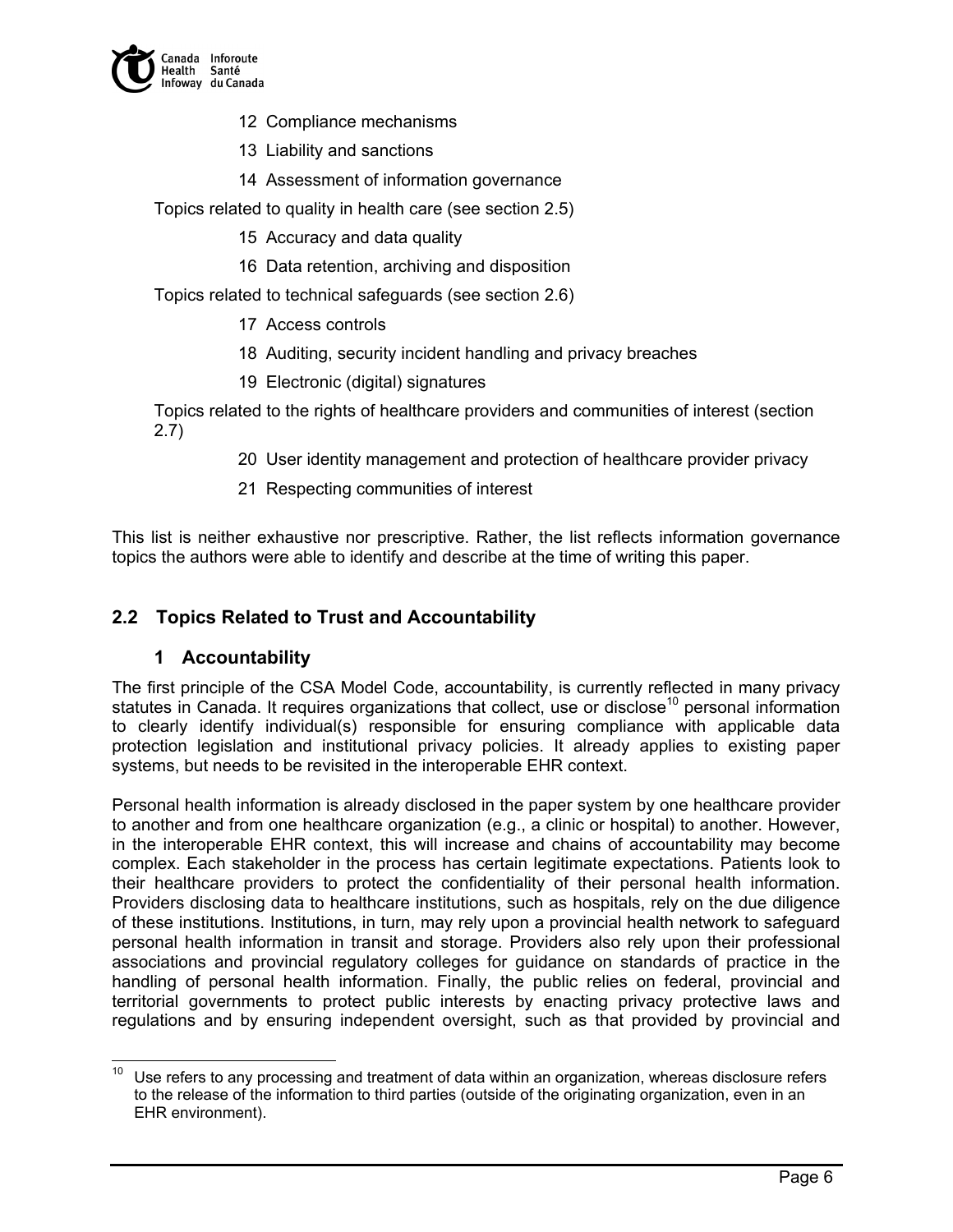

territorial Information and Privacy Commissioners. To be effective, accountability for personal health information needs to be clearly assigned throughout the EHR Infostructure.

This may mean that contracts and agreements that are in effect among healthcare providers, institutions and IT service providers may need to be reviewed and enhanced to ensure accountabilities and EHR responsibilities in the new environment are appropriately reflected. In the future, where information flows from one region to another or across provincial borders for processing, as well as for care and treatment purposes, broader and more comprehensive contractual agreements than those existing today will likely be needed with vendors and service providers to ensure that accountability is maintained. Responsibility cannot be outsourced. Each participating individual and institution needs to fulfill its data protection responsibility in order for the chain of accountability to remain intact.

# **2 Openness**

The information in the EHR Infostructure must not only be effectively governed; it must be seen to be effectively governed. Openness is another principle within the CSA Model Code. Transparency in governance structures and governance processes is paramount if the trust of patients and the public is to be maintained.

Canadians have historically been uncomfortable with the notion of placing large databases of identifiable personal information under the direct care of federal, provincial or territorial governments. In response, several provincial governments have set up agencies to handle the networking, administration and safekeeping of such EHR databases. The governance of these agencies is at least partially at arms-length from government.<sup>11</sup> These agencies also require openness and transparency in their dealings with patient privacy.

Patients will look both to their healthcare providers and to provincial or territorial governments to ensure that their personal health information remains confidential wherever it is held or however it is transferred between custodians and EHR databases, within or across jurisdictions. Information on how the data is being managed and who is accountable in every instance should be open to public scrutiny.

# **3 Information Custodianship**

-

The responsibilities of health information custodians and trustees are defined in health information legislation. As data moves among healthcare custodians and trustees, each custodian must trust that the others are upholding these responsibilities.

Even though custodians and their obligations are often defined in statutes, data custodianship or trusteeship is still a controversial issue in electronic health record environments. For example, at the annual Canadian Medical Association (CMA) meeting, held in 2005, an important resolution identified by delegates and put forth to the CMA Board of Directors called for the CMA to ensure physicians remain the custodians of physician-generated health information in the primary care setting. This motion reinforced recent CMA initiatives to raise awareness about data stewardship in the face of concerns about the development of large data repositories.<sup>12</sup> Furthermore, although it may be discerned from the statutes as to who the

The Saskatchewan Health Information Network and the Ontario Smart Systems for Health Agency are two examples of such arms-length agencies.

<sup>&</sup>lt;sup>12</sup> See "Information Technology was a Top-of-Mind Issue for Delegates Attending the CMA Annual *Meeting in Edmonton Last Week*" at http://www.cma.ca/index.cfm/ci\_id/45344/la\_id/1.htm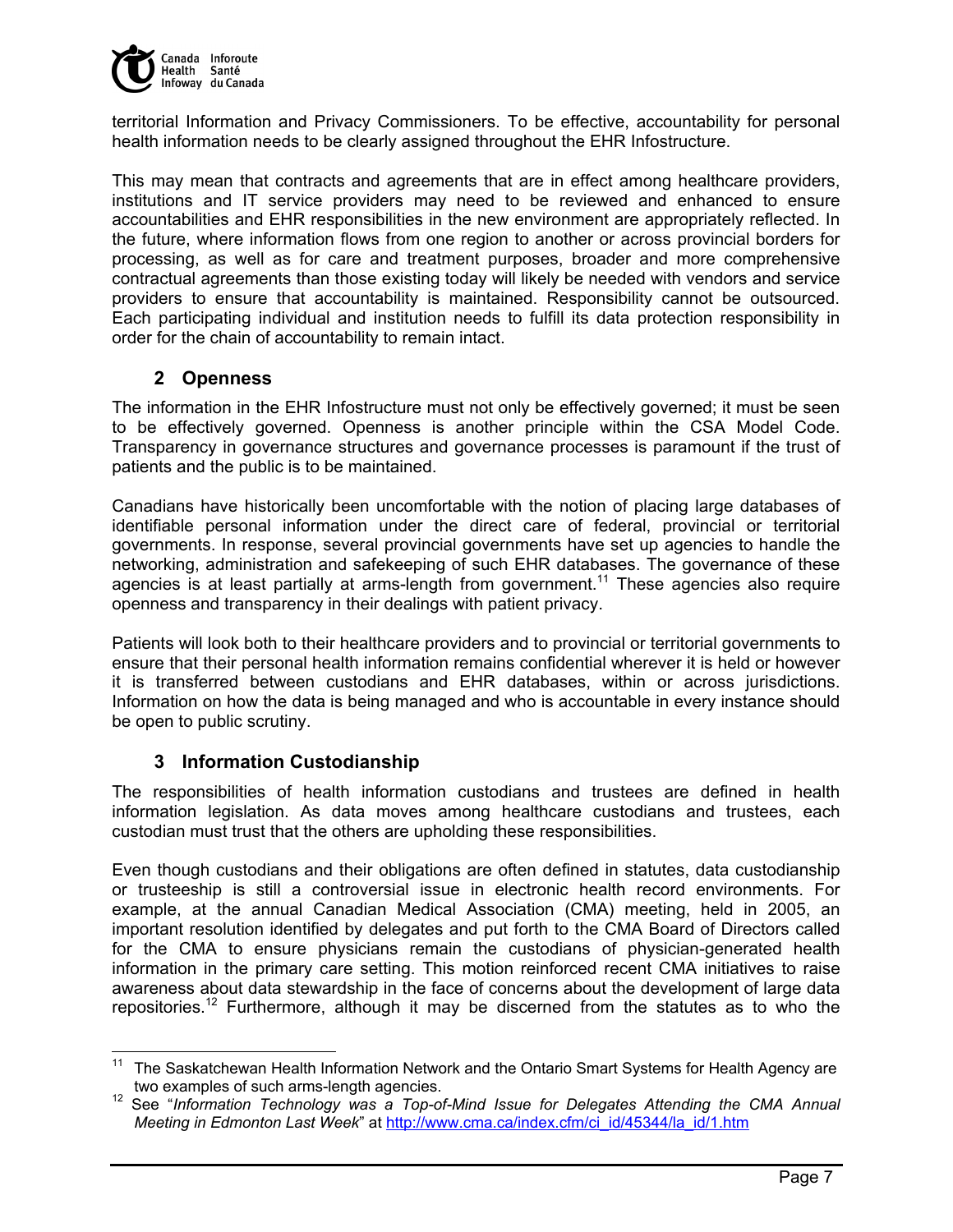

custodian is in a single organization or for a single domain repository, the custodianship of the shared health record remains unclear.

In the EHR environment, personal health information could flow through many interconnected series of databases and over time could reside in multiple jurisdictions. As data moves from one custodian to another custodial responsibilities move with it. Custodial responsibilities can include ensuring consent is appropriately obtained and consent directives honoured before data is disclosed; providing access only to authorized users; ensuring data is used only for the purposes intended when it was collected; proper safeguarding of the information; and ensuring that the supporting information systems maintain the data's confidentiality and integrity. The clear identification of custodial responsibilities will be a primary information governance challenge for the interoperable EHR.

*Infoway's* Privacy and Security Conceptual Architecture is built on the dual assumption that every implementation of the EHR Infostructure will store personal health information under the governance of the implementing jurisdiction(s) and that the consent provisions of the disclosing jurisdiction will be upheld by a recipient jurisdiction before the information is disclosed. It is not yet clear what information handling processes would be needed in recipient jurisdictions to honour the disclosing jurisdiction's privacy and security requirements.

# **4 Transborder and Cross-Jurisdictional Data Flows**

Transborder flows of data can be managed by data-sharing agreements among jurisdictions. An example of a list of minimum criteria for legal and contractual agreements can be found in CSA standard CAN/CSA-Z22857-06 (ISO 22857:2004) *Health informatics — Guidelines on data protection to facilitate transborder flows of personal health information*. This Canadian and international standard<sup>13</sup> contains principles that should be upheld when personal health information flows across international borders and also contains exemplary contract clauses that can be used as models in the construction of data-sharing agreements. While the discussion is primarily aimed at international borders, most of the principles and exemplar contract clauses are applicable to intra- and interprovincial and territorial data flow as well. Such existing work can be used as a basis for discussions about the minimum criteria needed for cross-jurisdictional agreements, although much more work also needs to be done.

It is worth noting that the 13 provincial and territorial jurisdictions would require multiple bilateral agreements for full interoperability. Thought should be given as to whether negotiating a series of bilateral agreements for each jurisdiction is the most appropriate approach to facilitating cross-border data flows or if another approach would be more effective.

Questions may also arise regarding jurisdictional exercise of the oversight powers of provincial Information and Privacy Commissioners in those cases where a complaint involves information that flows across one or more jurisdictional boundaries. One of the purported advantages of the EHR Infostructure is that personal health information will be readily available on a patient who is travelling away from home. Personal health information is held where it is captured, not where the person lives. It is not difficult, therefore, to imagine personal health information being collected in one jurisdiction on a patient residing in a second jurisdiction and a privacy breach occurring after a disclosure (to a specialist, for example,) in a third jurisdiction. In an attempt to

 $13$ 13 The Canadian standard (CAN/CSA-Z22857-06) contains additional text that deals explicitly with such issues as the rights of data subjects to pursue an objective investigation, by an appropriate authority in the data subject's jurisdiction. It also explicitly references the role of provincial/territorial privacy commissioners.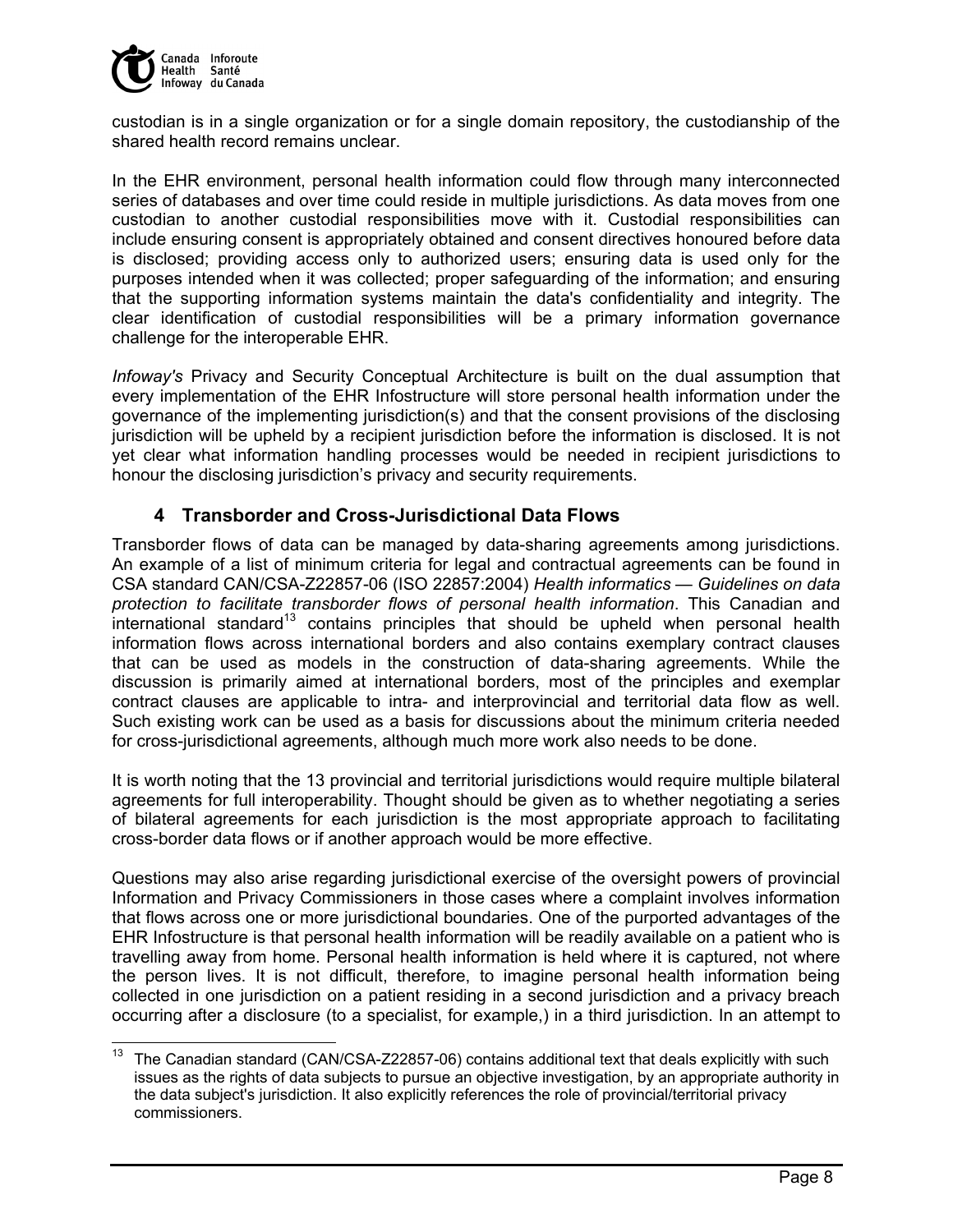

resolve these issues, Information and Privacy Commissioners are increasingly working together to investigate non-health-related complaints that involve multiple jurisdictions.<sup>14</sup> It remains to be seen how specific problems arising from inter-jurisdictional data flows in the interoperable EHR will be addressed.

Transborder data flows to the United States raise additional issues. Questions about the potential application of the USA PATRIOT Act continue to concern health information custodians and trustees and at least one jurisdiction, British Columbia, has reacted decisively to counter this perceived challenge to individual privacy and responsible custodianship. <sup>15</sup> Section 215 of this Act permits the Federal Bureau of Investigation to seek access to personal information using a secret warrant in pursuit of international terrorism investigations. This gives US law enforcement authorities power to gain access to Canadian personal information in records held by a US-linked firm, including a Canadian company operating in the US. Therefore, effectively ensuring that data in the interoperable EHR remains under Canadian jurisdictional control warrants special attention when negotiating contracts with EHR service providers.<sup>16</sup>

# **2.3 Topics Related to the Privacy Rights of Patients**

### **5 Information Notices to Patients**

The CSA Model Code and many privacy statutes in Canada state that patients are to be informed of the purposes for which custodians and trustees collect, use and disclose personal health information and of the safeguards that are in place to protect it, in a readily understandable manner, at or before the time information is collected. This notice requirement may be fulfilled through posters, brochures or websites where patients may obtain information on their healthcare provider's information practices. This requirement exists in many jurisdictions today in the paper world.

 $14$ See reports on the joint investigation conducted by the Office of the Privacy Commissioner of Canada and the Office of the Information and Privacy Commissioner of Alberta into misdirected faxes containing personal health information and the alleged contravention of both the Federal *Personal Information Protection and Electronic Documents Act* and the Alberta *Health Information Act*, which the Commissioners oversee, respectively, available at: (Federal report) http://www.privcom.gc.ca/media/nr-c/2004/ab\_041221\_e.asp and (Alberta report)

http://www.oipc.ab.ca/ims/client/upload/H2004-IR-001.pdf. 15 Information and Privacy Commissioner of British Columbia "*Privacy and the USA PATRIOT Act: Implications for British Columbia Public Sector Outsourcing*", October 2004; available at: http://www.oipcbc.org/sector\_public/archives/usa\_patriot\_act/pdfs/report/privacy-final.pdf

 $16$  This issue was recently addressed in an independent investigation conducted by the Ontario Information and Privacy Commissioner concerning a contract between Cancer Care Ontario (CCO) and the US vendor selected to implement the provincial Electronic Master Person Index. In her review, the Commissioner found that CCO had adequate written privacy, confidentiality and security provisions in its Master Software License and Services Agreement with the vendor to address the issue. For example, the agreement included a prohibition on disclosures to third parties outside Ontario without prior written consent of CCO or unless requested by a Canadian court or other Canadian authority with jurisdiction to compel disclosure. The agreement also required all personal health information to be maintained and stored in Ontario. Nor was the vendor permitted remote access to the data. See Information and Privacy Commissioner's News Release "*Electronic health information strongly protected in Ontario: Commissioner Cavoukian*," at: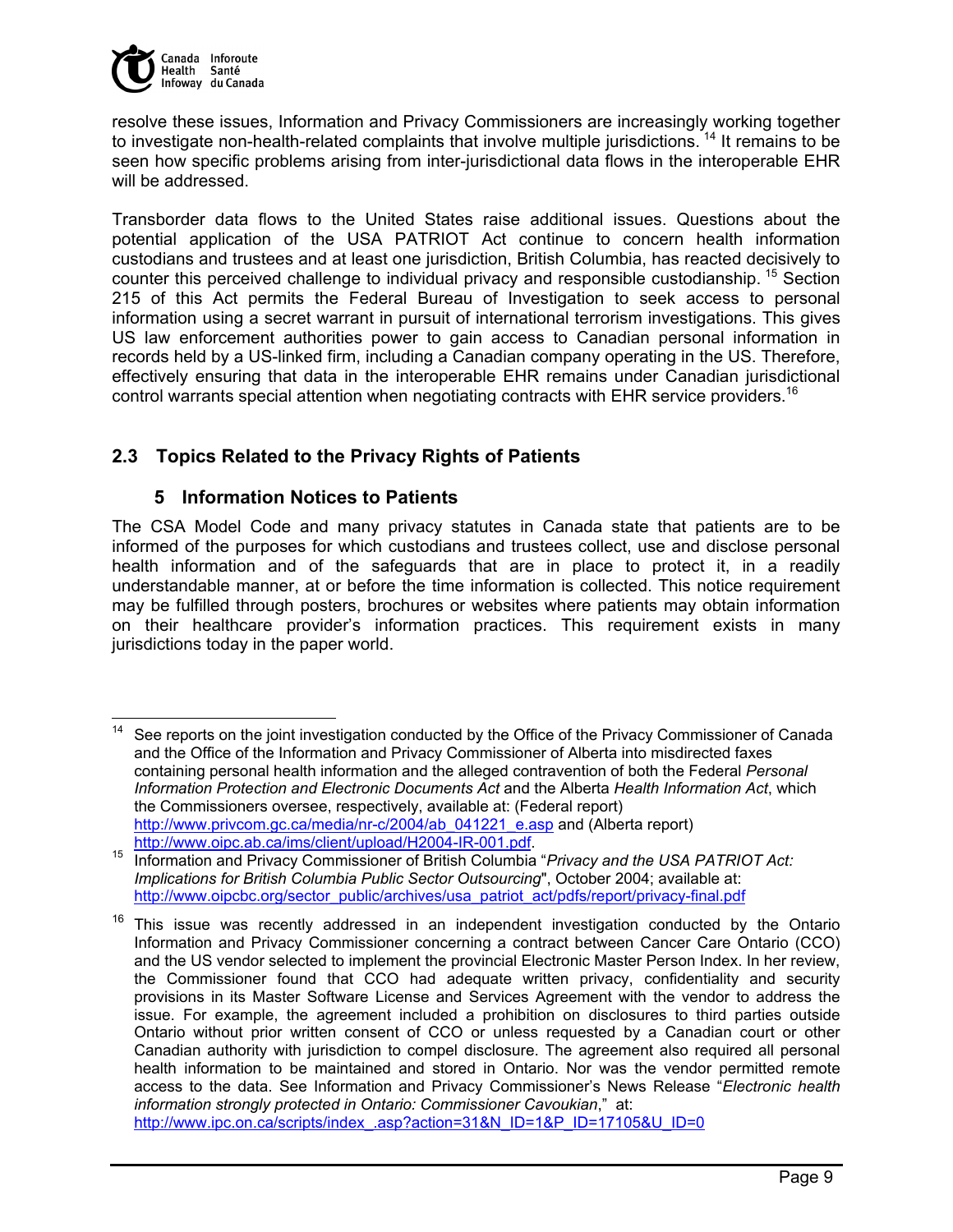

Where such information is provided to the public, it is typically in relation to a specific domain repository initiative, such as a pharmacy network or a hospital or primary care physician's office. Consideration needs to be given as to whether existing notices are sufficient to cover the interoperable EHR, if existing notices can be adjusted or if the EHR warrants a separate notice.

# **6 Information Consent**

Provincial/territorial privacy laws may require express, implied, deemed or no consent for specific collections, uses and disclosures of personal health information. The range of legal requirements regarding consent could create governance issues once personal health information in the EHR Infostructure is able to flow across jurisdictional boundaries. Three issues in particular need further discussion and resolution; they are outlined below.

#### *Information Model for Consent-Related Data and a Consent Messaging Schema*

*Infoway's* Privacy Requirement 10 states that the EHR Infostructure must be able to record a patient's consent directives, including the withholding, withdrawal or revocation of consent, and furthermore, that it should be able to do this in a way that allows each jurisdiction to comply with its own legal requirements on consent. Related are Privacy Requirements 13 and 15, which deal with logging the application of consent overrides and the recording of the identity of substitute decision-makers. A formal information model has not yet been developed for capturing data fields that identify the type of consent obtained (i.e., express, implied, etc.), the time it was obtained, and the person from whom it was obtained (from the patient or from a substitute decision-maker for example), nor for the parallel information that must be collected in cases of withdrawal or revocation of consent. The model must be flexible and robust enough to allow implementations tailored to each jurisdiction's requirements, while simultaneously supporting intra- and inter-jurisdictional data flows.

Consent directives also need to be transmitted with data whether the data is disclosed intra- or extra-jurisdictionally. Thus, a messaging schema will be needed that supports the information model for consent directives and allows consent data to be transmitted along with the data disclosed. Messaging schema are now being addressed in a new Infoway project on iEHR Technical Standards.

#### *Overriding Consent in Emergencies*

As a practical matter, consent provisions may need to be overridden during medical emergencies. In keeping with the public's concern that only authorized individuals have access to their information, it is important that the identity of any user who overrides a patient/person's consent directives be logged, along with the reason for the consent override, and the date and time when the consent override occurred. It also important that the individual accountable for privacy compliance in the organization where the accessing user works, and the organization from which the information was collected, be alerted whenever such a consent override occurs. The practical details of how this should be implemented effectively need to be considered as data begins to flow between custodians, data domain repositories and across jurisdictional boundaries.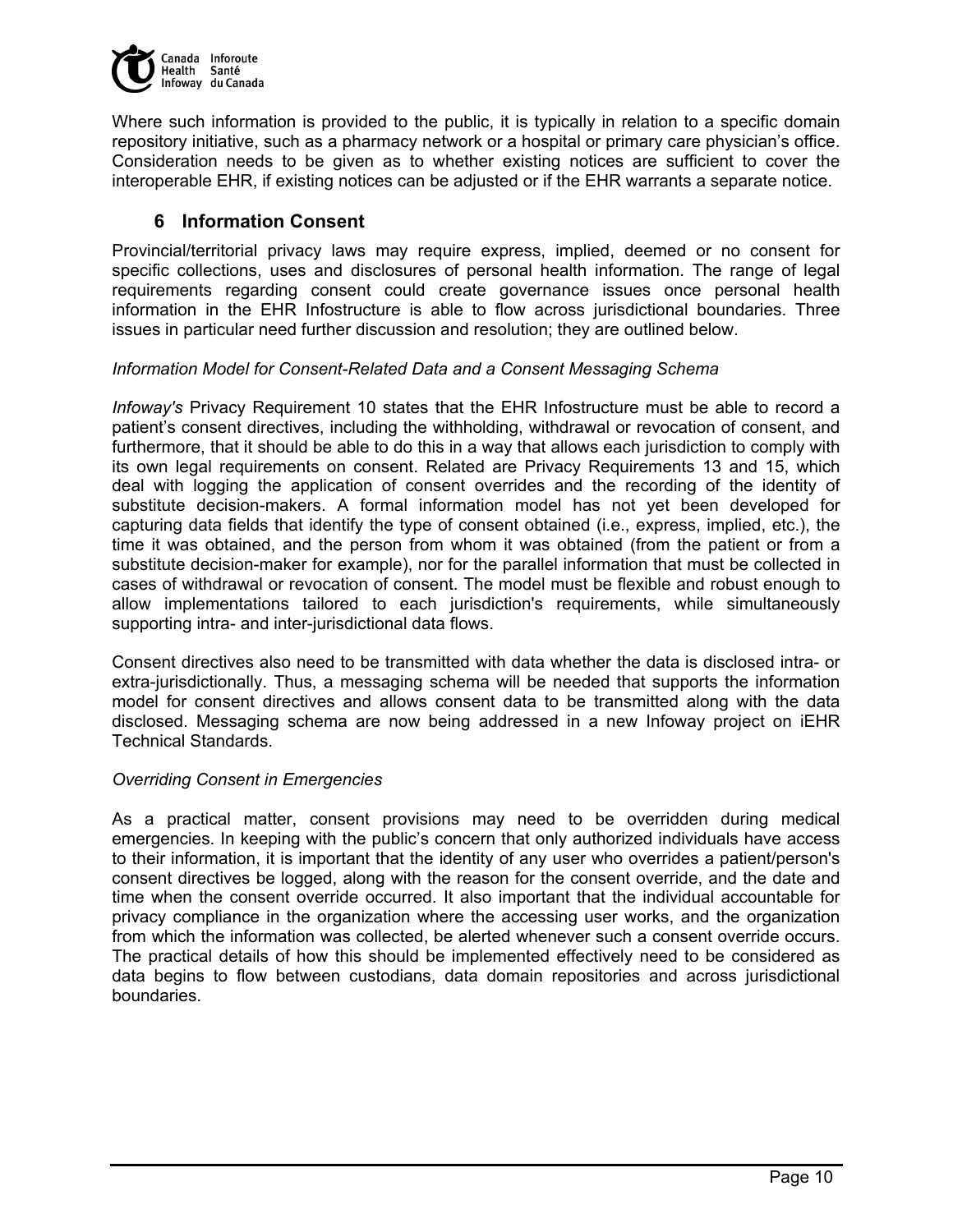

#### *Locking Data*

The ability of a patient to expressly withhold or withdraw consent to the disclosure of a portion of his or her personal health information for healthcare purposes, except during a medical emergency, is often referred to as "locking" data<sup>17</sup>. The concept of a "lock box" where especially sensitive personal health information can be placed is not yet uniformly understood in operational terms, even in jurisdictions where privacy legislation expressly requires such a construct<sup>18</sup>. In implementing this feature, thought needs to be given to what data in the record can be locked, from whom, and for how long. For example, does the lock feature apply to the entire record, portions of the record or individual data elements in the record? Can a patient lock data away from specific healthcare providers? The mere presence of information hidden in a lock box may need to be disclosed so that healthcare providers understand that they do not have a patient's full medical history.

These questions will become even more challenging when EHR personal health information begins to cross jurisdictional boundaries in greater volumes. For example, if data originates in a jurisdiction where the legislation includes a lock box feature and the data is then disclosed to a jurisdiction where such a feature does not exist, is there an expectation that the receiving jurisdiction will honour the lock box provisions?

The answers to these questions have significant system development and health service delivery implications. The development of appropriate best practices in relation to lock boxes and the associated information technology standards that will be required to support the practices consistently across jurisdictions will need to be carefully considered by those responsible for EHR Infostructure governance.

<sup>17</sup> Sometimes the term "masking" is used rather than "locking". In their paper, *Data Stewardship Framework, version 1.0,* September 2006, the Medical Informatics Committee of the College of Physicians and Surgeons of Alberta defines "masking" as "the application of rules that restricts access to data in an electronic record (unless additional action is taken to override the restriction)." The Government of Alberta, in their *Frequently Asked Questions: Alberta's Electronic Health Record (http://www.health.gov.ab.ca/resources/publications/QAs.pdf#search=%22EHR%20masking%22)*  similarly refers to a masking function that "protects some sensitive information (i.e. the Provincial Health Officer mandated that certain laboratory test results are of a sensitive nature and should always be masked). These masked results can be viewed with a patient or agent's consent or in true emergency situations."

Defined in this way, masking is synonymous with the term "locking" as used in this paper. These terms denote a reversible process: data that has been locked or masked can, under special circumstances, be unlocked or unmasked. Regrettably, the term "masking" has also been used occasionally as a synonym for anonymisation (a process which is sometimes engineered to be irreversible) or as an informal way of referring to the process of encryption. To avoid ambiguity, this paper uses the term "locking".

<sup>&</sup>lt;sup>18</sup> The provinces of Ontario, Manitoba and Saskatchewan all contain masking or locking provisions in their respective health information privacy legislation.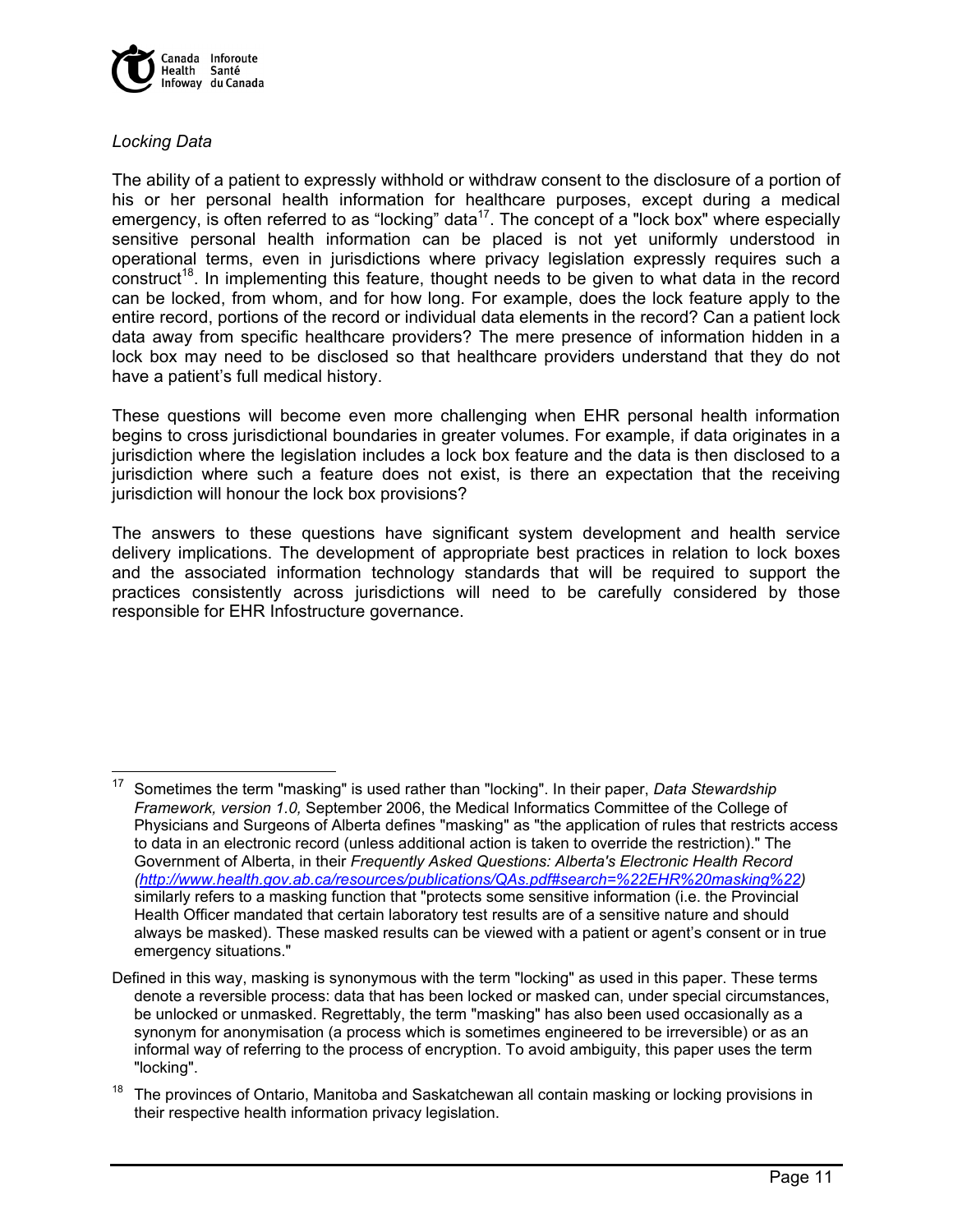

# **7 Limiting Collection of Personal Health Information**

Health information custodians and trustees<sup>19</sup> currently have a duty to limit collection of personal health information to that which is needed for identified purposes, such as treatment and care or healthcare administration. The design of the interoperable EHR must likewise limit collection of personal information. Collection of personal health information will obviously be limited by the format of the data structures implemented by the EHR Infostructure and by the format of Health Level 7 (HL7) messages used to transmit and disclose this information. Considerable work has been done by *Infoway* in developing and standardizing HL7 messages<sup>20</sup> but more work is needed to identify which data elements and free text reports will be retained in the EHR, which can be transmitted from a locally stored medical record (in a hospital system, for example) to the EHR Infostructure and which can be pulled from the EHR for inclusion in a hospital system or physician office system.

Issues to consider include the potential use of data fields describing family histories of disease (and hence representing information on an individual other than the record's data subject), the potential use of free-form text fields (which do not restrict the content or scope of data input), the ability to infer confidential information from the presence or absence of certain data values in ostensibly unrelated data fields (i.e., inferring a diagnosis from the name of a well-known specialist or location of a specialty clinic), and the length of time that specific health information remains clinically and legally relevant.

Future expansion of the EHR Infostructure will require ongoing governance oversight to ensure that data structures continue to respect strict limits on the collection of personal health information to what is needed for identified purposes such as treatment and care.

# **8 Limiting Disclosure of Personal Health Information and Privacy-Protective Grouping of EHR Data Elements**

Health information custodians and trustees have a duty to disclose personal health information in a controlled manner. They may be frustrated in performing this duty if the interoperable EHR does not support a fine-grained capacity to disclose only such information as is needed in the current circumstances. On the other hand, as an individual's EHR may consist of hundreds of individual data fields, it may be impractical to disclose data by selecting data fields on a field-byfield basis. Such a selection would be very time consuming for a healthcare provider to carry out every time a disclosure were made. Moreover, some fields are related to one another and proper clinical practice would necessitate ensuring that all relevant fields were disclosed as a coherent whole. A clinically relevant and, at the same time, privacy-protective grouping of fields for the purposes of disclosure could greatly facilitate the limitation of personal health information disclosures. The satisfactory construction of such groupings that would permit the disclosure of

<sup>19</sup> 19 For the purpose of this paper, the phrase "health information custodians and trustees" includes a "custodian" under Alberta's *Health Information Act*, a "health information custodian under Ontario's *Personal Health Information Protection Act, 2004*, a "trustee" under Manitoba's *Personal Health Information Act* and Saskatchewan's *Health Information Protection Act*, a "public body" under public sector legislation across Canada including Quebec, an organization under the *Personal Information Protection Act* in Alberta and British Columbia, and a private enterprise under Quebec private sector legislation.

<sup>&</sup>lt;sup>20</sup> An example of such work is *Infoway's* CeRx project that has developed a sophisticated set of HL7 messages for the implementation of medication profiles.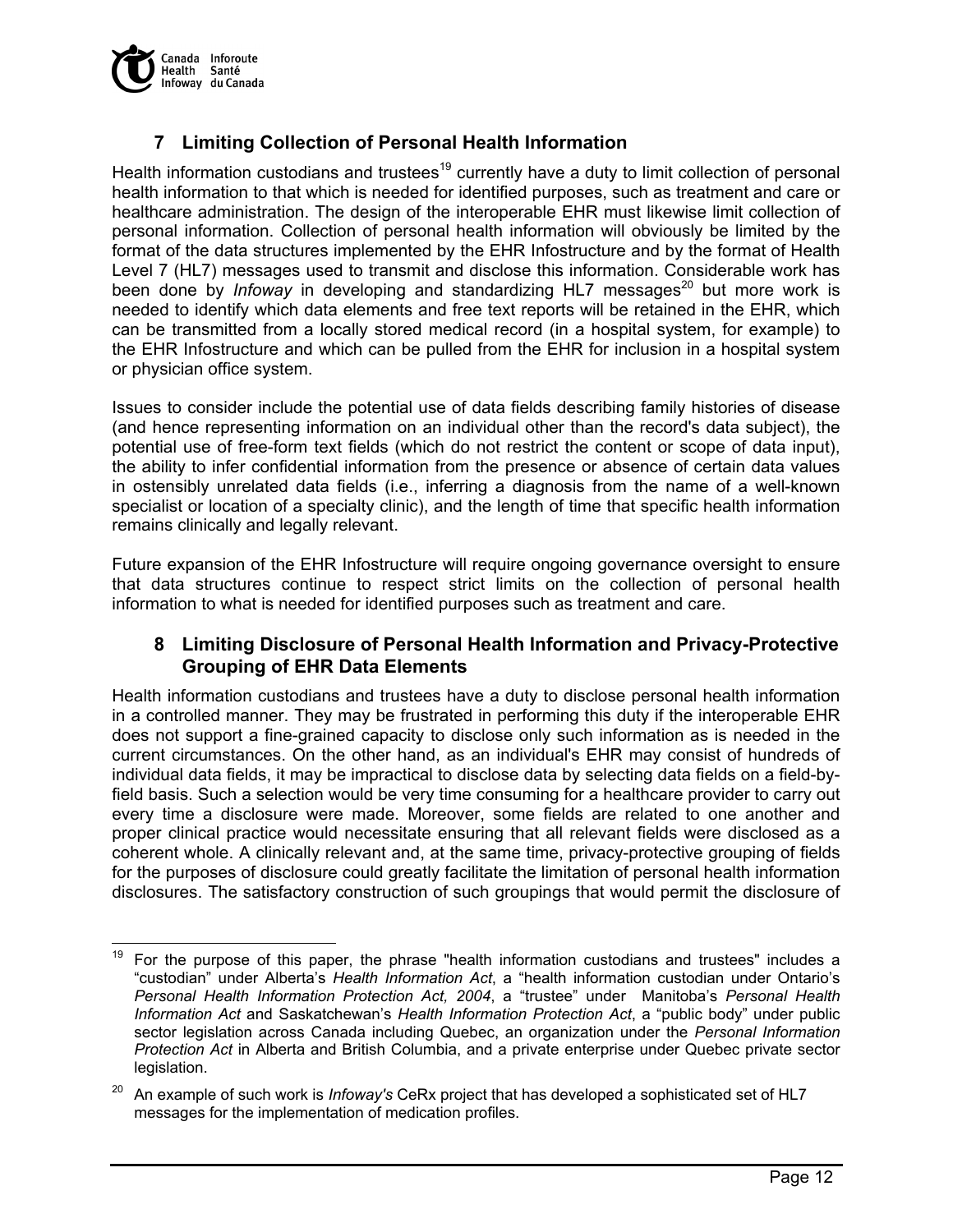

more and more detailed information based on authority levels will require an effective blend of clinical and information governance.

It is also envisioned that the EHR environment may result in a shift away from the current "controlled disclosure" model contained in many statutes today to one of controlled "access." In the current paper and non-interoperable electronic medical record (EMR) world, a primary care physician can closely control the information disclosed from a patient record. In the interoperable context, key clinical information will be accessible to authorized care providers without any intervention or control from primary care physicians. This shift will have a profound impact on the custodial responsibilities of the administrators of the EHR Infostructure, requiring them to ensure that individuals are properly authorized before they can access information at a given level of detail.

It also raises interesting questions within the context of existing legal privacy requirements. For example, section 58(2) of Alberta's *Health Information Act* requires custodians and trustees in Alberta to consider, when deciding how much health information to *disclose*, any expressed wishes of the patient relating to disclosure of the information, together with any other factors the custodian considers relevant. Such considerations will require special attention by those responsible for access and disclosure of information through an interoperable EHR. Similar issues exist concerning healthcare providers notifying one another when information that may be clinically relevant has been locked. The determination of the clinical relevance of the information is more of a straightforward exercise in the traditional data disclosure model. However, in an automated access-based environment, where a user is interacting with a *system* rather than with another healthcare provider, the individual with access will be able to view whatever clinical data is appropriate to his or her security profile and will not benefit from "live" interaction with a disclosing healthcare provider. The management of such issues and legal requirements will require the development of appropriate policies, procedures and technologies.

# **9 Secondary Uses**<sup>21</sup>

In order to allow patients to make appropriate decisions about their personal health information, it is important that they are made aware of, and understand, the purposes for which it is being collected, used, and disclosed. Consistent with the "identifying purposes principle" found in the CSA Model Code for the Protection of Personal Information and in Canadian privacy legislation, organizations connected to the EHR Infostructure and organizations hosting components of the EHR Infostructure are to identify the purposes for which personal health information will be collected, used and disclosed in a readily understandable manner, at or before the time it is collected. Such notices should not only contain a description of the purposes for which health information is initially collected (i.e., health care and treatment), but also include a description of all anticipated secondary uses of the information. The latter requirement raises three issues.

The first is that, while nearly all the information in the EHR will initially be collected for the purposes of treatment and care or for administration of the healthcare system, it is reasonable to expect that, over time, there will be interest in accessing this information for secondary

  $21$  The term "secondary use" generally refers to the use and disclosure of personal information for purposes other than that for which it was originally collected. Existing Canadian privacy laws generally impose a legal obligation on health information custodians and trustees to identify the purpose for which they collect, use, disclose, or retain personal health information. This may include purposes other than treatment and care; hence, so-called "secondary" purposes, i.e., medical research. Information notices given to patients, are intended to give individuals a sense of what uses are permissible.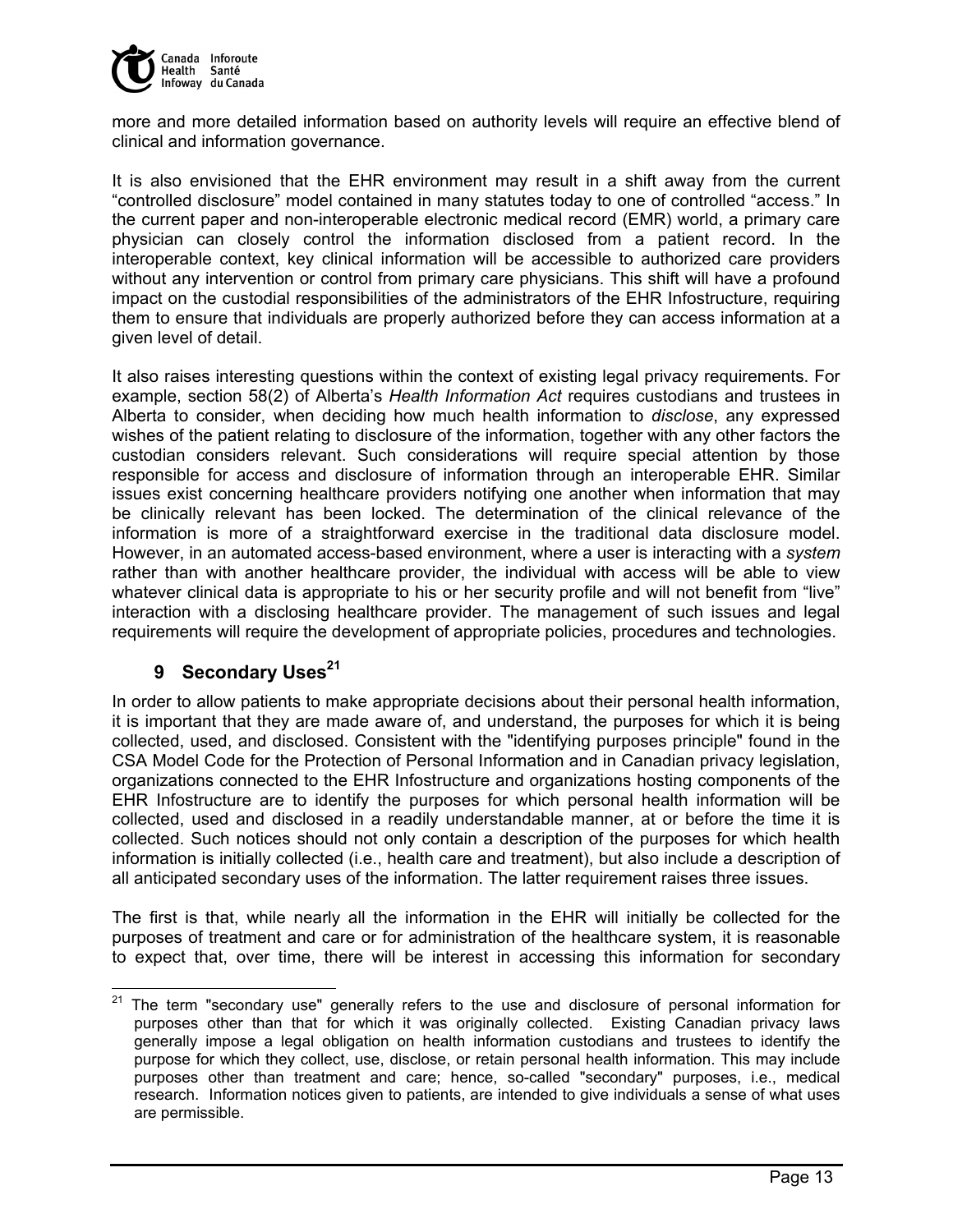

purposes, such as public health surveillance, health system analysis and management, and research. Should patients be informed of all such secondary uses, even in situations or jurisdictions where healthcare providers are not currently required legally to do so or where the data is de-identified or anonymized? Is it reasonable to expect individuals to be apprised of potential uses in a general way, given that it is neither possible to anticipate all uses, nor to provide detail about uses that will in most cases be merely hypothetical? What level of deidentification or anonymization, if any, is needed before personal health information that was collected for the purpose of treatment and care can fairly and ethically be used for research without requiring patient consent?<sup>22</sup> Answering such questions for the interoperable EHR will become a governance issue as information holdings and their potential value to researchers and epidemiologists increase.

The second issue is that there are no agreed-upon best practices for informing patients in a readily understandable manner about the secondary uses of their personal health information. Current practices vary among jurisdictions and healthcare institutions.<sup>23</sup> As noted in relation to a number of previous topics, this matter is not unique to the EHR context. It exists already in the paper world. However, the volume of data in an EHR may lead to increased pressure by analysts and researchers to access the information. Rules regarding secondary uses of information are already set out in many laws, however, it would be valuable to review the provisions for their applicability in an interoperable EHR environment.

Finally, there are no explicit plans to include in the interoperable EHR information that would specifically indicate whether a patient agrees to be contacted for the purposes of health research. Such a field could be combined with EHR Infostructure search capabilities that searched for records of patients who had specific medical conditions and who also consented to be contacted for the purposes of health research. As the numbers of patient records in the interoperable EHR could eventually reach into the millions, the utility of such features could be valuable, especially in connection with rare conditions. Whether such potential features merit implementation will require careful consideration of the balance between protection of patient privacy, their scientific value (they could result in populations that contain bias) and the advancement of health research.

# **10 Patient Access to Data**

The right of a patient to access his or her personal health information was affirmed by the Supreme Court of Canada in the case of McInerney v. MacDonald<sup>24</sup> and articulated in various Canadian privacy laws. These statutes provide patients with the general right of access to, and correction of, their records of personal health information, subject to certain exceptions.

  $22$  This is both a legal and a technical question. A requirement for de-identification is specified in the privacy legislation of some jurisdictions but not others. No jurisdiction specified the technical details of, for example, pseudonymisation. An ISO standard forthcoming in 2007 addresses the application of this technology to health care in detail.

At a minimum, health sector specific privacy laws require that healthcare organizations identify a contact person, often known as a Privacy Officer, to ensure overall privacy compliance. In addition, policies and procedures must be established in order to promote knowledge and awareness of the privacy rights of individuals, which could include secondary uses of their personal health information. The actual content of such policies, however, vary among jurisdictions. Generally accepted practices may vary even among healthcare institutions within a given jurisdiction, based on the different patient client populations served by various healthcare providers and organizations.

<sup>24</sup> *McInerney v. MacDonald,* [1992] 2 S.C.R. 138.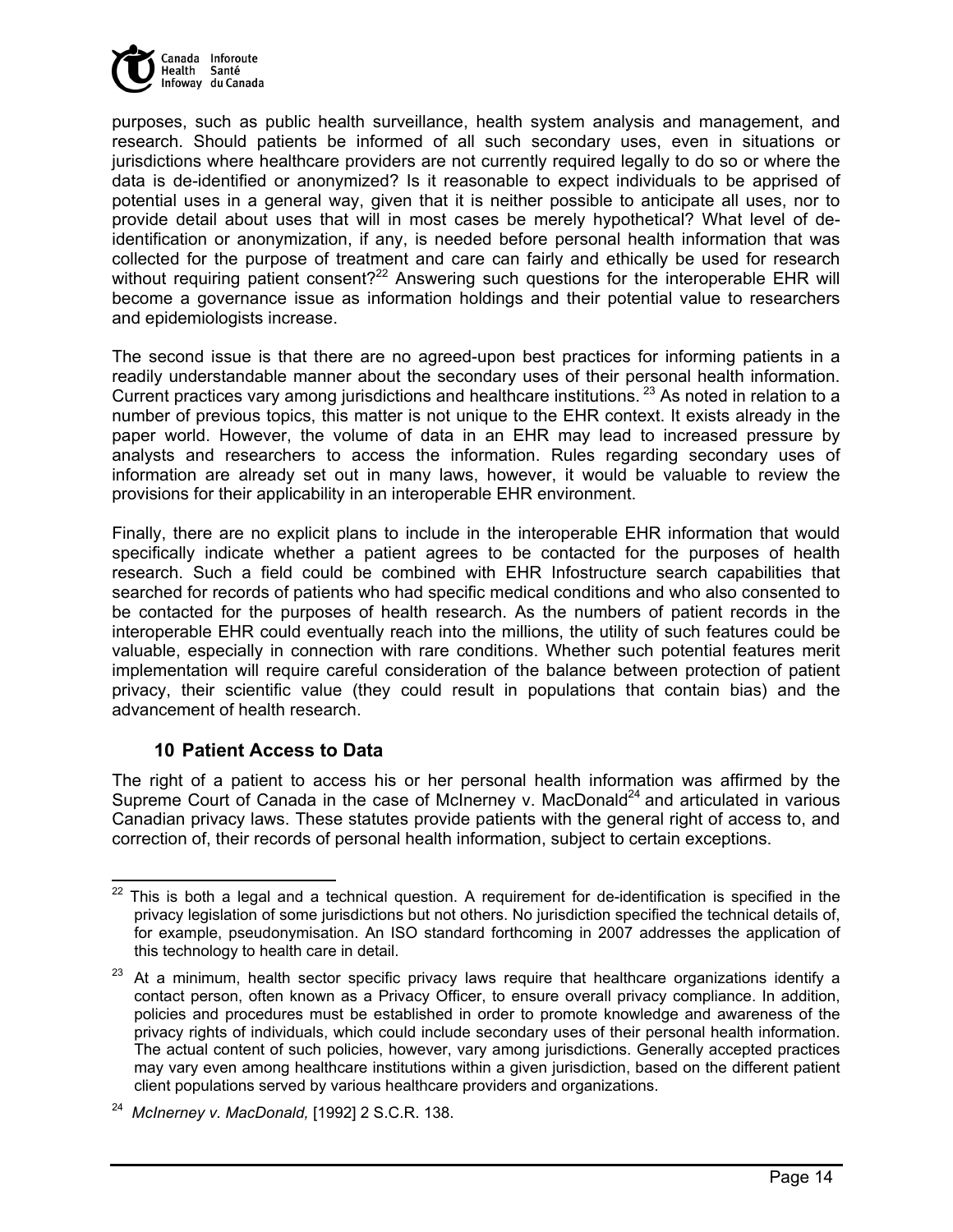

#### *Access by Patients to the Full Content of Their EHR*

Patients wanting access to all their personal health information could obtain it from all its original sources: i.e., medical history from a family physician, medication profile from a provincial repository such as the Alberta Pharmacy Information Network or BC Pharmanet, hospital records from every hospital visited, diagnostic images from a regional repository, lab tests from a provincial repository such as the Ontario Laboratory Information System, etc. But once the interoperable EHR is in place, information will be available through the shared record. Jurisdictions will need to consider access and correction policies related to the EHR at the local as well as at the "pan-Canadian" level.

#### *Online Access by Patients to Portions of Their EHR*

There is already considerable discussion about the potential of the EHR to provide patients direct online access to their own clinical information. There may be some portions of the record that are amenable to direct, unmediated access—demographic data is an obvious example, and the management of chronic diseases, such as diabetes and HIV/AIDS, provide a potential opportunity for patients to review online the results of routine, recurrent tests. However, in other cases, there may be a need for a primary care provider to interpret the record's content, provide counselling and help the patient understand the healthcare implications of the data. The question as to what personal health information, if any, is amenable to unmediated online access by patients remains outstanding, but will need resolution as interoperable EHR initiatives continue to develop.

#### *Patients Challenging Accuracy*

Most jurisdictions allow patients to challenge the accuracy or completeness of their personal health information. If patients are provided with access to their EHR, even in a limited or mediated fashion, the EHR Infostructure may need to include a mechanism to facilitate compliance with this legal requirement and to help organizations respond to such requests within the legally required time. Clear procedures will also be needed to regulate access by substitute decision makers.

# **2.4 Topics Related to Assessment and Compliance**

# **11 Determining Acceptable Levels of Risk**

Threat and Risk Assessments (TRA) and a Privacy Impact Assessments (PIA) are processes by which specific privacy and security issues and mitigating strategies can be identified. They have become common tools for assessing compliance with information governance obligations.

Generally, PIAs identify the privacy requirements and data flows relating to the information system in question; they identify risks that the information system and associated people and processes pose to individual privacy; and; they also propose mitigating strategies to reduce or eliminate these risks. Since privacy risks in large information systems can rarely ever be completely eliminated, such assessments are not intended to be static documents, but ones that need to be continuously reviewed and updated. The implementation of the risk mitigation strategies needs to be tracked and new risks identified and corresponding mitigation strategies developed as they arise. Although substantial expertise exists across Canada in the conduct of PIAs, few best practices or policies have been developed to monitor the implementation of privacy risk mitigation strategies and to integrate privacy monitoring and PIA revisions into the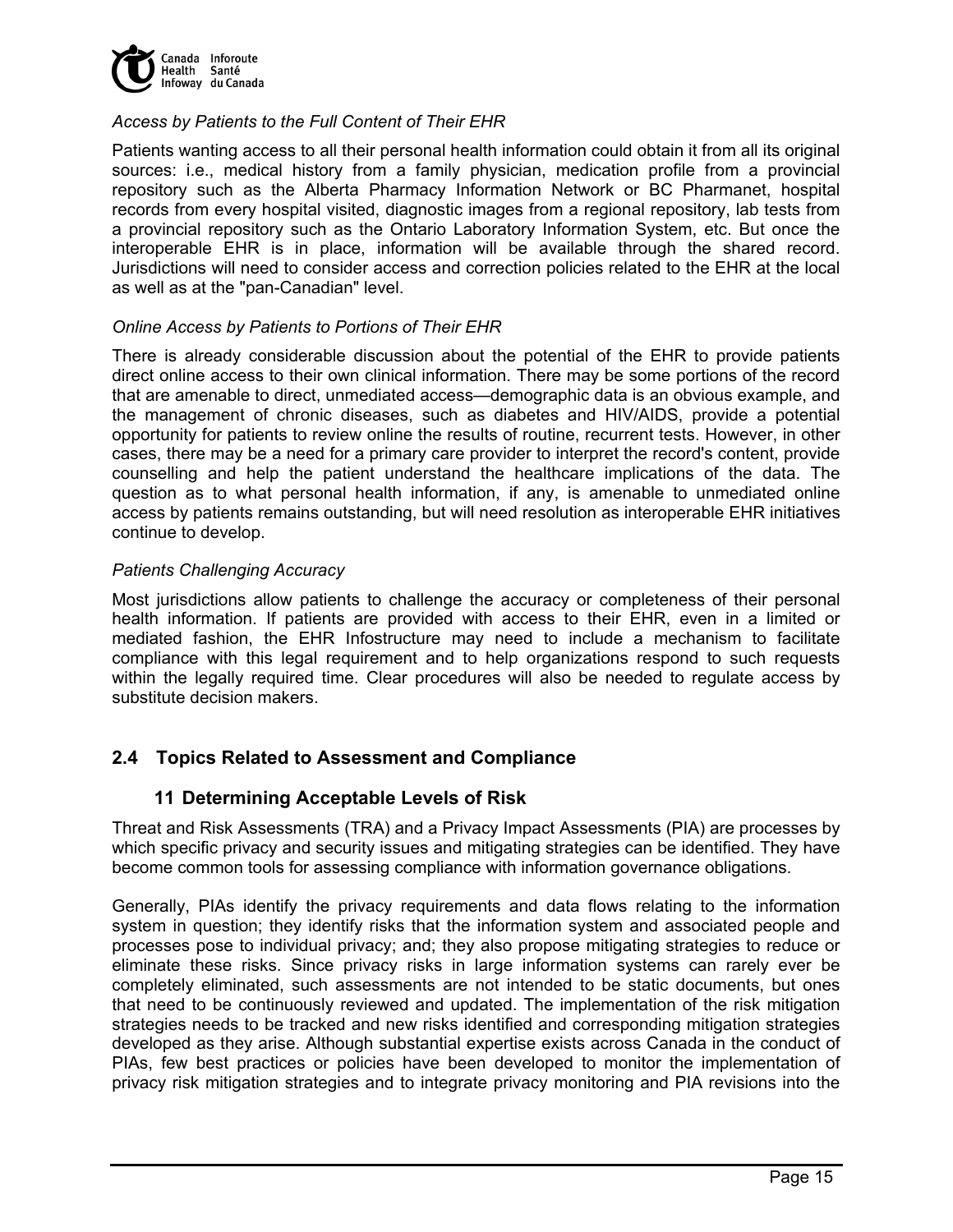

change management process. Developing programs to ensure continuous privacy management is an issue that will need to be addressed as part of effective EHR information governance.

Security-related risks can never be completely eliminated in any complex IT system. Every risk identified in a TRA needs either to be mitigated (i.e., by adding additional security controls), transferred (i.e., by outsourcing a service component to an agency or third party better equipped to deal with the risk), or accepted (i.e., by informing users that files stored on a given server will only be backed up once per day). A TRA often begs the question, what level of residual risk is acceptable? In relation to the EHR Infostructure, questions about the acceptability of residual risks have remained largely unanswered. For example, while most observers agree that users of EHR Infostructure services must be authenticated, there is no broad agreement on the level of authentication for access to these services.

Effective information governance will require considering how often PIAs and TRAs should be conducted, as well as their breadth and depth, for the EHR and portions thereof as well as answering questions about acceptable risk levels.

# **12 Compliance Mechanisms**

Acceptable use agreements and confidentiality agreements for users of EHR systems are important tools for requiring compliance with privacy and security policies. As personal health information flows across jurisdictions via the EHR Infostructure, any major discrepancies from one jurisdiction to another may impair the ability of EHR Infostructure administrators to hold users accountable for their actions. Many Canadian healthcare organizations are already using such agreements for access to data holdings. It would be valuable to study some of the documents currently in use and develop a template or inventory of features to be included in such agreements.

#### **13 Liability and Sanctions**

An important aspect of ensuring compliance is the presence of sanctions. For example, Manitoba makes it an offence for any trustee to collect, use, sell or disclose personal health information contrary to the province's *Personal Health Information Act*. Saskatchewan's health privacy legislation provides substantial penalties for wilful breaches of up to \$500,000 for corporations. Unlike other provinces, Saskatchewan also expressly provides for imprisonment for up to one year in addition to any financial penalty levied upon individuals. Ontario also has tough penalties for breaches of its health information privacy act: upon conviction, a person guilty of an offence is subject to a fine of up to \$50,000 and corporations may faces fines of up to \$250,000. Most statutes also provide protection from liability where health information custodians and trustees acted in good faith or took reasonable steps under the circumstances to prevent a privacy breach from occurring.

In addition to the issue of how sanctions from multiple jurisdictions would apply if an offence involved transborder data flows, there is the larger issue of a sanction's effect on ensuring compliance with information governance policies. In jurisdictions that lack sanctions established in privacy statutes, there is also the question of whether common-law settlements for "actual harm" are substantial enough to act as an effective deterrent. In light of the large volumes of personal health information that a user of the interoperable EHR could potentially access, should there be specific penalties for the misuse of personal health information in the interoperable EHR context? Should patient identity theft be deterred by laws or regulations that explicitly protect patient directories from such exploitation? The development of broad consensus on such issues could inform future amendments to privacy acts or criminal law.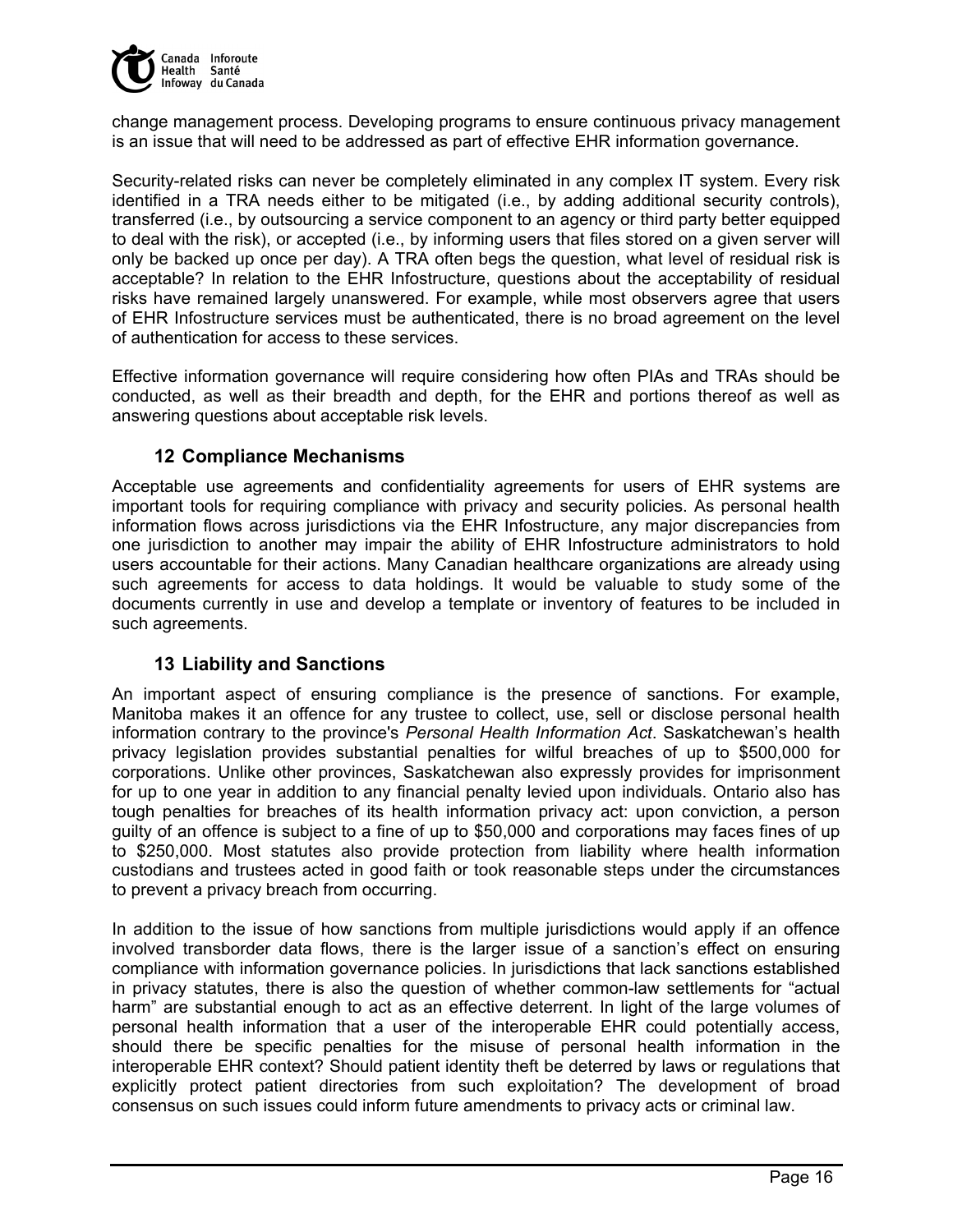

Healthcare providers have always been bound by ethical and legal duties to maintain the confidentiality of health information, even prior to the enactment of privacy legislation. Professional misconduct regulations and codes of ethics<sup>25</sup> of regulated healthcare providers have specific provisions dealing with confidentiality of patient information, breach of which can lead to disciplinary and other professional conduct sanctions. Regulatory bodies are legally required to set professional standards for healthcare practitioners, which include practice standards for confidentiality. Depending on the severity of the breach, a breach of an ethical duty or a standard of conduct may be relevant to an action in negligence.  $26$  Professional standards of practice do not yet explicitly address use (or misuse) of EHR systems and related technology although some regulatory bodies have begun to examine issues relating to the appropriate use of information technology.

# **14 Assessment of Information Governance**

How will compliance with information governance policies and practices be assessed? In the UK health trusts and hospitals extensive use is made of self-assessment tools for measuring the effectiveness of information governance.<sup>27</sup> Such assessments are used in the UK National Health Service as a basis for planning, making incremental improvements and achieving the goal of uniformly high quality information governance. Such assessments are not done in Canada. Nor is data readily available, as in the UK, on how well healthcare institutions and primary care practices adhere to their own privacy and security policies.

Some jurisdictional privacy laws assign health information custodians and trustees specific obligations that are absent in other jurisdictions. For example, Manitoba-based trustees must conduct privacy training for staff, but equivalent officials in most other provincial jurisdictions have no legal obligation to do this. The scope of compliance assessment may, therefore, vary from one jurisdiction to another. Nevertheless, to the extent that a common core of requirements can be assembled and maintained, much duplication of effort could be eliminated by formulating appropriate approaches to assessing compliance.

# **2.5 Topics Related to Quality in Health Care**

# **15 Accuracy and Data Quality**

Everyone occasionally make mistakes. But when mistakes are made in diagnoses, test results, or medical histories, not only must they be corrected, but the corrected errors also need to be reported to other healthcare providers who may have taken action based on the erroneous data. The EHR Infostructure has been designed to "push" updated information to users upon their request. In systems being implemented with this feature, users who subscribe to the service

<sup>25</sup> 25 See for example, Canadian Psychiatric Association, *The Confidentiality of Psychiatric Records and the Patient's Right to Privacy*, at: http://www.cpa.apc.org, and Canadian Nurses Association, *Code of Ethics for Registered Nurses* at http://www.cna-nurses.ca/CNA/practice/ethics/code/default\_e.aspx.

<sup>26</sup> See for example, the case of *Peters-Brown v. Regina District Health Board* [1995] S.J. No. 60 (Sask. Q.B.) where a hospital was found negligent in posting confidential information and *Hay v. University of Alberta Hospital* [1990] 5 W.W.R. which confirmed the existence of a tort action for breach of confidentiality: "A physician who divulges confidential information could face an action for breach of confidentiality…."

See www.igt.connectingforhealth.nhs.uk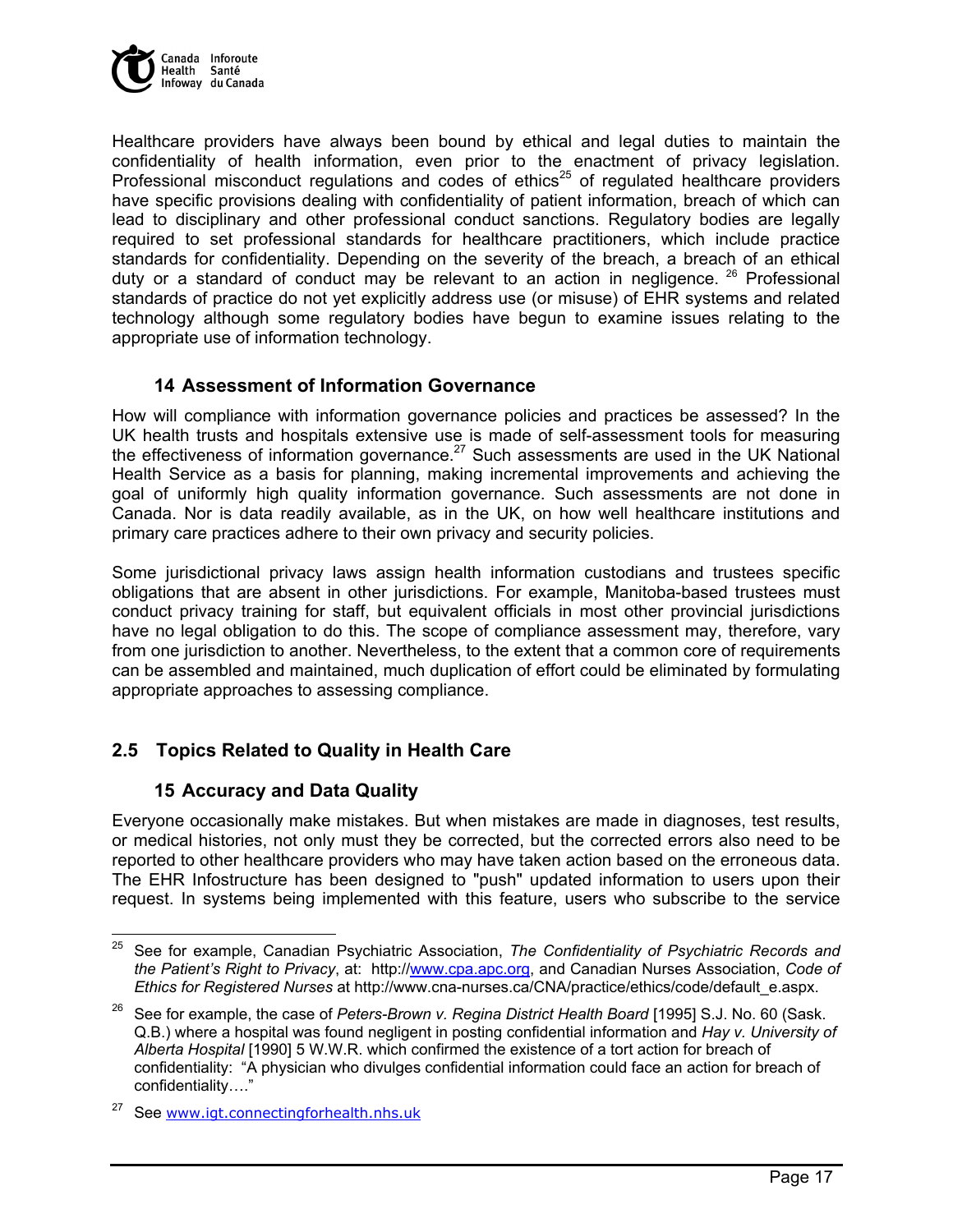

would be alerted of an update to the information. The system would not automatically notify all who accessed the original information before it was updated. An automatic update may be the best way of ensuring that corrections to erroneous data will come to the attention of users who have previously accessed the data in its erroneous form. In any event, healthcare providers need to know what mechanisms will be put in place to automatically promulgate important updates such as changes to lab test results and to notify those who have previously accessed the erroneous information. The procedural details of how this is accomplished (for example, what constitutes an "important" update) in the various phases of EHR Infostructure deployment must be carefully worked out.

The EHR Infostructure architecture is based on the (unstated) assumption that all the sources of its data are definitive and of equal quality. In reality, this is unlikely to be true. Jurisdictions that systematically assess institutional quality of care and make their findings public have shown that data quality and effectiveness of health records management vary from hospital to hospital, just as other quality indicators do. Could there be minimum criteria for data quality that, if not met, would result in a healthcare institution being cut off as a data source for the interoperable EHR? Might a future version of the EHR Infostructure include a quality indicator for its data sources? Might clinicians one day be able to record a subjective confidence factor along with a diagnosis? Such questions are contentious because they challenge broadly held assumptions about the objectivity and uniform high quality of medical data. Nevertheless, as the interoperable EHR evolves to encompass a wide range of data sources and elements, these questions may need to be addressed. Good answers will only come from an effective integration of clinical and information governance.

# **16 Data Retention, Archiving and Disposal**

Statutes that dictate the length of time health records must be kept by a variety of health information custodians are in place. Good privacy practices require that personal information should be retained only as long as necessary. Sound health records management practices dictate that health records be archived when not actively in use and that archives be retained for as long as their content could reasonably be expected to be accessed. Within this mix of legal requirements and best practices, discussion will be necessary to determine the appropriate length of time to keep data in the interoperable EHR context. EHR data could be expected to be accessed throughout a patient's life, and potentially well after the patient's death. Should the data remain accessible online in an interoperable EHR? Or should it instead be electronically archived with special access being granted to the archive upon request?

The rapidly falling price of online storage has frequently forestalled the need to make hard decisions about archiving, as the cost per byte continues to fall by 50 per cet per year. Also, most electronic repositories of personal health information are not very old. But the need for clear guidelines on both retention and archiving will eventually catch up to repositories of electronic health information. Guidelines will also be needed on the technical safeguards needed to secure archives and on ways to ensure digital signatures that have been applied to archived material remain tamperproof for the lifespan of the archive (see topic 19 for a discussion of digital signatures).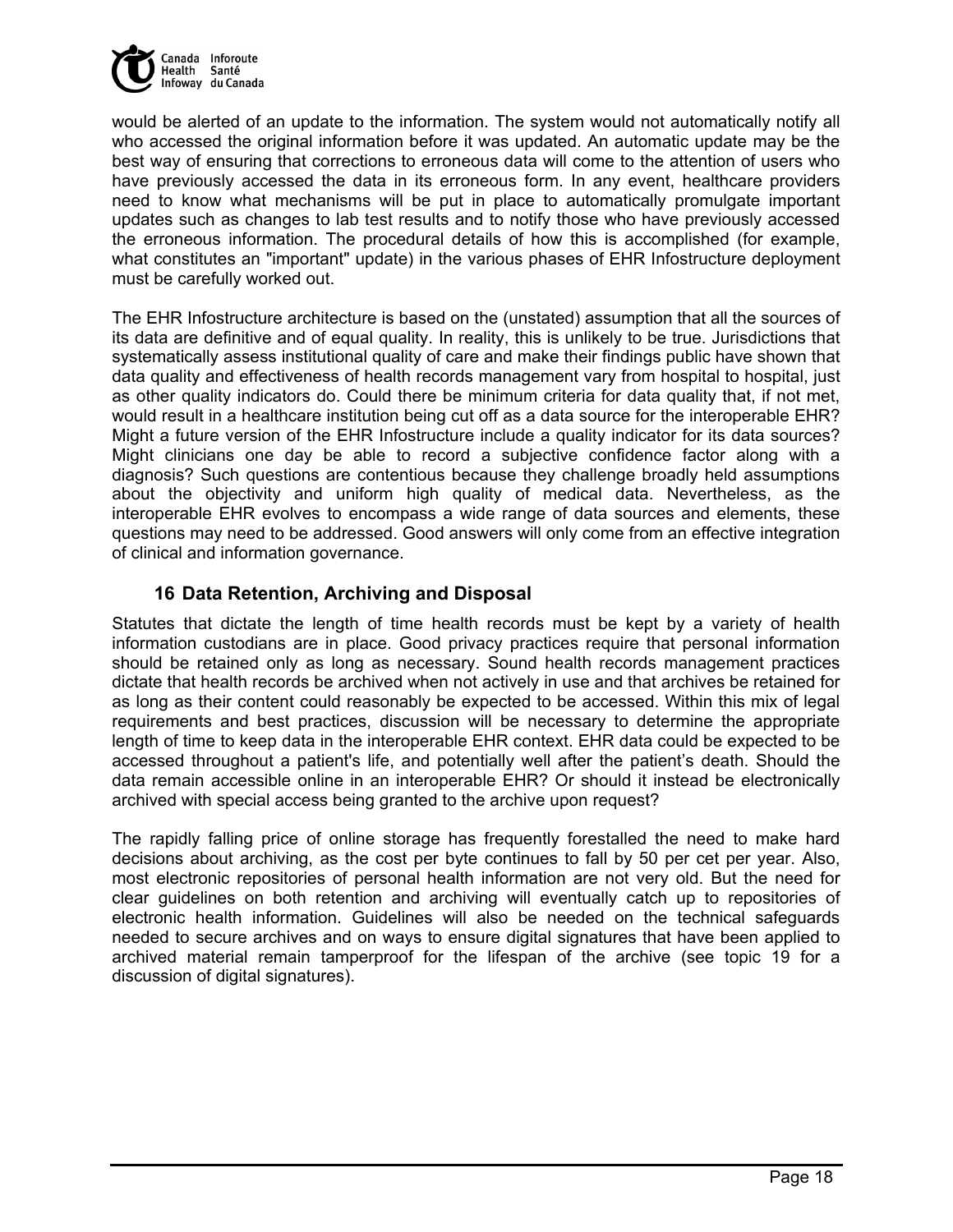

# **2.6 Topics Related to Technical Safeguards**

# **17 Access Controls**

Access controls**28** include identification of users during registration, their subsequent authentication during log-in and their authorization prior to being granted access to services and data. Access controls can also be structured to reflect the context in which the individual is working. For example, a nurse working in a hospital may have one set of authorizations while the same nurse working in a long-term care facility would have a different set of authorizations. Access control is intended to prevent unauthorized access to information systems, ensure the protection of services, prevent unauthorized computer access, detect unauthorized activities and ensure information security when using mobile computing and tele-networking facilities. The interoperable EHR creates unique challenges for access control as the number and variety of its users will be considerably larger than for a medical record system in a physician office or hospital. One particularly challenging aspect of expanding existing systems of access control from physician office and hospital-based systems to the interoperable EHR will be to effectively establish user roles for EHR Infostructure users.<sup>29</sup> Although healthcare providers are usually regulated healthcare professionals whose credentials can be obtained from regulatory colleges, other potential users, such as medical receptionists, draw their authority to retrieve or update portions of the EHR (demographic information, for example) from another healthcare provider (for example, a physician in a solo practice who has employed the receptionist). Anchoring this "chain of authority" to a regulated healthcare professional or officially recognized custodian or trustee is an important component of ensuring accountability for personal health information. Such maintenance, in turn, may involve primary care providers and others in the EHR Infostructure user registration process and hence may add considerable complexity to the process, extending far beyond the simple model of relying on provider registries drawn from the licensed credentials of the jurisdictional regulatory colleges.

Technically, three mappings would greatly facilitate the implementation of role-based access control in the EHR Infostructure:

1. A mapping of user roles for a local information system (i.e., a hospital EHR system) to user roles for the EHR Infostructure: For example, in order to access personal health information in a medical emergency, some users of the EHR Infostructure will need emergency override privileges. The EHR Infostructure users who will be given these override privileges are the ones with a role, for example, of "Emergency medicine." In a given hospital's patient record system, the user roles to be granted such override privileges will presumably be the roles given to users in the emergency department. But

<sup>28</sup> 28 See Canada Health Infoway, *Electronic Health Record Infostructure Privacy and Security Conceptual Architecture, Version 1.1, June 2005*, p. 16 for more discussion of access controls for the EHRi.

<sup>29</sup> Among the types of access control discussed in *Infoway's* Privacy and Security Conceptual Architecture, role-based access control is especially important as a component of the overall EHRi access control strategy. This form of access control assigns each user to one or more user roles. Each user role is then mapped to one or more EHRi access privileges. The access privileges consist of sets of data fields and associated access modes (read-only, update, etc.), and sets of EHRi capabilities (patient search, etc.). By judiciously defining a limited number of roles and mapping them to a manageable set of access privileges, administrators can quickly assign each user precisely those access privileges needed by someone in that user's role. The alternative – assigning privileges to users on an ad hoc, user-by-user basis – has historically been shown to be unwieldy, error-prone, and insecure.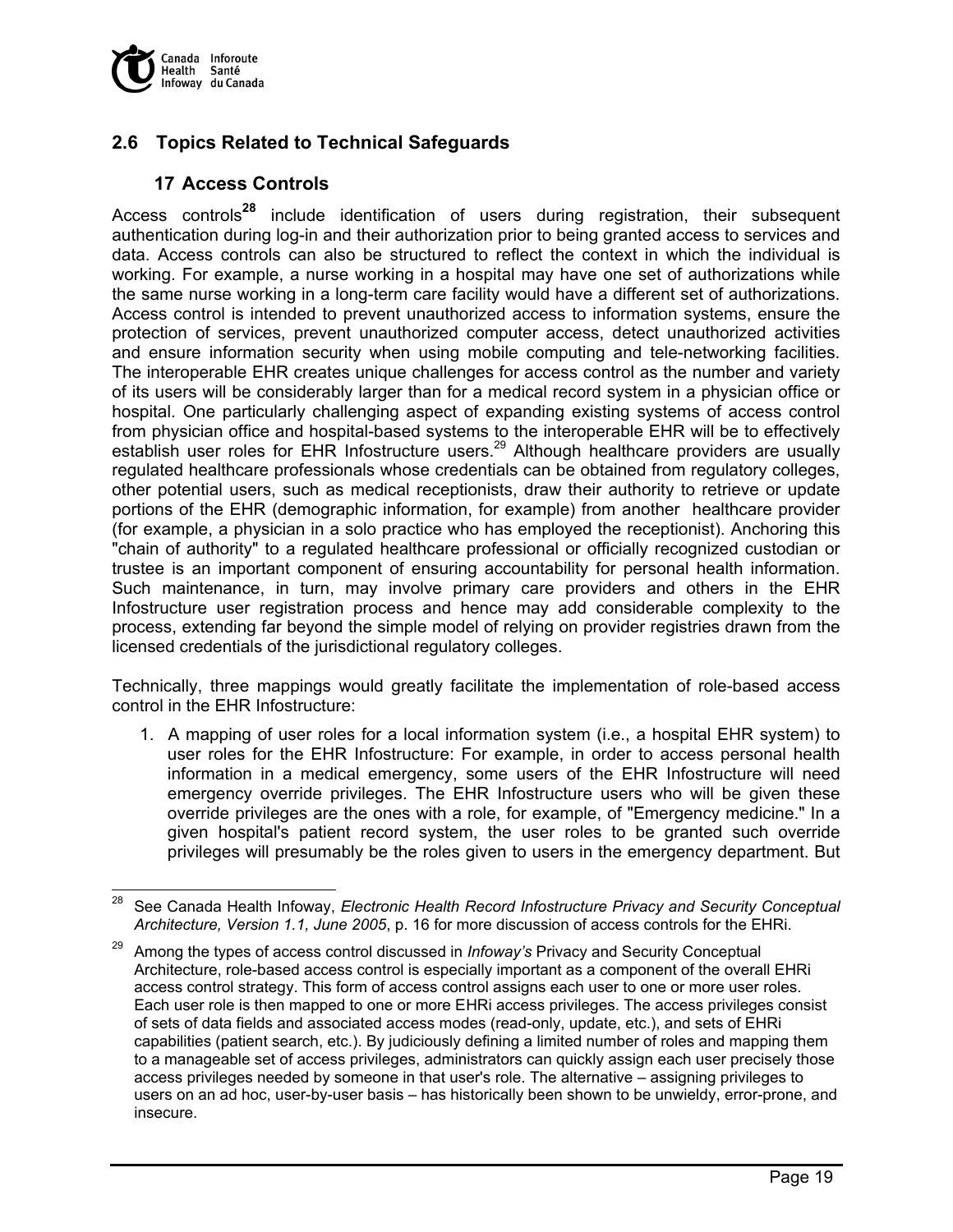

which roles are they? In one hospital, they may be roles such as "Emergency Department physician," or "Emergency admitting clerk." In another hospital, it may be the role "Emergency department user." In yet another hospital, it may be "Role number 6." At the moment, there is no consistency in the titles or definitions of user roles from one institution to another, even within the same jurisdiction. Thus, a mapping from organizational user roles to EHR Infostructure user roles will be important and requires a common standard.

- 2. A mapping of user roles in the EHR Infostructure to the specific access privileges associated with the role: For example, if there is an EHR Infostructure user role called "Registration clerk/Admitting clerk," a user assigned this role will presumably be able to access demographic information and perform patient searches by name, etc. Will these users also be able to access a patient's medical history? A privacy advocate might argue that clerks have no need to see detailed medical information. A hospital administrator might argue that an admitting department clerk will want to make sure that a patient presenting with certain symptoms (i.e. SARS-like symptoms) or a patient who has been prescribed certain medications (i.e. antibiotics associated with certain contagious diseases), is admitted to an infectious diseases screening area. Such discussions of role-based access control often require a careful balance between privacy and security on the one hand, and clinical and administrative utility on the other.
- 3. A partial mapping of roles and access privileges from one jurisdiction's implementation of the interoperable EHR to another's for all jurisdictions permitting access from users in another jurisdiction: It cannot be assumed that all jurisdictions will settle on the same list of roles and access privileges. Therefore, a cross-jurisdictional mapping is needed for at least some user roles and privileges.

Working out these mappings is a complex exercise but role-based access control is fundamental to the effective functioning of the interoperable EHR.

# **18 Auditing, Security Incident Handling and Privacy Breaches**

Given sufficient time, security incidents and privacy breaches will inevitably occur in any large and complex IT system. Security incidents include contamination by viruses and malware, intrusion detection and system failures or denial of service attacks that lead to EHR services becoming temporarily unavailable to users. Security incidents can also occur when ostensibly authorized users behave in a suspect fashion, i.e., repeatedly accessing records for patients with whom they have no established relationship. These incidents may only come to light when audit logs are carefully reviewed. Some security incidents result in privacy breaches. Four issues related to auditing, security incident handling and privacy breaches need discussion and resolution; they are outlined below.

#### *Timely Handling of Security Incidents in the Interoperable EHR*

Time is usually of the essence in responding effectively to both security incidents and privacy breaches, so continuously monitoring systems for intrusion detection is an important component of robust security. Personnel and procedures should be in place to respond immediately to any apprehended security incident or privacy breach. Responsibilities for the handling of security incidents and privacy breaches will need to be carefully delineated, especially in interconnected systems that cross organizational and jurisdictional boundaries.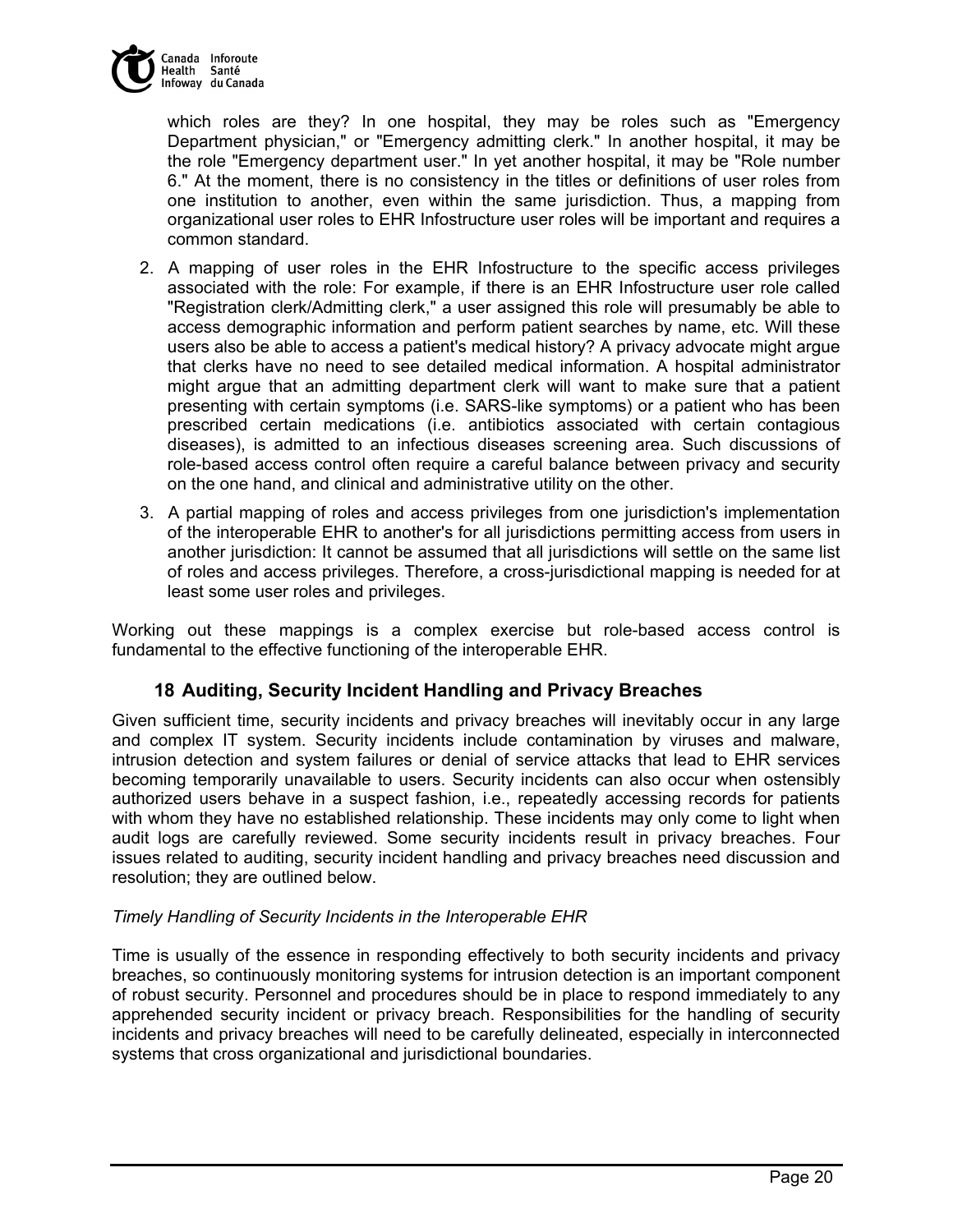

#### *Real-Time Auditing*

Although audit logging is an essential feature of secure systems, the logging of active attempts at system intrusion raises the more general issue of who will review logs, especially real-time logs that require round-the-clock system support. The apportioning of system support tasks between local and jurisdiction-wide systems and inter-jurisdictional systems, such as the Health Information Access Layer<sup>30</sup>, is not addressed in the EHRS Blueprint. Responsibilities must be carefully delineated so that the entire EHR Infostructure remains continuously defended against intrusion. Even routine (i.e., non-real-time critical) logging of events merits routine, scheduled review and analysis. This process also raises issues about responsibilities for the audit of interjurisdictional information flows on a regular and timely basis.

Real-time or near-real time auditing may also be used to protect patient privacy. For example, some EHR Infostructure applications are designed to require users to provide a reason as to why they require access to personal health information that has been locked. This information is immediately transmitted to an identified individual, such as the organization's privacy officer. In addition, the technology now exists to create a similar alert when a healthcare provider accesses information on a patient with whom they have no prior clinical relationship and no readily apparent need-to-know (i.e., his or her active role does not involve emergency medicine and he or she is not within the patient's established "circle-of-care"). The level of sophistication and sensitivity of alerts and the resources needed to review and respond to them are all information governance issues that will need to be addressed.

#### *Preservation of Digital Evidence*

On rare occasions, the contents of health records are entered into evidence in judicial proceedings or inquests. Electronic health records have evidentiary requirements that they must meet in such situations. While these requirements are often the same as for paper records, there are additional procedures required to maintain a chain of evidence for data stored solely in electronic form. The *Infoway* Privacy and Security Conceptual Architecture already contains basic provisions for ensuring the integrity of records, controlling access and ensuring that a complete time-stamped audit of changes to each record will ensure that historic record content can be reconstructed as it existed at any point in time. But fully elaborated procedures and guidelines have not been developed for maintaining a demonstrably intact chain of evidence when complying with court orders. There may be other evidentiary requirements that the EHR Infostructure must meet in the future.

#### *Privacy Breaches*

Some security incidents lead to privacy breaches. Systems should be able to help determine the nature and extent of any such breach. Guidelines should also be implemented to help staff know when and how patients are to be notified of a privacy breach. Premature notification of a purported breach may lead to loss of confidence in the interoperable EHR, especially if the breach is a false alarm. Conversely, undue delays may also lead to loss of confidence and may increase the risk of successful identity theft if the personal information obtained includes data needed for identity theft (name, address, date of birth, mother's maiden name, phone numbers, etc.). The notification process then needs to be conducted in a privacy-protective manner.

 $30$ The Health Information Access Layer (HIAL) is a collection of technical services that allow personal health information to be accessed by an EHRi user. It also acts as a filter to ensure that personal health information is never disclosed inappropriately. For example, access control is part of the HIAL.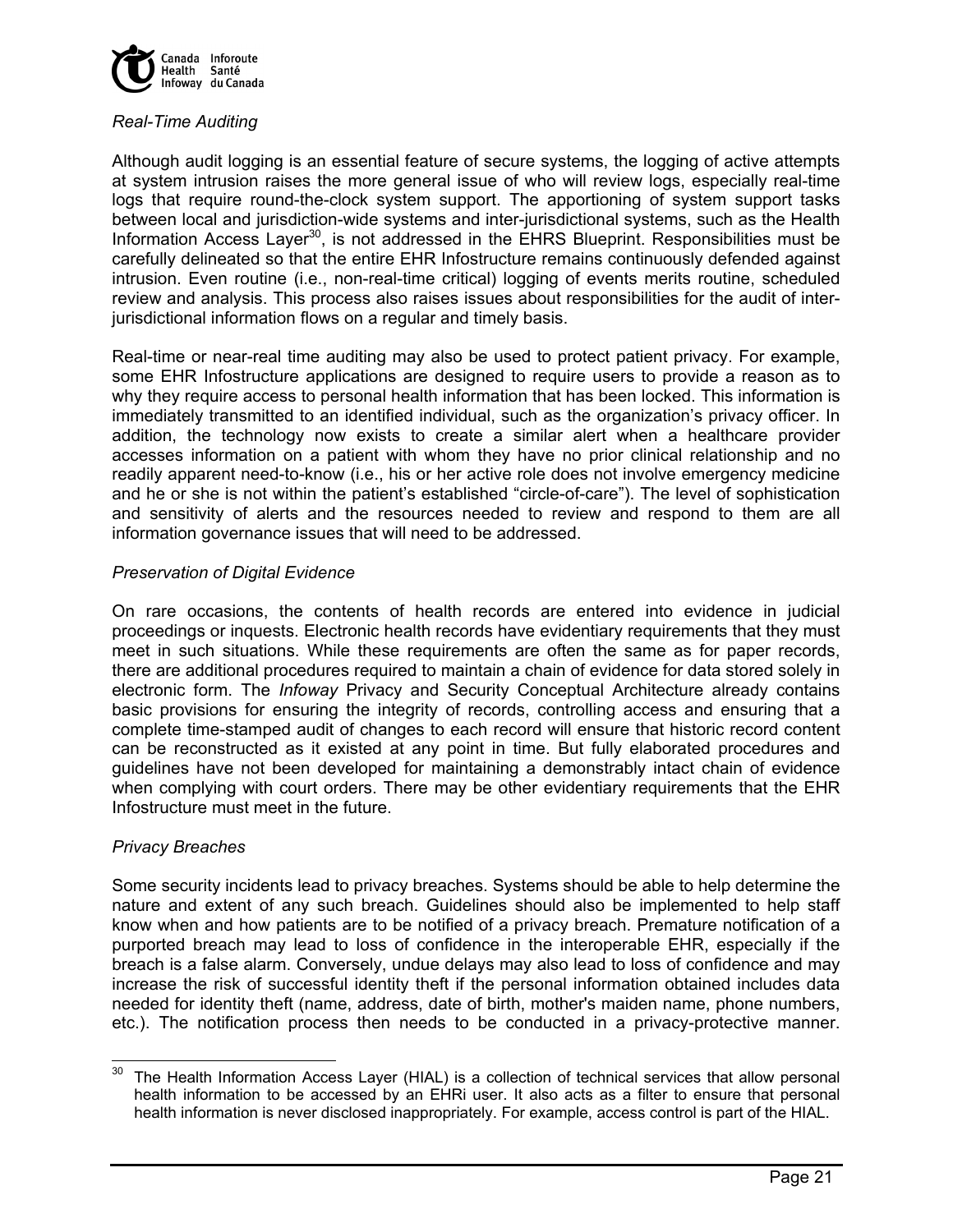

Ontario is the only Canadian jurisdiction to date that requires custodians to notify affected patients at the first reasonable opportunity if their personal health information is stolen, lost or  $\frac{1}{2}$  accessed by unauthorized persons.<sup>31</sup> The Ontario Information and Privacy Commissioner has published a paper on what to do when a privacy breach occurs which focuses on containment and notification as two avenues of appropriate action.<sup>32</sup>

# **19 Electronic (Digital) Signatures**

Federal law and regulations currently require a prescriber's signature on written prescriptions. *Infoway* and Health Canada have jointly investigated the possibilities for allowing digital signatures on electronic prescriptions.<sup>33</sup> If laws and regulations were changed to permit this use, digital signatures could allow the introduction of electronic replacements for paper-based documents such as prescriptions, lab requisitions, clinical notes and death certificates, that is, documents normally requiring a healthcare provider's signature.

Digital signatures require the one-time issuance<sup>34</sup> of digital certificates to the signatories by a qualified entity typically referred to as a *certification authority*. The certification authority issues the certificates by adhering to a specific certificate policy. Such certificate policies typically have a standard format. Indeed, there is a Canadian standard on the issuance of digital certificates.<sup>35</sup>

If digital signatures are allowed on prescriptions, who should serve as certification authorities for healthcare providers and what should the specifics be of the certificate policy or policies? The joint report by Health Canada and *Infoway* recommends that such certificates "be issued by a certification authority approved by a provincial or territorial regulatory college to issue digital signature certificates to members of that college for purposes including the signing of prescriptions in electronic format."<sup>33</sup> No such certification authorities have yet been approved in this manner though both the Saskatchewan Health Information Network and Smart Systems for Health Agency have already issued digital certificates to their users (extensively in the former case and in a limited fashion in the latter).

<sup>35</sup> The standard consists of three parts:

- I. CAN/CSA-ISO/TS 107090-1 *Health Informatics Public Key Infrastructure. Part 1: Framework and Overview* (Adopted ISO/TS 17090-1:2002, first edition, 2002-10-15)
- II. CAN/CSA-ISO/TS 107090-2 *Health Informatics Public Key Infrastructure. Part 2: Certificate Profile* (Adopted ISO/TS 17090-2:2002, first edition, 2002-10-15), and
- III. CAN/CSA-ISO/TS 107090-3 *Health Informatics Public Key Infrastructure Part 3: Policy Management of Certification Authority* (Adopted ISO/TS 17090-3:2002, first edition, 2002-10-15)

 $\overline{a}$ Section 12(2) and 17(3) of Ontario's PHIPA, respectively.

<sup>32</sup> See Information and Privacy Commissioner/Ontario, *What to do if a privacy breach occurs: Guidelines for government organizations,* May 2003; available at: http://www.ipc.on.ca/scripts/index\_.asp?action=31&N\_ID=1&P\_ID=14323&U\_ID=0

<sup>33</sup> The issues are fully explored in Canada Health Infoway, Health Canada, *Ensuring the Authenticity of Electronic Perscriptions: Proposed Approach*, 2006.

 $34$  Once issued, a digital certificate can be used by a signatory to sign an unlimited number of electronic documents. Digital certificates typically have expiry dates however to ensure that technical advances do not render the associated cryptographic keys insecure. The certificates must, therefore, be renewed by the certification authority before expiry.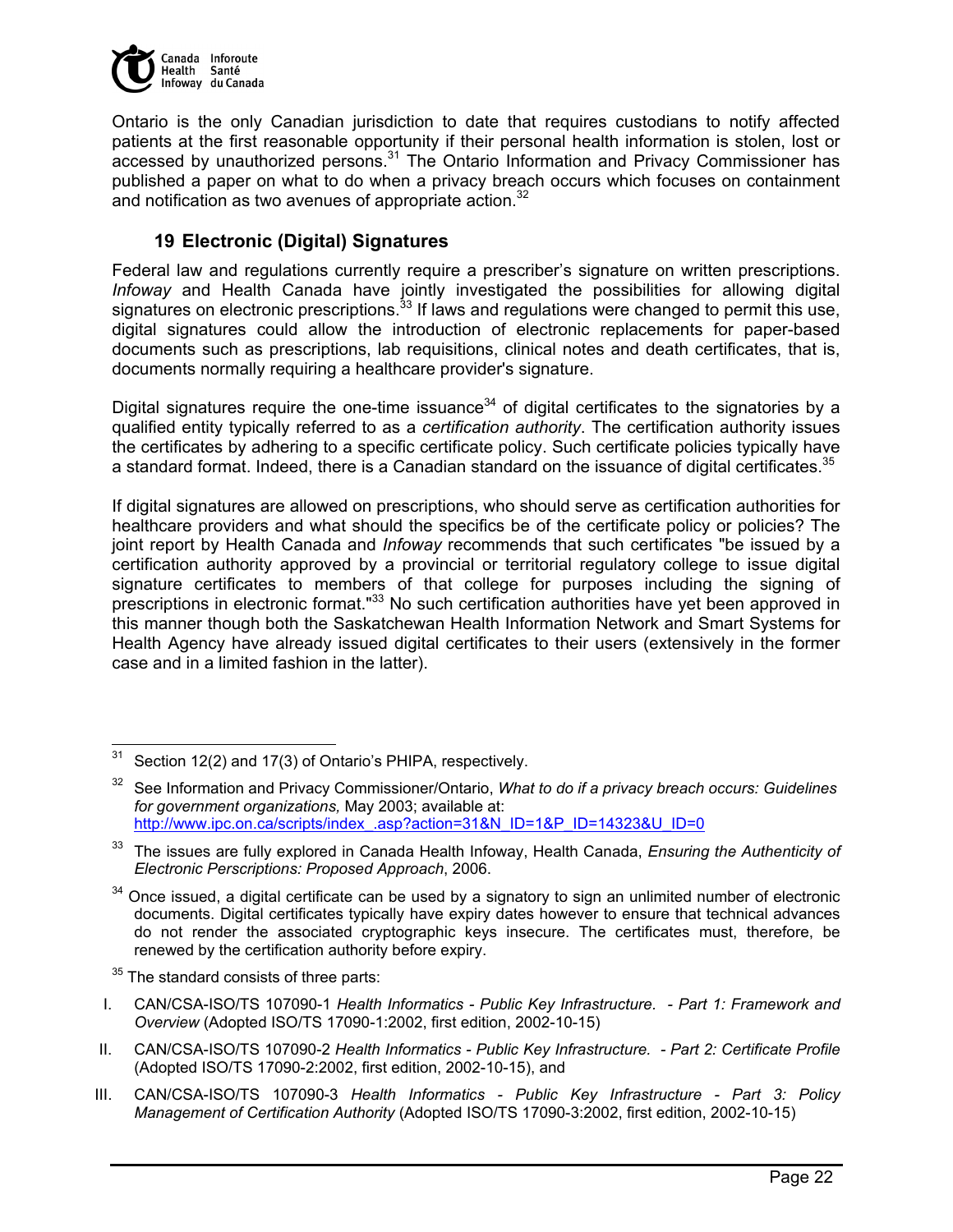

The joint paper also explores alternatives to digital signatures. Before pursuing an alternative, its risks need to be carefully assessed, lest an alternative be chosen that poses unacceptable risks of prescription fraud.

# **2.7 Topics Related to the Rights of Healthcare Providers and Communities of Interest**

### **20 User Identity Management and Protection of Healthcare Provider Privacy**

It is a truism of access control that if access to an IT system is to be limited to authorized users, then one must know in advance who all the authorized users are. This requires the registration of users and their enrolment in one or more programmes or IT services. To confirm the identities of potential users prior to registering them, large amounts of personal identifying information are often collected. This information may include name, address, contact information such as phone numbers, license numbers associated with professional practice, and other personal identifiers. If it is not properly protected, this data can potentially be stolen and then used to commit identity theft. Collecting such data, therefore, carries with it the burden of ensuring that it is effectively safeguarded. Users should be informed of the purposes for which this data will be collected and used, and; use of the data then limited to those purposes. In short, the principles of the CSA Model Code also apply to registration and enrolment data.

In addition to concerns about identity theft, healthcare providers and institutions may also have concerns about the monitoring of their patterns of practice Healthcare providers generally welcome statistical studies of practice patterns, provided these studies have been approved by research ethics boards<sup>36</sup>. Such approved studies protect healthcare provider anonymity. Uptake of the interoperable EHR may be hampered if healthcare providers fear that the data collected will be used to evaluate their competency or judge their standards of practice unfairly. Assuaging such fears will, therefore, be an important component of trustworthy information governance.

## **21 Respecting Communities of Interest**

Much discussion of privacy rights in health care today is focussed on the rights of individual patients. Such discussion often overlooks the role played by specific communities. It wasn't always so. The history of patient privacy rights in Canada began within the mental health community. Advocates for the rights of mental health consumers were joined in the late 1980s by advocates of the rights of people with HIV/AIDS. Both groups attached paramount importance to patient-centred control of healthcare information and the right to privacy. Individuals who needed treatment or counselling also needed to have sufficient trust in the healthcare system to allow them to seek treatment without fearing loss of their privacy.

<sup>36</sup> Research ethics boards (REBs) currently serve the function of gatekeepers in approving health research studies and ensuring that the confidentiality of research data is protected. In Manitoba, for example, a Health Committee created under provincial law must authorize all data requests for research purposes. In Ontario, research is permitted without patient consent so long as the privacy requirements respecting research under PHIPA and its corresponding regulation are met. This involves the health information custodian or trustee preparing a research plan for approval by an REB, which includes a description of the research proposed to be undertaken and the duration; why consent to the disclosure of personal health information is not being sought; a listing of all persons who will have access to the information, why their access is necessary, and their roles in relation to the research and their related qualifications (see section 16 of the Regulation made under PHIPA: O. Reg. 329/04, amended to 245/06).,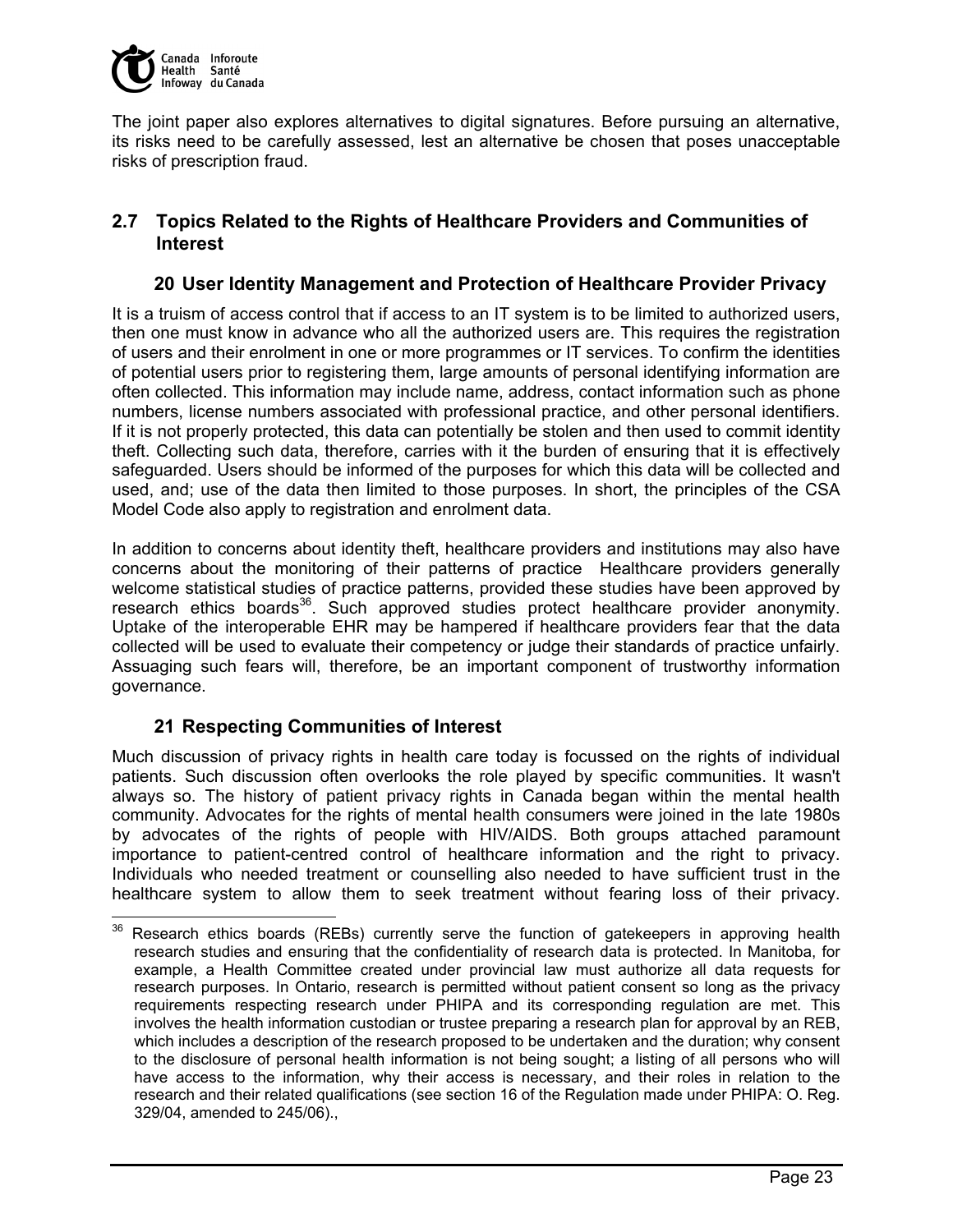

Community organizations successfully sought to ensure patient rights by integrating community involvement into the governance of the relevant healthcare organizations. This involvement is now customary for the governance of institutions involved in mental health and addictions. For example, the board of the Canadian Mental Health Association has had a consumer advisory council since 1987.

This trend to community participation can also be seen in the governance of AIDS organizations. For example, the Ontario HIV Treatment Network (OHTN), a provincially funded not-for-profit organization, is chartered in a way that ensures that more than 50 per cent of its board of directors' voting members are community representatives. Especially at the time the OHTN was formed, such community participation was necessary to ensure the trust and participation of consumer-based organizations.

Mental health consumers and people with HIV/AIDS are not the only ones to demand a role in the governance of healthcare organizations. The struggle to improve the health and welfare of Aboriginal Peoples has also led to the involvement of aboriginal communities in the governance of health information initiatives such as the Aboriginal Health Reporting Framework. First Nations Peoples will continue to have a crucial voice in the collection, use and disclosure of personal health information within their communities. Effective information governance of such initiatives will involve more than the typical discussion of individual patients' rights that goes on in non-Native communities. It will also involve discussion of the rights of Native communities as a whole in the ownership, access, control and possession of personal health information<sup>37</sup>.

Finally, lessons learned from the struggles to advance the rights of the mentally ill have shaped provincial and territorial mental health acts. Many of these mental health laws predate Canadian privacy laws and they are sometimes more demanding in their precepts than are analogous privacy laws or have been amended to make the provisions of a subsequent privacy law even more protective of patient rights. For example, regulations under the Ontario Mental Health Act<sup>38</sup> specify rights for patients who have been deemed incapable of consenting to the collection, use and disclosure of personal health information under Ontario's Personal Health Information Protection Act, 2004. No serious attempt can be made to include mental health data in the interoperable EHR without attending to the impact mental health laws and regulations will have on information governance.

Some privacy advocates refer to "group privacy rights" in contradistinction to individual privacy rights.

<sup>38</sup> R.R.O. 1990, Reg. 741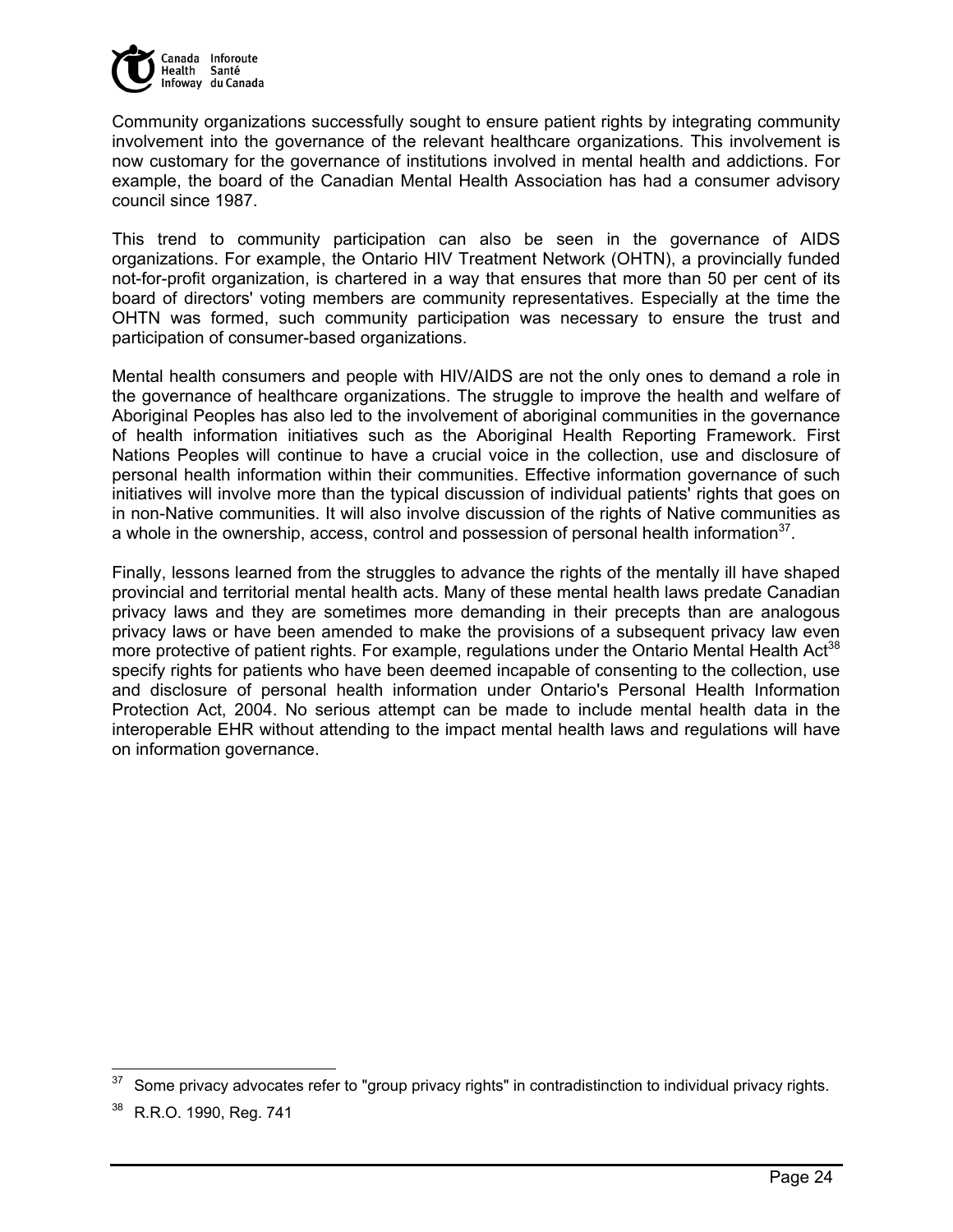

## **3. REQUIREMENTS FOR INFORMATION GOVERNANCE IN CANADIAN HEALTH CARE**

### **3.1 Introduction**

The previous chapter identified 21 information governance topics with implications for the privacy and security of personal health information in the interoperable EHR. This chapter describes some of the legislation, ethical principles and policies that currently influence information governance in the Canadian health care system.

Health information governance is informed by a combination of legal, ethical and regulatory requirements for the collection, use or disclosure of personal health information, among others. The current privacy framework that applies to healthcare providers is made up of the following:

- Privacy laws and regulations in effect in different Canadian jurisdictions;
- Health-related legislation with specific confidentiality provisions or with restrictions on the collection, use or disclosure of personal health information (i.e. provincial public hospitals acts or medical care insurance acts that either prohibit third-party disclosures or contain specific confidentiality provisions);
- The Canadian Standards Association's Model Code for the Protection of Personal Information (CAN/CSA-Q830-96);
- Professional codes of ethics and health privacy codes or guidelines created by health professional associations and professional standards of practice and professional misconduct regulations set by the health regulatory colleges; and
- Common law medical confidentiality obligations and administrative rulings issued by professional regulatory colleges and by Information and Privacy Commissioners.

Section 3.2 describes some of some of the legislative and ethical requirements for privacy and security of personal health information. Section 3.3 analyses the implications of these rules and requirements on information governance. As the reader proceeds through these next two sections, two challenges should become apparent. The first is that while existing legislation covers many privacy and security issues, the approaches taken are not always consistent with one another. This may lead to challenges in managing EHR data as it moves from one jurisdiction to another unless legally acceptable principles can be agreed to. The second is that the rules and their variations can be perplexing to front-line healthcare providers. Agreement on overarching principles would help everyone — health care providers, oversight bodies and the public — understand the rules under which the interoperable EHR is governed.

## **3.2 Legal, Ethical and Professional Standards for Protecting Privacy**

Insofar as there are existing information governance requirements that are mandated by law, designers of a pan-Canadian interoperable EHR will build on these when contemplating various information governance solutions. None of the requirements and best practices described in this section deals with *all* of the information governance topics identified in Chapter 2, at least not in the level of detail required to truly support a pan-Canadian interoperable EHR. Instead, they provide a starting point for the development of future information governance solutions.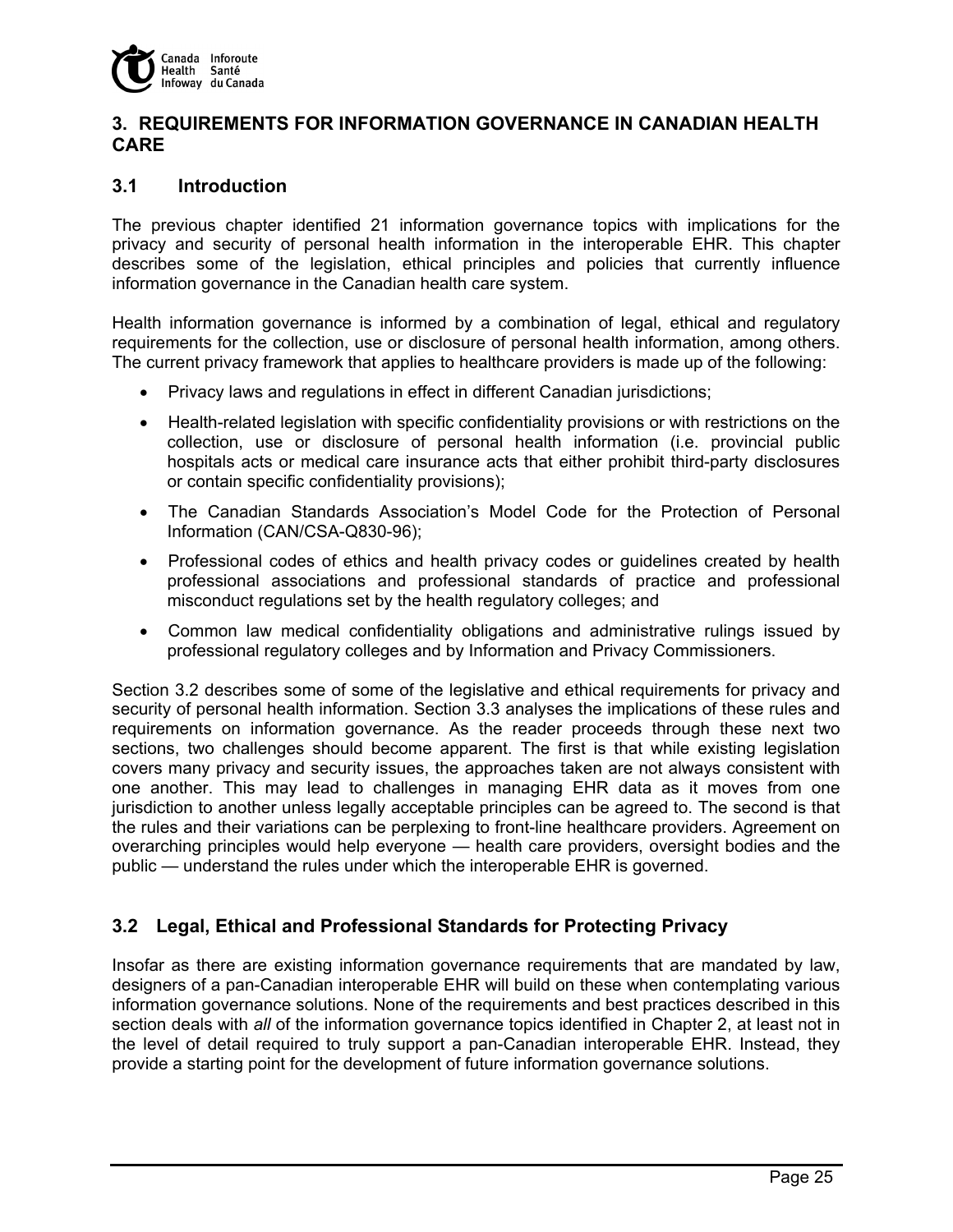

### *Privacy and the Charter of Rights*

While the Charter does not explicitly provide a right to privacy, the Supreme Court of Canada recognizes that a right of privacy exists in Canadian law. For example, section 8 of the Charter, which provides individuals with the right to be secure against unreasonable search or seizure by the government, and section 7, which guarantees individuals the right to life, liberty and security of the person, provide a source of constitutional protection for the right to privacy. For example, in R. v. O'Connor ([1995] 4 S.C.R. 411), the Court recognized that individuals have a reasonable expectation of privacy in therapeutic records, such as medical or counselling records. In her reasons, Justice L'Heureux-Dube stated that "respect for individual privacy is an essential component of what it means to be "free" and that "the infringement of this right undeniably impinges upon an individual's liberty." There are numerous Supreme Court of Canada decisions that have spoken to the right of privacy.<sup>39</sup> The Quebec Charter of Human Rights and Freedoms also contains a right to respect for private life in article 5 and the right to non-disclosure of confidential information in article 9.

#### *Privacy Acts*

The protection of personal health information is regulated by various privacy laws across Canada which, in turn, establish standards both for health information governance and for patient privacy rights. For example, most provinces and territories have enacted freedom of information and protection of privacy statutes to protect personal information in the custody or control of public or government bodies, including publicly funded healthcare sector entities, such as hospitals, and, in such jurisdictions where they exist, regional health authorities or health agencies. These include the Northwest Territories', Yukon's, Nunavut's as well as Newfoundland and Labrador's *Access to Information and Protection of Privacy Act*, Saskatchewan's *Freedom of Information and Protection of Privacy Act*, Alberta's *Freedom of Information and Protection of Privacy Act*, British Columbia's *Freedom of Information and Protection of Privacy Act*, Nova Scotia's *Freedom of Information and Protection of Privacy Act*, New Brunswick's *Protection of Personal Information Act,* and Prince Edward Island's *Freedom of Information and Protection of Privacy Act.* Quebec also has an *Act Respecting Access to Documents Held by Public Bodies and the Protection of Personal Information* which applies to public bodies and health institutions.

Similarly, the federally regulated public sector has privacy legislation in place to cover both personal information and personal health information in the custody and control of federal government bodies (i.e. the *Privacy Act*). There also exists federal private sector legislation, namely the *Personal Information Protection and Electronic Documents Act* (PIPEDA), that applies to both federal and provincial entities in the course of conducting commercial activities, unless provincial privacy statutes have been deemed to be substantially similar (in which case the provincial statute applies).*<sup>40</sup>* (As of September 2006, the Government of Canada has deemed the privacy legislation in Quebec, the private sector privacy legislation in British Columbia and Alberta and the health information specific legislation in Ontario to be

<sup>-</sup> $39$  The Supreme Court of Canada has also suggested in R. v. Beare ([1988] 2 S.C.R. 387) that section 7 of the Charter includes a right to privacy not unlike that found in section 8. Another example is the case of R. v. Mills ([1999] S.C.J. No. 68), where Iacobucci and McLachlin JJ. stated that "in cases where a relationship is threatened by the disclosure of private records, security of the person and not just privacy is implicated."

just privacy is implicated." 40 The Government of Canada has deemed the privacy legislation in Quebec, BC, Alberta, and Ontario to be "substantially similar" to the requirements of PIPEDA.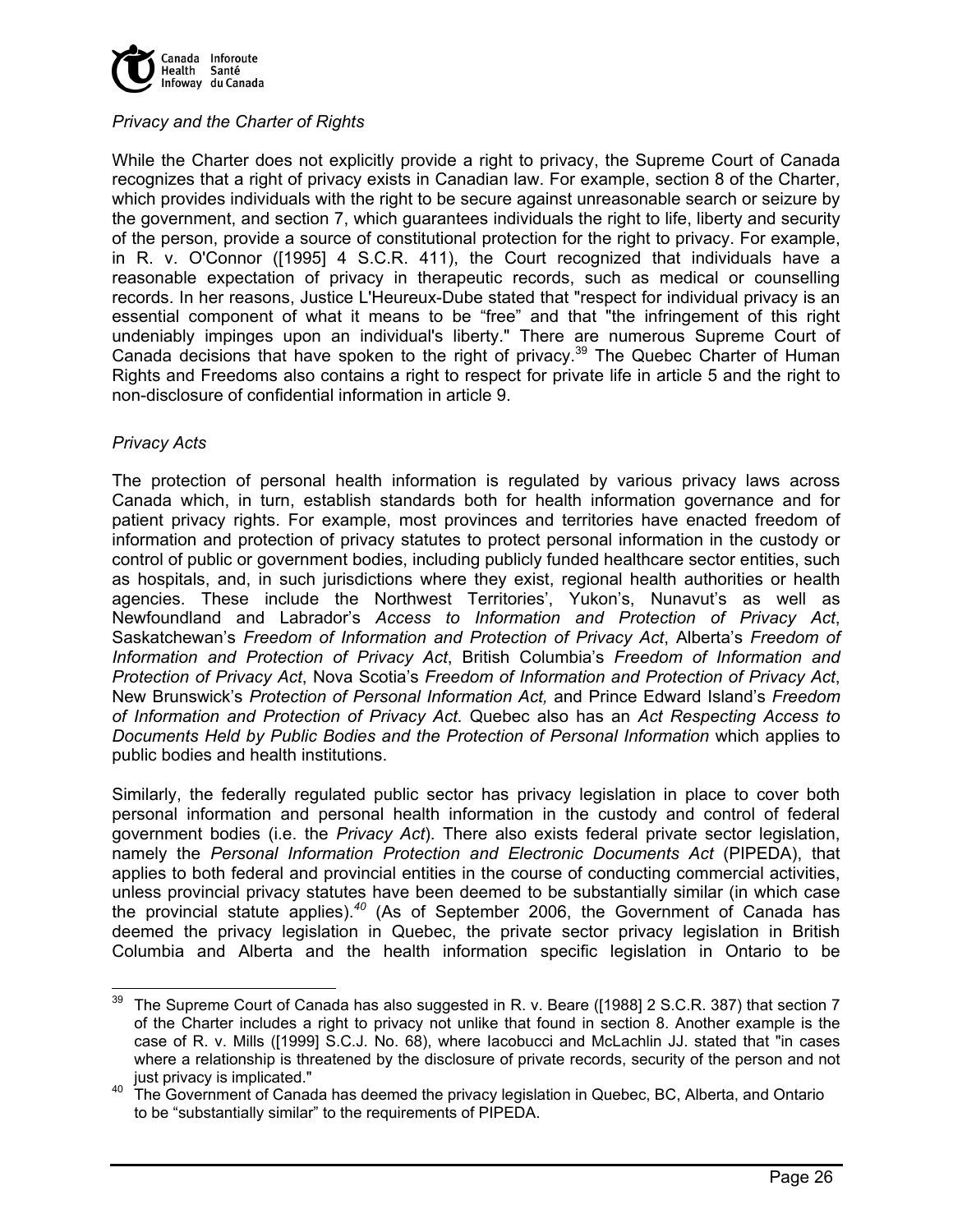

'substantially similar' to the requirements of PIPEDA.) As such, PIPEDA applies to information collected, used or disclosed 'in the course of commercial activities in the health sector and most specifically to information collected, used or disclosed by private pharmacies, laboratories and healthcare providers in private practices.<sup>41</sup>

Currently, there are four provinces, namely Alberta, Manitoba, Ontario, and Saskatchewan, that have enacted legislation specific to health information and that contain specific rules relevant to electronic health records. These laws are:

- The *Health Information Act*, Alberta (HIA);
- The *Personal Health Information Act*, Manitoba (PHIA);
- The *Personal Health Information Protection Act,* Ontario (PHIPA); and
- The *Health Information Protection Act*, Saskatchewan (HIPA).

Alberta, British Columbia and Quebec have private sector privacy legislation that protect personal information, including health information held by private health sector entities, including pharmacies, laboratories and private clinics (the *Personal Information Protection Act*  and *An Act respecting the Protection of Personal Information in the Private Sector,*  respectively). Quebec also protects personal health records held by public and private health and social service institutions by *An Act respecting Health Services and Social Services*. Alberta is the only province with both a general private sector law and a health specific law.

In an attempt to harmonize existing Canadian privacy regimes, the Federal/Provincial/Territorial Conference of Deputy Ministers of Health tasked its Advisory Committee on Information and Emerging Technologies (ACIET) with developing the *Pan-Canadian Health Information Privacy*  and Confidentiality Framework ("the ACIET Framework").<sup>42</sup> The ACIET Framework provides guidelines for common and consistent statutory provisions for the collection, use and disclosure of personal health information. The framework applies to both the public and private healthcare sectors and serves as a tool for regulators as they look to develop consistent privacy requirements through the introduction or amendment of health privacy legislation. The ACIET Framework was finalized in January 2005 and endorsed by the Federal/Provincial/Territorial Conference of Deputy Ministers of Health with the exception of Saskatchewan and Quebec. The ACIET Framework continues to serve to inform and influence the development and review of health privacy statutes in Canada.

#### *Other Relevant Acts and Statutes*

Physicians and other healthcare providers are bound by other statues as well. For example, in Ontario, physicians are bound by the *Medicine Act* and nurses are bound by the *Nursing Act*. Public hospitals in Ontario are bound by the *Public Hospitals Act*, which confers several governance requirements and responsibilities on the boards of directors for the public hospitals which the Act covers. These governance responsibilities include everything from rules on financial reporting to the compilation of medical records. Within this governance framework,

<sup>41</sup> PIPEDA Awareness Raising Tools (PARTs) located at http://strategis.ic.gc.ca/epic/internet/inecic-

ceac.nsf/en.gv00211e.html, question #9. 42 The federal/provincial/territorial Health Ministers created ACIET in 2002 consisting of representatives from all F/T/P governments, Health Canada, Canadian Institute for Health Information, the National Aboriginal Health Organization and Canada Health Infoway. See Advisory Committee on Information and Emerging Technologies (ACIET), *Pan-Canadian Health Information Privacy and Confidentiality Framework*, Ottawa: Health and the Information Highway Division, Health Canada, January 2005. Available at http://www.hc-sc.gc.ca/hcs-sss/pubs/ehealth-esante/2005-pancanad-priv/index\_e.html .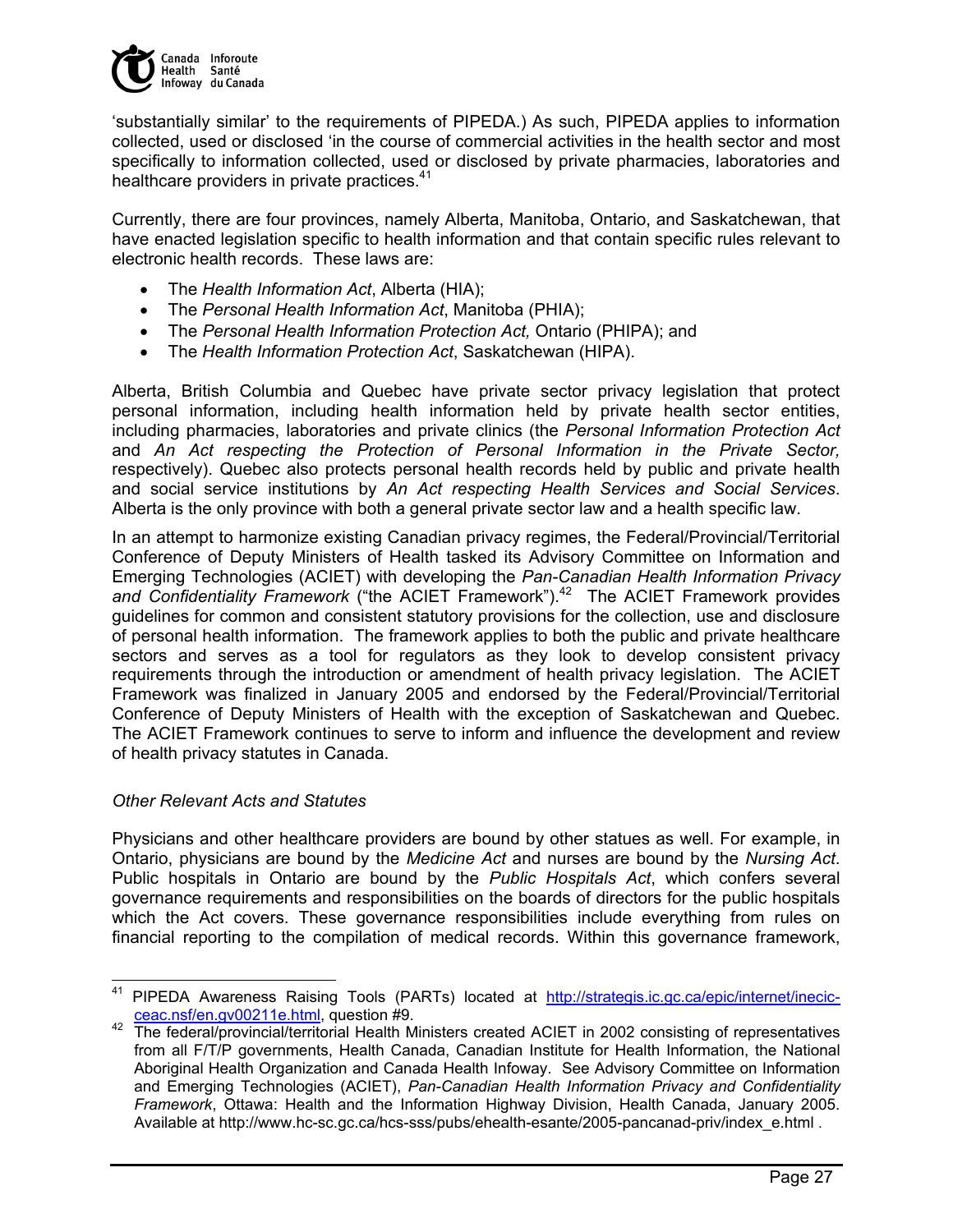

however, public hospitals in Ontario are also bound by the *Personal Health Information Protection Act, 2004* (PHIPA). Other jurisdictions have similar overlapping legal requirements.

Legislation may establish a healthcare organization or facility, but leave the details of a privacy and security regime for a future regulation. For example, the *Centre for Health Information Act*  (CHIA) in Newfoundland and Labrador sets out the objects for the Centre for Health Information (the "Centre") which is responsible for assisting individuals, communities, health service providers and policy-makers at the federal/provincial/regional levels in making informed decisions to enhance the health and well-being of persons via a comprehensive province-wide health information system. The Act itself does not, however, establish the privacy framework for how the Centre is to fulfill its corporate objects in handling personal health information via its network. These privacy rules have been left to regulation. In Newfoundland and Labrador, neither the CHIA nor the privacy provisions of the *Access to Information and Protection of Privacy Act,* which apply to public healthcare bodies, have been proclaimed. As such, the Centre, as well as other healthcare providers, relies upon a key privacy document entitled *Privacy, Confidentiality and Access to Principles and Guidelines for the Health Information Network*43 for a privacy framework with respect to health information.

#### *Model Code for the Protection of Personal Information*

While Canadian privacy laws are lengthy and complex, most are based on internationally accepted fair information principles which form the basis for the 10 privacy principles of the Canadian Standards Association's Model Code for the Protection of Personal Information (CAN/CSA-Q830-96). These principles are widely regarded as an important information governance model $44$ . They are:

- 1. Accountability for Personal Information
- 2. Identifying Purposes for the Collection of Personal Information
- 3. Obtaining Consent
- 4. Limiting the Collection of Personal Information
- 5. Limiting the Use, Disclosure, and Retention of Personal Information
- 6. Ensuring the Accuracy of Personal Information
- 7. Ensuring Safeguards for Personal Information
- 8. Granting Individuals Access to their Personal Information
- 9. Openness and Transparency about Personal Information Practices
- 10. Challenging Compliance

The principles above tend to work well when applied to information held within a single organization. They may be more difficult to apply to the interoperable EHR, however. For example, it is an essential principle of the CSA Model Code that organizations that collect, use

<sup>43</sup> 43 Newfoundland and Labrador Centre for Health Information, *Privacy, Confidentiality and Access to Principles and Guidelines for the Health Information Network*, October 2004; available at: http://www.nlchi.nf.ca/pdf/principles\_guidelines\_revised2004.pdf#search=%22Privacy%2C%20Confid entiality%20and%20Access%20to%20Principles%20and%20Guidelines.%20%22

<sup>44</sup> British Columbia Ministry of Labour and Citizens' Services, *PIPA Tool: Ten Principles for the Protection of Privacy*"; available at: http://www.mser.gov.bc.ca/privacyaccess/Privacy/Tools/PIPA\_Tool\_4.htm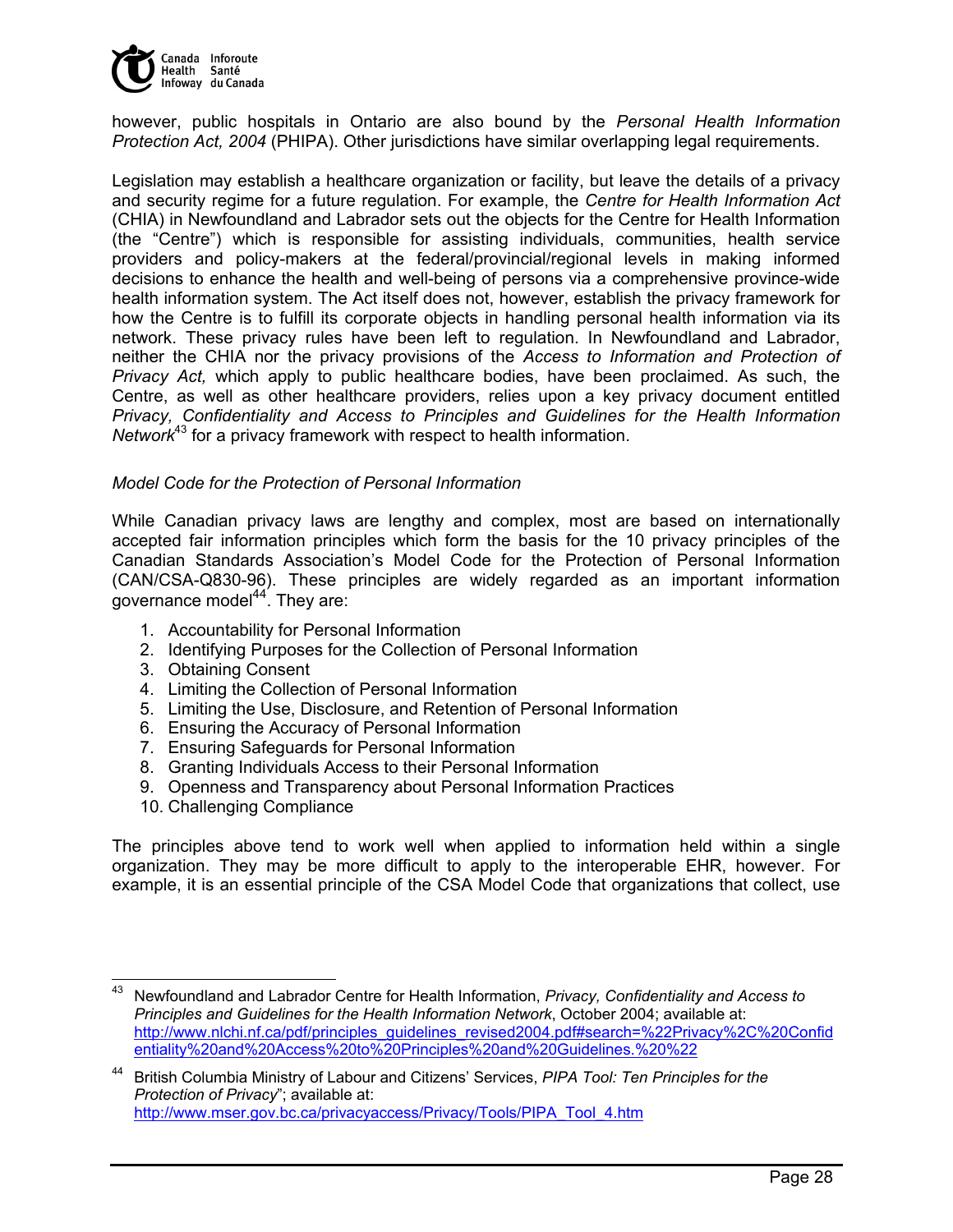

or disclose<sup>45</sup> personal information clearly identify individual(s) responsible for ensuring compliance with applicable data protection legislation and institutional privacy policies (principle 1 above). In health care, health-sector-specific privacy laws require healthcare organizations to identify a contact person (commonly known as a Privacy Officer) to ensure overall privacy compliance and to establish policies and procedures in order to promote knowledge and awareness of the privacy rights of individuals, including administrative, technical and physical safeguards to protect the integrity, accuracy and confidentiality of personal health information<sup>46</sup>. Healthcare providers are also responsible for ensuring that employees, staff and volunteers comply with the privacy law in each respective jurisdiction.  $47,48,49,50$  Manitoba, for example, requires trustees to provide orientation and ongoing staff privacy training to ensure that employees in this jurisdiction sign a pledge of confidentiality.<sup>51</sup>

In the interoperable EHR context, where personal health information is exchanged among multiple health care organizations within the same jurisdiction or where frequent exchanges of personal health information occur among closely related institutions, it may be reasonable to consider designating one contact person. Under PHIPA in Ontario, certain health information custodians that operate more than one facility, program or service can be listed under 3(6) of the Act to be a "single health information custodian." This means that multiple healthcare facilities can adopt a common, unified approach to privacy by, for example, designating one common contact person to facilitate compliance and developing a common standard policy for use across all sites. PHIPA also provides ways in which other health information custodians who are not listed or prescribed under the Act may be deemed or permitted to act as a single unified custodian for their operations. This would greatly benefit healthcare organizations who wish to operate under a partnership model (such as the healthcare organizations in the Shared Information Management Services partnership<sup>52</sup> in Toronto) with a common goal of achieving health system integration.

47 Section 5(2) of Alberta's PIPA.

- 49 Section 15(1)(b) of Ontario's PHIPA.
- $50$  Section 16(c) of Saskatchewan's HIPA.

<sup>-</sup> $45$  "Use" refers to any processing and treatment of data within an organization, whereas disclosure refers to the release of the information to third parties (outside of the originating organization, even in an EHR environment).

<sup>&</sup>lt;sup>46</sup> For example, Ontario's PHIPA requires health information custodians to designate a "contact person" to facilitate and ensure compliance with the law. There is, thus, an existing model for accountability for the privacy and security of personal health information to be collected and distributed in an EHR in Ontario, at least from the perspective of the public knowing that custodians in the province must appoint an individual who they can contact to obtain information about information practices or acquire access to their own personal health information.

 $48$  Section 4(2) of B.C.'s PIPA requires organizations to be responsible for personal information under its control, including personal information that is not in the custody of the organization – which presumably extends to information held by its agents.

 $51$  Sections 5, 6 and 7 of the Regulation made under Manitoba's PHIA. The pledge contains an acknowledgement that employees are bound by the trustee's policies and procedures and are aware of the consequences for breaching them

<sup>&</sup>lt;sup>52</sup> SIMS is a partnership of 7 Greater Toronto Area healthcare organizations, including Bridgepoint Health Care, North York Community Access Centre, St. John's Rehabilitation Hospital, Toronto Community Care Access Centre, Toronto Rehabilitation Institute, University Health Network and West Park Health Centre. Its goal is to create a single information management collective to advance health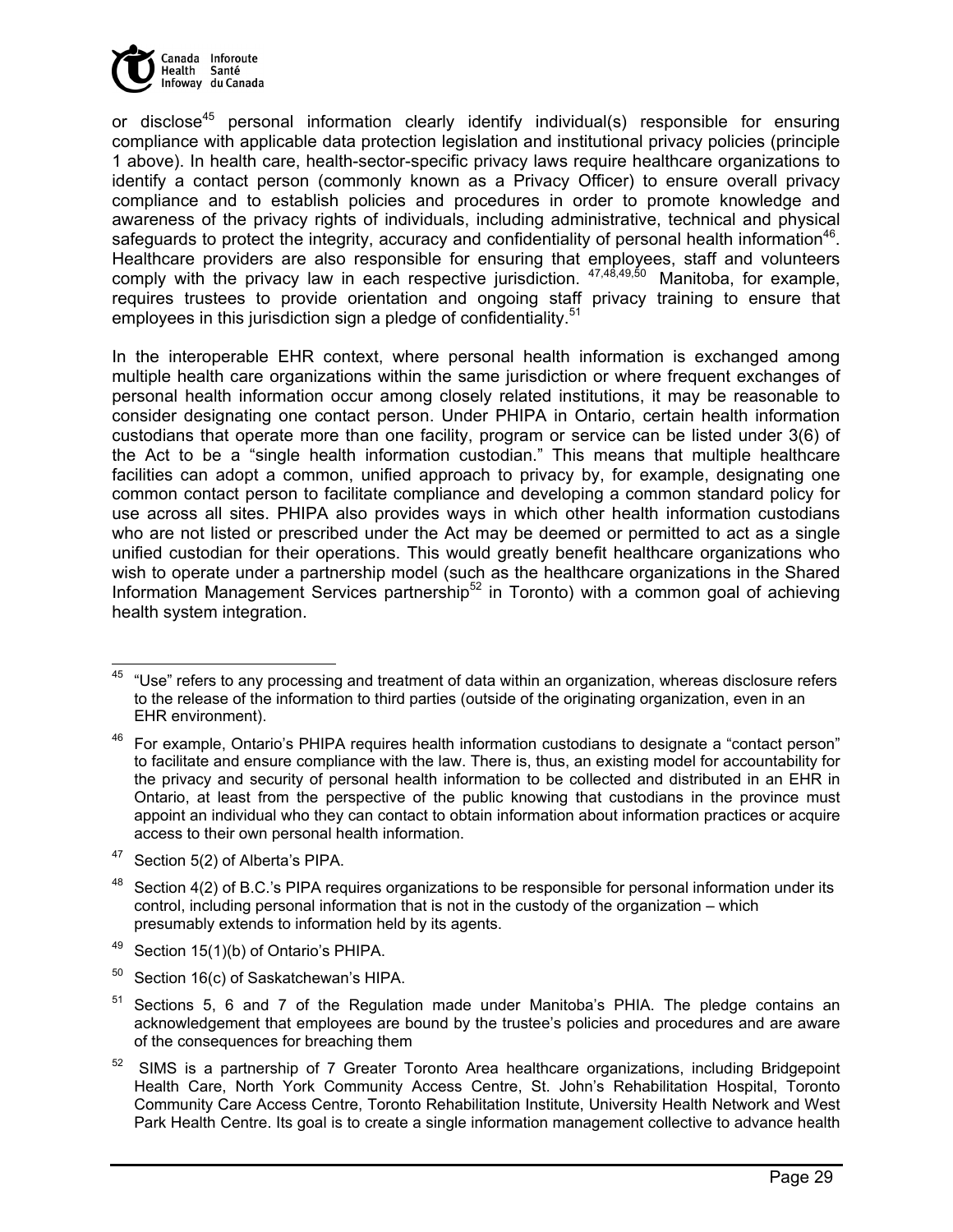

Should there be a single contact for an entire jurisdiction's implementation of the interoperable EHR? This would likely benefit patients but whether it would simplify administration of the interoperable EHR is unclear. If the answer is "yes," the appropriate means for implementing this in a given jurisdiction will require careful thought and planning.

Another information governance challenge will be to apply legal requirements drawn from the principles of the Model Code to a *pan-Canadian* interoperable EHR. For example, personal health information from Ontario might be accessed and then used by a healthcare provider in Newfoundland and Labrador. Unlike healthcare providers in Ontario, healthcare providers in Newfoundland and Labrador do not have a legal requirement to make available or explain data protection policies to patients. This type of jurisdictional inconsistency in privacy requirements will be problematic if it impedes the flow of personal health information from one jurisdiction to another. As noted earlier, the *Infoway* privacy and security conceptual architecture is built on the assumption that when data is disclosed from one jurisdiction to another via the interoperable EHR, the rules of the disclosing jurisdiction will apply. Exactly how this will be accomplished in practice has yet to be determined. Even if the recipient of a disclosure agreed to abide by the rules of the disclosing jurisdiction, how can a healthcare provider accessing the pan-Canadian interoperable EHR reasonably be expected to know the precise rules of his or her own jurisdiction and a dozen other jurisdictions as well?

#### *Professional Codes of Conduct and other Privacy Guidelines*

In addition to the existing legislative privacy schemes, national health professional associations have produced general codes of ethics, privacy guidelines and other resources to guide their members on issues of confidentiality and health information management. For example, the Canadian Medical Association (CMA) has developed a *Code of Ethics* for physicians and a *Health Information Privacy Code* that deals specifically with privacy, confidentiality and security of health information. Generally, these codes impose a duty to keep information confidential by preventing its disclosure unless authorized by the patient or where required by law.

With the advent of electronic medical systems and records, the need for security safeguards specific to information in electronic form has also been recognized. To that end, national organizations have created privacy and security guidelines for use in health care. For example, the Canadian Organization for Advancement in Computers in Health (COACH) has also created *Security and Privacy Guidelines for Health Information Systems* which focus on the security of health information in addition to privacy requirements for health information practices.<sup>53</sup> The CMA has also undertaken an e-health strategy in conjunction with its Health Information Technology Committee (HIT) which provides a number of recommended activities for introducing and implementing information technology in the healthcare sector. One of these included developing a privacy framework in order "to create a consistent confidentiality of personal health information environment across the country."54 There are a number of other resource documents published by the CMA, including "*Privacy Resources"* which link to

system integration and improve quality of care by enabling increased sharing of personal health information across the spectrum of care represented by its participating organizations.

 $\overline{a}$ 

<sup>53</sup> See http://www.coachorg.com/default.asp?ID=439

<sup>54</sup> See "*Shaping a Pan-Canadian e-health environment for Physicians and Patients*," Discussion Paper, CMA HIT Committee, October 17, 2002; available at: http://www.cma.ca/multimedia/staticContent/HTML/N0/l2/HIT/pdf/e-health-discussion-paper.pdf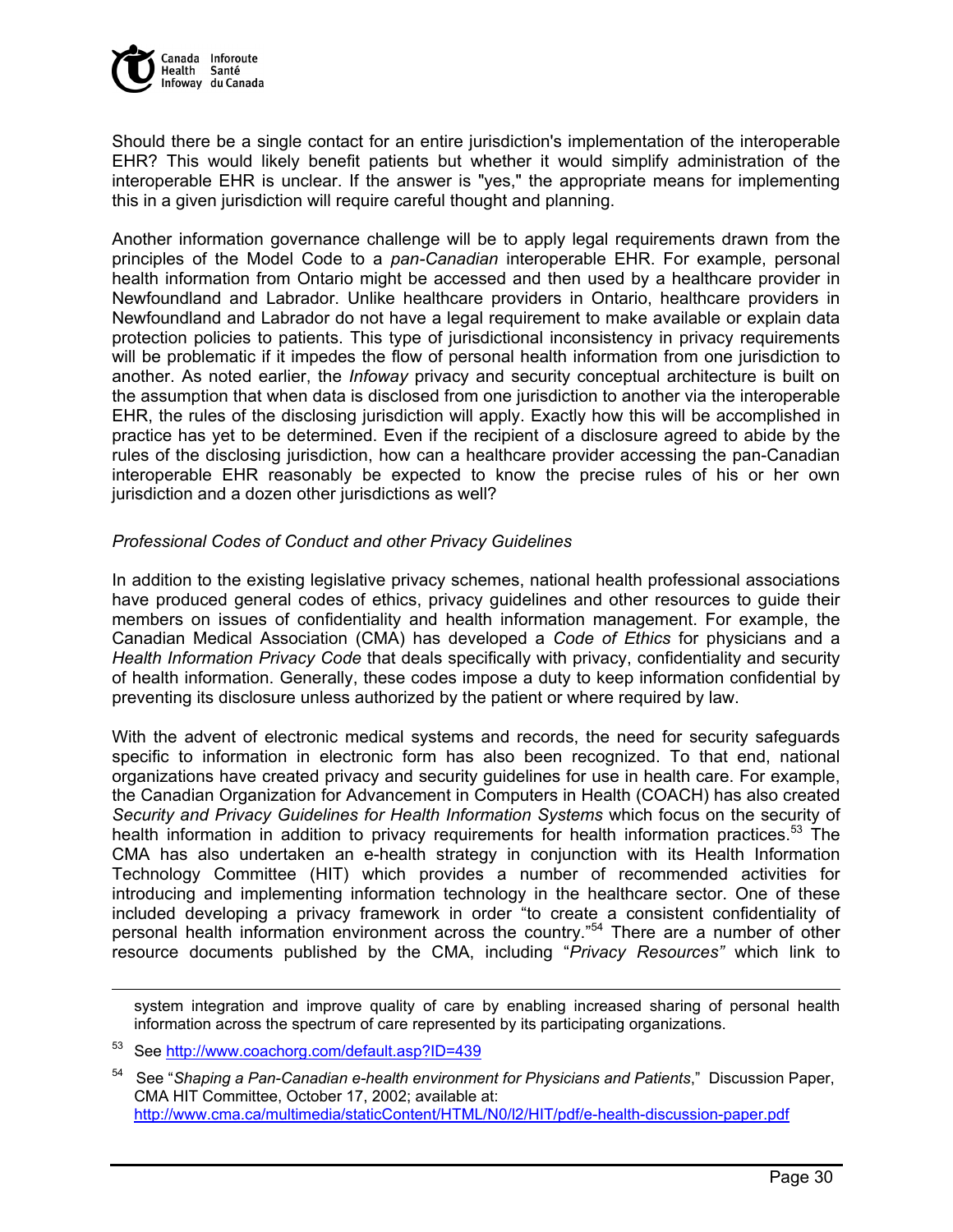

federal/provincial/territorial medical colleges and associations, "*Future Practice*" and "*IT Knowledge Centre*" which provide information on electronic communications, telemedicine, order entry and electronic records, as well as an online "*Privacy in Practice*" Handbook and a "*Privacy Wizard*" that allows members to create their own privacy policy.<sup>55</sup>

Also important are the privacy resources developed by various provincial regulatory health colleges and associations across Canada. In Alberta, the Medical Informatics Committee of the College of Physicians and Surgeons (CPSA) was created to:

- 1 Provide advice to the profession on the use of information management and information technology (IM/IT) in their medical practices, focusing on the ethical, legal, privacy, patient safety and quality improvement aspects;
- 2 Develop and coordinate CPSA input and leadership on IM/IT use in the healthcare system; and
- 3 Provide advice to CPSA staff about integrating IM/IT best practices into CPSA operations and programs.<sup>56</sup>

In response to the growing diversity of information management issues surrounding medical records, including electronic medical records held by physicians, and electronic health records held by regional health authorities and Alberta Health & Wellness, the CPSA is developing a set of comprehensive guidelines on data stewardship for the profession. In parallel with this effort, the College of Pharmacists in Alberta has prepared Guidelines on "*Offering Pharmacy Services via the Internet"* and the "*Pharmacists Guide to Applying the Health Information Act*."57 This is in addition to sections 17-18 of the *Pharmaceutical Professional Regulation* (Alberta Regulation 322/94), which provides rules for electronic technology and requires an auxiliary system for electronic pharmacy records.

In British Columbia, the Medical Association and the College of Physicians and Surgeons of BC, in conjunction with the Information and Privacy Commissioner have created two helpful resources entitled "*Ten Principles for Protecting Patient and Client Information in Physician Practices*," and "*Ten Steps to Help Comply with PIPA*."58 In addition, the BC Medical Association published a discussion paper outlining a vision for future health IT in BC, including 10 guiding principles for the development of an effective health information infrastructure.<sup>59</sup> The respective roles of these three BC institutions are mirrored in other Canadian jurisdictions. From an information governance perspective, the Medical Association represents the interests of physicians. The College is the regulatory body to which a physician could be reported in cases of allegations of breach of confidentiality and invasion of privacy and anyone can bring to the

<sup>55</sup> See www.cma.ca.

<sup>56</sup> College of Physicians and Surgeons of Alberta: Medical Informatics Committee, *Data Stewardship Framework*, Version 1.2, December 2006. Available at http://www.cpsa.ab.ca/publicationsresources/attachments\_other/CPSA\_Data\_Stewardship\_Framewor k.pdf.

<sup>57</sup> See "*Offering Pharmacy Services via the Internet*," amended by the Council of the Alberta College of Pharmacists (May 2004) and "*Pharmacists Guide to Applying the Health Information Act* (February 2003 at: http://pharmacists.ab.ca/college.

<sup>&</sup>lt;sup>58</sup> See http://www.bcma.org/public/news\_publications/publications/PrivacyToolkit/TenPrinciples.pdf, and http://www.bcma.org/public/news\_publications/publications/PrivacyToolkit/tensteps.pdf.

<sup>59</sup> See British Columbia Medical Association," *Getting It Right: Patient Centred Information Technology – A Discussion Paper by BC's Physicians*," January 2004, at: http://www.bcma.org/public/news\_publications/publications/policy\_papers/ITPaper/GettingITRight.htm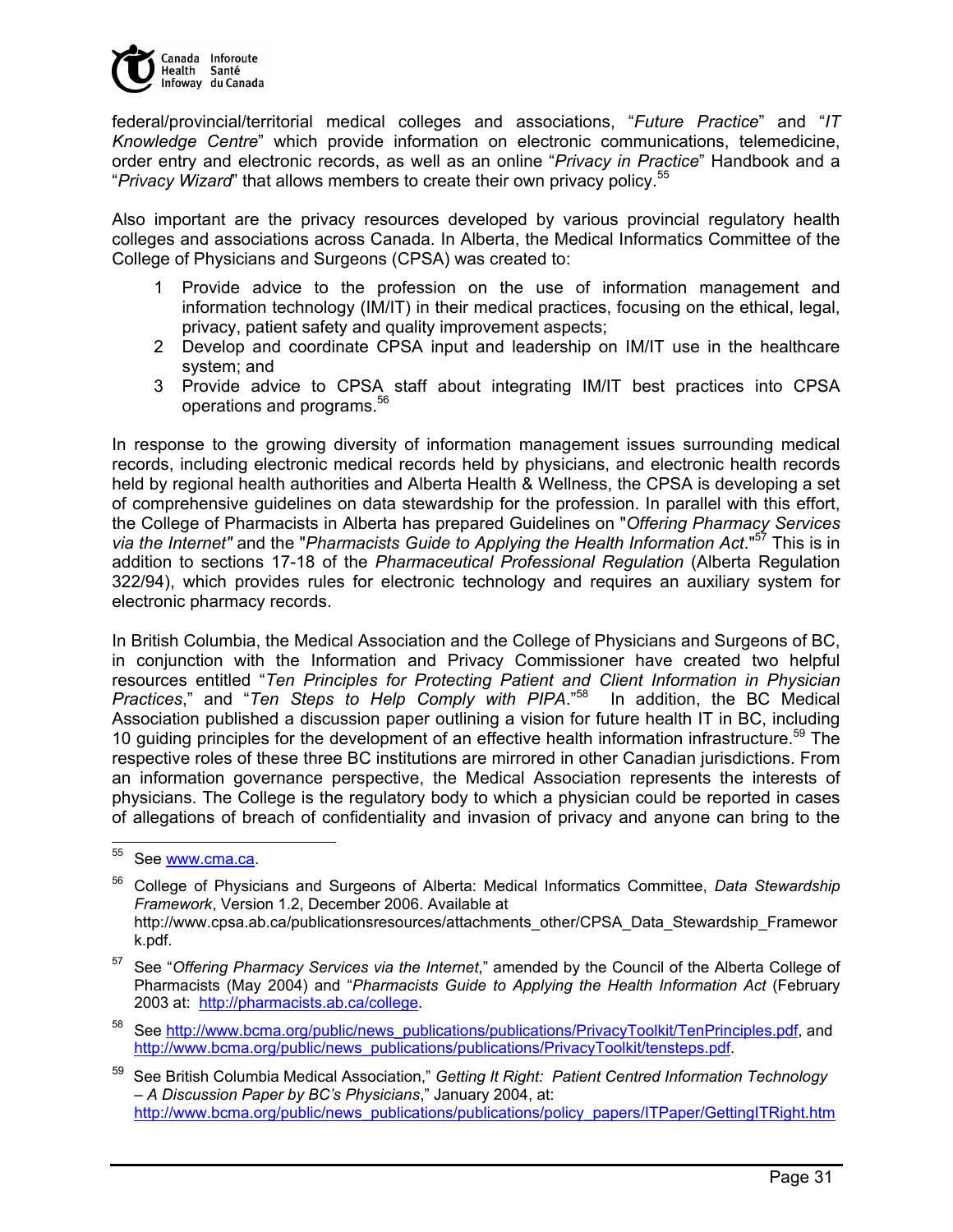

Information and Privacy Commissioner a privacy complaint against a healthcare organization or professional.

Lastly, other healthcare organizations not directly involved in providing treatment and care, but dealing with personal health information, such as research ethics boards, also draw guidance from a variety of privacy resources. See for example, the Canadian Institutes for Health Research (CIHR) "*Best Practices for Protecting Privacy in Health Research*,"60 and the "*Tri-Council Policy Statement on Ethical Conduct for Research Involving Humans*."61 The latter document is a code of conduct for researchers, endorsed by the Medical Research Council of Canada, the National Science and Engineering Research Council, and the Social Sciences Research Council.

Valuable lessons can be drawn from this work by those responsible for the governance of the interoperable EHR. The challenge is to distil the wealth of material now available into a coherent set of principles that is specifically relevant to the interoperable EHR.

#### *Oversight and Enforcement*

The creation of penalties and offences within Canadian privacy legislation goes hand in hand with the powers of the Information and Privacy Commissioners.<sup>62</sup> Commissioners are independent Officers of the Legislature and not subject to political direction. Each Office is charged with the responsibility of overseeing information practices subject to legislation, which would also include privacy protective information practices for EHR implementations.

Generally, Information and Privacy Commissioners respond to health-related privacy complaints from the public by conducting investigations of the information practices of health information custodians and trustees, making recommendations, and/or issuing orders which in turn can be appealed to the courts. In some jurisdictions, the Commissioner has the power to conduct selfinitiated reviews and to engage in pro-active monitoring for compliance via public education programs.

Public sector privacy laws also empower the Information and Privacy Commissioner as the oversight body to ensure compliance with privacy law. For example, the Commissioners in Nunavut and the Northwest Territories are empowered with investigatory powers to review, upon the request of an individual, any public healthcare body that has collected, used or disclosed personal information in contravention of the *Access to Information and Protection of Privacy Acts* and may issue recommendations based on his or her findings. Public bodies are also subject to prosecution for breaches of the Acts, including a maximum fine of \$5,000.

The Commissioners and their staff recognize the importance of protecting personal health information. They can be valuable resources when establishing a privacy compliance regime. Consultation and collaboration with the Commissioners, along with other healthcare stakeholders, will form an important part of any future information governance solution for the handling of privacy and security issues in a pan-Canadian interoperable EHR.

See http://www.cihr-irsc.gc.ca/e/documents/pbp\_sept2005\_e.pdf.

See http://www.ncehr-cnerh.org/english/code\_2/intro03.html.

In Manitoba, the oversight body is referred to as the Ombudsman who has broad powers under the PHIA, similar to that of Privacy Commissioners across Canada.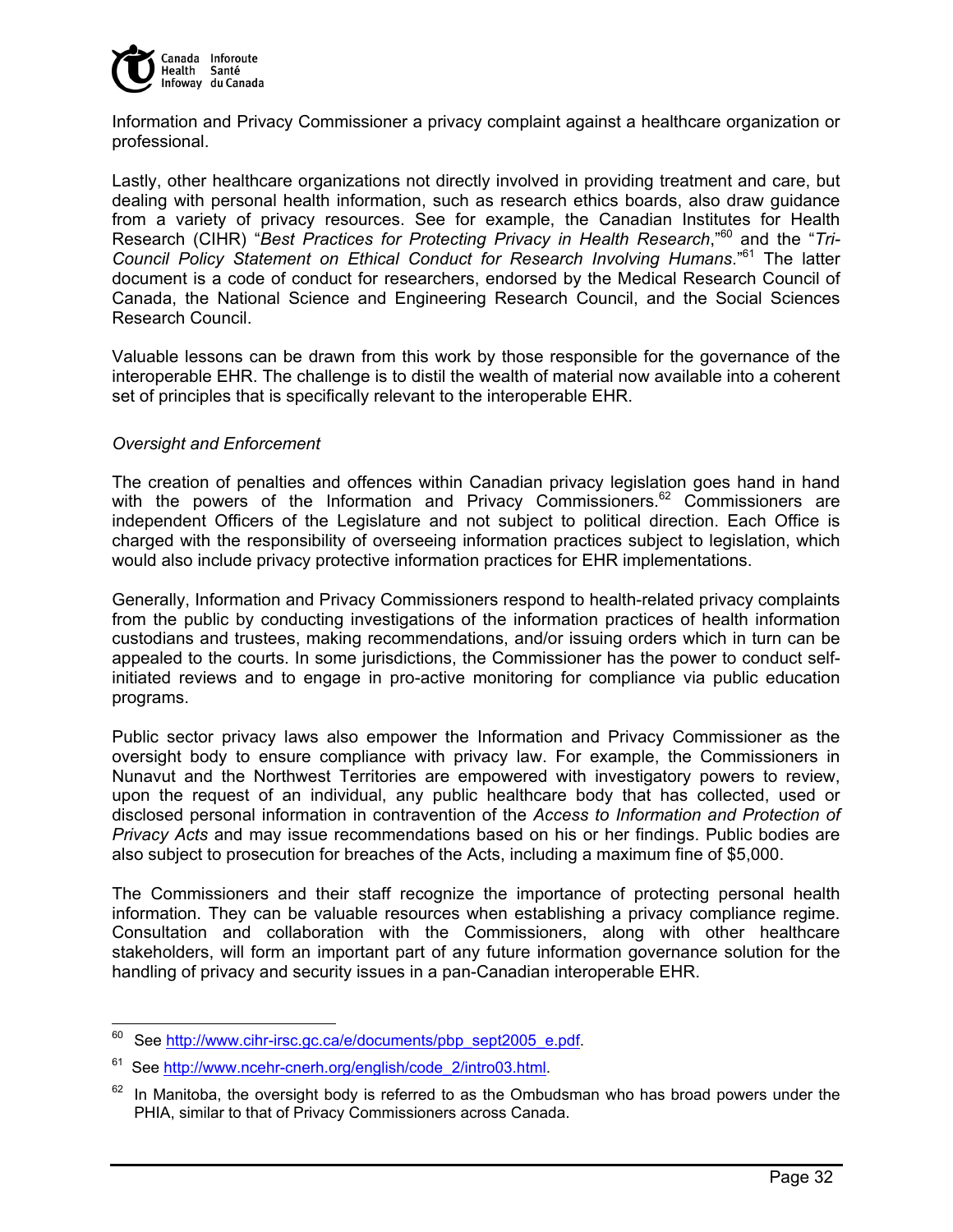

### **3.3 Implications for Information Governance**

The privacy laws, privacy codes, and professional codes of practices discussed in the previous section have a direct impact on some of the twenty-one topics raised in chapter 2. In this section, we revisit these topics and examine the effect that these laws and codes may have on how certain issues are resolved.

#### *Transborder and Cross-Jurisdictional Data Flows*

Transborder and cross-jurisdictional data flows present potentially problematic governance issues in a pan-Canadian interoperable EHR because current Canadian privacy laws are not uniform and the rules for collecting, using and disclosing personal health information on the basis of consent vary among jurisdictions.

Healthcare organizations disclosing personal health information to another jurisdiction must do so in a manner that respects the legal requirements for consent in their own jurisdiction (i.e. the disclosing jurisdiction).<sup>63</sup> This means that a pan-Canadian interoperable EHR must have the functionality to record, where required by law, a patient's consent directives, including the withholding, withdrawal or revocation of consent. It also means that when the data is accepted by the custodian in the receiving jurisdiction(s), that the laws of the receiving jurisdiction(s) take effect.

Will Canadians understand and accept that, like the motor vehicles systems across Canada or the age of majority, variations exist in rules from jurisdiction to jurisdiction and that the rules that will apply are those of the province in which the data resides? What happens if the data resides in more than one jurisdiction? What constitutes a commercial transborder flow of data and thus one that could be subject to the provisions of PIPEDA? And does PIPEDA apply to the data only as it flows between jurisdictions or would such a flow be covered by data transfer agreements and the health and privacy legislation in the provinces involved in the transfer? These same questions apply to the current paper system, but in the pan-Canadian interoperable EHR environment, the volume of transfers can be expected to increase as shared service arrangements and approaches to the delivery of health care continue to evolve.

Harmonization of legislative privacy rules and consistent standards for data protection and cross-jurisdictional data flows would facilitate an interoperable EHR. But in its absence, perhaps, healthcare organizations involved in data transfers may wish to consider adopting the highest standard in place in order to facilitate such transfers and ensure compliance in all jurisdictions. This approach is consistent with international standards for data protection requirements for cross-border data flows, which seek to harmonize a range of differing national requirements to avoid conflict between national specifications.<sup>64</sup> This was first exemplified by the European Union (EU) Directive which established the parameters under which any data transfers from an EU member state to a non-EU member state could occur.

<sup>63</sup> Canada Health Infoway, *Electronic Health Record (EHR) Privacy and Security Requirements*, Reviewed with Jurisdictions and Providers, Revised February 7, 2005.

 $64$  See CSA standard CAN/CSA-Z22857-06 (ISO 22857:2004) Health informatics — Guidelines on data protection to facilitate transborder flows of personal health information.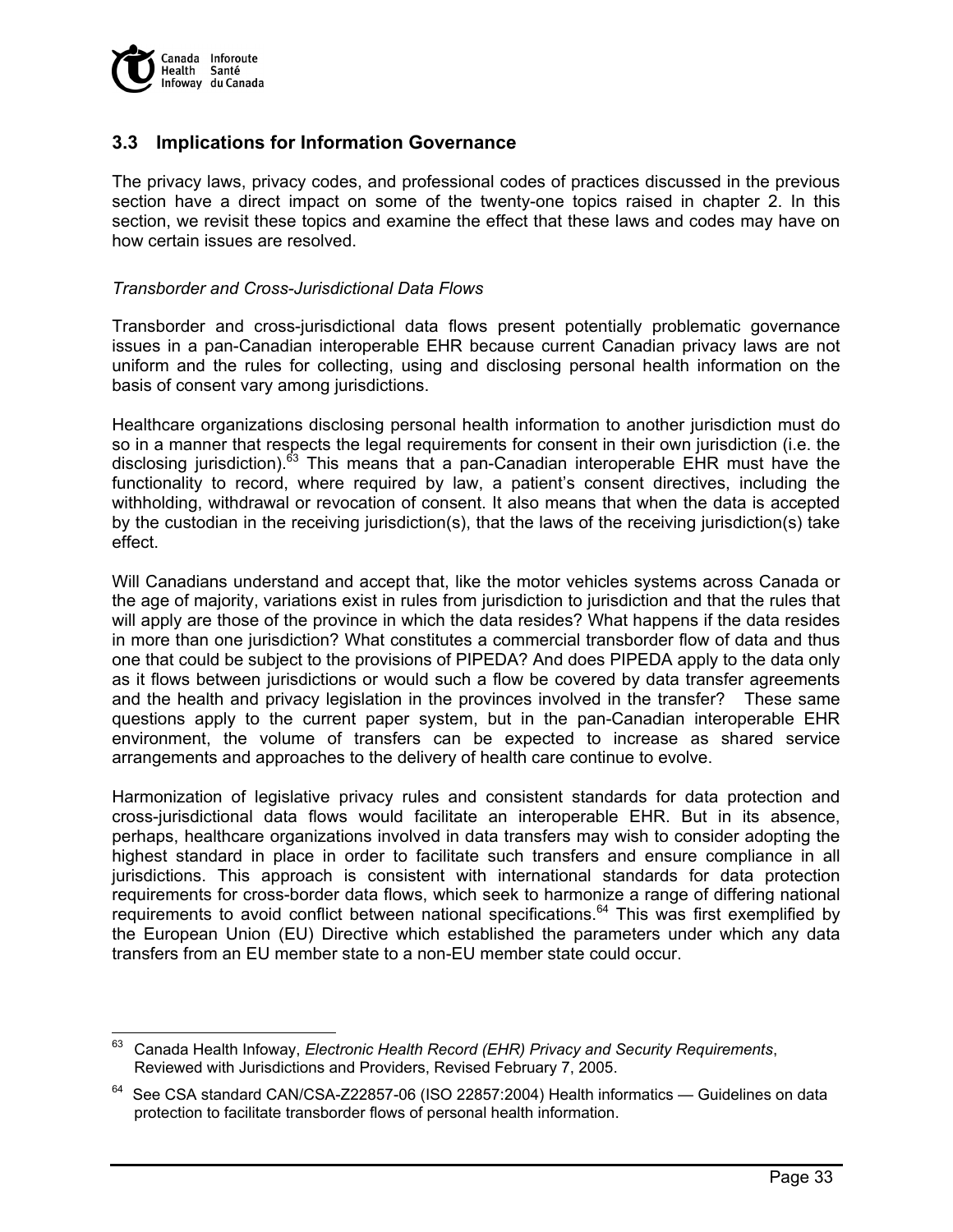

The cross-border nature of electronic health care service delivery also poses additional legal challenges with respect to professional liability for healthcare providers, namely with respect to provincial/territorial licensure and credentialing. As noted earlier, although this paper does not deal with medico-legal liability issues with respect to health information, it is worth briefly noting what these issues mean for healthcare providers within the context of a pan-Canadian interoperable EHR. For example, currently there is no common approach to licensing and credentialing for health services. There may be a need to develop one for e-health services. Further issues may arise in relation to the lack of availability of cross-jurisdictional professional insurance. This could have the effect of precluding the provision of e-health services outside a healthcare custodian's jurisdiction since insurance coverage is based on the location of where care was provided to the patient. For example, the Canadian Medical Protective Association (CMPA) does not provide coverage for doctors who co-sign prescriptions without a prior doctorpatient relationship or for medical services provided to non-residents.<sup>65</sup>

#### *Information Consent*

 $\overline{a}$ 

Consent is a significant feature of Canadian privacy laws, as it is required for the collection, use or disclosure of personal health information, unless the relevant legislation permits or requires the collection, use or disclosure without consent. Each of the provincial health privacy statutes, as well as PIPEDA, have differing requirements for consent, the form of consent, (i.e. verbally or in writing), and the manner in which acceptable consent may be given. The differing consent regimes can best be illustrated by noting specific examples from various Canadian jurisdictions, such as Manitoba, Ontario, and Saskatchewan, which employ a non-consensual, implied and deemed consent model, respectively, for obtaining patient consent.

For example, Ontario's PHIPA uses an implied consent model for the collection, use or disclosure of personal health information.<sup>66</sup> Where consent is required by PHIPA, it must contain four elements as set out in section 18(1) of PHIPA. Specifically, consent must be: knowledgeable; relate to the information and must not be obtained through deception or coercion. Knowledgeable consent means that a patient must know the purpose for the collection, use or disclosure and know that he or she may provide or withhold consent.

In Manitoba's PHIA, consent is generally not required for the collection, use or disclosure of personal health information for healthcare and treatment purposes. For example, Section 15(1) permits collection without consent (but with notice). Section 21 permits the use of personal health information by trustees without consent for the purpose for which it was collected for authorized purposes listed under this statute or with an individual's consent for a purpose

<sup>65</sup> See CMPA "*Assistance in Internet and Cross-Border Prescribing to Non-Patients*," Information Sheet (March 2004) and "*Assistance in Legal Matters Arising from the Practice of Telehealth – General Principles*," Information Sheet (October 2003) at: http://www.cmpaacpm.ca/cmpapd02/pub\_index.cfm?LANG=E&URL=cmpa%5Fdocs%2Fenglish%2Fresource%5Ffiles %2Fadmin%5Fdocs%2Fcommon%2Fcom%5Findex%2De%2Ehtml

 $66$  The general rule for consent is found in section 29(1). This provision prohibits the collection, use or disclosure of personal health information by health information custodians without consent, unless PHIPA or another law permits or requires it. Where consent is required, it may be implied or express, except where the Act specifies it must be express. Section 18(3) provides that express consent is required for disclosures to non-health information custodians for any purpose or between health information custodians for purposes unrelated to providing or assisting in providing health care. In a pan-Canadian interoperable EHR this would mean, for example, that personal health information in Ontario requested by an employer or insurer would require the express consent of patients.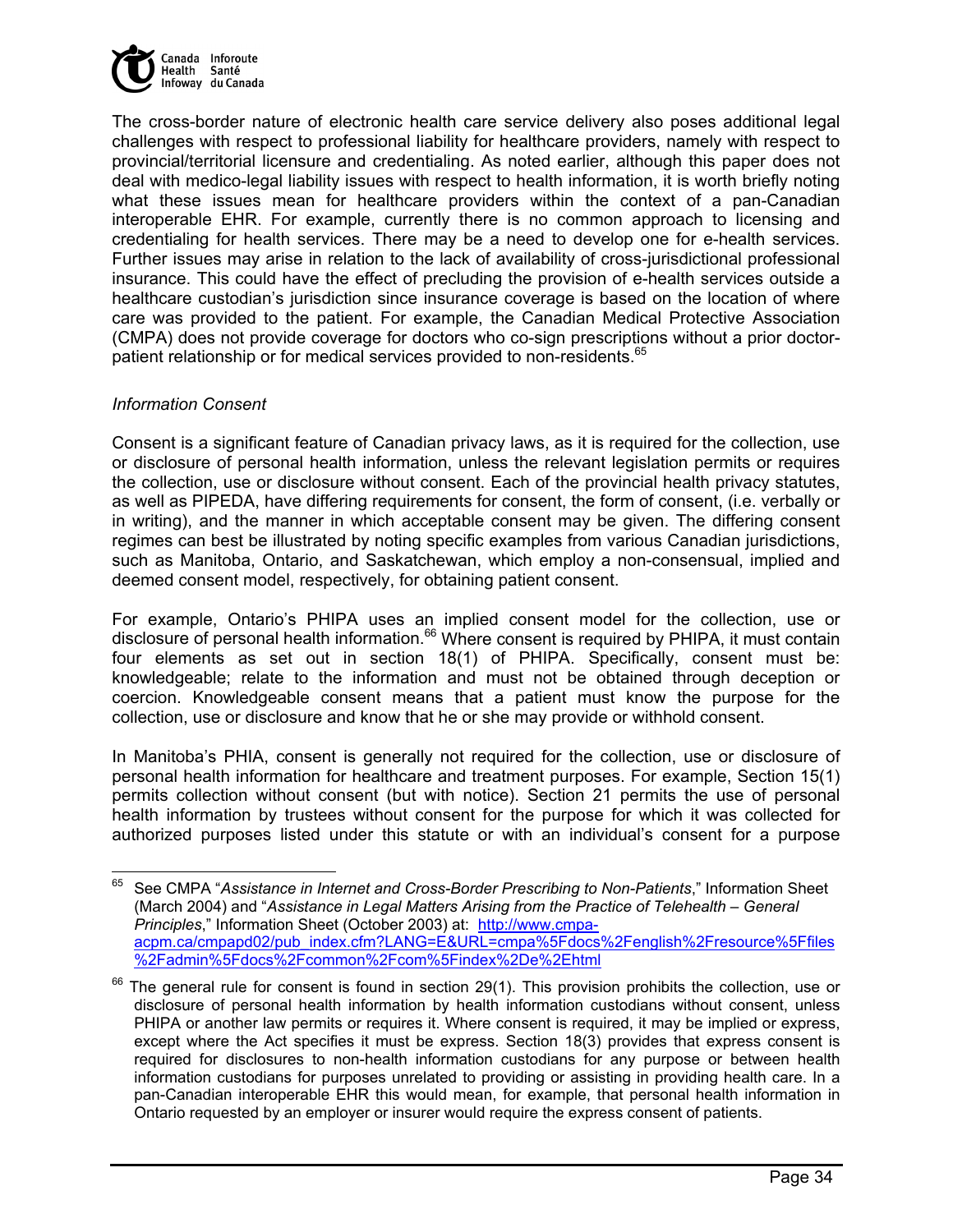

different from that for which it was initially collected. Similarly, section 22(1) authorizes disclosures without consent for the purposes listed in section 22(2) of the Act. While PHIPA in Ontario provides for knowledgeable consent, PHIA in Manitoba is silent on the type of consent required (i.e. knowledgeable or informed).

Saskatchewan's HIPA uses a deemed consent model, meaning that consent may be deemed between trustees who share personal health information for healthcare and treatment purposes. Section 6 of HIPA provides that, where consent is required for collection, use or disclosure of personal health information, it must relate to the purpose for which it was collected; be informed; be given voluntarily; and not be obtained through misrepresentation, fraud or deception. It is important to note that the element of "informed consent" in Saskatchewan is a different standard than knowledgeable consent in Ontario. To give informed consent, the Saskatchewan Act states that an individual must be provided with the information that a reasonable person in the same circumstances would require in order to make a decision about the collection, use or disclosure. This includes details such as who has access to the information, for what purposes, what security measures are in place to protect the information and what the risks and benefits are of refusing or consenting to the collection, use or disclosure.

From the above, we can see the challenges of recording a patient's consent in an interoperable EHR and in interpreting the meaning of the consent as data moves between jurisdictions.

### *Limiting Disclosure of Personal Health Information*

Healthcare providers have a duty to disclose personal health information in a limited manner and to limit it to the minimum amount of information necessary for the identified purpose. This limitation principle is to be applied to employees and agents of health information custodians and trustees across Canada, including in Alberta,  $67$  British Columbia,  $68$  Manitoba,  $69$  Ontario<sup>70</sup> and Saskatchewan.<sup>71</sup>

The limitation principle in relation to uses and disclosures of personal health information can be illustrated by the privacy framework contained in Alberta's HIA. Custodians may use personal information without consent for the provision of health services or verification of eligibility to receive health services. Custodians may also disclose personal health information without patient consent to a person who is responsible for providing continuing treatment and care to the individual. Agreements with third parties must be entered into when using, storing or releasing such information outside of Alberta. In such cases, custodians are obligated to notify recipients (in writing) of both the purpose and statutory authority for this particular disclosure and keep a notation for 10 years (including the name of the person to whom the information was disclosed, the date, purpose and description of the information disclosed).

<sup>67</sup> Section 5(2) of Alberta's PIPA requires organizations to ensure its agents to comply with this Act.

 $68$  Section 4(2) requires organizations to be responsible for personal information under its control, including personal information that is not in the custody of the organization – which presumably extends to information held by its agents.

<sup>&</sup>lt;sup>69</sup> Section 20(3) of Manitoba's PHIPA.

Section 17(2) of Ontario's PHIPA sets out the general restriction for agents to only collect, use, disclose retain or dispose of personal health information on behalf of a custodian only if permitted to do so by that custodian and only if the custodian is permitted to collect, use or disclose the information, as the case may be (section 17(1)). This implies that agents are to adopt the information practices of the custodian.

Section 23(2) of Saskatchewan's HIPA.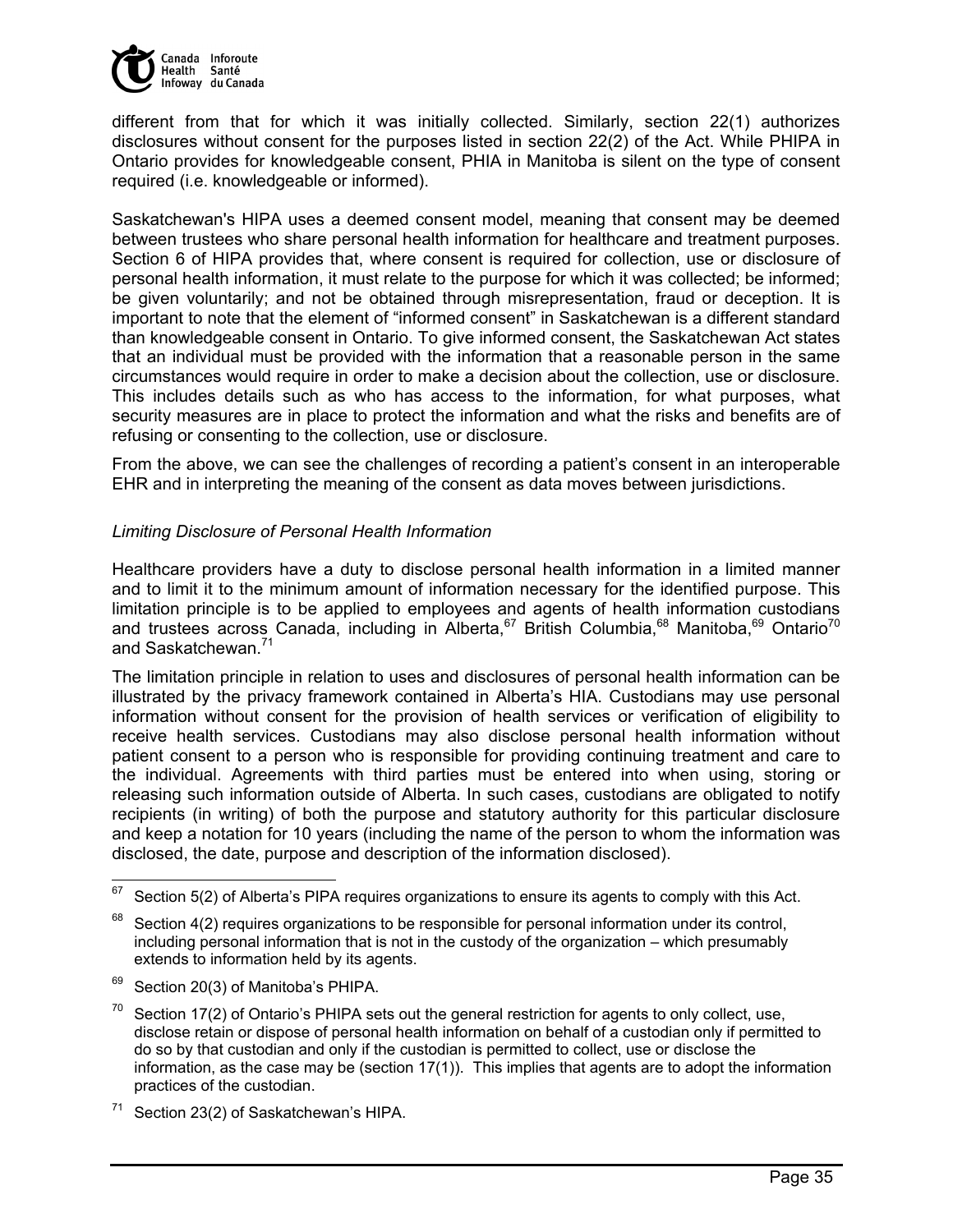

An individual's EHR may consist of hundreds of individual data fields. Complying with this limitation principle could be challenging if the EHR does not have the capability to select data fields for disclosure on a field-by-field basis. As noted in chapter 2, a clinically relevant and, at the same time, privacy-protective grouping of fields for the purposes of disclosure would greatly facilitate the limitation of personal health information disclosures. The satisfactory construction of such groupings would require an effective blend of clinical and information governance and take into consideration quality of care and patient safety concerns.

#### *Technical Safeguards*

Healthcare custodians are obligated to ensure that technical safeguards (referred to as security safeguard in Manitoba's PHIA and as security arrangements by the Personal Information Protections Acts in Alberta and BC) are in place to protect personal health information against theft, loss, and unauthorized use, disclosure, copying, modification or disposal.<sup>72</sup> But there does not appear to be any broad agreement in Canadian healthcare jurisdictions (or in most other jurisdictions) as to what constitutes adequate technical safeguards (or security safeguards or security arrangements).

This duty to use safeguards extends to custodians in Alberta who store or use health information in a jurisdiction outside of Alberta or disclose it to a person outside of Alberta. This involves ensuring health data is protected against threats or hazards to the security or integrity of the information or the loss, unauthorized use, disclosure or modification of the information. Section 60(1) of Alberta's HIA stipulates that safeguards must include appropriate measures for the security and confidentiality of records which must address the risk associated with electronic health records.

Section 16 of Saskatchewan's HIPA requires trustees to establish policies and maintain administrative, technical and physical safeguards with respect to personal health information. The Information and Privacy Commissioner in Saskatchewan has endorsed the *Guidelines for the Protection of Personal Health Information* produced by COACH as the standard for privacy and security protection by trustees in respect of section 16.<sup>73</sup>

In Manitoba, specific safeguards<sup>74</sup> for electronic records include implementing controls that (a) limit the persons who may use personal health information to those authorized to use it; (b) ensure that personal health information cannot be used unless identity and proper use is verified; and (c) include procedures to prevent the unauthorized interception of information transferred by electronic means. Trustees in Manitoba must also be able to produce an electronic record of successful or unsuccessful attempts to gain access to records, and attempts to add to, delete or modify that information; record every transmission of personal health information maintained on the system; and review the electronic records regularly to detect any security breaches.<sup>75</sup>

 $\overline{a}$ 

<sup>&</sup>lt;sup>72</sup> For example, see section 34 in each the Alberta and B.C's PIPA; section 12(1) in Ontario's PHIPA; Section 3(c) of the Regulation made under Manitoba's PHIA and Section 16(b)(i)-(iii) of Saskatchewan's HIPA.

<sup>&</sup>lt;sup>73</sup> See www.coachorg.com

<sup>&</sup>lt;sup>74</sup> Section 18(1) of Manitoba's PHIA.

Section 4(1) and (2) of the Regulation made under Manitoba's PHIA.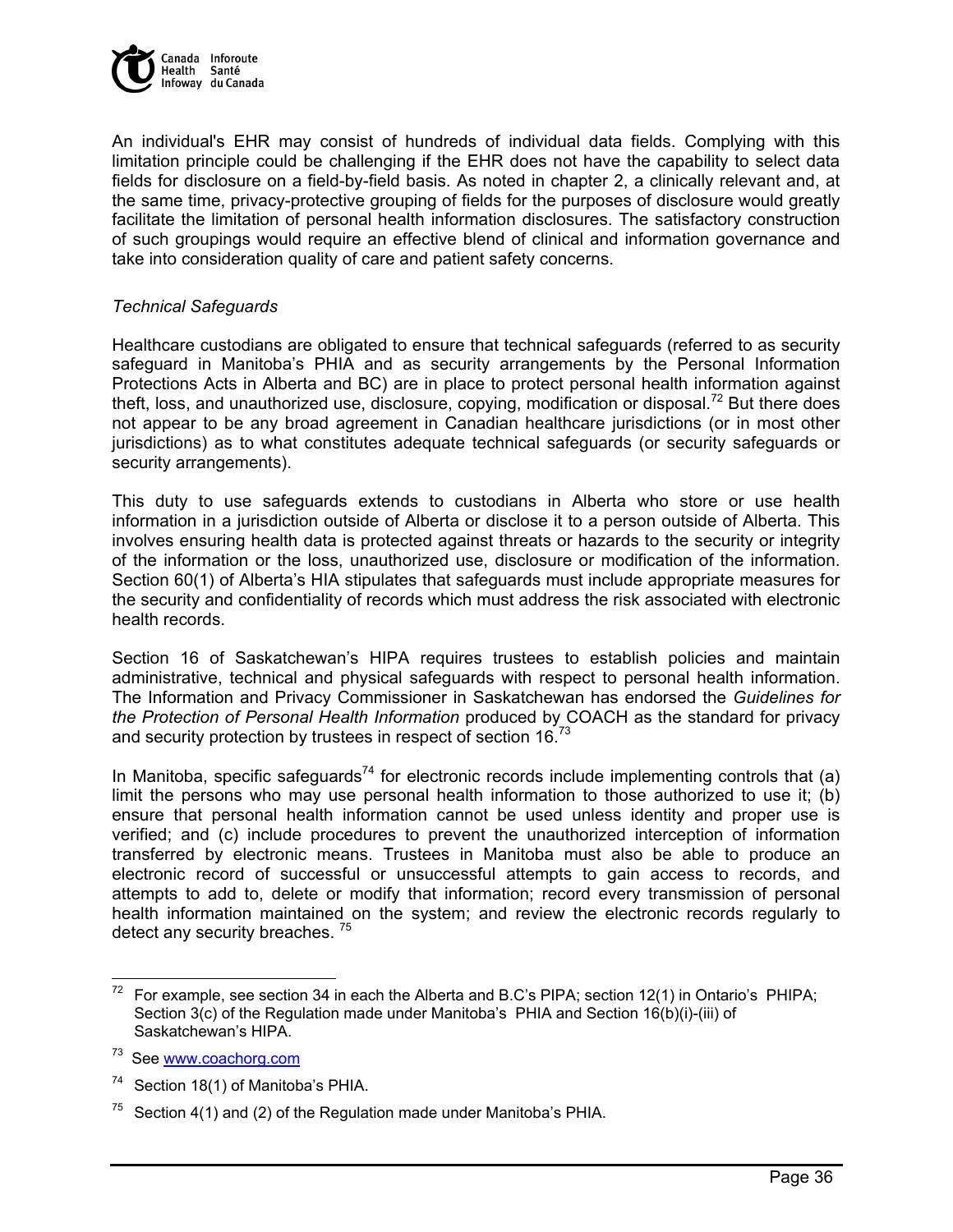

As mentioned in section 2.4, questions about the acceptability of residual security risks identified in EHR systems have remained largely unanswered. The frequency with which Canadian healthcare organizations are conducting TRAs and PIAs today varies. In Ontario, it is a requirement of the Ontario Ministry of Government Services that a PIA be conducted where changes to the management of personal information held by Ministry programs "may affect client privacy."<sup>76</sup> PHIPA also requires that PIAs be conducted by "health information network providers." However, Alberta's HIA requires health information custodians to prepare a PIA for submission to Alberta's Information and Privacy Commissioner before implementing any new practices or changing existing practices or systems.<sup>7</sup>

Infoway's *Electronic Health Record (EHR) Privacy and Security Requirements<sup>78</sup>* provide a baseline for security safeguards for the interoperable EHR.

#### *Security Incident Handling and Privacy Breach Notification*

Chapter 2 noted that guidelines are required on how to handle privacy breaches and when and how patients are to be notified of a privacy breach. However, it is important to note that responsibilities and sanctions related to privacy breaches are not only being set in legislation, but by administrative rulings as well and that these too will have an impact on health information governance. For example, in a recent ruling (September 2006), the Ontario Information and Privacy Commissioner (IPC) ordered The Ottawa Hospital to review and revise its practices, procedures and protocols relating to patient information and privacy as a result of her investigation into a privacy complaint. The affected patient in this case complained to the IPC that, during and after her treatment at The Ottawa Hospital as an in-patient, her personal health information was illegally accessed on 10 known occasions by two hospital employees. Despite the privacy office being notified of the breach, unauthorized access to the complainant's electronic record continued for at least three weeks. The IPC ordered the hospital to implement a protocol as part of this review to ensure that reasonable and immediate steps be taken upon being notified of an actual or potential breach of privacy.<sup>79</sup>

Professional regulatory tribunals have also sent clear messages to healthcare providers that privacy breaches will not go unpunished. For example, the College of Pharmacists in British Columbia disciplined and fined five pharmacists for inappropriately accessing the medication records of colleagues, relatives and friends contained in an electronic pharmaceutical information system called BC PharmaNet. $80$  Those responsible for the information governance of the interoperable EHR will need to consider the rulings of such tribunals and the precedents that they set.

<sup>-</sup>76 The Ontario Ministry of Government Services' *Privacy Impact Assessment Guidelines* are designed to ensure that Ministries of the Government of Ontario meet their privacy obligations under the *Freedom of Information and Protection of Privacy Act* (FIPPA).

Examples include transferring paper-based records to digital format or integrating two existing information systems) to ensure that the public is fully informed about how their personal health information will be protected in new electronic environments.

<sup>78</sup> Canada Health Infoway. *Electronic Health Record (EHR) Privacy and Security Requirements, version 1.1, 2005*.

See IPC Order HO-002 available at http://www.ipc.on.ca/docs/HO-002.pdf.

See discussion paper entitled "Getting It Right: Patient Centred Information Technology, A *Discussion Paper by BC's Physicians*," January 2004, available online at: http://torch.cs.dal.ca/~smit/publications/public\_opinion\_electronic\_health\_records\_solutions.pdf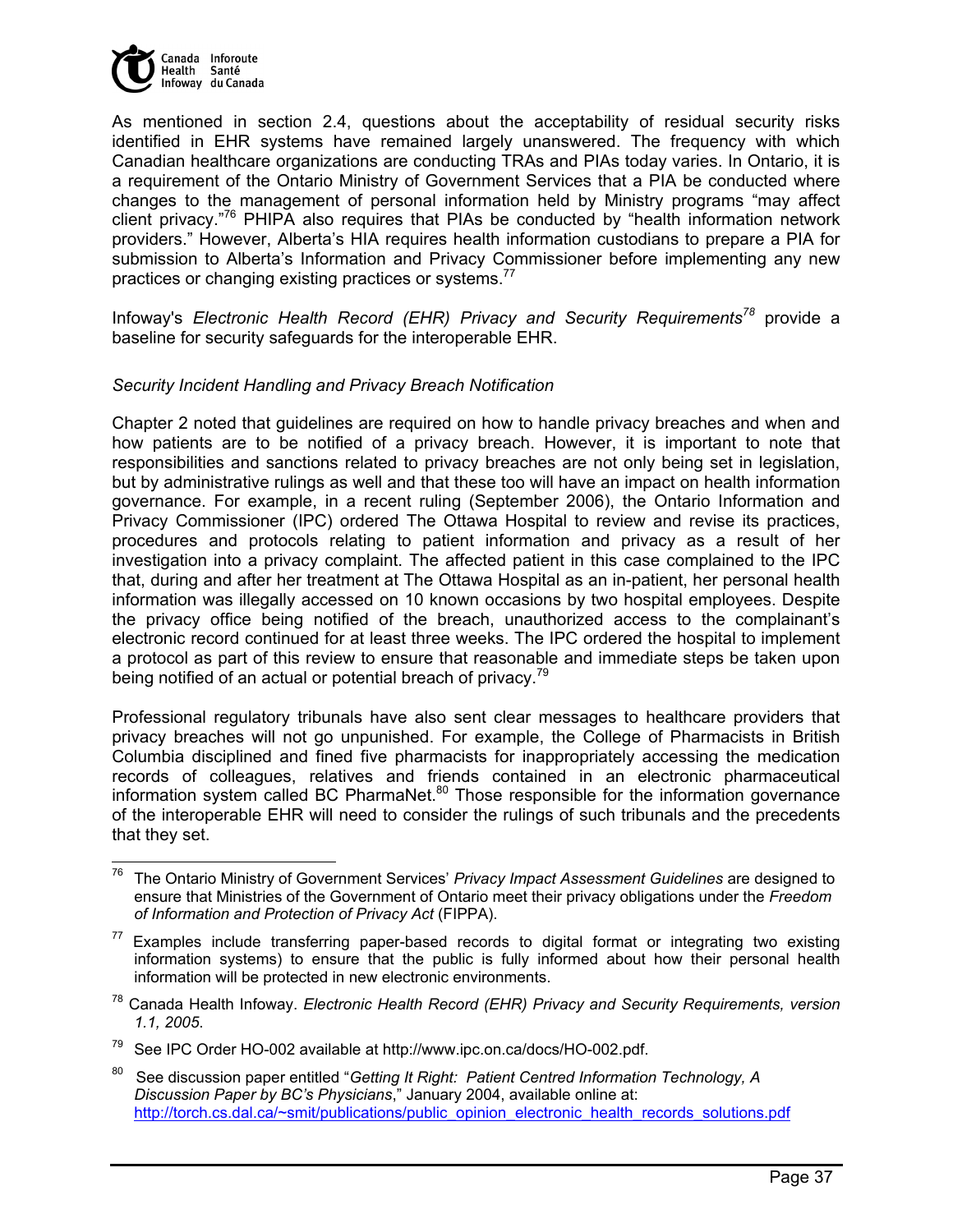

#### *The "Need-to-Know" Principle*

Canadian privacy legislation requires that access controls support the "need-to-know" principle, an idea that is easy to understand in theory but can be challenging to implement in practice. For example, as noted in section 2.6, one particularly challenging aspect of expanding existing systems of access control from physician or hospital-based systems to the EHR Infostructure will be to effectively establish user roles for EHR Infostructure users.<sup>81</sup> Nevertheless, user roles can be an effective means of instantiating the "need-to-know" principle in the architecture of the EHR Infostructure.

A healthcare concept closely related to the "need to know" principle is the "circle of care," a notion that is not defined in any specific privacy law but that commentators, including the Ontario and federal Privacy Commissioners, have used for illustrative purposes when referring to those health care providers involved in providing direct treatment and care to their patients.<sup>82</sup> An important qualification is that information sharing has to be "reasonably necessary" for the provision of health care. The "circle of care" is difficult to define for a pan-Canadian interoperable EHR. It can differ for each episode of care. It can differ depending on whether the patient is being treated for a broken leg or for cancer. There is also the question as to whether the circle of care encompasses the same types of healthcare providers in all provinces. Such questions need to be answered before the circle-of-care concept can be usefully applied to the information governance of the interoperable EHR.

<sup>81</sup> 81 Among the types of access control discussed in *Infoway's* Privacy and Security Conceptual Architecture, role-based access control is especially important as a component of the overall EHRi access control strategy. This form of access control assigns each user to one or more user roles. Each user role is then mapped to one or more EHRi access privileges. These access privileges consist of sets of data fields and associated access modes (read only, update, etc.), and sets of EHRi capabilities (patient search, etc.). By judiciously defining a limited number of roles and mapping them to a manageable set of access privileges, administrators can quickly assign each user just those access privileges that are needed by someone in the user's role. The alternative—assigning privileges to users on an ad hoc, user-by-user basis—has historically been shown to be unwieldy, error prone, and insecure.

<sup>82</sup> See Ontario Hospital Association, *Hospital Privacy Toolkit*, pp. 51-53.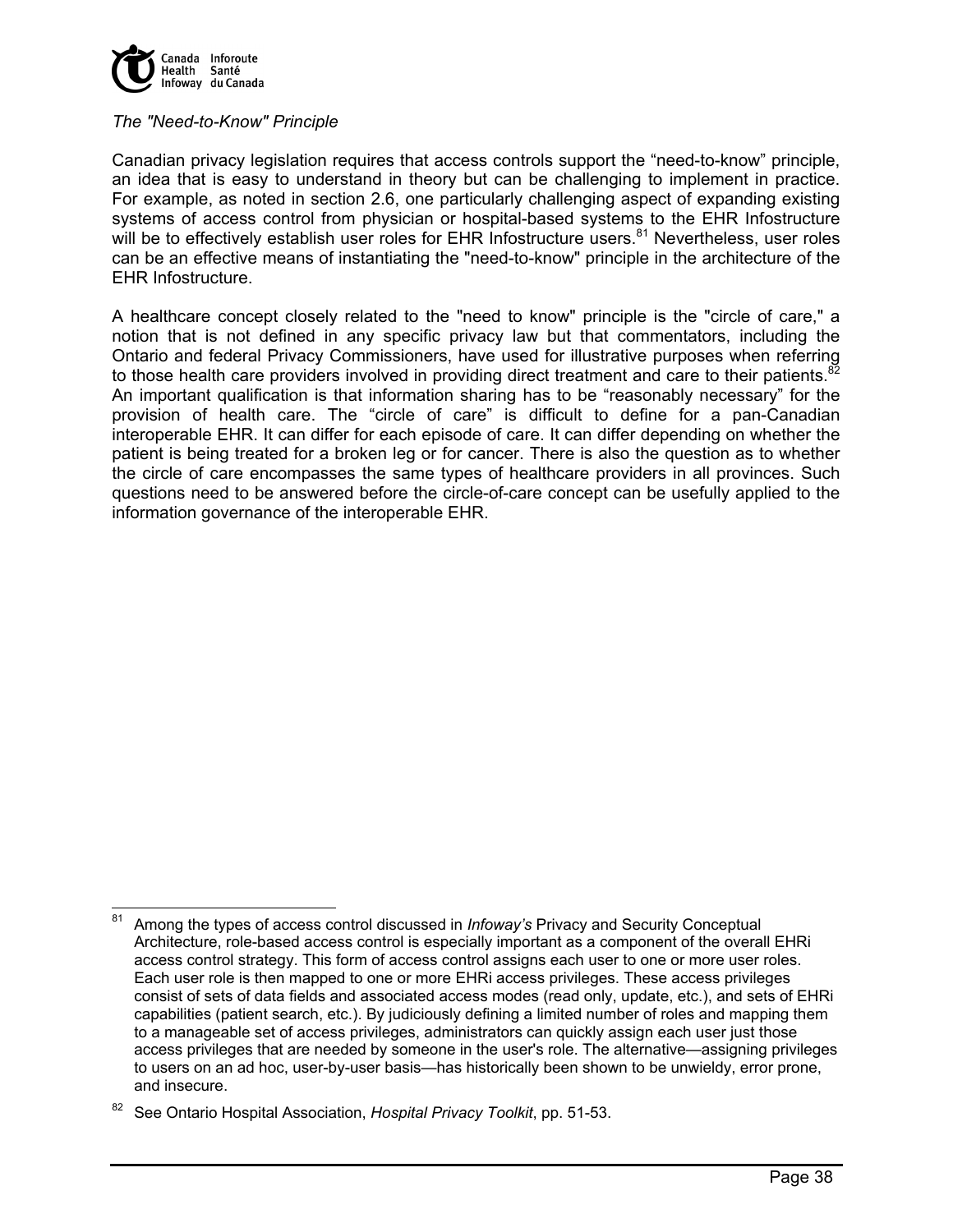

# **4. INFORMATION GOVERNANCE STRUCTURES IN CANADIAN HEALTH CARE**

## **4.1 Introduction**

Current leaders of healthcare organizations generally do not need to be persuaded of the importance of ensuring appropriate information governance structures and processes for handling privacy and security issues. They are already keenly aware that they will be held responsible by Information and Privacy Commissioners, politicians, public servants, and, ultimately, the courts for serious breaches of privacy or security. As a result, many healthcare organizations have already established information governance structures and processes with a chain of accountability for handling privacy breaches and security incidents. These information governance structures exist at several levels in Canadian health care:

- In primary care practices;
- In healthcare institutions such as hospitals;
- In regional health authorities;
- In government-funded agencies that deal with a specific disease, such as cancer, mental health or HIV/AIDS;
- In provincial information infostructures, such as registries or data warehouses; and
- In healthcare organizations with large holdings of personal health information (referred to as domain repositories by *Infoway*).

This chapter describes how information governance is already being carried out among the diverse health information custodians, trustees and institutions that make up health care in Canada. As with chapters 2 and 3, the discussion that follows is intended to be illustrative, not exhaustive.

The laws and regulations described in the previous chapter shape the way information governance is structured and there is considerable variety in the types, size and complexity of information governance structures within which healthcare providers and healthcare organizations operate in Canada. For example, a healthcare institution's board of directors may be established by an act that outlines the general rules for the existence and operation of a specific healthcare organization or facility. The privacy and security obligations for that organization or facility typically are contained in separate privacy legislation which applies to the collection, use and disclosure of personal health information in the jurisdiction within which the organization or facility operates.

In other cases, legislation may provide for a specific corporate governance structure. For example, the *Centre for Health Information Act* (CHIA) in Newfoundland and Labrador sets out the objects for the Centre for Health Information, as described in section 3.2. The CHIA establishes the Centre's internal corporate governance structure by providing rules for the appointment of directors, terms of office, frequency of general meetings, audits, funding and other financial matters. Regardless of the type of information governance structure in place, healthcare providers and administrators want assurances that the appropriate privacy and security management controls are in place.<sup>83</sup>

<sup>83</sup> 83 See Ontario Information and Privacy Commissioner, "*Privacy and Boards of Directors: What You Don't Know Can Hurt You*," (November, 2003), available at http://www.ipc.on.ca/scripts/index\_asp?action=31&N\_ID=1&P\_ID=14757&U\_ID=0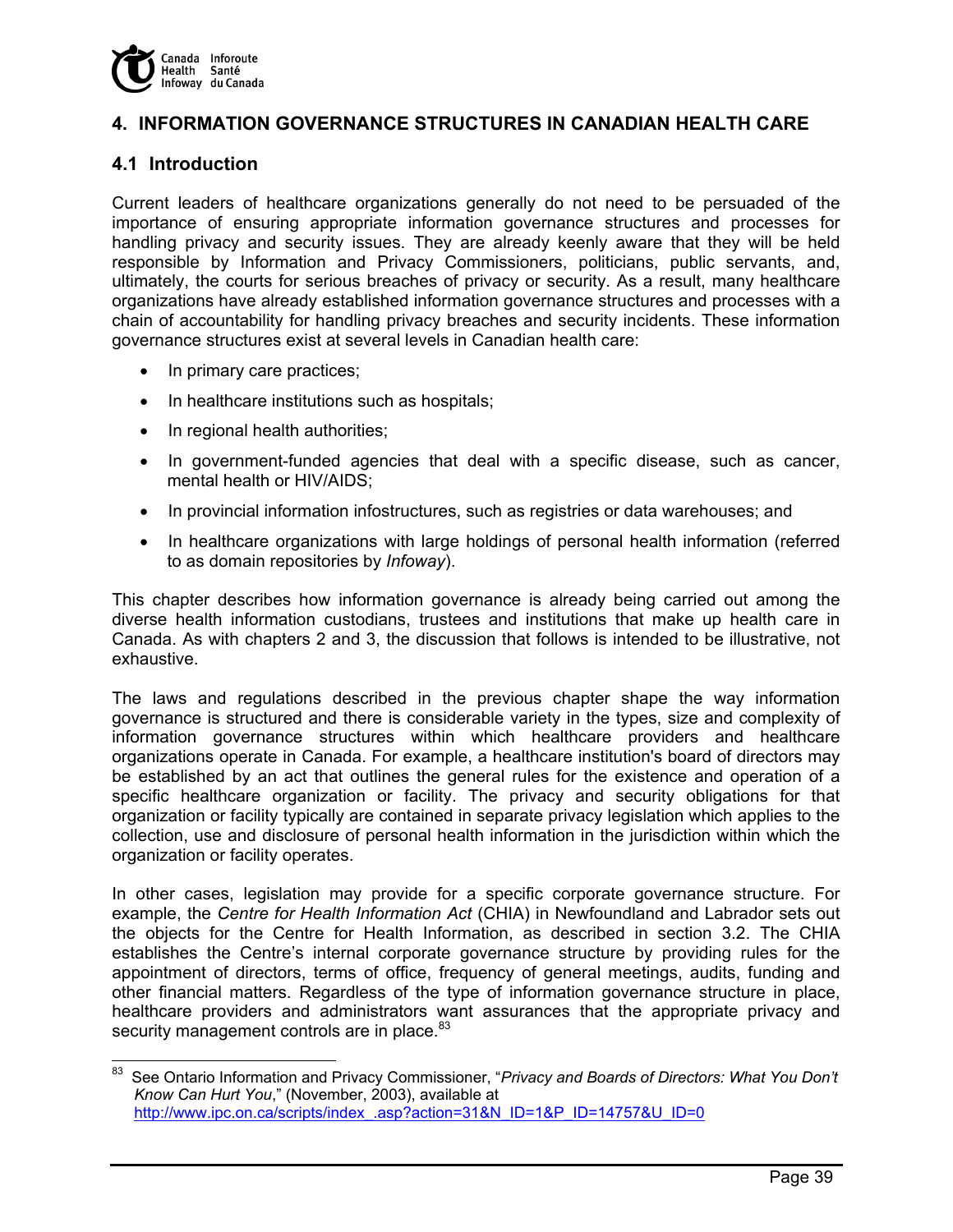

# **4.2 Information Governance in Primary Care Practices**

In solo physician practices, a family physician will typically act as his or her own privacy officer. Some physicians, however, have sought to achieve economies of scale in the computerization of their offices and the management of personal health information. For example, Alberta's Physician Office System Program (POSP) was created in early 2001 through an agreement between the government of Alberta and the Alberta Medical Association. Physicians receive funding through POSP to automate their paper-based office with electronic medical record (EMR) systems having the capability to link to, or integrate with, a variety of provincial information systems. Since the program's inception in 2001, the funding models which form the foundation of the program have evolved, as has the program governance structure.

POSP currently operates under a tri-partite governance agreement between Alberta Health and Wellness, the Alberta Medical Association and Alberta's nine Regional Health Authorities. These organizations all appoint representatives to the Physician Office System Program Committee who, in turn, make operational decisions related to the program. POSP is supported by a program management office.

POSP does not assume information governance responsibilities on behalf of health information custodians<sup>84</sup> nor does POSP assume custody or control of health information. Rather, POSP's role in the information governance process is to develop relevant program policy related to information governance and support custodians in responding to issues related to information governance within their clinic environment. POSP has developed several innovative methods of addressing these concerns. These include:

- Requiring physicians to develop a strategy which addresses critical issues of information governance when a physician leaves the practice as part of the Readiness Assessment;
- Leading technical work on the "Transfer of Patient Data" and "Conversion of Patient Data" projects which provides exiting custodians with the flexibility to migrate their patient data from one EMR application to another;
- Ensuring that approved EMR applications possess the technical functionality to support pre-determined information governance practices through the Vendor Conformance and Usability Requirements (VCUR) process; and
- Assisting custodians transitioning to an EMR environment to complete a Privacy Impact Assessment as required under Alberta's *Health Information Act* through their Change Management services.

The latter activity has resulted in several positive information governance activities, such as the appointment of a responsible affiliate, development of policies and procedures related to information management and assessment of the unique risks associated with the transition to an EMR in a given clinic environment. Completion of a PIA and submission of that document to the Office of the Information and Privacy Commissioner of Alberta is a condition of funding for POSP.

-

As defined in section  $1(1)(f)$  of Alberta's HIA.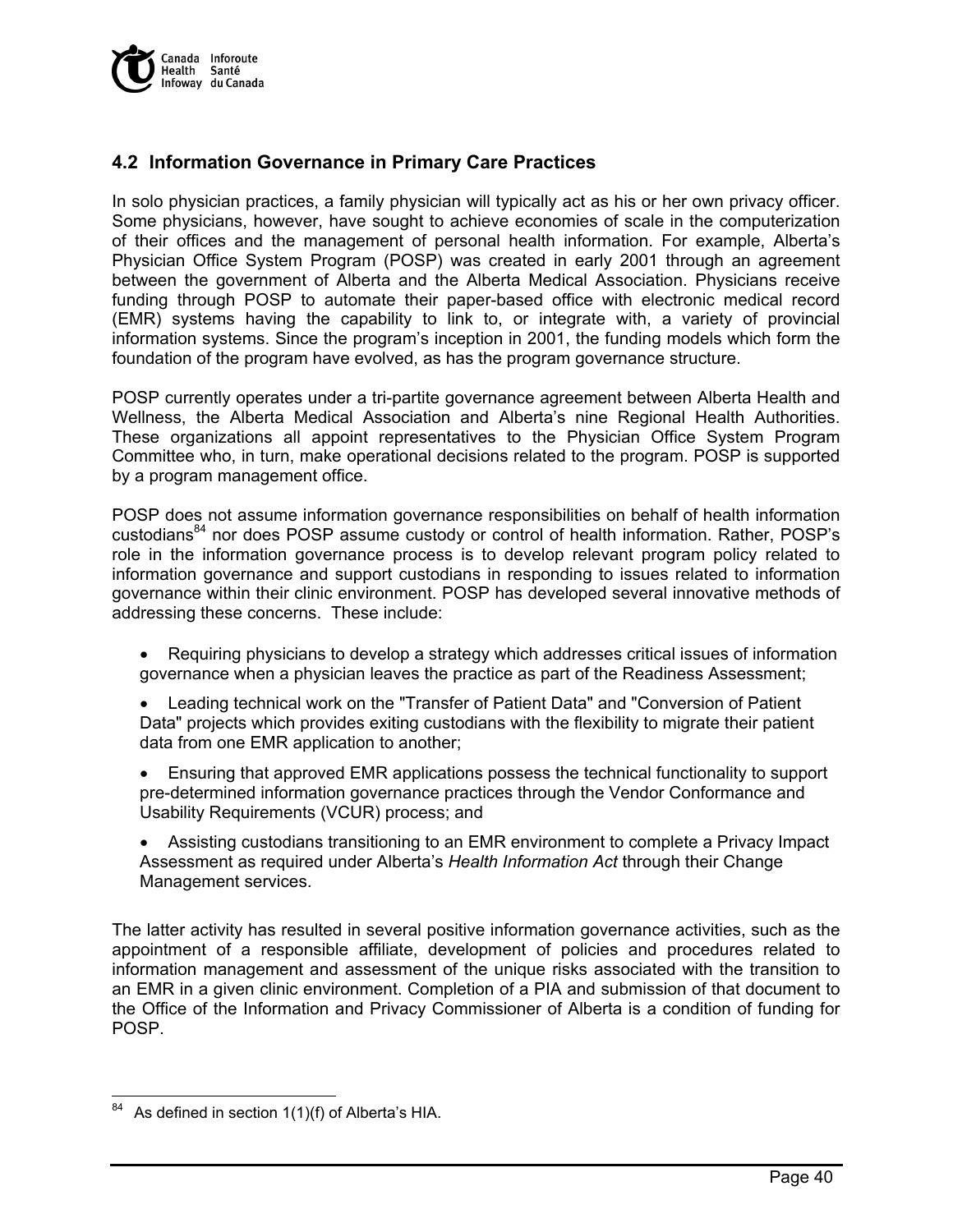

Other provinces are embarking on similar physician automation initiatives, including the Ontario MD program<sup>85</sup> and the BC Physician Information Technology Office (PITO) program.<sup>86</sup> These initiatives serve the same purpose as POSP in that they subsidize physicians' implementation of pre-qualified or certified EMR systems. However, the POSP program is currently the most broadly adopted program, with more than 3,369 or 61 per cent of Alberta physicians enrolled in the program as of July 2006. $87$ 

### **4.3 Information Governance of Hospitals and Other Public Healthcare Institutions**

University Health Network (UHN) is one of Canada's largest teaching hospitals, located in downtown Toronto, Ontario. It comprises three sites — Toronto General Hospital, Toronto Western Hospital, and Princess Margaret Hospital — and is affiliated with the University of Toronto. In delivering healthcare services to approximately 30,000 in-patients across its sites, UHN generates records on over five million patients. In its designated role as a health information custodian<sup>88</sup> under Ontario's PHIPA, UHN must keep all personal health information under its custody and control, in a confidential and secure manner.

At UHN, the legal framework for privacy is primarily determined by PHIPA. Ultimate accountability for UHN's compliance rests with the Board of Governors and the hospital's President and Chief Executive Officer (CEO). The information governance practices are overseen by the UHN Privacy Office under the direction of the Privacy Manager who reports indirectly to the hospital's xecutive Vice-President and Chief Information Officer. The Executive Vice-President and Chief Information Officer report major privacy breaches and security incidents to the President and CEO and to the hospital's Board of Governor (where appropriate). Staff are also required to report privacy breaches to the UHN Privacy Manager and to the Patient Relations Office in cases where patient privacy is affected.

UHN's Privacy Policy is based on the CSA Model Code and discusses each principle individually as it relates to personal health information at UHN. The policy was approved by the hospital's Board in 2002. The policy is made available publicly on the UHN website.<sup>89</sup> Furthermore, UHN has implemented practices to give effect to this policy that include specific internal procedures to protect personal health information, in accordance with Ontario's *PHIPA*. Other corporate governance mechanisms in place at UHN include contractual agreements (i.e., confidentiality agreements signed by all agents of UHN, including the organizations in the SIMS Partnership) for ensuring privacy compliance.

Ontario's Public Hospitals Act and its accompanying Regulation<sup>90</sup> also impacts UHN in terms of its internal operations, administrative practices, and its governance structure. For example, UHN — and all other public hospitals in Ontario — are required to have in place a board of directors and various committees as per the regulatory requirements set out under Regulation 965 made under the Act. A hospital board typically uses committees in areas that require key decision-

<sup>85</sup> http://www.ontariomdtsp.ca/

http://www.health.gov.bc.ca/msp/legislation/bcmaagree\_fags\_pito.html#1

<sup>87</sup> http://www.posp.ab.ca/news/03-22-2006.asp

<sup>88</sup> As defined in section 3(1)4(i) of Ontario's PHIPA.

<sup>89</sup> See http://www.uhn.ca/patient/privacy/docs/uhn\_privacy\_policy.pdf

<sup>90</sup> Hospital Management, R.R.O. 1990, Ontario Regulation 965, Amended to Ontario Regulation 204/06.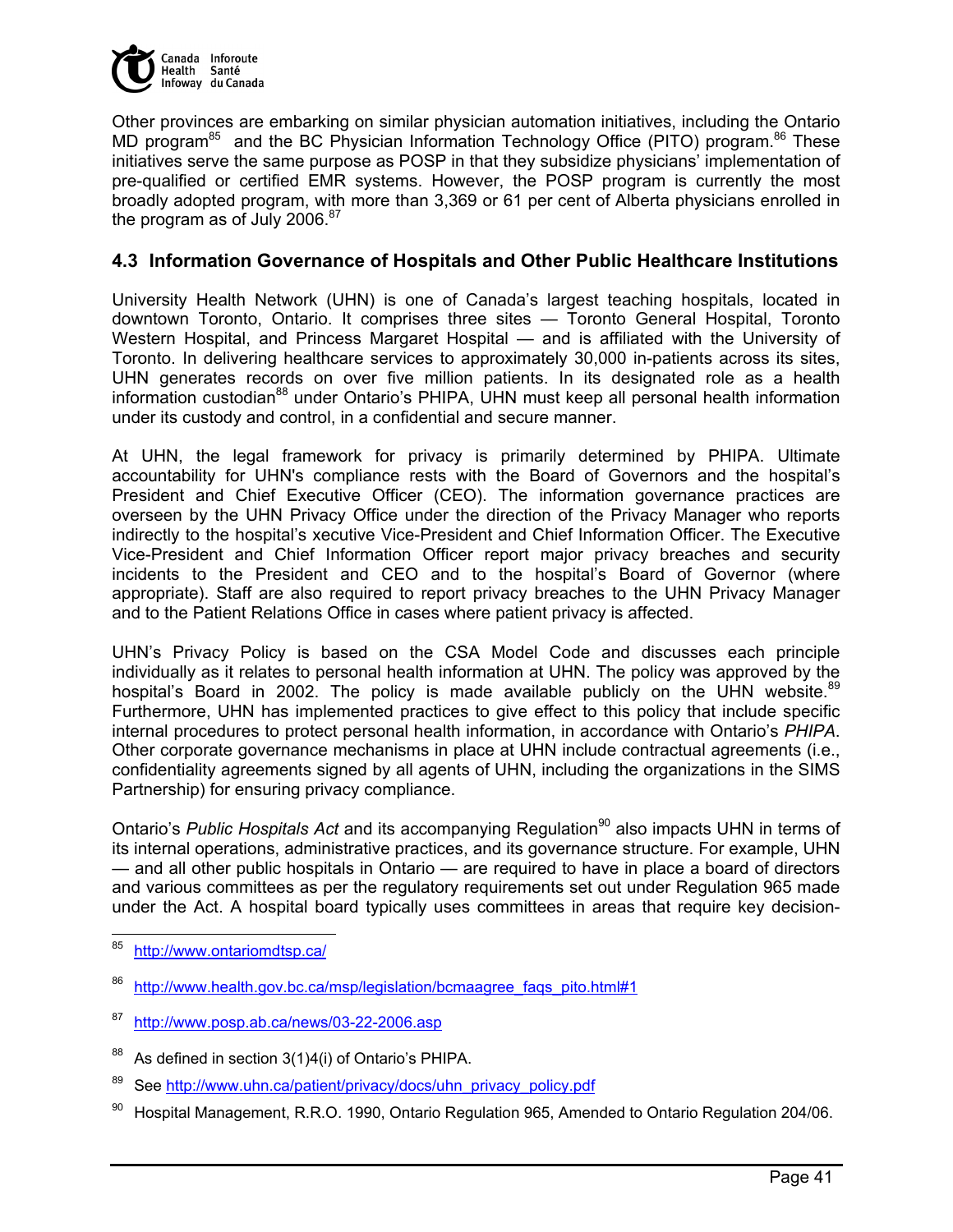

making or approvals and this can include a privacy and security committee in response to *PHIPA*'s legislative requirements. It is not uncommon for hospital boards to receive at least annual briefings on privacy and security, with a standing committee of the board, such as a risk management committee or quality committee, receiving briefings more often.<sup>91</sup>

This regulation further prescribes detailed rules that the hospital board and various committee members must follow. Specifically, the overall management and administration of UHN is required to be set out in hospital by-laws (i.e., the internal rules and operating procedures), including, for example, a description of the functions and responsibilities of the officers of the board and procedures for their appointment. When discharging its responsibilities, the hospital board must also provide leadership, with specific responsibility to ensure legal compliance with other statutes of general application, which includes Ontario's *PHIPA*.

## **4.4 Information Governance in Regional Health Authorities**

As is the case in several provinces, BC's healthcare system is delivered through health authorities. The Vancouver Coastal Health (VCH) authority is responsible for providing five different health services (acute and hospital care, home and community care, mental health and addictions services, and public health) across 550 sites in BC. VCH draws primarily on the *Freedom of Information and Protection of Privacy Act* for its information governance processes. It is also subject to BC's *Regional Health Authorities Act* which sets out the conditions under which regional health boards are designated and the RHAs are incorporated and created, as well as the duties and responsibilities of these boards. The primary responsibilities of a regional health board are to develop and implement a regional health plan, to develop policies, set priorities, prepare and submit budgets to the health minister and allocate resources for the delivery of health services under the regional health plan and to develop and implement regional standards for health care delivery in the region.

VCH has a signed performance agreement with the Ministry of Health which defines expectations, performance deliverables and service requirements for which VCH will be held accountable. To carry out these responsibilities, the board has established three standing board committees, each of which operates under terms of reference outlining its authority and responsibility. For example, the Governance and HR Committee focuses on ongoing director development and succession planning. This Committee works with the Board to put in place essential elements such as a Code of Conduct and Conflict of Interest Guidelines.

Accountability also extends to health information. In May 2006, VCH created an information governance Steering Committee and Working Group with respect to health information privacy governance. The Steering Committee includes the Chief Financial Officer, Chief Information Officer, Vice-President of Employee Engagement, Vice-President of Medical Clinical Quality and Safety, Legal Counsel and Director of Client Relations and Risk Management. This Committee meets on an as-needed basis to discuss privacy and information security risk management issues and compliance measures, among other governance issues. The Working Group consists of 25 members. It was created in tandem with the Steering Committee to help vet policies, change management processes and assist with the shift to an electronic health record environment.

<sup>91</sup> The Board of the Canadian Institute for Health Information (CIHI) is a pioneer in this regard having created a formal Privacy and Data Protection Committee of its Board.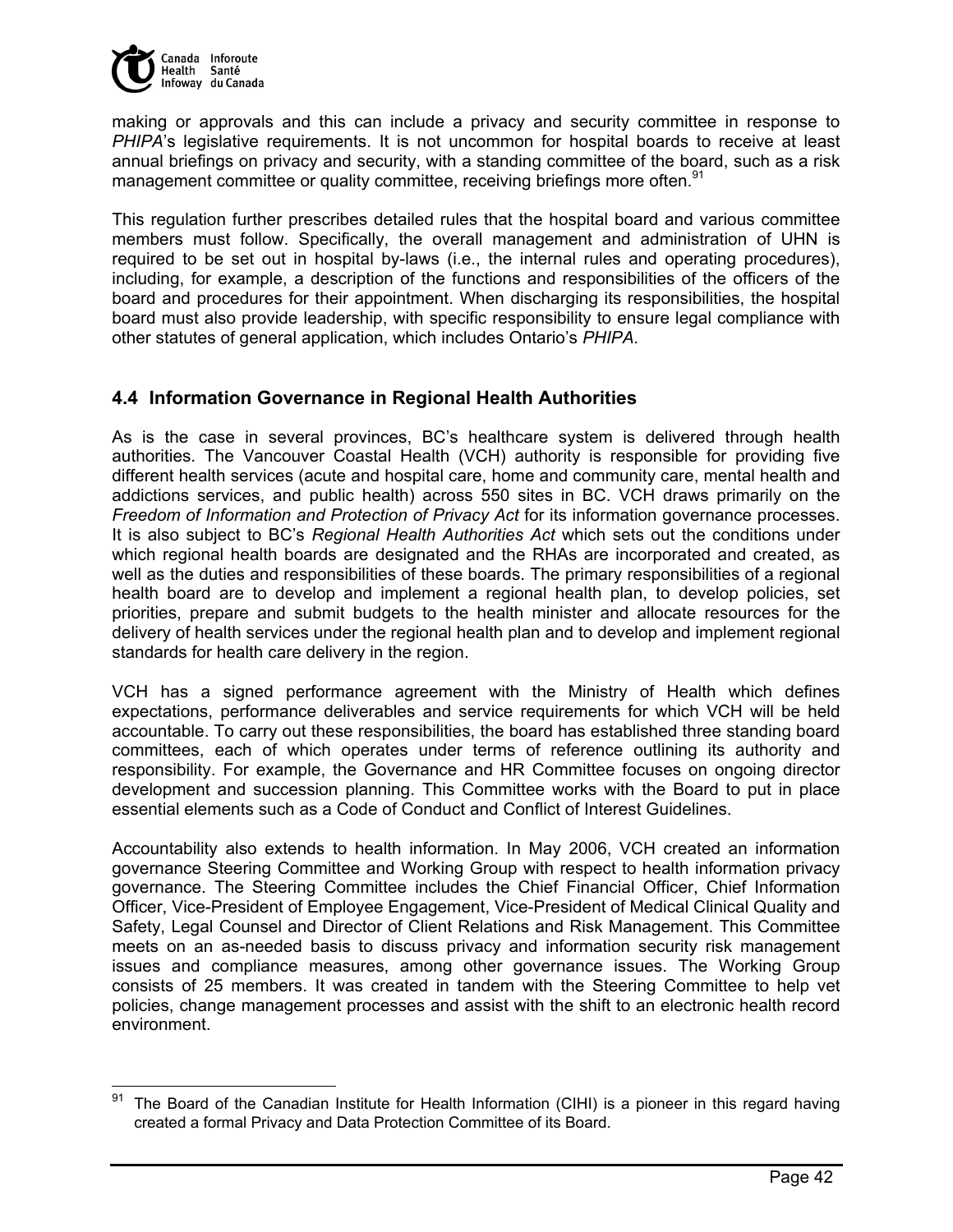

The privacy and information governance structure at VCH is based upon a centralized model with uniform application across all healthcare providers and all affected organizations across the region. For example, VCH is governed by one common Regional Information Privacy and Confidentiality Policy with respect to its personal information privacy practices and has created one centralized Information Privacy Office for the entire region. The investigation and containment of a privacy breach at any facility within the region or involving any healthcare provider is co-ordinated centrally through the Information Privacy Office. FOI coordination is assigned centrally to a coordinator in the Communications group and access to health records is dealt with through the health records department of the facility where the patient received care. A new Security Services group was recently established within IMIS for protection of system and information assets. The Information Privacy Office at VCH is currently supported by one Regional Manager and two Privacy Advisors, supplemented periodically by contract project resources.

## **4.5 Information Governance of Government-Funded Health Agencies**

The Canadian healthcare system includes dozens of provincially funded agencies with mandates to further the prevention and treatment of specific diseases. In this section, we examine the information governance structure of one such provincial health agency.

Cancer Care Ontario (CCO) is a provincially funded planning and research organization that advises the Ontario government on all aspects of provincial cancer care. It also provides planning and management information to healthcare providers and decision-makers and promotes better cancer care. It is accountable to the Minister of Health and Long-Term Care in exercising its mandate. Its mandate and relationship with the Ministry are outlined in a Memorandum of Understanding (MOU).

In fulfilling its mandate, CCO collects personal health information for planning and management purposes from healthcare providers and institutions, such as hospitals, that are directly involved in treatment and care. It also collects personal health information from other sources, such as the Canadian Institute for Health Information (CIHI) and Statistics Canada. CCO has authority to collect, use and disclose such information for the purpose of health system planning and management, without patient consent, under the authority of section 45 of PHIPA. This information is retained in such large databases at CCO as the Ontario Cancer Registry and the newly created Wait Times Information System (WTIS), which CCO will operate until March 2008.

As a prescribed entity under Section 45 of *PHIPA*, CCO is subject to oversight by the Information and Privacy Commissioner/Ontario (IPC) and must have its information practices reviewed and approved every three years by the Privacy Commissioner's Office. The IPC approved CCO's information practices in November 2005.

Although not specifically required to do so under PHIPA, CCO has appointed a Chief Privacy Officer (CPO) who reports directly to CCO's President and CEO and oversees CCO's Privacy Compliance Program. It has also established a core Privacy Team that includes Privacy Leads who are responsible for ensuring privacy policies are adhered to and Data Stewards who ensure data holdings are managed in accordance with their identified purposes. It also has a security team which includes the Chief Information Officer, Director of Information Technology and a Systems Security Specialist.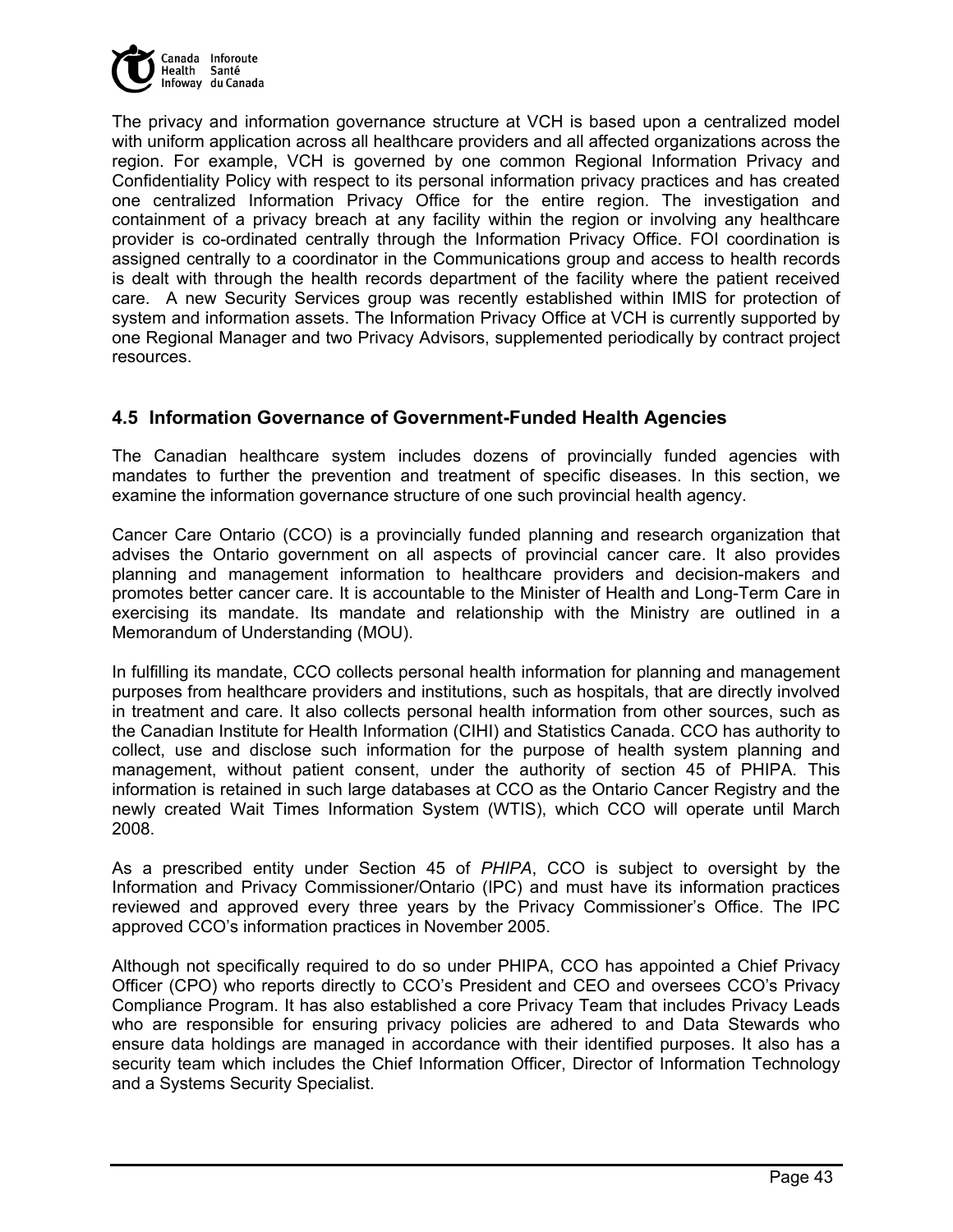

Key components of CCO's Privacy Compliance Program include CCO's Privacy Policies and related procedures, mandatory employee privacy and security orientation and training program, and privacy impact assessments on CCO data holdings and new proposals. The CPO is supported in carrying out the Privacy Compliance Program by individuals and committees with specific privacy and security-related responsibilities. For example, to support the WTIS, CCO has established and appointed the Wait Time Information Office (WTIO) to be responsible for administering this system and reporting wait times information on CCO's behalf. The WTIO Privacy Lead is responsible for the day-to-day operation and privacy processes within the WTIO and reports to the CPO at CCO. Responsibility for general PHIPA compliance on behalf of the WTIO rests with the WTIS Privacy Lead through WTIS specific data protection policies.

To ensure that end-users connected to the WTIS understand their custodial responsibilities with respect to the system, hospitals must sign acceptable use agreements. These agreements clarify the specific privacy and security responsibilities that hospital sites must uphold when accessing personal health information via the WTIS.

Lastly, CCO and the Ministry have entered into a data-sharing agreement to govern how personal health information by the WTIO will be handled. It confirms, among other things, WTIO's responsibility to maintain all personal health information it receives from CCO in accordance with the privacy rules set out in PHIPA and other applicable legislation. CCO also has agreements with other section 45 entities and agents to cover the collection, use and disclosure of personal health information.

## **4.6 Information Governance of Provincial Health Information Infostructures**

Alberta, BC, Newfoundland and Labrador, Ontario and Saskatchewan are among the provinces that have a coordinated, province-wide health information infostructure. This section describes the information governance structure of three of these infostructures.

### *Newfoundland and Labrador Centre for Health Information92*

The Newfoundland and Labrador Centre for Health Information was established to provide quality information to health professionals, the public, and health system decision makers. Through collaboration with the health system, the Centre supports the development of standards, maintains key provincial health databases, prepares and distributes health reports, and supports and carries out applied health research and evaluations. The Centre's mandate also includes the development of a confidential and secure health information network to serve as the foundation for the provincial EHR.

Besides supporting the health information needs of its stakeholders, the Centre provides a return on the provincial government's investment by attracting external funding for health information technology projects and applied health research. The Centre is building capacity for EHR development in the local technology industry and applied health research skills in health researchers. In 2004, the Centre began operating the first provincial client registry designed and implemented specifically for the EHR. The Centre also makes significant contributions to data

<sup>92</sup> 92 Newfoundland and Labrador Centre for Health Information, *Preliminary Privacy Impact Assessment: Newfoundland and Labrador Interoperable Electronic Health Record* (Confidential Draft), October 18, 2006.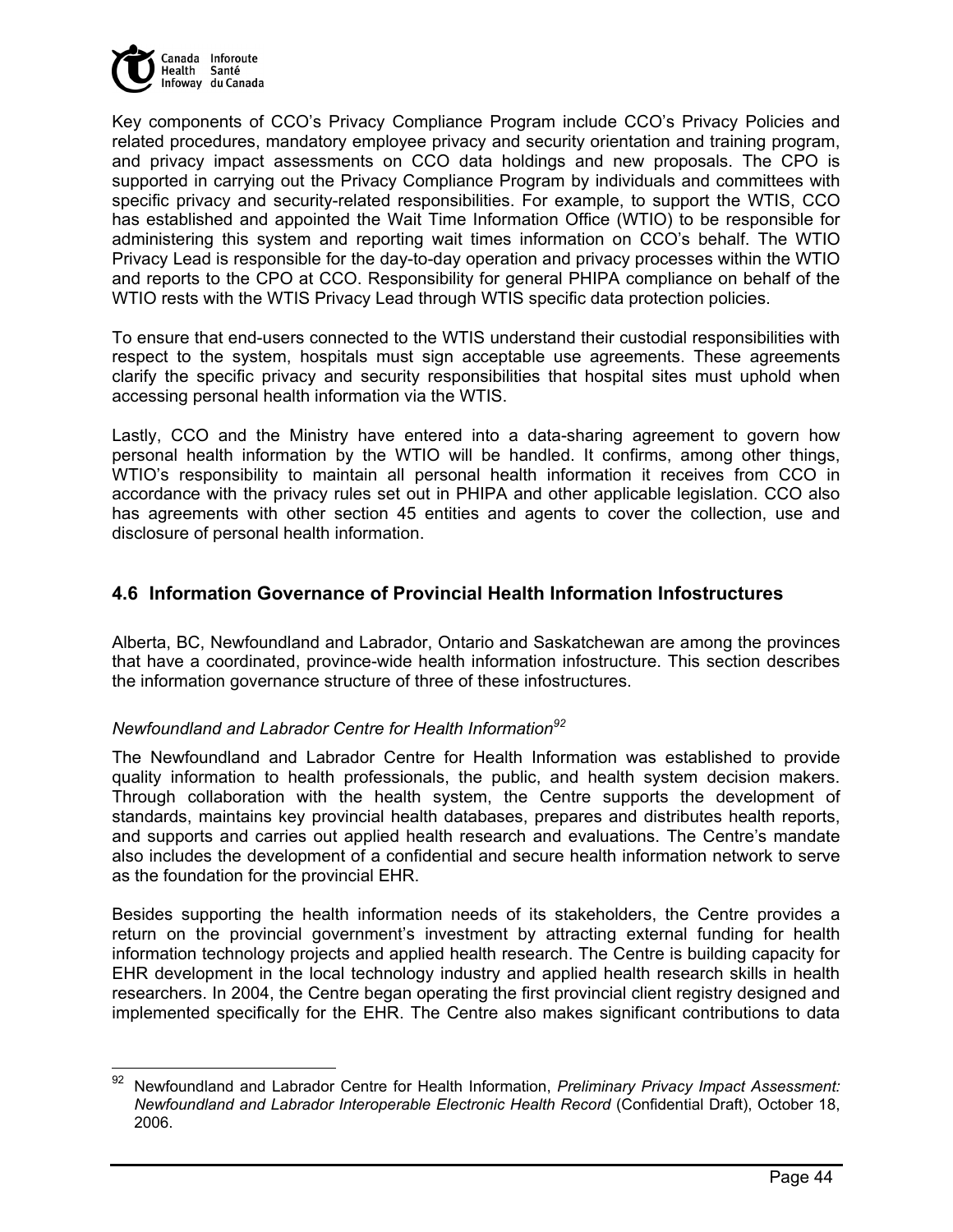

standards development and dissemination, applied health research and the evaluation of health information systems.

The Centre was established by the provincial government in 1996 and is governed by a Board of Management appointed by the Minister of Health and Community Services, and managed by a Chief Executive Officer. It functions under the Board of Trustees of a regional health authority (Eastern Health), pending proclamation of the *Centre for Health Information Act,* which will establish the Centre as a provincial government agency under the Corporations Act (proclamation is expected in 2007). The Centre will continue to report to the Minister of Health and Community Services.

The Centre is divided into four divisions; Health Information Network, Data Quality and Standards, Research and Evaluation, and Privacy and Corporate Services. It currently employs 50 full and part-time staff. The majority of staff members are located in St. John's.

Additional information concerning the Centre is available on its website at: http://www.nlchi.nf.ca/

#### *Ontario Smart Systems for Health Agency*

Ontario's Smart Systems for Health Agency (SSHA) was established to provide a secure province-wide IT infrastructure for the collection, transmission, storage and exchange of health information. It was created pursuant to a regulation made under the *Development Corporations Act93,* which establishes the legal existence, structure and mandate of SSHA. It is ultimately accountable to the Ontario Minister of Health and Long-Term Care.

The overall goal of SSHA is to create a patient information sharing network in order to connect various types of healthcare providers and organizations across the province, as mandated by the provincial government. SSHA's mandate is also determined pursuant to a Memorandum of Understanding between SSHA and the Ministry. When fully operational, SSHA will connect more than 150,000 healthcare providers across 24,000 sites throughout Ontario.<sup>94</sup>

The agency's mandate is overseen by a board of directors appointed by the provincial government. Furthermore, SSHA is legally required to submit annual reports to the Minister that must include a general description of every instance of unauthorized access to personal health information within the Agency's infrastructure, as per section 10(2) of SSHA's governing regulation.

In addition, the network services provided by SSHA qualify the organization to comply with the definition of a "health information network provider" under Ontario's PHIPA Regulation. Specifically, section 6(3) defines a health information network provider as a person who provides services to two or more health information custodians to enable these custodians to use electronic means to share personal health information.<sup>95</sup> In providing network services to healthcare providers and organizations, SSHA must fulfil a number of prescribed requirements,

<sup>93</sup> Ontario Regulation 43/02.

See http://www.thinksmart.ca/about/index.html.

Section 6(2) of Ontario Regulation 329/04 made under PHIPA defines a health information network provider as "person who provides services to two or more health information custodians to enable these custodians to use electronic means to share personal health information." Section 6(3) of PHIPA prescribes certain duties that health information network providers must undertake.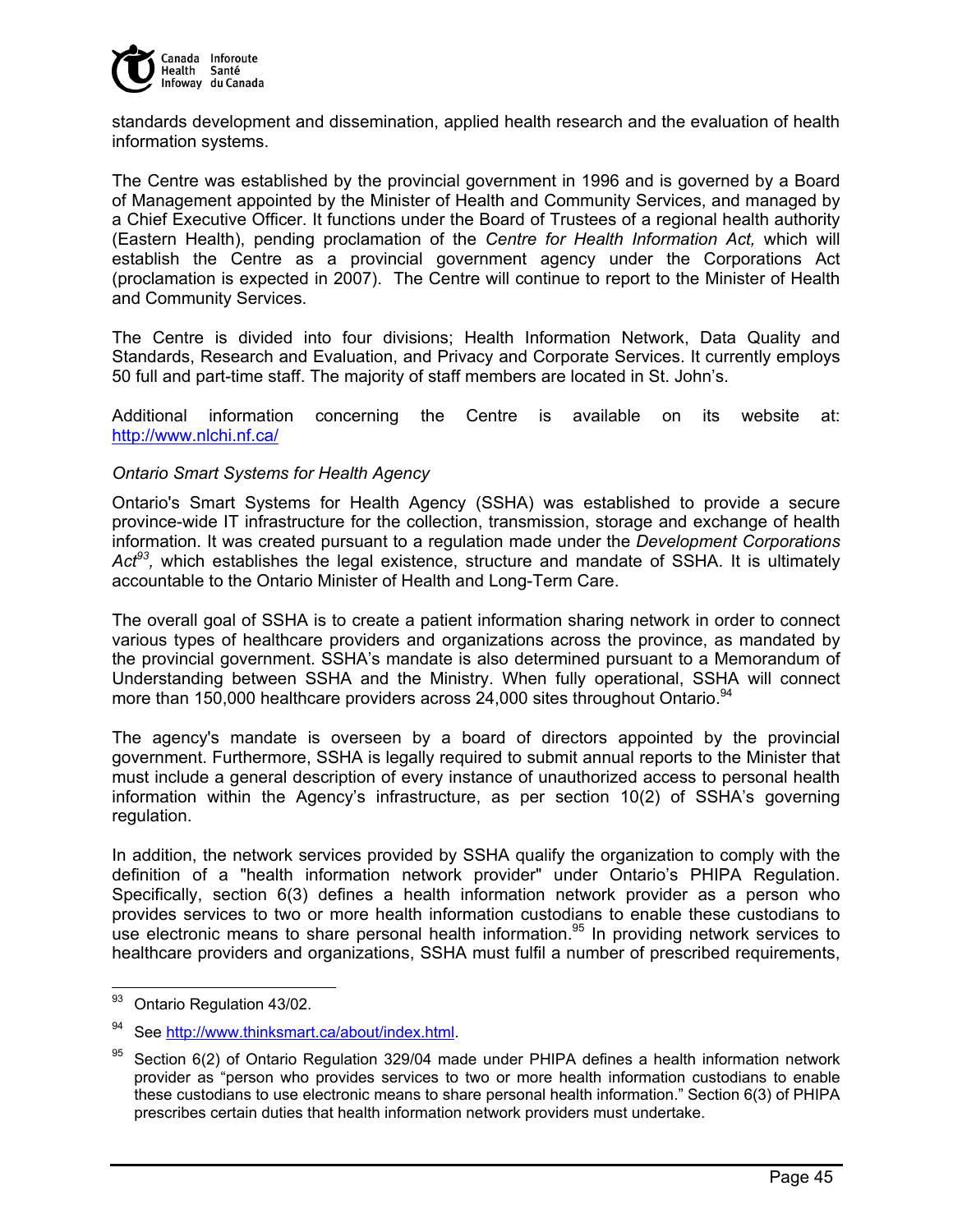

including notifying every custodian at the first reasonable opportunity of any breach relating to the unauthorized access, use, disclosure, or disposal of personal health information by SSHA. Healthcare providers and organizations which utilize SSHA infrastructure services are required by SSHA to incorporate privacy, security and acceptable use requirements into a contract or MOU that sets out terms and conditions under which SSHA will provide its services.

#### *Alberta Data Stewardship Committee*

Another approach to information governance at the provincial level is that taken by Alberta through its Data Stewardship Committee. Alberta Health and Wellness established the Electronic Health Record Data Stewardship Committee in 2003 *via* Ministerial Order. While the composition and reporting structure of the Data Stewardship Committee (DSC) have varied since its inception, membership of the DSC has consistently included representatives of the Department, regional health authorities, health professional associations (Alberta Medical Association and Pharmacists Association of Alberta), health professional regulatory bodies (College of Physicians and Surgeons of Alberta and the Alberta College of Pharmacists) and members of the general public. Membership has been limited to approximately 12 members at any given time. The DSC currently reports directly to the Minister of Alberta Health and Wellness and is mandated to define and approve the rules related to EHR data, access, use and disclosure.<sup>96</sup>

The legislative environment in Alberta is such that Alberta Health and Wellness (AHW) acts as an information manager<sup>97</sup> for custodians participating in the EHR. As an information manager, AHW provides the infostructure for the operation of the provincial EHR and enters into agreements regarding its development on behalf of all participating custodians. This information management relationship between AHW and custodians is laid out in a master Data Sharing Agreement (DSA) that binds participants to an Information Exchange Protocol (IEP), which in turn describes the purposes for which personal health information in the EHR may be used. It also expressly limits secondary uses of data (i.e., research cannot be conducted using data from the EHR) and binds custodians to certain obligations, such as ensuring any POS system they are connecting to the EHR has adequate safeguards. The Data Sharing Agreement and IEP are the primary vehicles through which the Alberta EHR is governed. As the Information Manager for the EHR, AHW manages the EHR in accordance with the terms of these agreements. In addition, all custodians are bound by the terms of the DSA and IEP prior to being granted EHR access.

The terms of the Data Sharing Agreement and IEP grant the DSC the authority to amend the terms of the data-sharing agreement and information exchange protocols on behalf of participating custodians at any time. As such, this group exerts considerable influence over the development and management of the provincial EHR.

## **4.7 Information Governance of Major Public Holdings of Personal Health Information (Domain Repositories)**

The interoperable pan-Canadian EHR will ultimately derive much of its access to personal health information from major domain repositories, such as the Alberta Pharmacy Information

  $95$  This footnote was included in error.

The term "information manager" is defined in section 1(1) of Alberta's HIA.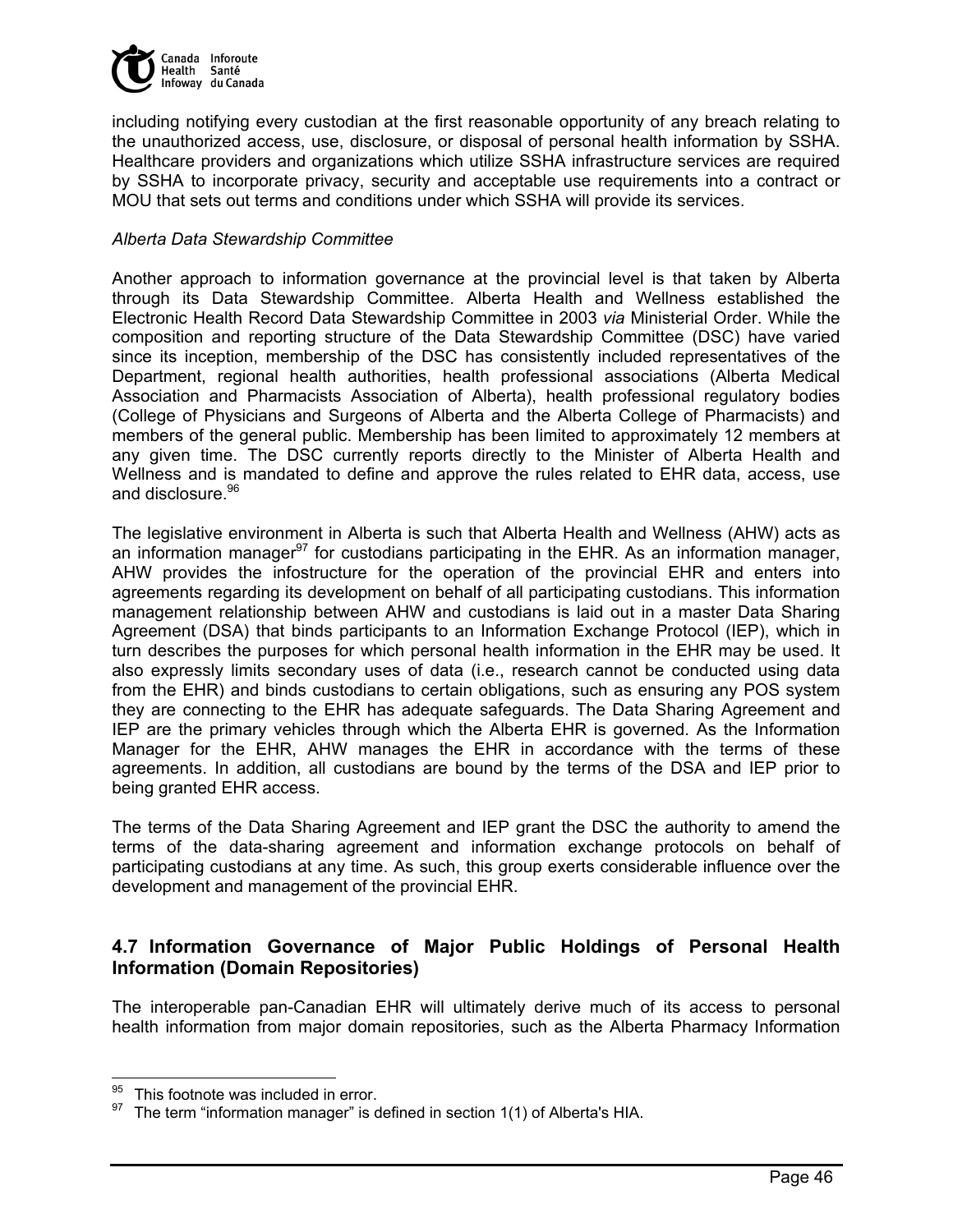

 $\overline{a}$ 

Network, BC Pharmanet, the Ontario Laboratory Information System (OLIS), and others. The oldest, and one of the largest of these domain repositories, is PharmaNet.

PharmaNet, BC's provincial drug information system, was implemented by the BC Ministry of Health in September 1995. PharmaNet connects community pharmacies, outpatient hospital dispensaries, and emergency rooms to a common health information infostructure. Some hospitals and primary care physician offices in BC are also now connected to PharmaNet. Every individual who has a prescription filled in  $BC$  — both residents and non-residents — is registered in PharmaNet. The PharmaNet database contains a 14-month history of all medications dispensed, all adverse drug reactions recorded, and relevant clinical conditions for each individual in the system.<sup>98</sup>

PharmaNet is created under, and functions in compliance with, the *Pharmacists, Pharmacy Operations and Drug Scheduling Act* (PPODSA). Under the PPODSA, the BC Minister of Health is ultimately responsible for managing PharmaNet.<sup>99</sup> However, the BC College of Pharmacists has custodial (i.e., information governance) responsibilities for the information in PharmaNet and has the authority to discipline pharmacists who access personal health information for unauthorized purposes. This has occurred on several occasions.<sup>100</sup>

Section 38 of the PPODSA creates a "PharmaNet Committee" to manage the disclosure of personal health information and general drug information.101 The Act requires that the PharmaNet Committee not consist of more than 10 members and specifies requirements for its composition — namely, that it must consist of three persons nominated by the minister, one person nominated by the council of the College of Physicians and Surgeons of British Columbia, and one person nominated by the Dean of the Faculty of Pharmaceutical Sciences at the University of British Columbia.<sup>102</sup> The PharmaNet Committee serves as the gatekeeper of the personal health information in PharmaNet for secondary purposes,  $103$  including research, quality  $\frac{1}{2}$  improvement/assurance, and fraud investigation and monitoring.<sup>104</sup>

<sup>98</sup> British Columbia Medical Association, *Getting it Right: Patient Centred Information Technology,*  January 2004; available at: www.bcma.org.

<sup>99</sup> Section 37(2), *Pharmacists, Pharmacy Operations and Drug Scheduling Act*, RSBC 1996, Chapter 363.

<sup>100</sup> David Loukidelis, Information and Privacy Commissioner/British Columbia, *Health Information Privacy: The British Columbia Experience,* Canadian Institute Conference – Toronto, June 19, 2001.

<sup>101</sup> Section 38, *Pharmacists, Pharmacy Operations and Drug Scheduling Act*, RSBC 1996, Chapter 363.

<sup>102</sup> Section 38 (2), *Pharmacists, Pharmacy Operations and Drug Scheduling Act*, RSBC 1996, Chapter 363.

<sup>&</sup>lt;sup>103</sup> A PharmaNet Committee Application for Release of Information form is available at: http://www.bcpharmacists.org/pharmanet/agreements/pdf/PharmaNet\_Committee\_Application\_for\_Re lease\_of\_Information.pdf

<sup>104</sup> Section 39 (4), *Pharmacists, Pharmacy Operations and Drug Scheduling Act*, RSBC 1996, Chapter 363.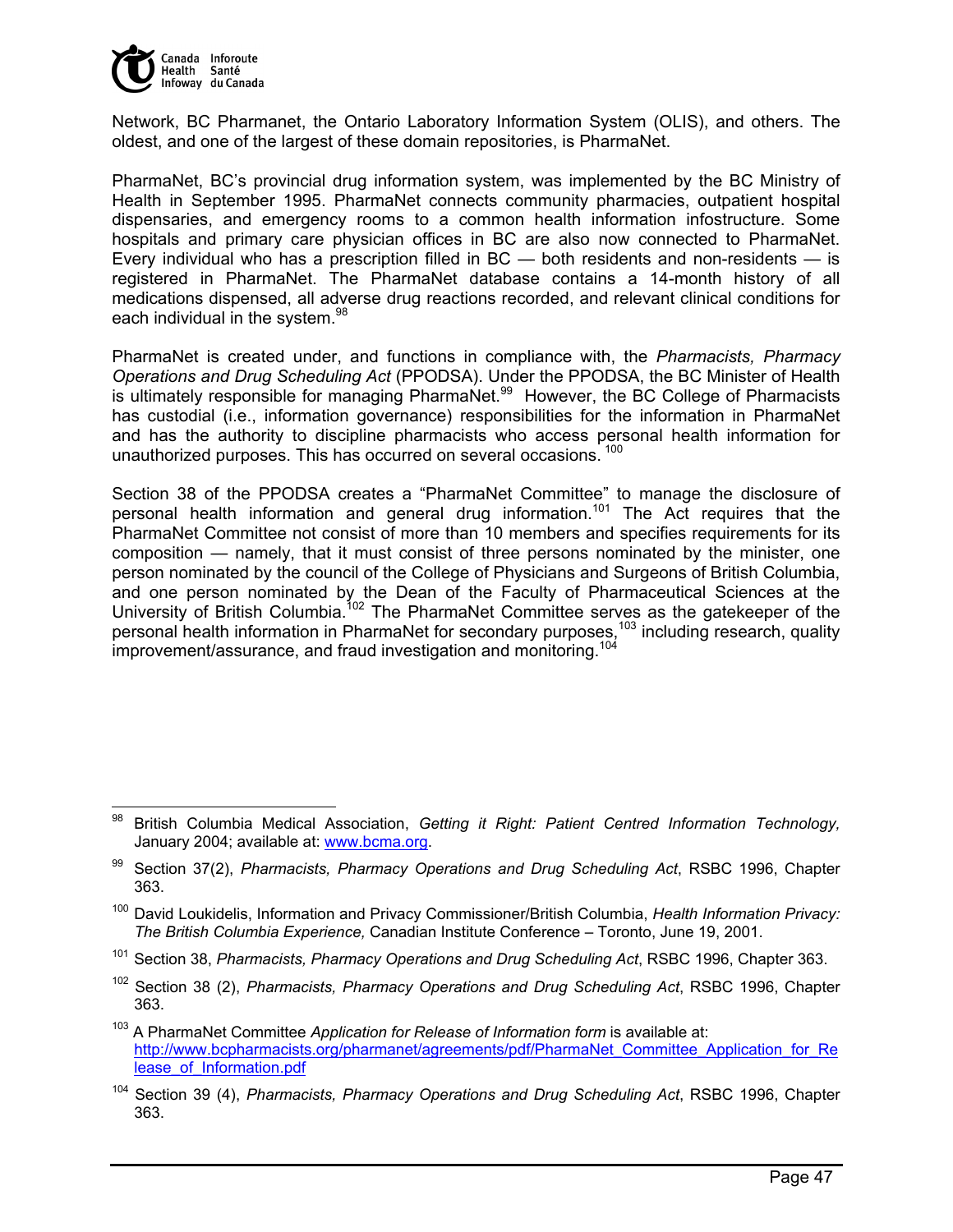

### **5. INFORMATION GOVERNANCE MECHANISMS IN CANADIAN HEALTH CARE**

Health information custodians and trustees can rely upon a variety of mechanisms or established processes to help them comply with legislative privacy and security rules and requirements. For example, although it is not a legal requirement contained in any of the legislation discussed in Chapter 3, a privacy or security team can be an effective mechanism for dealing effectively with privacy and security concerns.<sup>105</sup> Many healthcare organizations have established such teams as a way of detecting data protection problems, fostering privacysensitive and security-sensitive organizational cultures, and helping ensure compliance with applicable laws and institutional policies and procedures.

There are also tools available such as the ACIET *Pan-Canadian Health Information Privacy and Confidentiality Framework* 106 and the College of Physicians and Surgeons of Alberta: Medical Informatics Committee's *Data Stewardship Framework<sup>107</sup>*, that provide guidance on common and consistent statutory provisions as well as information governance requirements and mechanisms..

This chapter describes information governance mechanisms currently in use in the Canadian healthcare system which could be extended to the interoperable EHR context. Because these mechanisms tend to be most effective when they are applied as a suite of data protection solutions, the discussion does not apply them to the specific information governance issues introduced in Chapter 2.

### **5.1 Privacy Policies, Security Policies, and Statements of Information Practices**

#### *Statement of Information Practices*

To inform patients of the purpose for the collection of their personal information, and how the information will be used and protected, healthcare providers and organizations can post notices explaining their information practices. Notices may be posted in a variety of locations, including on the Internet, on an office wall, in a pamphlet available in a waiting room, in consent to treatment forms, or in a registration form that is given to new patients at the time of initial enrolment.<sup>108</sup> While the notice can include or make reference to the organization's privacy

<sup>&</sup>lt;sup>105</sup> See for example, ISO 17799: *Information Technology – Code of Practice for Information Security Management* which recommends that "management should actively support security within the organization through clear direction, demonstrated commitment, explicit assignment, and acknowledgment of information security responsibilities." (page 13).

<sup>106</sup> Advisory Committee on Information and Emerging Technologies (ACIET), *Pan-Canadian Health Information Privacy and Confidentiality Framework*, Ottawa: Health and the Information Highway Division, Health Canada, January 2005. Available at http://www.hc-sc.gc.ca/hcs-sss/pubs/ehealthesante/2005-pancanad-priv/index\_e.html.

<sup>107</sup> College of Physicians and Surgeons of Alberta: Medical Informatics Committee, *Data Stewardship Framework*, Version 1.2, December 2006. Available at http://www.cpsa.ab.ca/publicationsresources/attachments\_other/CPSA\_Data\_Stewardship\_Framewor k.pdf.

<sup>&</sup>lt;sup>108</sup> Some suggested methods of meeting this requirement include the use of visible brochures, posters, notices posted on walls, and verbal explanations. See Ontario IPC, *Frequently Asked Questions Health Information Protection Act* (updated Oct. 22, 2004). The OHA, *Hospital Privacy Toolkit*, p. 11 has a sample written statement of information practices. These should contain sufficient detail to satisfy the privacy fundamentalists in the population. On the other hand, one page will likely satisfy the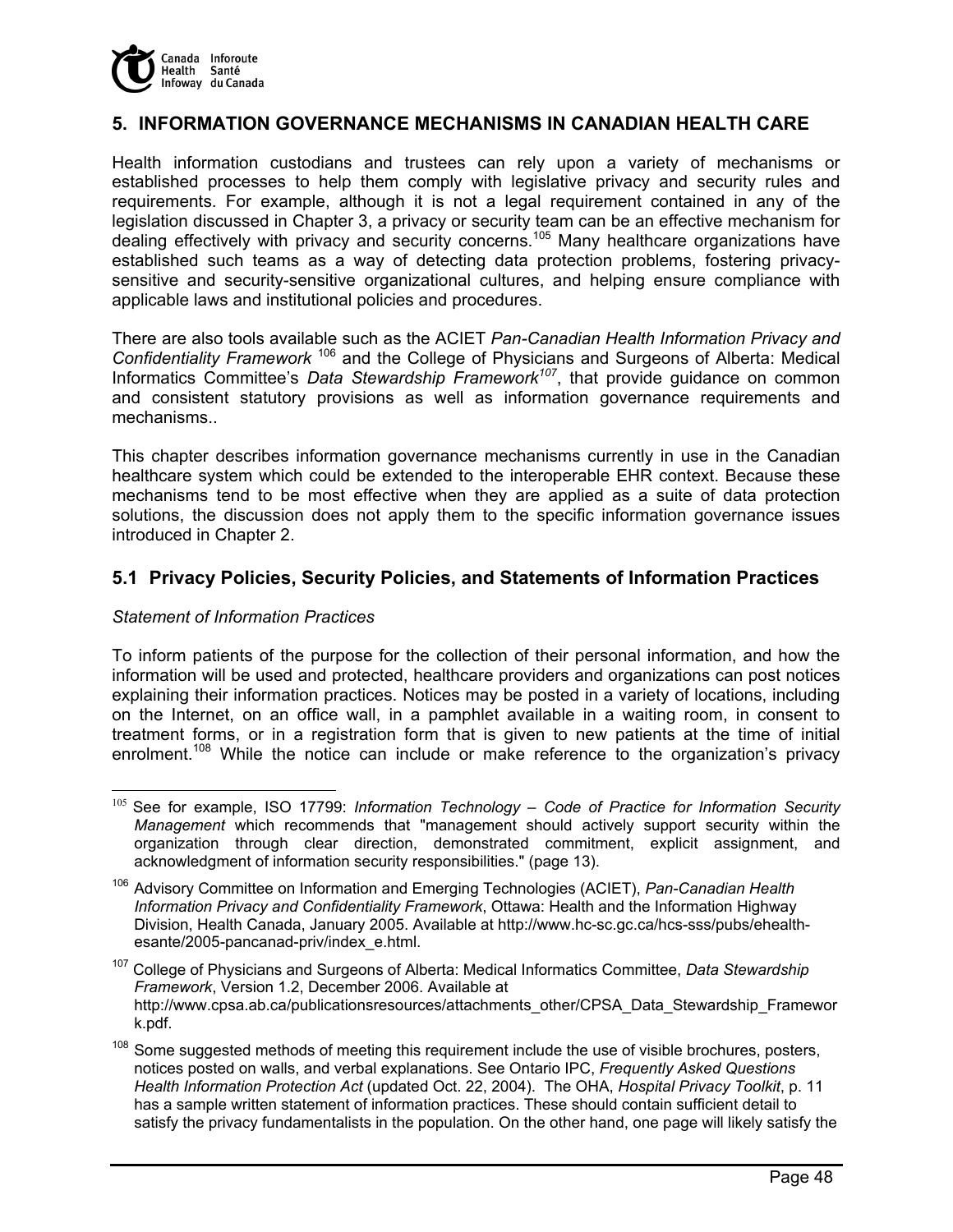

policy, an organization's security policy is not usually made public and so only general statements about security are typically made in the statement of information practices.<sup>109</sup> The goal is to give information about privacy protection to those who are interested and to explain to patients what type of safeguards are in place to protect personal health information from unauthorized collection, use, disclosure, modification, disposal and access.

#### *Privacy Policy*

Most large healthcare organizations, and many small ones, have a written privacy policy. Such policies are often based upon the principled approach used in the CSA Model Code, which has been formally incorporated as Schedule 1 of the *Personal Information Protection and Electronic Documents Act* (PIPEDA).<sup>110</sup> Healthcare organizations often make a copy of their privacy policy, or an abbreviated summary, available on the organization's website.

#### *Security Policy*

Security policies are an essential component of the security controls described in the ISO 17799 security standard (*Information Technology – Code of Practice for Information Security Management)* that has been adopted for use in health care by the BC Health Information Standards Council. The Ontario Health Information Standards Council has also endorsed the portion of this standard that recommends the use of written security policies. A written security policy was also a requirement of the *Infoway* Privacy and Security Requirements (security requirement 2).

Security policies typically need to cover subjects such as: security organization and responsibility, management of information assets, human resources security, physical security, communications security and operations management, access control, systems development, acquisition and maintenance, incident handling, business continuity management, and compliance.

### **5.2 Other Policies Related to Information Governance**

A privacy policy and a security policy will generally include or be supplemented by:

- A confidentiality policy with an accompanying confidentiality agreement;
- A system access policy;

-

- A policy on acceptable use of information technology resources;
- A policy on access to personal health information for research, education and quality assurance purposes;

bulk of the population, who are either privacy pragmatists or who claim not to be concerned about their privacy interests.

<sup>109</sup> For an example of such an information statement for hospital patients, see Ontario Hospital Association, *Guidelines for Managing Privacy, Data Protection and Security for Ontario Hospitals*, appendix 3.

 $110$  The BC government has a "fill in the blanks" form to use to develop a privacy policy for BC PIPA; see PIPA Implementation Tool 8 at http://www.mser.gov.bc.ca/privacyaccess/Privacy/Tools/Pipa\_Tool\_8.htm. For an example of such a privacy policy for an Ontario hospital, see Ontario Hospital Association, *Guidelines for Managing Privacy, Data Protection and Security for Ontario Hospitals*, appendix 1.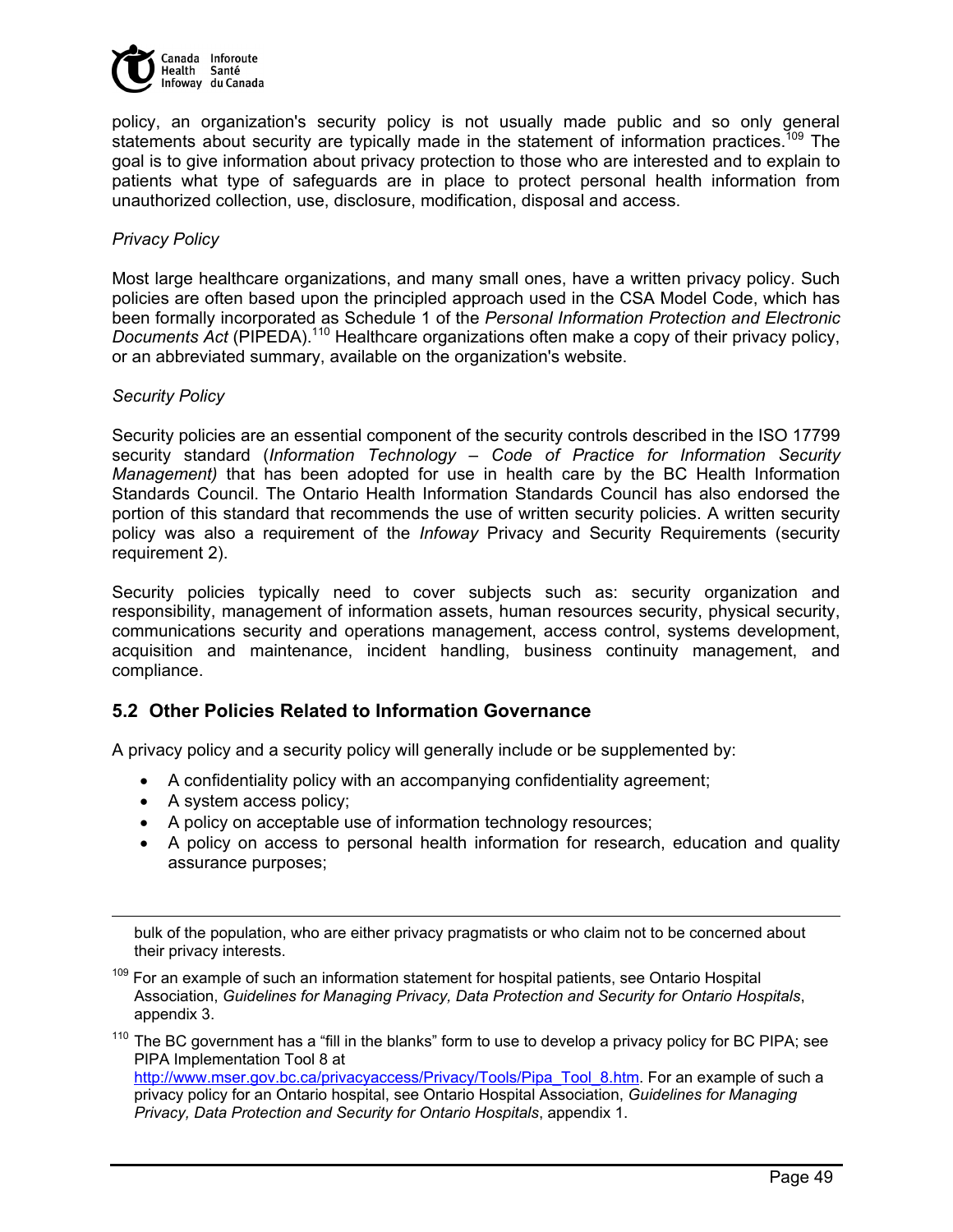

- A policy to address requests to access and correct personal health information in patient records; and
- A policy on retention and destruction of health records.

There are plenty of existing models for such policies to be found among Canada's provinces and territories which can then be adapted to fit local needs and statutory requirements. The interlinked websites of the various Information and Privacy commissioners across the country are excellent sources of quidance.<sup>111</sup>

## **5.3 Privacy Officers and Privacy Teams**

Although health information custodians are ultimately responsible for the personal information in their custody or control, the tasks involved in ensuring privacy protection can be delegated to a staff person designated as the (Chief) Privacy Officer, who then carries out these tasks to promote compliance, particularly in large healthcare organizations.<sup>112</sup>

The most important tasks of a Privacy Officer in a healthcare setting are to understand the requirements of applicable legislation, to provide ongoing privacy and security training, and to answer questions about data protection and security from staff, patients and the public about the various data protection policies of the healthcare institution or practice.<sup>113</sup> Privacy Officers play a key role in investigating suspected problems and managing problems which arise. They should also be part of the business team responsible for policy, process and technology decisions to ensure that privacy and confidentiality are considered and privacy enhancing solutions are adopted wherever possible.

#### **5.4 Information Security Officers and Security Teams**

In many organizations, the role of the (Chief) Information Security Officer is also essential for achieving robust data protection and security practices. Information security officers have responsibility for information security management and information security technology. They are normally assisted by teams that, in large healthcare organizations, cross organizational boundaries. Privacy and security officers work closely together.

### **5.5 Privacy Awareness Training**

 $\overline{a}$ 

Privacy awareness training which includes all related policies and procedures appropriate to the individual's role ensures that everyone handling personal health information understands the sensitive nature of the information involved. In the case of the interoperable EHR, they need to understand the powerful nature of the systems they are using, the responsibilities associated

 $111$  The website of the Privacy Commissioner of Canada has a complete list of the names, addresses, and websites of the provincial and territorial commissioners as well as government sites. See http://www.privcom.gc.ca/information/comms\_e.asp

 $112$  BC, PIPA, s. 4. See PIPA Implementation Tool 3: "What is a Privacy Officer?" at http://www.mser.gov.bc.ca/privacyaccess/Privacy/Tools/PIPA\_Tool\_3.htm. See also "New privacy legislation now in force: what physicians must do to comply," available at: http://www.bcma.org/public/news\_publications/publications/PrivacyToolkit/NewPrivacyLegNowInForce .pdf.

<sup>113</sup> See the discussion of the role of Privacy Officers in Ontario Hospital Association, *Guidelines for Managing Privacy, Data Protection and Security for Ontario Hospitals*, July 2003, pp. 13-15.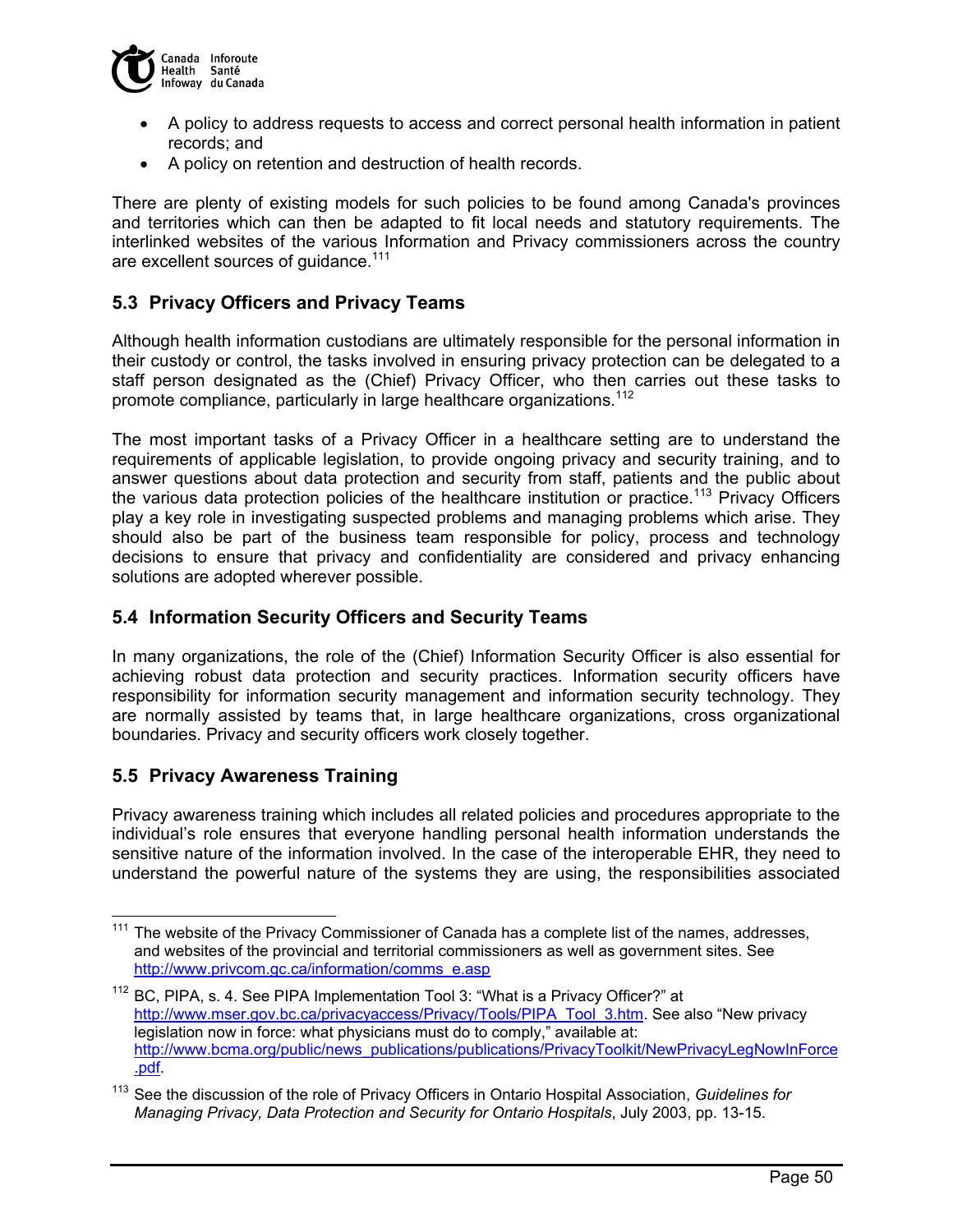

with using the systems, as well as sanctions for misuse of the system.<sup>114</sup> The importance of such training in a world of electronic health records cannot be underestimated, nor can the ongoing burden of delivering such training effectively be underestimated in a healthcare environment and associated support services where training needs and requirements are already numerous.

Training needs to extend to everyone handling personal health information or accessing the system. This includes IT staff and business staff as well as medical receptionists in physician offices and admitting clerks in hospitals. Medical receptionists and admitting clerks update demographic information, schedule appointments, direct patients with lab test requisitions to appropriate specimen collection centres where necessary, retrieve lab test results and distribute them to physicians in their clinics, and perform other tasks that would make them obvious candidates for access to the EHR Infostructure.<sup>115</sup> In some cases, they also have unrestricted access to the electronic health records of large numbers of patients. It is essential that they understand the privacy rules to be upheld, that their access patterns be monitored and audited, and that there are consequences for breaches of confidentiality. Since many healthcare workers in Canada are unionized, unions have a vital role to play in ensuring that their members understand the privacy and data protection obligations of their members — not least because unions may be representing an employee alleged to be in breach of such obligations.

Resources are available to facilitate privacy training. For example, the BC government has a set of 28 slides that present the basics of BC PIPA.<sup>116</sup> Ontario's Smart Systems for Health (SSHA) has online privacy training for Ontario's PHIPA.<sup>117</sup> Many health information custodians and trustees have also developed their own privacy training geared to the specific interests and concerns of their staff. Some hospitals require physicians and interns to undergo privacy training as a component of the renewal of hospital credentials for these healthcare providers.

## **5.6 Security Awareness Training**

Breaches of privacy are often related to failures in information security. These, in turn, are often traced to users or system administrators who did not understand, or did not follow established security-related procedures. As with privacy, maintaining security requires that everyone working with personal health information and EHR systems have access to continued guidance as security issues arise.<sup>118</sup> Like privacy training, the importance of security awareness training — and the burden of delivering it — cannot be underestimated.

As well as providing basic training in topics such as password protection, security awareness training includes informing users of their responsibilities to report suspected security problems or incidents. Such reports are a first-line defence against software and system errors which can lead to security weaknesses that might otherwise go undetected.

 114 On the desirability, and nature of, privacy training, see Ontario Hospital Association, *Guidelines for Managing Privacy, Data Protection and Security for Ontario Hospitals*, July 2003, p. 16.

<sup>&</sup>lt;sup>115</sup> Canada Health Infoway, "Electronic Health Record (EHR) Privacy and Security Conceptual Architecture," June 2005, p. 51.

<sup>&</sup>lt;sup>116</sup> See http://www.mser.gov.bc.ca/privacyaccess/Privacy/psp\_trainSlides.pdf

<sup>117</sup> http://www.sshaprivacy.com/en/TrainingCentre\_Online.aspx

<sup>118</sup> On the desirability, and nature of, privacy training, see Ontario Hospital Association, *Guidelines for Managing Privacy, Data Protection and Security for Ontario Hospitals,* July 2003, p. 16.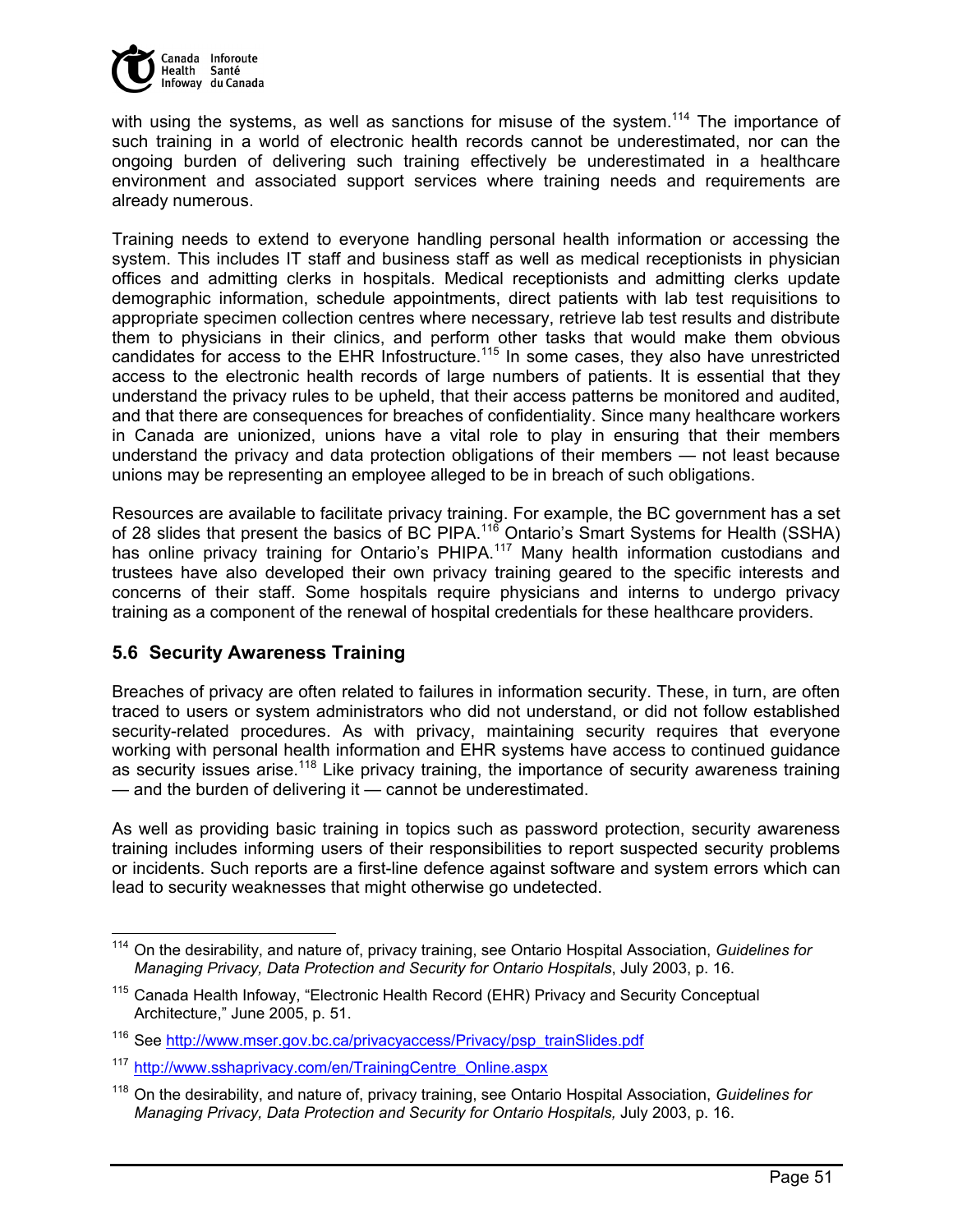

## **5.7 Information and Guidance for Stakeholders**

A basic premise of information governance for privacy and security is that those who want to ask questions — whether patients, their families, physicians, other healthcare professionals, staff, or the media — need to have reliable sources of guidance. Since such questions are often repetitive in nature, one solution is to place Frequently Asked Questions on the websites of healthcare organizations for use by the general public and on the organization's intranet for personnel at all levels. The early examples of University Health Network in Toronto and the Canadian Institute for Health Information have been widely imitated.

### **5.8 Confidentiality Agreements and Guidance for Signatories**

As part of the due diligence associated with the creation and implementation of privacy management plans, healthcare providers and organizations should require all of their staff, including physicians, nurses, staff, researchers, consultants, contractors and students, to sign a confidentiality agreement.<sup>119</sup> Brief, concise, meaningful confidentiality agreements, written in plain language supplemented by "Frequently Asked Questions," help ensure that staff understand their responsibilities as well as the implications and sanctions that could be imposed for failing to uphold policies and their responsibilities. They are a key component of a data protection regime for many healthcare organizations.<sup>120</sup>

Since much of the data flowing into and out of hospitals involves referrals from the offices of physicians, it is crucial for a hospital to include them in understanding their data protection management plans. The BC Medical Association, for example, has prepared a model confidentiality agreement for employees of a medical practice and for third-party service providers.<sup>121</sup>

### **5.9 Monitoring Compliance**

-

It is not enough to have best practices for protecting electronic health records from unauthorized access; compliance should be monitored. The objective is to avoid privacy breaches to the fullest extent possible by technical and other means in order to assure trust in the handling of personal health information. These methodologies include real-time auditing and role-based access controls, as discussed elsewhere in this paper.

### **5.10 Privacy Audit Mechanisms and Site Visits**

All health information custodians should have audit logs in place for monitoring access to EHR systems.<sup>122</sup> These need to be monitored on a regular basis and not just in response to an

- <sup>121</sup> See: http://www.bcma.org/public/news\_publications/publications/PrivacyToolkit/ ConfidentialityEmployees.pdf; and http://www.bcma.org/public/news\_publications/publications/PrivacyToolkit/ Confidentiality\_ServiceProvider.pdf.
- <sup>122</sup> For suggestions about audit trails for physicians keeping electronic health records, see Ontario Hospital Association, *Guidelines for Managing Privacy, Data Protection and Security for Ontario Hospitals,* July 2003, p. 109.

<sup>&</sup>lt;sup>119</sup> See Ontario Hospital Association, *Guidelines for Managing Privacy, Data Protection and Security for Ontario Hospitals,* July 2003, p. 28.

<sup>120</sup> See the sample confidentiality agreement in COACH, *Guidelines for the Protection of Health Information,* p. 86.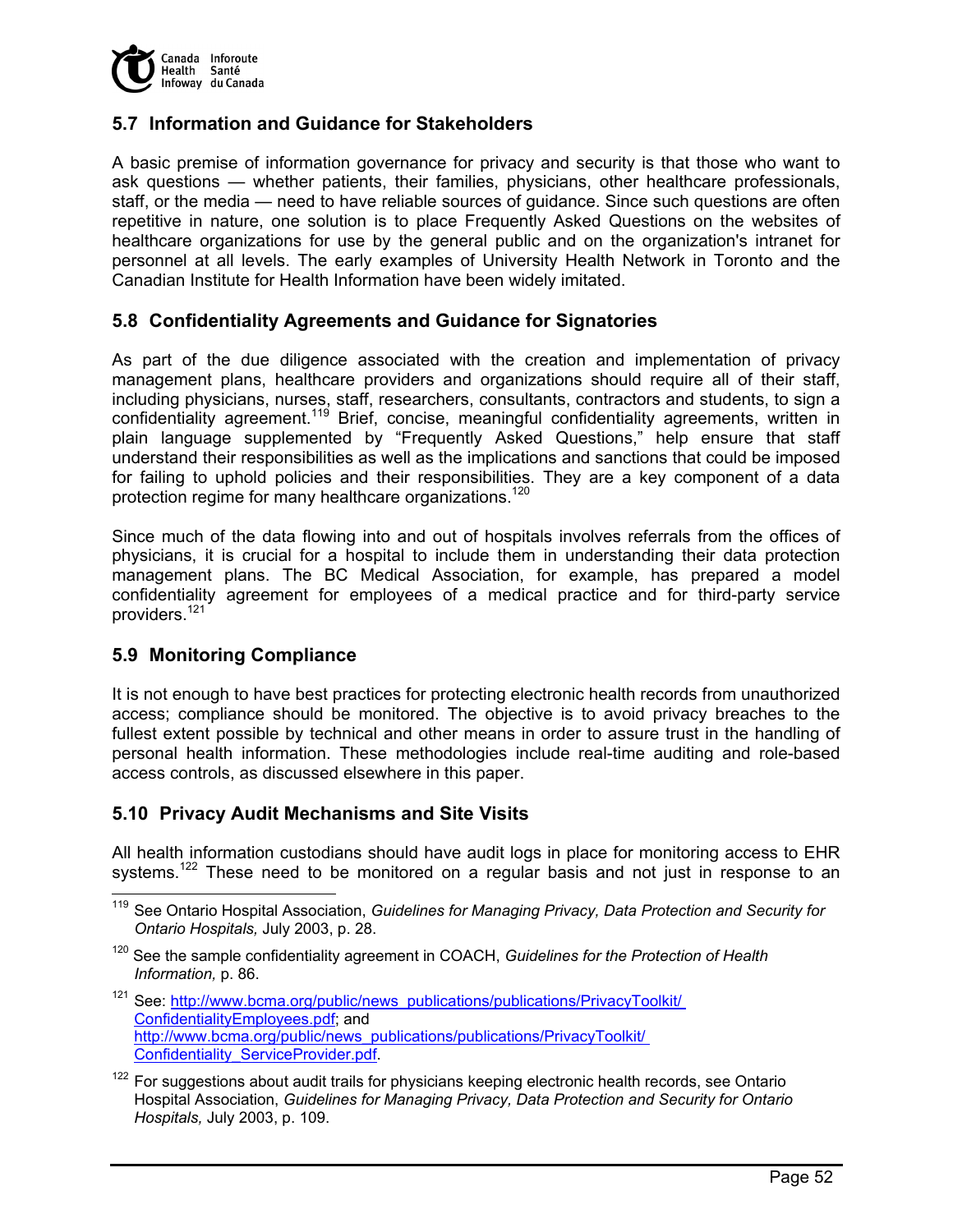

incident. The ability to audit transactions and events taking place within the EHR Infostructure is fundamental to meeting privacy and security requirements. The ability to report on the systems, end-users, patients, and health data involved in each EHR transaction serves a fundamental privacy principle.<sup>123</sup>

Regular audits for compliance need to involve both internal IT auditors and external privacy specialists. A privacy audit has goals and approaches that are similar to a financial audit. As one component of an audit, a privacy specialist should also do site visits to organizations providing outsourced services to observe what is happening in practice with respect to the protection of personal health information.124 Repeated site visits are excellent awareness-raising exercises about privacy and security requirements.

# **5.11 Security Audit Mechanisms: Security Vulnerability Assessments and Penetration Testing**

Security vulnerability assessments are often carried out on large, operational IT systems to evaluate their security posture. Such reviews are often of a highly technical nature and may rely in part on automated toolsets that test various commercial software components and networks by scanning them for known vulnerabilities.

Penetration testing is typically performed by a third party specializing in this type of security audit. It consists of so-called "ethical hackers" using their expertise to attempt to break into an operational system to gain access to information or to make innocuous, but telling, modifications to system parameters or data. Like vulnerability assessments, penetration testing can take various forms. So-called "black-box" penetration testing provides the testers with no prior knowledge of the infrastructure to be tested, whereas "white-box" penetration testing is conducted after testers are given extensive knowledge of the infrastructure to be tested.

## **5.12 Memoranda of Understanding**

A Memorandum of Understanding (MOU) is a standard way for partners in an information handling activity to set out their respective legal obligations on a variety of matters, including the need to meet legal requirements for data protection and security. An example is the management of a shared digital imaging service among eight hospitals in the Thames Valley region of Ontario, each of which has PHIPA obligations in its own right. These hospitals share an agreement on the collective management of privacy and security obligations, such as access controls and auditing, especially within the context of a shared EHR for the region.

# **5.13 Contract Language on Privacy and Data Protection Obligations**

As noted previously, everyone having access to personal health information in a healthcare setting needs to understand their privacy obligations. Thus, a standard contract between, for example, a hospital and an lT vendor should contain confidentiality language to ensure that the privacy of personal health information will be maintained. BC's PIPA, for example, requires that

 <sup>123</sup> Canada Health Infoway, *Electronic Health Record Infostructure Privacy and Security Conceptual Architecture,* Version 1.1, June 2005, p. 108.

<sup>124</sup> See the discussion of both site visits and auditing in Ontario Hospital Association, *Guidelines for Managing Privacy, Data Protection and Security for Ontario Hospitals,* July 2003, pp. 32-34 and 39- 40.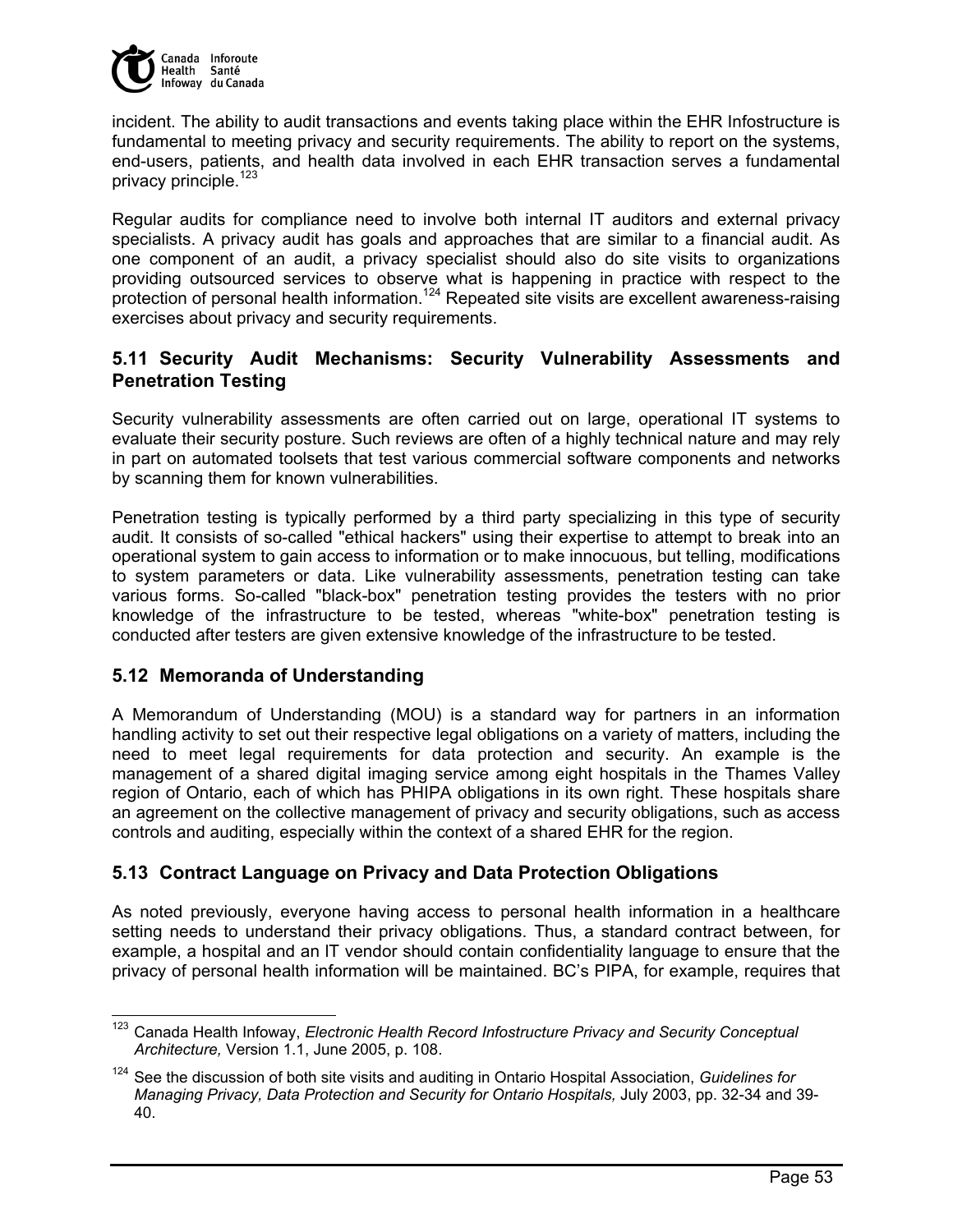

contracts between a service provider, contractor, or consultant and a physician contain contractual language to ensure data protection.<sup>125</sup>

Examples of the types of privacy protective clauses currently found in third-party agreements include:

- **Restriction on agents** (or "affiliates" as they are referred to in Alberta's HIA)**:** Where applicable, agents or affiliates should agree to and acknowledge that they are acting as an "agent" or "affiliate" within the meaning of the applicable privacy statute. As such, they are prohibited from collecting, using, disclosing, retaining, or disposing of data on behalf of any trustee or health information custodian without the custodian's permission. For example, in Ontario, this means that the health information custodian must either have the requisite patient consent or can benefit from an exemption from consent under PHIPA before permitting its agents to deal with personal heath information on its behalf.
- **General limitations:** To limit access to personal health information by third parties as well as internal staff to a need-to-know basis and restrict the collection, use, or disclosure of personal health information to the stated purpose or as required or permitted under the relevant privacy statute.
- **Notification requirement:** To notify the healthcare custodian of any privacy breaches. In Ontario, for example, custodians and their agents must notify, at first reasonable opportunity, when personal health information is lost, stolen, accessed, used, disclosed, copied, modified, or disposed of by unauthorized persons and/or in an unauthorized manner.
- **Privacy requirements:** To protect personal health information using security measures appropriate to the sensitivity of the information and to periodically review and report to the healthcare custodian on the effectiveness of such security measures; to meet or exceed the level of data protection required of the healthcare custodian as per the applicable provisions in any of the privacy statutes.
- **Inspection, Audit and Enforcement:** To permit the healthcare provider to audit and inspect for privacy compliance. The contract should also be made enforceable against a service provider located outside Canadian borders in order to address inter-jurisdictional contraventions.
- **Inquiries and Complaints:** To promptly report to, and co-operate with, health information custodians and trustees if there is any inquiry, complaint or investigation; whether by an individual or the Information and Privacy Commissioner.
- **Liability and Sanctions:** Breach of agreement could result in disciplinary action as well as termination of contract.

As noted in Chapter 2, many third-party agreements are strictly local or regional in nature and were not designed to accommodate information flows across jurisdictional borders. In future, as personal health information flows across jurisdictional boundaries, broader and more comprehensive third-party agreements with vendors and service providers will be needed to

 $\overline{a}$  $125$  The BC government has model contract language in PIPA Implementation Tool No. 9 at http://www.mser.gov.bc.ca/privacyaccess/Privacy/Tools/PIPA\_Tool\_9.pdf.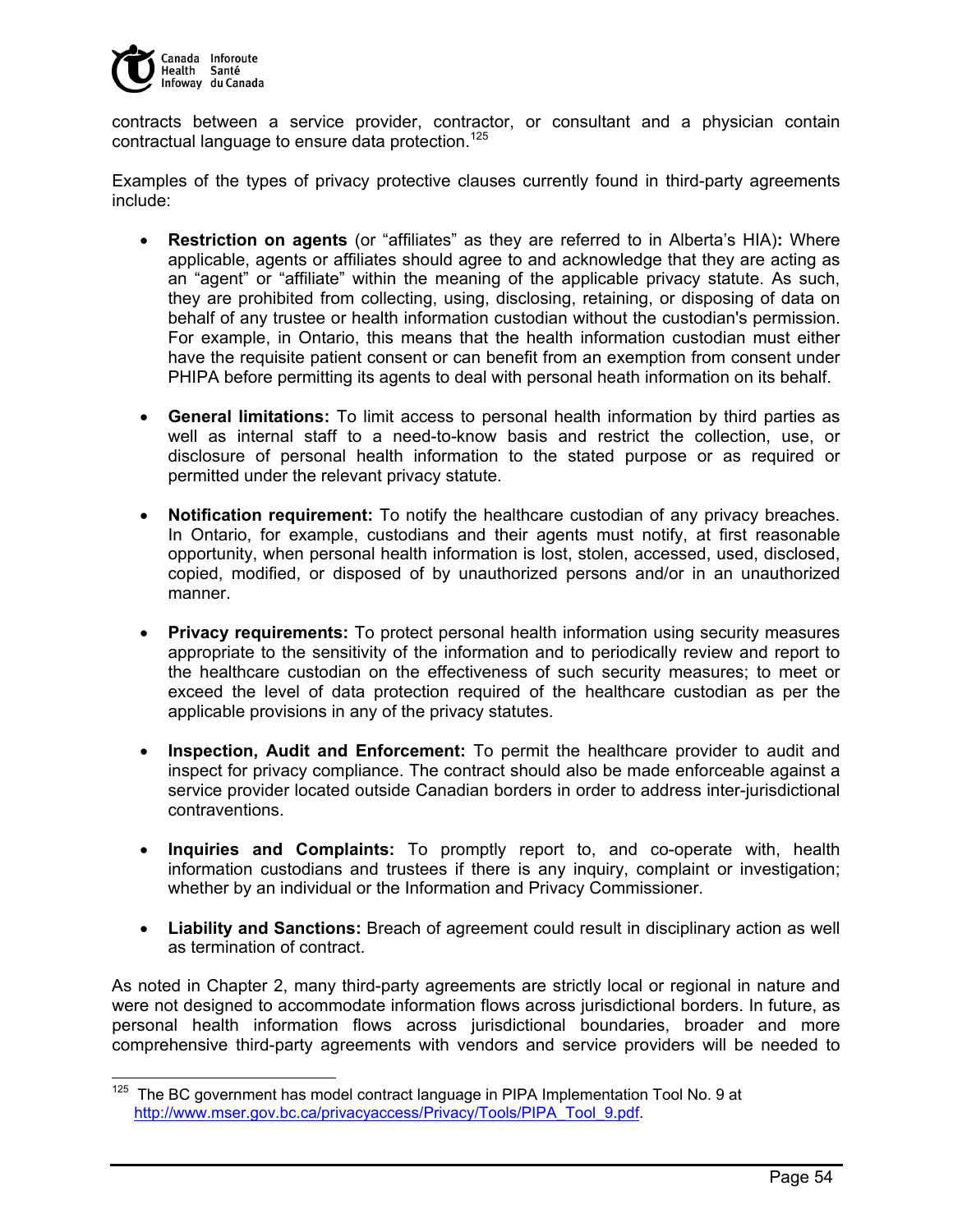

ensure that accountability is maintained. Healthcare administrators may be able to build on the privacy protective clauses listed above, which at least provide a starting point for outlining governance roles and responsibilities.<sup>126</sup>

# **5.14 Data Sharing Agreements**

A key goal of a data protection policy is to create a "chain of accountability" for identifiable personal information that is leaving, even temporarily, the custody and control of a healthcare organization, including physician offices. Data-sharing agreements can be used to achieve this. The relevant privacy rule is that "[a]n organization is responsible for personal information in its possession or custody, including information that has been transferred to a third party for processing. Contractual or other means can be used to provide a comparable level of protection while the information is being processed by a third-party." $127$  Ensuring data-sharing agreements are in place is even more important when an organization is actually disclosing identifiable personal information to an outside party. Depending on the sensitivity of the data transfer, these agreements can be general or specific in nature.<sup>128</sup>

Although provinces with health sector specific laws permit healthcare organizations to share personal health information under the circumstances set out in these statutes and their corresponding regulations, data-sharing agreements are an illustration of a privacy best practice. For example, Ontario's Information and Privacy Commissioner believes that any sharing of personal information should be supported by a written agreement to clarify the rights and obligations of all parties to ensure compliance with relevant legislation. Accordingly, the Commission provides a "Model Data Sharing Agreement," available at www.ipc.on.ca, which includes provisions related to proper data-sharing, retention and disposal of personal information by parties to such an agreement.

## **5.15 Acceptable Use Agreements**

One of the most important means for ensuring that end-users are aware of their responsibility for appropriate access and use of patient data and, furthermore, in protecting the confidentiality of the information, is to have each user sign an acceptable use agreement prior to gaining access to the EHR for the first time.

Some acceptable use agreements are supplemented by a brief statement presented online that users must acknowledge each time they log into the system by clicking a button marked "I agree." The latter is a useful tool in reminding users of their responsibilities but is no substitute for a signed written agreement. Such written agreements can form the basis of legal action against users who flout the provisions of the agreement.

 $\overline{a}$  $126$  See Chapter 3 for a discussion of the privacy protective clauses used in the context of a master service level agreement between Cancer Care Ontario and a US service provider

<sup>&</sup>lt;sup>127</sup> PIPEDA, Schedule 1, 4.1.3.

<sup>128</sup> See Ontario Hospital Association, *Guidelines for Managing Privacy, Data Protection and Security for Ontario Hospitals*, July 2003, pp. 31-32 for specific examples of such data transfers as well as suggested contents for a data sharing agreement (pp. 64-66).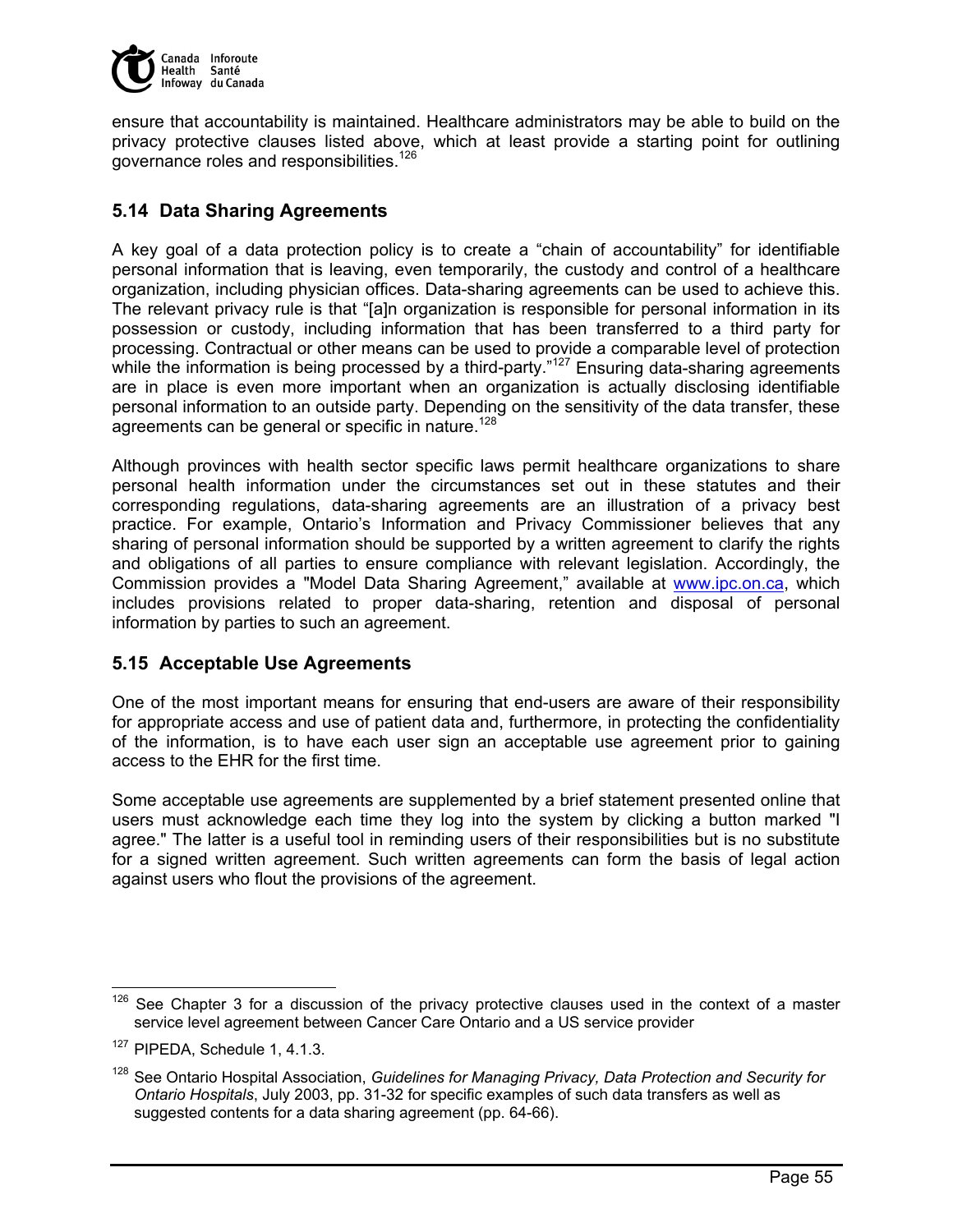

# **6. LESSONS FROM OTHER JURISDICTIONS AND OTHER INDUSTRIAL SECTORS**

Canada is one of a handful of countries devoting significant resources to the building of a comprehensive EHR. Lessons can be learned from similar developments currently underway in the UK, Australia, Japan and the US. In particular, the UK Department of Health has been grappling with information governance issues since 2001 and some of the work done by the UK National Health Service (NHS) merits attention by those involved in similar work in Canada. This chapter briefly examines this and other work from healthcare jurisdictions outside of Canada.

There are also lessons to be learned from other industrial sectors that have built large-scale, complex information infrastructures and so we also examine some of the relevant developments that have taken place in Canada and elsewhere in information governance outside of health care.

# **6.1 Lessons Learned from Other Jurisdictions**

#### *UK National Health Service (NHS) Information Governance Toolkit*

The NHS defines information governance as "a framework for handling personal information in a confidential and secure manner to appropriate ethical and quality standards in a modern health service." The NHS sets information handling standards and gives organizations the tools to achieve these standards in five areas:

- 1 **Holding** information securely and confidentially;
- 2 **Obtaining** information fairly and efficiently;
- 3 **Recording** information accurately and reliably;
- 4 **Using** information effectively and ethically; and
- 5 **Sharing** information appropriately and lawfully.

In 2001, the NHS provided an assessment toolkit for information security measures undertaken by English hospitals. The toolkit measured assessment against the ISO 17799 security standard (*Information Technology – Code of Practice for Information Security Management*). The toolkit included a program to assist hospitals with formulating a security policy by guiding a user through a pre-programmed question and answer session. The success of this undertaking led the UK Department of Health to develop a broader information governance toolkit that included both privacy and security. The current version of this information governance toolkit takes the form of a detailed spreadsheet with pre-programmed macros that automatically calculate scores and graphical presentations of the breadth and comprehensiveness of the hospital's information governance practices.

While this approach involves self-assessment (the "hospital trust", as it is called, is responsible for providing its own responses to the questions posed by the toolkit), a written statement must accompany each answer stating what evidence is available to support the answer given. The results of the assessment are carefully reviewed and hospitals are rated on their responses. After several years of use and refinement, hospitals now work hard to improve below-average scores and aspects of the assessment are made available to interested members of the public.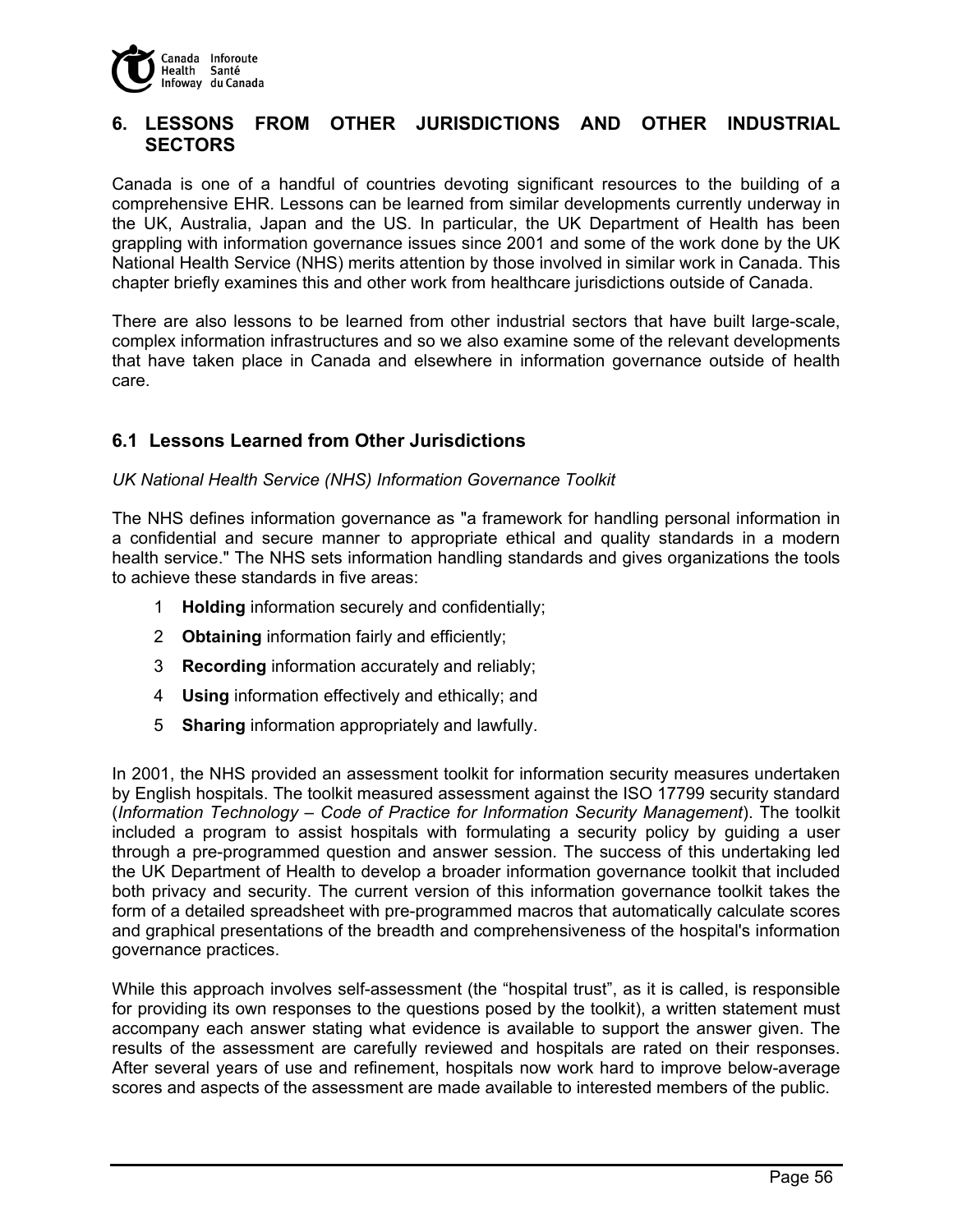

The toolkit's questions are divided into a number of categories: healthcare records management, clinical information assurance, confidentiality and data protection assurance, secondary uses, freedom of information, information governance management, and information security assurance. Answers place the hospital into one of several attainment levels for each question. An example of one of the 23 questions from the data protection category is the following:

*Does the Organization ensure that it has formal contractual arrangements that include compliance with information governance requirements, with all contractors and support organizations?* 

Answer choices are as follows:

• The Organization does not include Service User confidentiality, security and data protection requirements in contracts with contractors and support organizations (attainment level zero).

• At a minimum, basic agreements of undertaking should be signed by contractors to draw their attention to Service User confidentiality, security and data protection requirements (attainment level one). Supporting evidence for this answer would include examples of signed agreements.

• The Organization ensures that all formal contracts include appropriate Service User confidentiality, information security and data protection requirements (attainment level two). Supporting evidence for this answer would include examples of signed agreements.

• The Organization ensures that formal contracts with appropriate information governance requirements are in place with all contractors and support organizations (attainment level three). Supporting evidence for this answer would include details of all contracts.

The toolkit also includes suggested improvement plans for attaining a higher level and a maintenance plan if the hospital has attained the highest level for this question.

The Department of Health has created a version of the toolkit for primary care practices and plans to begin assessing them in the near future.

While not all the questions and answers in the NHS information governance toolkit would be directly applicable to Canadian healthcare institutions, many probably could be and others could be modified to make them relevant within a Canadian context. Any stakeholder wanting to develop evaluative tools to assess the state of information governance in a Canadian jurisdiction would do well to take the NHS toolkit. Further information can be found at https://www.igt.connectingforhealth.nhs.uk/

### *Santa Barbara County Care Data Exchange*

In introducing the information governance toolkit discussed above, the NHS had an enormous advantage in being directly responsible for the funding of all hospitals and primary care trusts (as they are called in the UK) in England. But can an overarching information governance structure work in a cooperative fashion when stakeholders are not tied to a single funding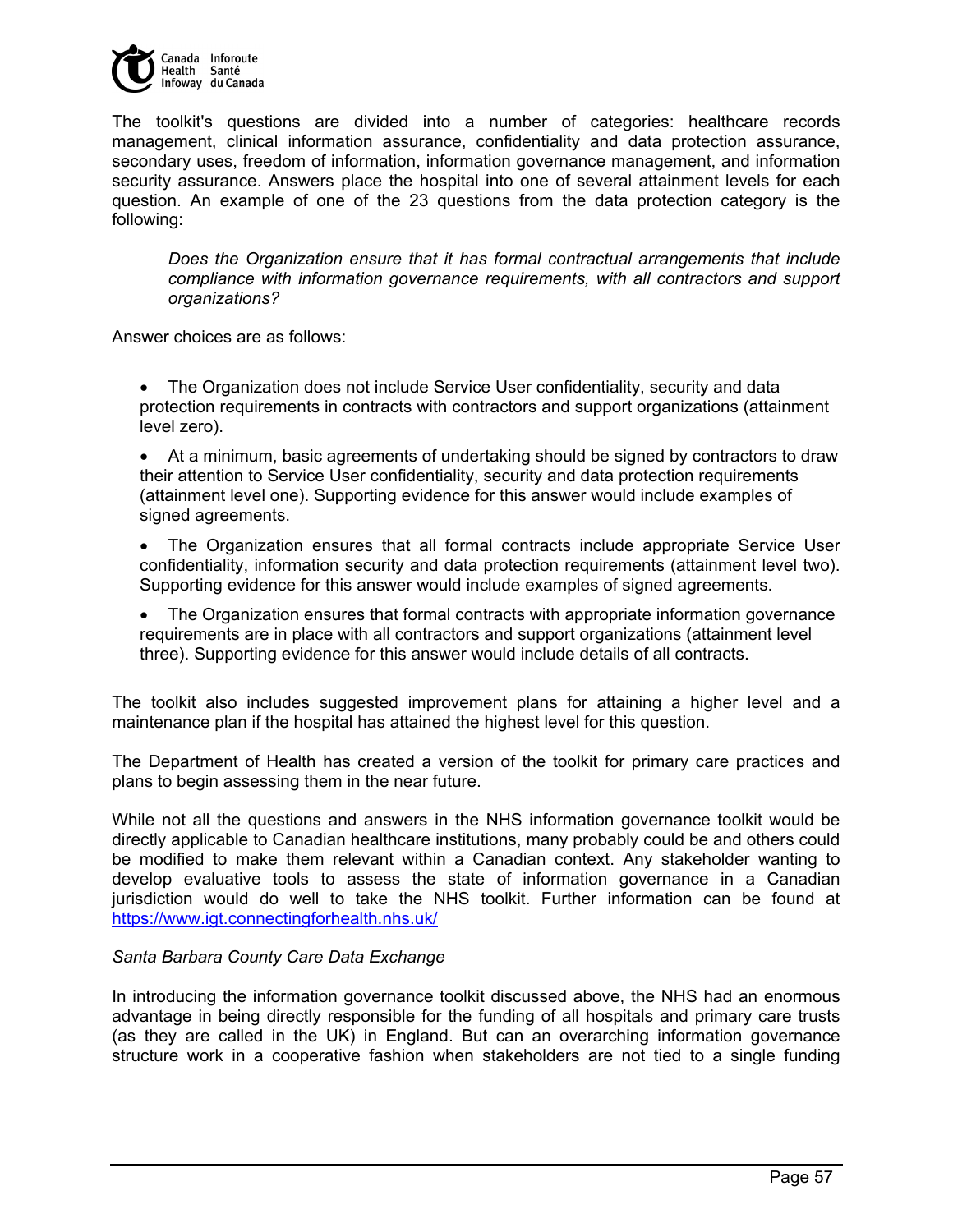

source? The Santa Barbara County Care Data Exchange, in California, was an example of such an arrangement. It operated from 1998 until early 2007.*<sup>129</sup>*

The Exchange was organized as a non-profit "loosely coupled" utility for securely exchanging clinical information. It was available to anyone who chose to join. A partnership model was chosen to minimize up-front, inter-organizational legal risks. The initial project was supported by a \$10M US grant from the California Healthcare Foundation, which also provided funds to support IT systems purchases by individual organizations participating in the Exchange. Investment from local healthcare organizations was expected to fully fund ongoing operations,

The information governance of the Exchange was in the hands of a Care Data Exchange Council that provided overall governance and was composed of one senior leader from each participating organization; each received one vote on all decisions. The Council determined business and operating policies, addressed legal and business issues, and set priorities. Technical Advisory and Clinical Advisory Committees reported to the Council. Security and privacy practices fell under the mandate of both of these committees. Four Care Data Alliances made up of public and private stakeholders across Santa Barbara County reported to the Council and were bound by user agreements. These user agreements included HIPAAconsistent data use and disclosure requirements that were compliant with the US Health Insurance Portability and Accountability Act, 1996 (HIPAA). Substantial effort and financial resources were put into legal reviews to address US federal and California state privacy laws.

Stringent security specifications were built into the technology design and implementation (authentication, informed consent, auditing, and logging) and strict access control policies were in place. The Exchange believed the most important components of security to be the business processes surrounding it, so care was taken to ensure that complaints and access control procedures were handled expeditiously.

Several information governance lessons were learned over the more than eight years in which the Exchange operated. Physician concerns were raised about whether the clinical data exchanged could be pooled and used to profile or evaluate their practices. As a result, assurances were put in place that this would not happen. There was also user resistance to security certificates and requests for other forms of authentication.

There appears to be a first-mover disadvantage in making health information interoperable due to intra-organizational barriers that are compounded in a regional context. Health information exchange is likely to remain incremental despite the technological ability to enable it.

The need for independent and locally trusted third parties to act as catalysts in the development of health information exchange efforts has been compelling. The now defunct Exchange stated that the success of regional health information exchange efforts is tied to the extent to which they are locally driven; building on existing care delivery systems and trust relationships.

<sup>&</sup>lt;sup>129</sup> Effective March 2007, the Santa Barbara County Care Data Exchange ceased operation. In the article "*What Killed the Santa Barbara County Care Data Exchange?"* Bruce Merlin Fried, Esq. March 12, 2007 explains that although privacy and security concerns were mostly overcome, there remained significant outstanding hurdles such as, challenges in technical interfaces with legacy systems, liability issues, lack of an on-going funding model and lengthy delays in full deployment. The article is available at http://www.ihealthbeat.org/index.cfm?Action=dspItem&itemid=131621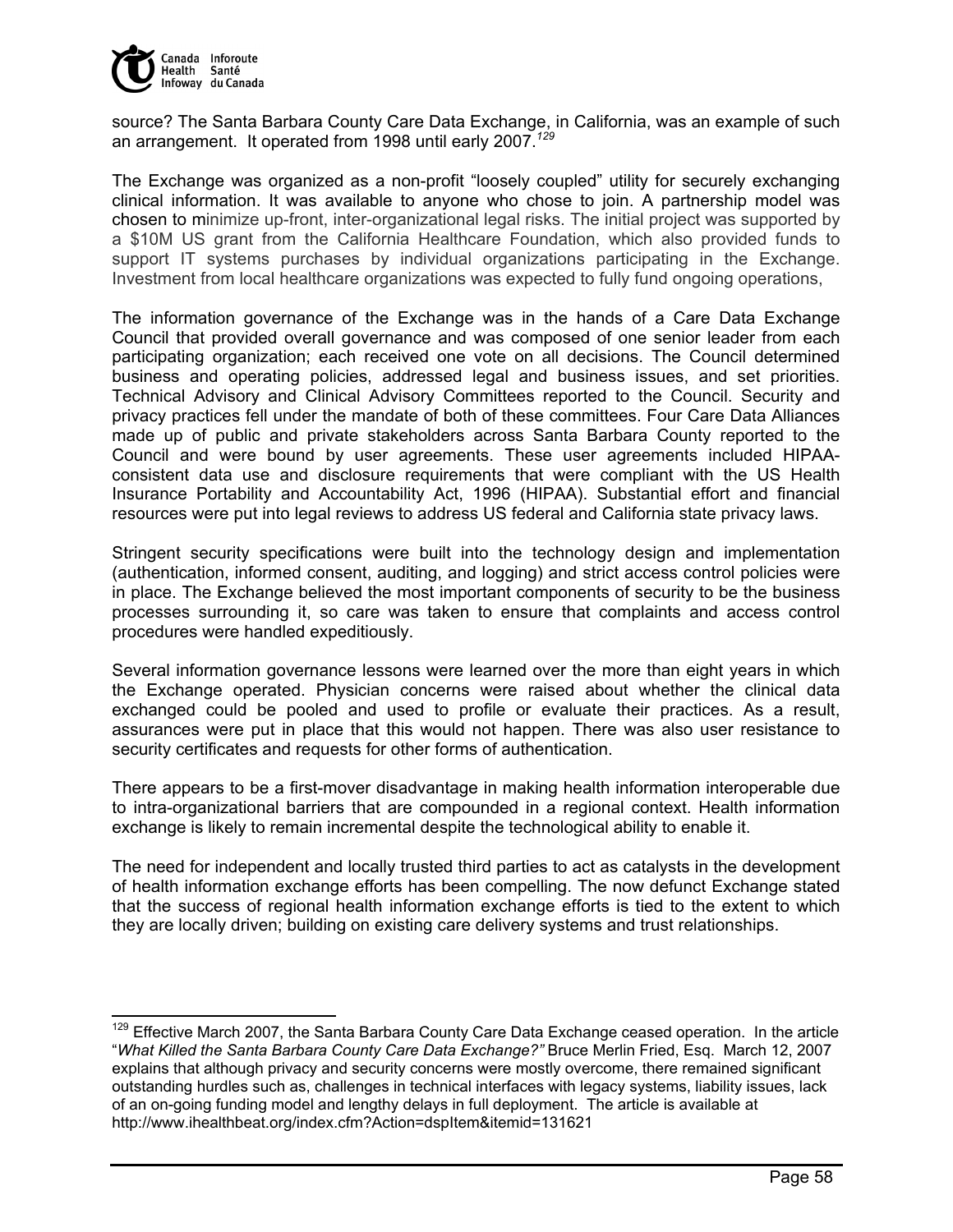

#### *Kaiser Permanente*

Kaiser Permanente is the largest non-profit health plan in the United States and serves the health care needs of 8.2 million patients in nine states and the District of Columbia. It was founded in 1945 as a non-profit, group-practice health plan with headquarters in Oakland, California. Today, it encompasses Kaiser Foundation Health Plan, Inc. (a non-profit, publicbenefit corporation), Kaiser Foundation Hospitals (a non-profit, public-benefit corporation), and the Permanente Medical Groups (for-profit professional organizations), as well as Permanente Dental Associates. As of 2003, Kaiser had 135,000 employees and 11,000 physicians.

The Kaiser Permanente HealthConnect program functions as an interoperable EHR across Kaiser Permanente. It is currently the world's largest deployment of an EHR. It integrates clinical records with appointments, registration and billing: A patient's medical history is available to every clinician who is involved in that patient's care, even if the primary care physician is in Georgia, an attending nurse is in Colorado, and a consulting specialist is in California. It also includes features such as maintenance of a medication profile for patients and checking for drug interactions when new prescriptions are entered. Patients now have access to portions of their record online, as well as being able to book appointments online. Security features include rolebased access control: Mental and behavioural health specialists can see mental health records, but other health professionals will only gain access to the information in emergencies. Indeed, the size, scope and sophistication of Kaiser's EHR mirror many aspects of the interoperable EHR envisioned by *Infoway*.

In 1997, the Permanente Federation, a limited liability company, was created as a partnership among the Permanente Medical Groups. This partnership entrusts the Federation with national decision-making authority for the regional Permanente Medical Groups. The Federation is governed by a five-person executive committee made up of four executive medical directors and an appointed executive director who is responsible for day-to-day activities.

Accountability is demanded of Kaiser's system users: All are held personally accountable for protecting patient data. This accountability is enforced through routine surveillance and investigation of complaints using audit records of accesses and actions. Sanctions include termination of employment and notification to appropriate authorities

Kaiser explicitly describes "rights" to which its participating members (i.e., patients) are entitled. They include privacy rights such as a guarantee not to release medical information without express patient consent or as required or permitted by law, the right to receive copies of medical records, the opportunity to correct mistakes, and the right to receive an accounting of who has accessed a patient's record. As providers of health care and health plans, Kaiser is subject to oversight conducted by federal and state agencies. These agencies may conduct audits of operations and activities. Kaiser is subject to HIPAA and certain state laws on privacy.

More information is available at

http://members.kaiserpermanente.org/kpweb/historykp/entrypage.do and http://www.himss.org/handouts/SafeguardingPrivacy-October10.pdf

# **6.2 Lessons Learned from Other Industrial Sectors**

#### *Interac Association*

Interac develops and operates Canada's national network of two shared electronic financial services: Shared Cash Dispensing at automated banking machines (ABMs) and Interac Direct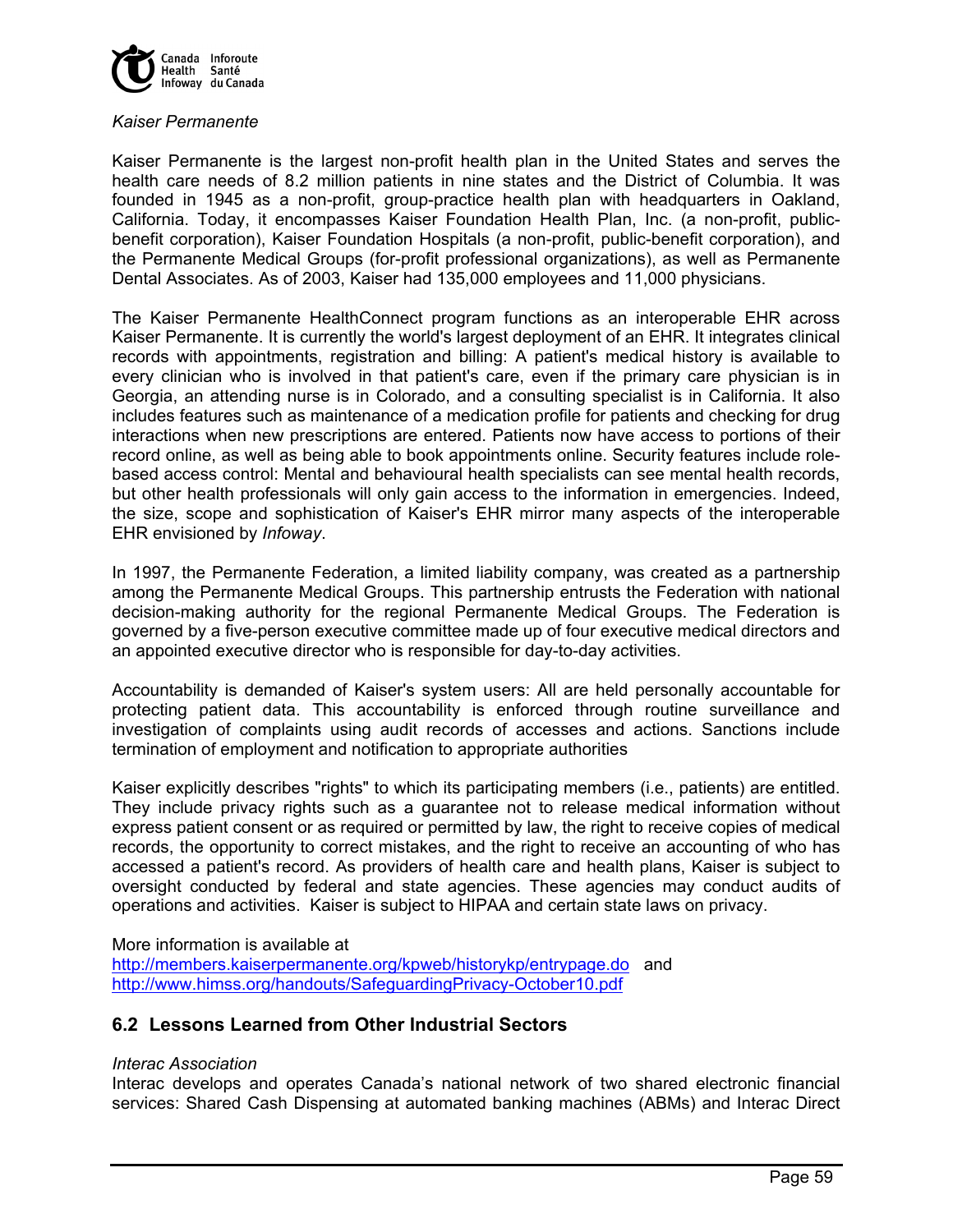

Payment (IDP, national debit service). In 2003, there were 35,000 ABMs available in Canada, and two billion purchases made using IDP. The network is completely decentralized so there is no single point-of-failure that might shut the system down.

Interac is an unincorporated, non-profit association. The association exists to facilitate the exchange of settlement obligations between a cardholder's financial institution and the operator of the terminal; it plays no part in the actual transfer of funds. Membership includes banks and other financial institutions, but any company incorporated in Canada is eligible to join. The Interac Association collects fees to cover operating costs from its members, not from cardholders.

A 14- member Board of Directors oversees all aspects of governance. It is composed of member-appointed representatives in proportion to transaction volumes. The Board sets and enforces the rules governing transactions routed over the Inter-Member Network, and oversees management of network operations, common marketing support and promotion of Interac services.

The Association endorses the Canadian Code of Practice for Consumer Debit Card Services (prepared by the Electronic Funds Transfer Working Group) which was developed to help protect consumers in their use of debit card services in Canada by clarifying consumer and industry responsibilities. The Code outlines standards regarding cardholder agreements and consumer disclosure, liability for loss and dispute resolution.

The Interac experience shows that a large-scale, Canada-wide IT network can be efficiently deployed and governed to enable highly reliable, high-volume exchanges of confidential personal information among a diverse set of stakeholders.

More information is available at www.interac.org

#### *Canadian Securities Administrators (CSA)*

The CSA is a forum for the 13 securities regulatory authorities of Canada's provinces and territories to coordinate and harmonize regulation of Canadian capital markets; as well as to share ideas, design policies and regulations that are consistent across the country, and ensure the smooth operation of Canada's securities industry. It is a cooperative membership association. Funding and support are provided on a voluntary basis from each member's operating budget.

Certain activities are fundamental to each provincial or territorial regulator: reviewing prospectuses; monitoring continuous disclosure documents; conducting compliance reviews of registrants; granting discretionary exemptions from regulatory requirements; educating and informing industry and investors; conducting investigations of possible violations of securities laws; and commencing proceedings before a tribunal or applicable Provincial Court of Justice. As in health care, securities administrators must deal with jurisdictional variances in regulations. Despite these variances, the CSA has determined a core set of regulatory requirements that are substantially the same in all jurisdictions and are of fundamental benefit to investors and capital markets. The CSA works toward regulatory initiatives that are coordinated across the country, as its members believe these best serve investors and markets. CSA members also believe regulation must accommodate both national and local concerns, priorities and issues.

The CSA was re-structured in September 2003 into a more formal organization. A Chair and Vice-Chair are elected by members for two-year terms. A permanent Secretariat opened in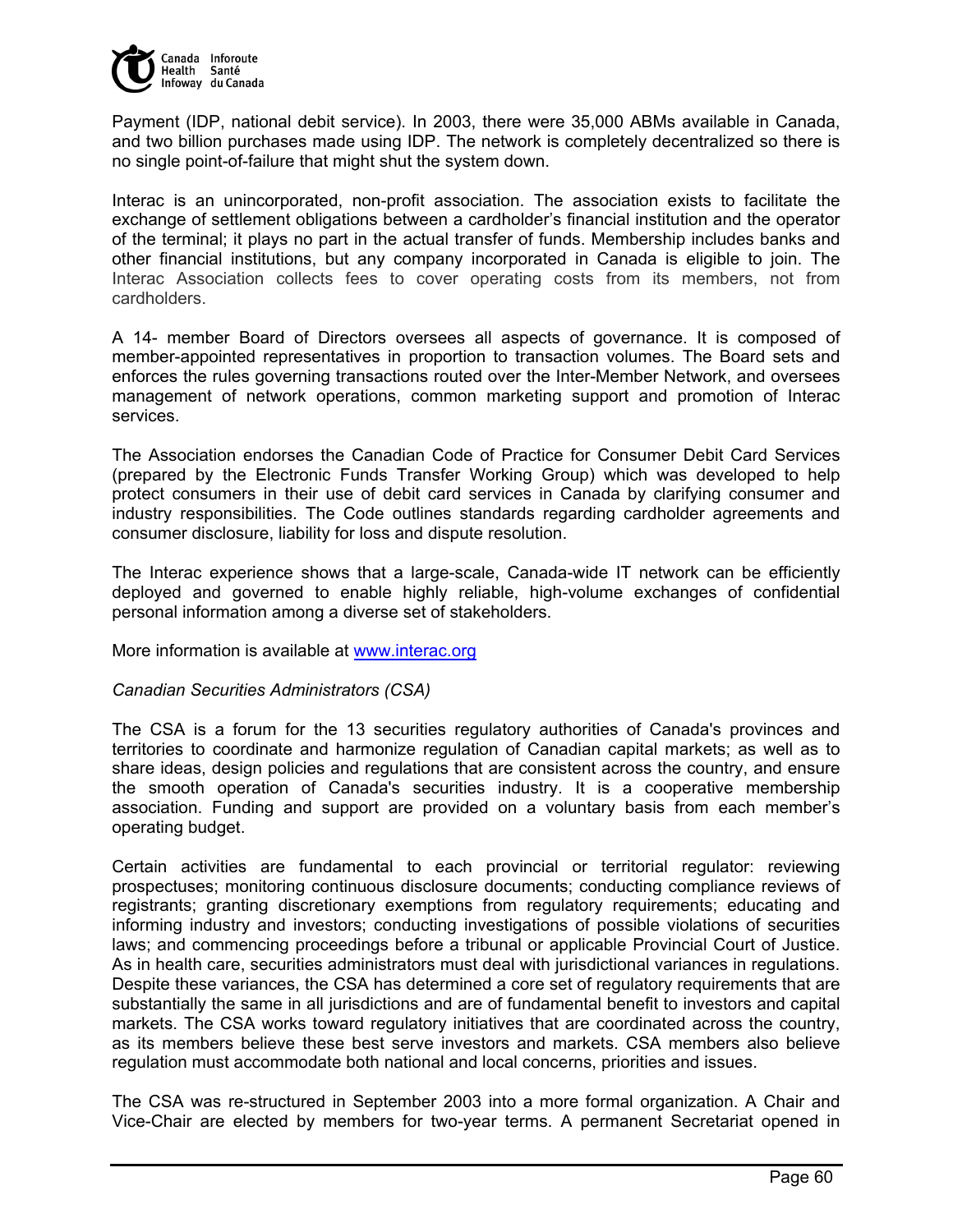

March 2004 in Montreal. It provides the organizational stability necessary for CSA to function efficiently. A Policy Coordination Committee (an executive-style committee to oversee CSA's policy initiatives) was established in August 2003. Its members are the chairs of six regulators (BC, Alberta, Manitoba, Ontario, Quebec, and Nova Scotia). Each CSA member has its own staff that works on policy development and delivers regulatory programs through their participation in CSA Committees. Among the standing committees of the CSA is one devoted to information systems.

The CSA also has a standing committee on enforcement that shares information and identifies gaps and trends in enforcement activities. The committee focuses on the inter-relationship and interplay between the various national and international organizations, agencies and selfregulatory organizations involved in the detection, investigation and prosecution of illegal market activities. It identifies Commission and Court decisions which might have an impact on the regulatory regime and implements the consequent policies. It establishes and maintains crossjurisdictional processes and coordinated inter-jurisdictional investigations. It also maintains a database of enforcement activity.

Those readers concerned about the effect that inter-jurisdictional data transfers may have on health information custodial responsibilities may find the CSA's approach of interest. The CSA has developed a system of "mutual reliance" that designates one securities regulator as the lead agency when it comes to reviewing applications or disclosure documents from companies which report to more than one jurisdiction. A Mutual Reliance Review System (MRRS) was introduced in 1998 to reduce unnecessary duplication in the review of filings made in multiple jurisdictions. The purpose of this system is to increase market efficiency by streamlining the process and reducing the number of regulatory agencies a company must deal with. It was implemented through a Memorandum of Understanding among the CSA members, based on the principles of mutual reliance. Mutual reliance means that, in exercising discretion under securities legislation, the decision-maker in a particular securities regulatory authority is prepared to rely primarily on the analysis and review of the staff of another securities regulatory authority. The MOU does not involve a delegation of power by the various securities commissions. Jurisdictions "opt in" to a principal regulator's decision and "opt-outs" must be reported quarterly to CSA Chairs. There are very few opt-outs under this scheme. Mutual reliance principles are also applied to effect streamlined regulation in other contexts such as enforcement and registrant regulation.

Clearly, the CSA has surmounted challenges posed by jurisdiction-specific securities laws and regulations and has worked out common requirements. By adopting the Memoranda of Understanding described above, members have streamlined inter-jurisdictional transactions in the face of differing jurisdictional securities legislation and regulation. Perhaps a similar effort among healthcare jurisdictions in Canada would likewise be successful in dealing with the cross-jurisdictional handling of important issues such as consent, security incident handling and privacy breaches.

# *Australian Standard on IT Information Governance*

Australia has produced a standard on information governance. Australian standard AS 8015- 2005 *Corporate Governance of Information and Communication Technology* provides a framework of principles for governance boards of organizations to use when evaluating, directing and monitoring the IT portfolio of the organization. It is related to another Australian standard, AS 8000-2003 *Corporate Governance – Good Governance Principles*, that provides guidance on good governance principles and codes of conduct.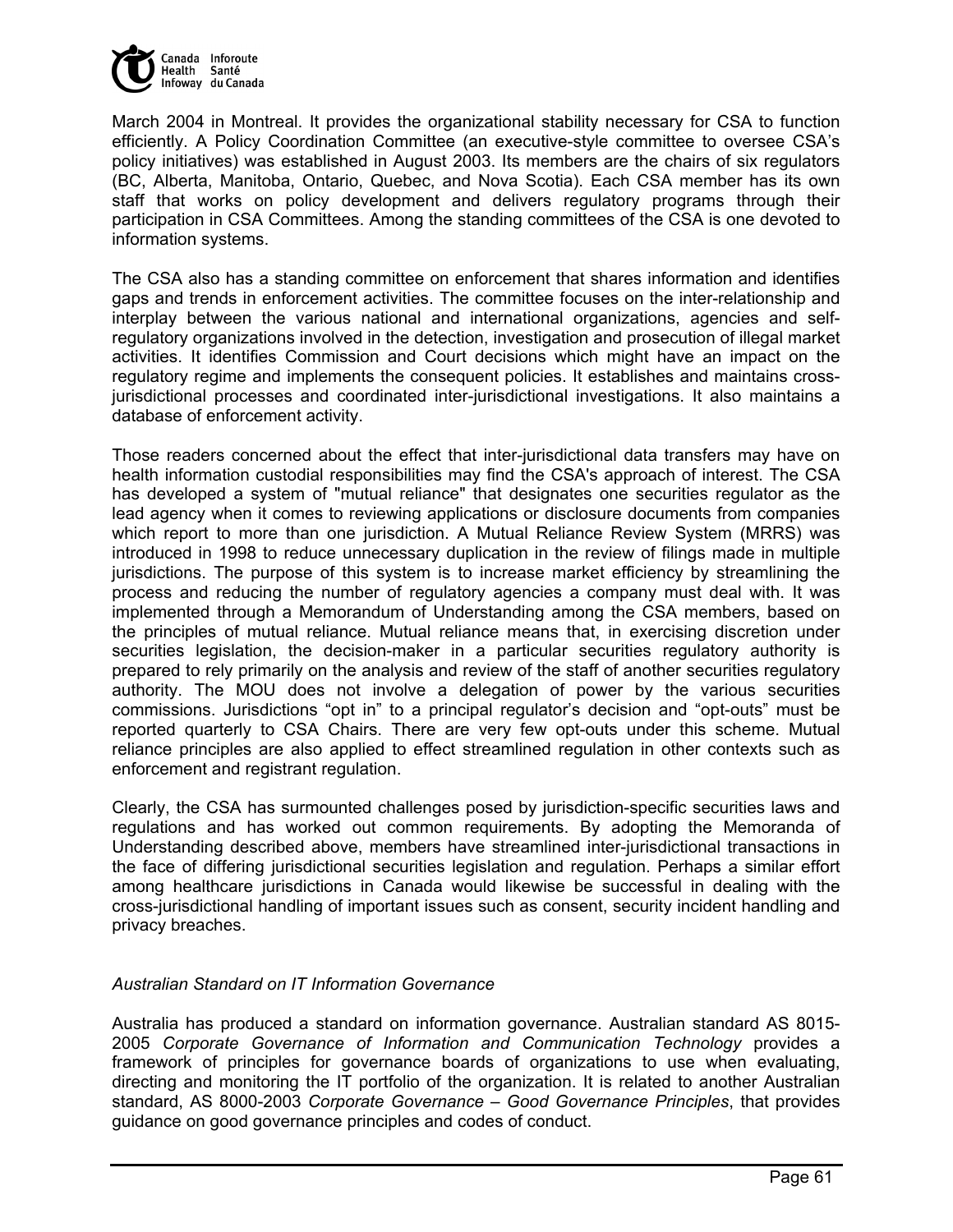

The purpose of the first standard is threefold:

- To promote effective, efficient and acceptable use of ICT in organizations by providing stakeholders (including consumers, shareholders, and employees) with the confidence that, if the Standard is followed, they can trust in the organization's corporate governance of ICT;
- Informing and guiding Directors of organizations in governing the use of ICT in their organization; and
- Providing a basis for objective evaluation of the corporate governance of ICT.

The standard lays out six principles for good information governance related to establishing clearly understood responsibilities, planning, acquisition, performance, conformance and respect for human factors. It also provides a model that directors of organizations can follow that involves three tasks: evaluating the use of ICT; preparation and implementation of plans and policies; and monitoring conformance to policies, and performance against the plans. A framework is included that guides implementers of the standard on how best to implement each of the six principles.

The second standard on corporate governance discusses structural elements of good governance, such as commitment, governance policy, board responsibility, continuous improvement; operational elements of governance, such as identification of issues, operating procedures for governance, dealing with breaches and complaints, and record keeping; and maintenance elements of good governance, such as education and training, communication, monitoring, assessment and review, and liaisons. It also lays out governing board responsibilities, disclosure and transparency obligations, and the roles of stakeholders in governance, among others.

While no similar Canadian standards exist yet, these Australian standards are a good starting point for the elucidation of information governance principles.

# *International Air Transport Association (IATA)*

IATA is the primary vehicle for inter-airline cooperation in promoting safe, reliable, secure and economical air services. It is a non-profit, membership-based, global trade association representing 270 members from more than 140 nations and 94 per cent of international scheduled air traffic. Its members are all airlines, but other industry partners (suppliers, travel agencies, and freight forwarders) can participate as non-members in different IATA programs and benefit from operational resources. IATA's budget is paid by dues collected from members.

IATA's mission is to represent and serve the airline industry while:

- Promoting safe, reliable and secure air services;
- Providing means of collaboration among airlines engaged in international air transport; and
- Cooperating with the International Civil Aviation Organization and other relevant international organisations.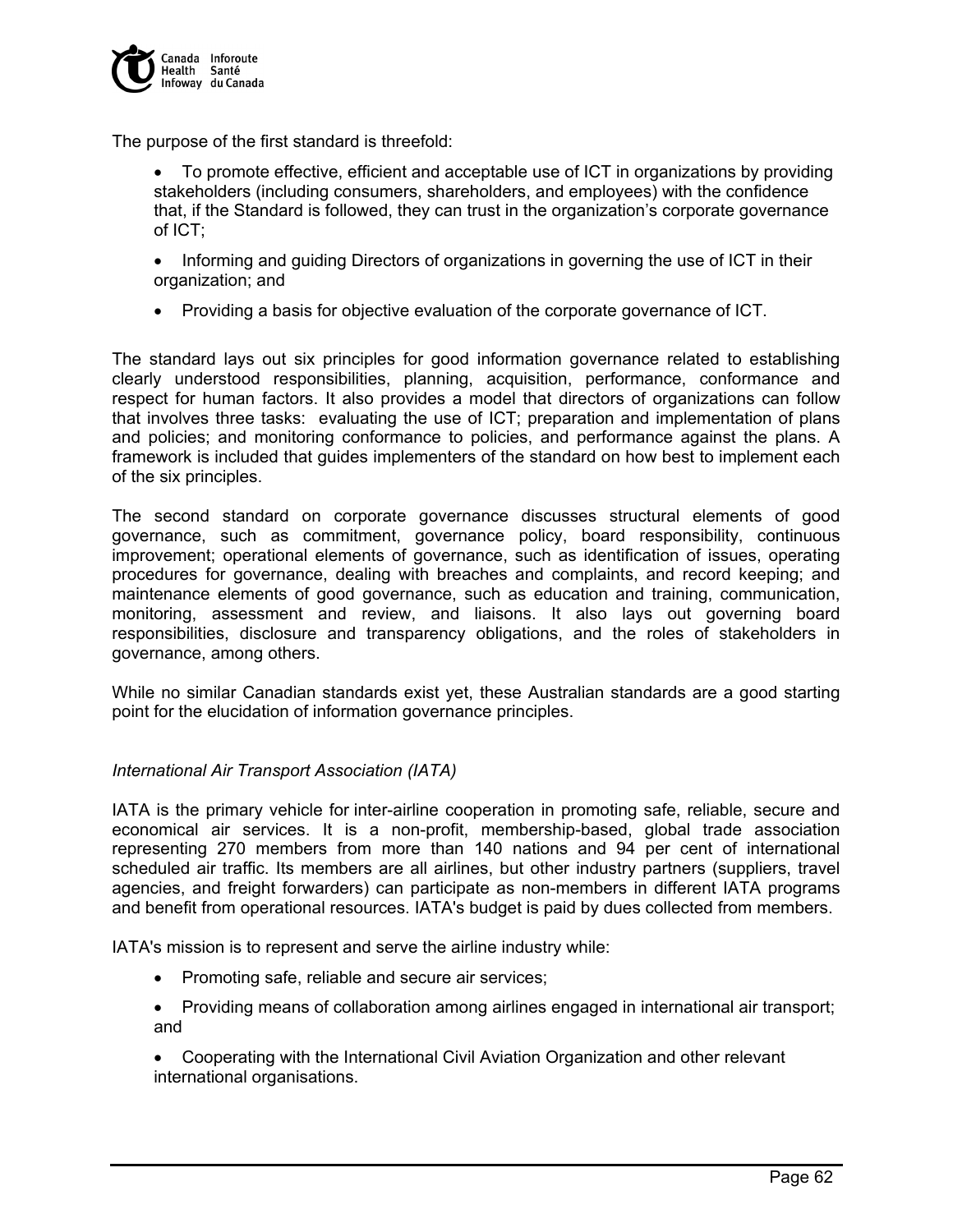

The Board of Governors exercises executive committee functions and is accountable to the Association's annual General Meeting, at which members have the opportunity to vote and make final decisions on all matters. The Board of Governors acts on behalf of, and in the interests of, the Association. In this capacity, its members represent the Association as a whole. The Board is composed of not more than 31 persons elected for a three-year term from among representatives of active members, who serve without remuneration.

IATA has a six-point safety and security program:

- 1 Safety auditing (the first airline safety audit program based on internationally harmonized standards; designed to help airlines share audit resources and reduce the overall number of audits performed);
- 2 Infrastructure safety (e.g. air traffic control, pilot/controller);
- 3 Safety data management and analysis (i.e., event monitoring and occurrence investigation support);
- 4 Safety management systems (sets out a company's safety policy and its intent to manage risk);
- 5 Flying operations; and
- 6 Cargo and dangerous goods safety.

The safety and security of airlines systems are no less critical than those in health care. IATA has surmounted legal, regulatory, operational and practical barriers to promote the smooth interoperation of sophisticated mission-critical IT systems that span 140 countries. This was achieved cooperatively in spite of IATA's members being business rivals in the highly competitive airline industry. In contrast, a pan-Canadian interoperable EHR would operate within many fewer jurisdictions and perhaps connect to fewer interoperating systems. Those involved in implementing the pan-Canadian EHR can draw inspiration from the success of undertakings such as the one described above.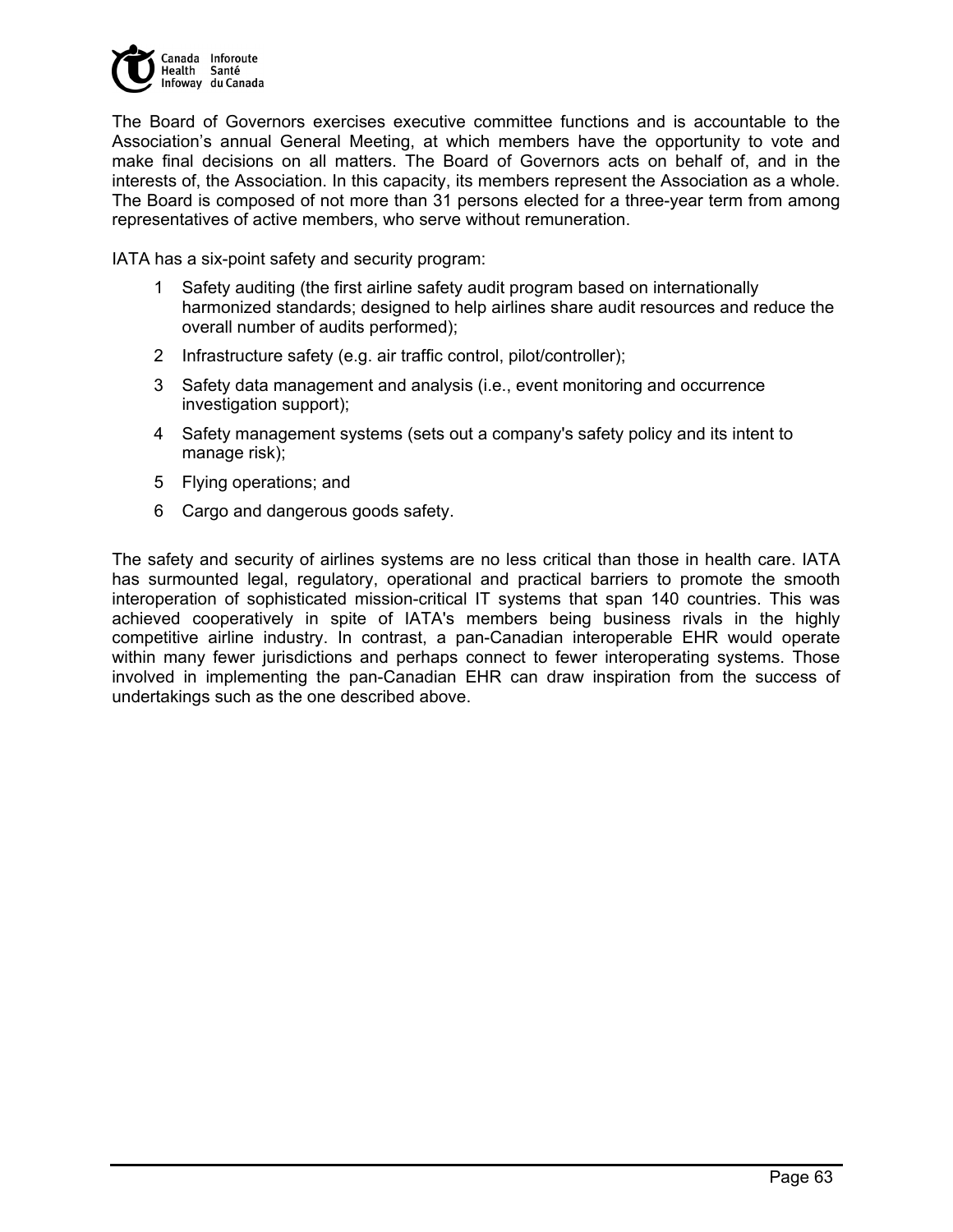

# **7. CONCLUSIONS**

#### *Conclusions*

The overall objectives of the pan-Canadian interoperable EHR initiative are to increase the efficiency of the health system, improve access to health services and improve the quality of health services provided to Canadians. This will be achieved in part by increasing the speed and volume at which authorized end-users share and/or transfer patient information.

Governance is not a new concept and information governance is not new to the health record environment. Many components of information governance discussed in this paper apply and have been addressed to varying degrees in the paper world of health records. However, the interoperable EHR changes the environment within which information flows. As such, the rules related to information collection, use, disclosure and management in an interoperable EHR environment bear careful consideration, especially if EHR initiatives are to be accepted by healthcare providers and the public.

With respect to the vast array of information governance topics identified in this paper, the large number of diverse stakeholders with interest in these topics, and the complex legislative, regulatory and ethical schema that must be respected, it is likely that a variety of approaches to information governance will be required. These options could involve cross-disciplinary committees, or intra-jurisdictional working groups or teams, among others, to identify and arrive at information governance solutions for a pan-Canadian interoperable EHR.

Consideration also needs to be given to where responsibility for information governance management will reside. Perhaps it can be managed from within existing information governance structures, or perhaps, similar to Interac, the Canadian Securities Administrators and the International Air Transport Association, an additional central structure will be necessary in order to be seen to provide an effective and efficient way to manage some of the information governance topics identified in this paper.

Information governance in the interoperable EHR is already beginning to be addressed and considered by many involved in the EHR initiative. It is recognized that it will take time to involve the necessary stakeholders and arrive at acceptable approaches. Currently, EHR developments are primarily domain and jurisdiction based and it will be some time before interoperability is achieved within a jurisdiction, let alone at a pan-Canadian level. As such, while some topics, such as role-based access, may require attention in the short term, in other cases there is time to address the topics in an incremental manner, over time, on an intra-jurisdictional basis as the components of interoperable EHR systems develop and as the information necessary to arrive at reasonable approaches becomes available. Further, as noted in the paper, there are many information governance mechanisms currently in place that apply to the world of paper-based records, which can be leveraged for the development of future information governance solutions in a pan-Canadian interoperable EHR environment.

This paper is intended to foster discussion and promote action. Readers are encouraged to share this paper with their colleagues.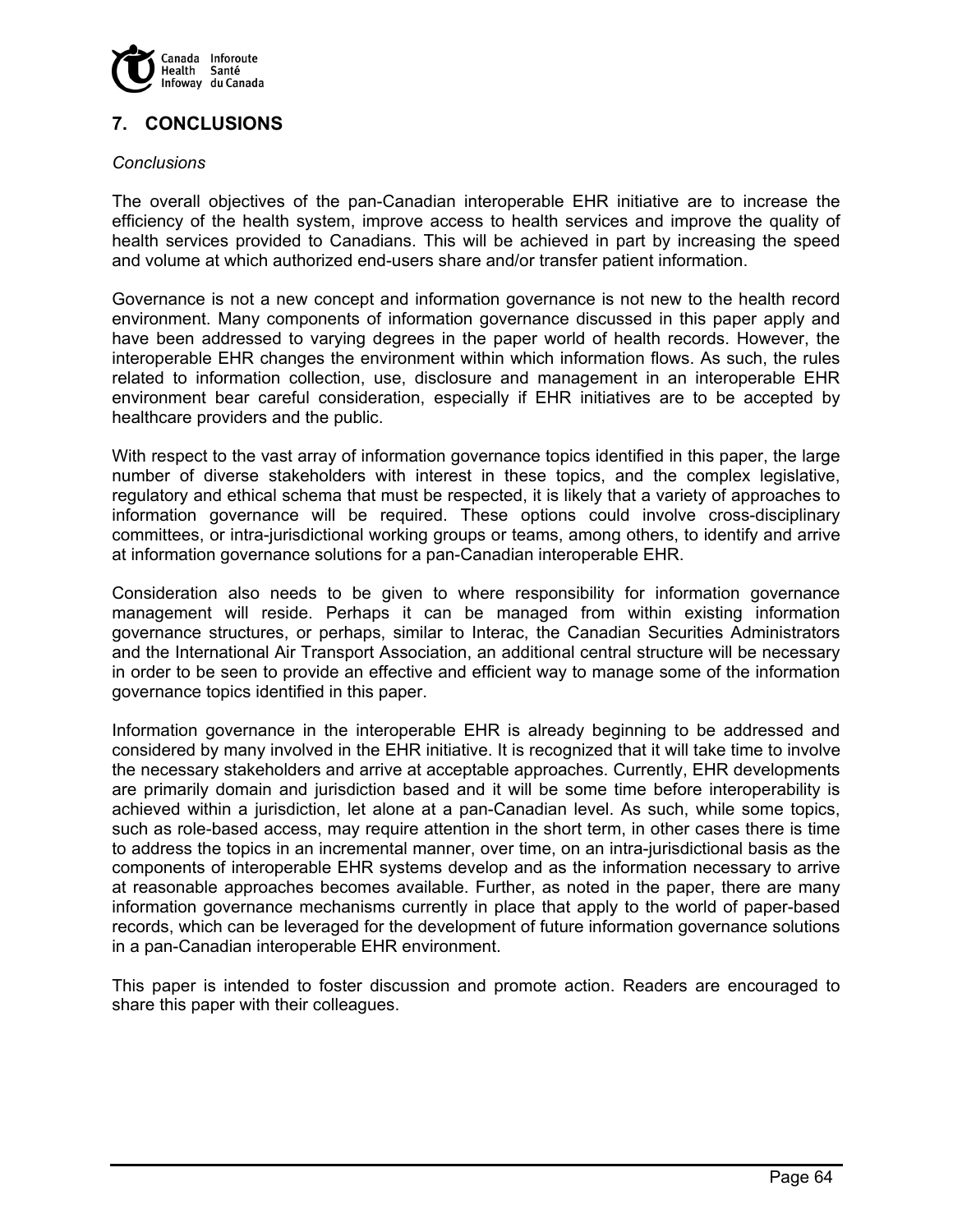

*Infoway* also remains committed to exploring these topics and to this end will be meeting with stakeholders during the winter of 2007. Comments can also be submitted directly to:

Joan Roch, Chief Privacy Strategist Tel: (514) 237-0521 Canada Health Infoway Fax: (514) 221-2258 1000 Sherbrooke Street West, Suite 1200 Email: jroch@infoway-inforoute.ca Montreal, Quebec H3A 3G4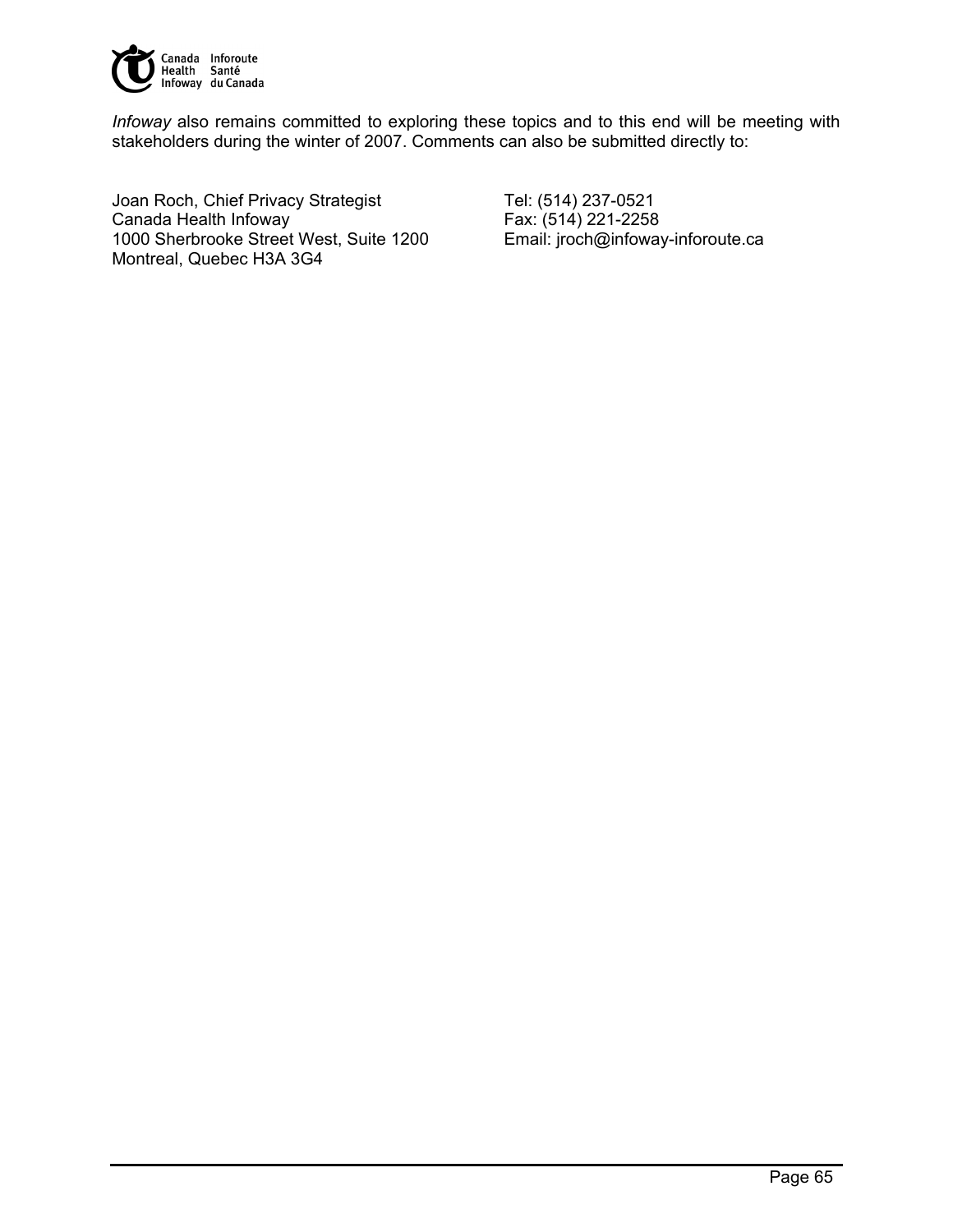

# **APPENDIX: SOURCES OF INFORMATION**

#### **Works Cited**

Advisory Committee on Information and Emerging Technologies (ACIET), *Pan-Canadian Health Information Privacy and Confidentiality Framework*, Ottawa: Health and the Information Highway Division, Health Canada, January 2005. Available at http://www.hc-sc.gc.ca/hcssss/pubs/ehealth-esante/2005-pancanad-priv/index\_e.html.

Alberta Netcare. *Alberta Physician Office Program*, June 2006; available at: http://www.posp.ab.ca/

Ball, Ted, Dennis Pointer, and Liz Verlaan-Cole. "Governance and Management roles in Transforming and Integrating Independent Organizations within Interdependent Local Networks". *Law and Governance* 8.10 (2004).

Brailer, David, et al. *Moving Toward Electronic Health Information Exchange: Interim Report on the Santa Barbara County Data Exchange*. Oakland, CA: California health care Foundation, 2003.

Brunelle, Fran, Peggy Leatt, and Sandra Leggat. "Health care Governance in Transition: From Hospital Boards to System Boards…A National Survey of Chairs of Boards". *Hospital Quarterly*  Winter (1998/1999): 28-34.

Canada Health Infoway. *Governance of an Interoperable EHR: Issues for Consideration.* 15 July 2005. Powerpoint presentation.

Canada Health Infoway. *Electronic Health Record Privacy and Security Requirements,* 2005.

Canada Health Infoway. Electronic Health Record Privacy and Security Use Cases, 2004

Canada Health Infoway. *Electronic Health Record Privacy and Security Conceptual Architecture,* 2005.

Available at http://knowledge.infoway-inforoute.ca/EHRSRA/doc/EHR-Privacy-Security.pdf

Canada Health Infoway. *Electronic Health Record (EHR) Privacy and Security Requirements, version 1.1,* 2005.

Available at http://knowledge.infoway-inforoute.ca/EHRSRA/doc/EHR-Privacy-Security.pdf

Canada Health Infoway. *The Electronic Health Record Solution Blueprint: A Roadmap for Planning and Implementation in Canada*. 2003, revised 2006.

Canadian Securities Administrators (CSA). *Strategic Objectives*. Montreal: CSA, 2005.

Canadian Securities Administrators (CSA). Introduction to the Canadian Securities Administrators. Montreal, CSA, 2006.

Clark, Woodrow W, and Istemi Demirag. "Enron: The Failure of Corporate Governance". *JCC* 8 (2002): 105.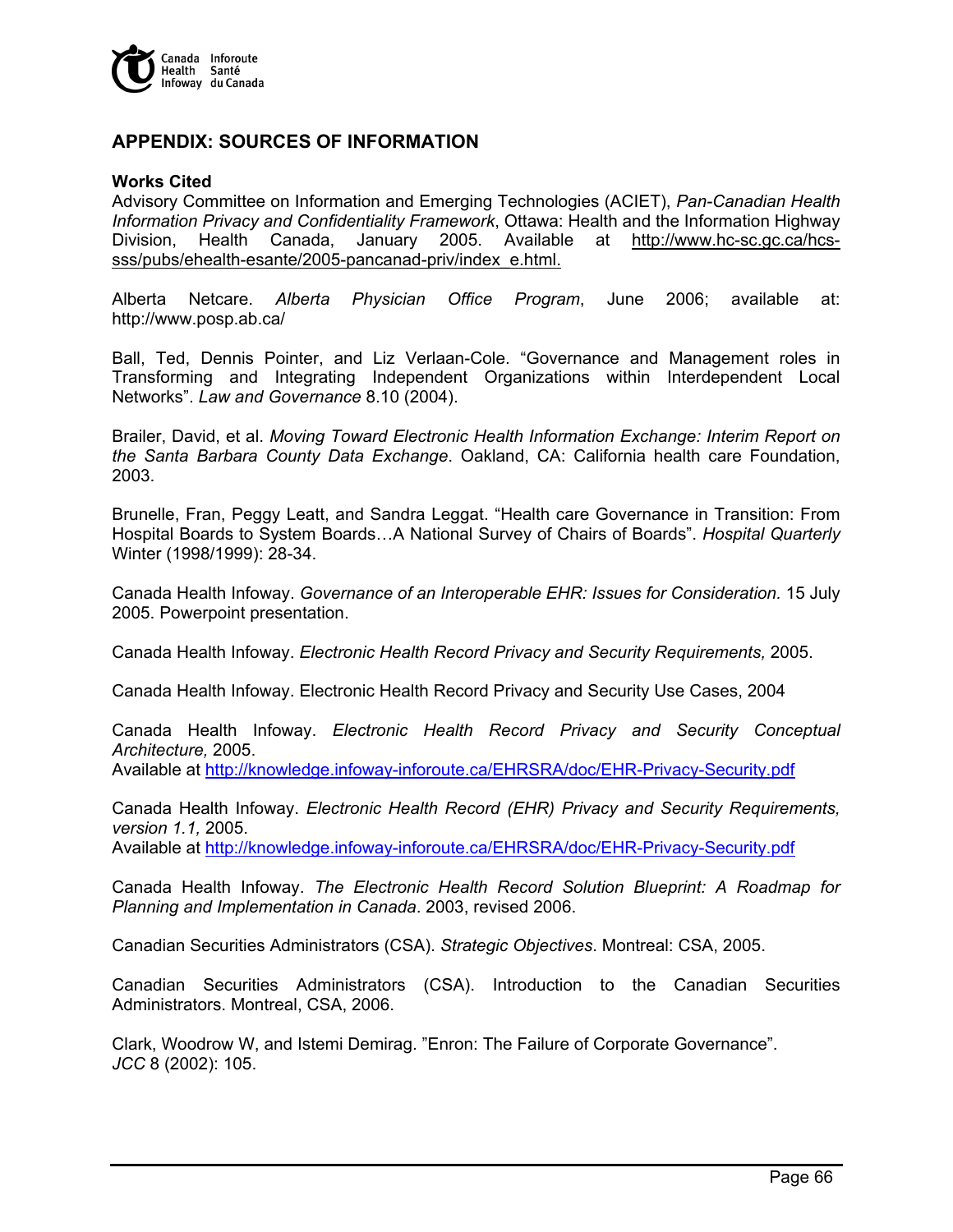

COACH, Guidelines for the Protection of Personal Health Information, Available at www.coachorg.com

College of Physicians and Surgeons of Alberta, Medical Informatics Committee, *Data Stewardship Framework, version 1.2,* December 2006. Available at:

http://www.cpsa.ab.ca/publicationsresources/attachments\_other/CPSA\_Data\_Stewardship\_Fra mework.pdf.

Committee on the Financial Aspects of Corporate Governance. *Report*. Adrian Cadbury (Chair). 1 December 1992.

Cross, Michael. "Patients, not the State, Own Medical Records, says GP". *The Guardian (UK)* 6 July 2006.

Department of the Taoiseach. *Regulating Better: a Government White Paper Setting Out Six Principles of Better Regulation.* Dublin Department of the Taoiseach, 2004.

Edgar, Laura. *Building Policy Partnerships: Making Network Governance Work.* Ottawa: Institute on Governance, 2002.

Ellsmore, Nick. *Privacy and Security: Corporate Governance Issues for Business.* Sydney: SIFT Pty Ltd, 2002.

Elson, Steve. The Evolution of Health System Governance in Canada and Ontario. *Law and Governance* 10.2 (2006).

Entrust. *Information Security Governance (ISG): an Essential Element of Corporate Governance.* Addison, Texas: Entrust, 2004.

Gill, Mel. *Governance Do's and Don'ts: Lessons from Case Studies on Twenty Canadian Non-Profits.* Ottawa: Institute on Governance, 2001. Available at http://www.iog.ca/publications/nonprofit-gov.PDF

Government of Alberta, *Frequently Asked Questions: Alberta's Electronic Health Record.* Available at

*http://www.health.gov.ab.ca/resources/publications/QAs.pdf#search=%22EHR%20masking%22*

Graham, John, Bruce Amos, and Tim Plumptre. *Principles for Good Governance in the 21st Century. Policy Brief No. 15.* Ottawa: Institute on Governance, 2003.

Standing Senate Committee on Social Affairs, Science and Technology. Michael J.L. Kirby (Chair). *The Health of Canadians: the Federal Role. Final Report. Volume Six: Recommendations for Reform.* Ottawa: The Senate, 2002. Chapter 1, Section 1.2.

Interac Association. *Interac Association: A Backgrounder.* Toronto, 2003.

International Organisation for Standardisation (ISO), *ISO 17799:2005: Information Technology – Code of Practice for Information Security Management*

IT Governance Institute. *Board Briefing on IT Governance*. 2<sup>nd</sup> ed., 2003.

IT Governance Institute. *IT Governance Executive Summary,*